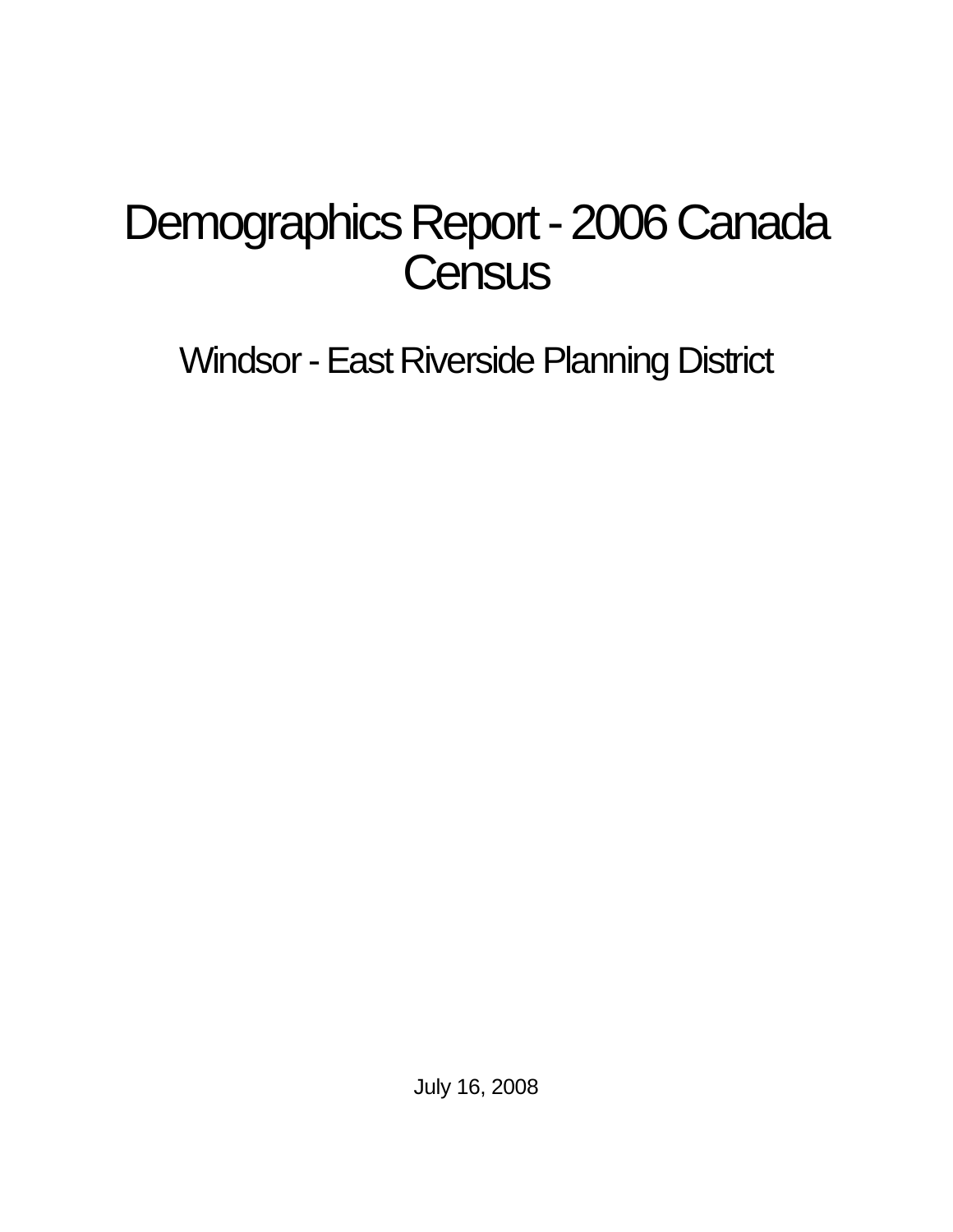## Table of Contents

| 2006 Census Population by Age and Sex Comparison 16 |  |
|-----------------------------------------------------|--|
|                                                     |  |
|                                                     |  |
|                                                     |  |
|                                                     |  |
|                                                     |  |
|                                                     |  |
|                                                     |  |
|                                                     |  |
| 2006 Census Knowledge of Non-official Language  28  |  |
|                                                     |  |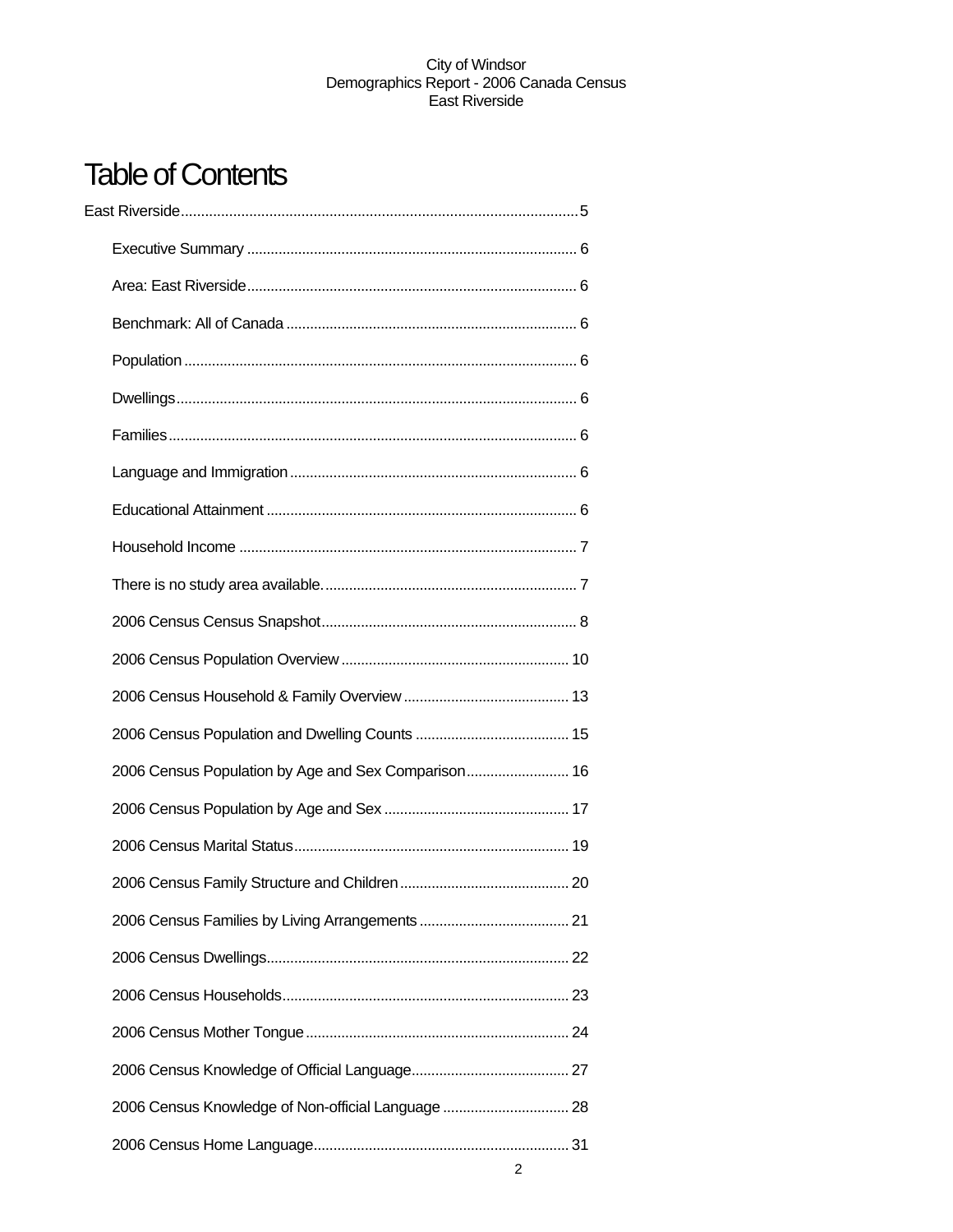| Last Invelsiut                                                      |    |
|---------------------------------------------------------------------|----|
|                                                                     |    |
| 2006 Census Recent Immigration and Place of Birth (2001-2006) 37    |    |
|                                                                     |    |
|                                                                     |    |
|                                                                     |    |
|                                                                     |    |
| 2006 Census Presence of Children and Labour Force by Sex Comparison | 43 |
| 2006 Census Presence of Children and Labour Force by Sex  45        |    |
| 2006 Census Labour Force by Industry and Sex Comparison 49          |    |
|                                                                     |    |
| 2006 Census Labour Force by Occupation and Sex Comparison 54        |    |
|                                                                     |    |
|                                                                     |    |
| 2006 Census Labour Force by Occupation - Female  60                 |    |
| 2006 Census Labour Force by Class of Worker and Sex Comparison. 62  |    |
| 2006 Census Labour Force by Class of Worker and Sex 63              |    |
|                                                                     |    |
|                                                                     |    |
|                                                                     |    |
|                                                                     |    |
|                                                                     |    |
|                                                                     |    |
|                                                                     |    |
|                                                                     |    |
|                                                                     |    |
|                                                                     |    |
| 2006 Census Post Secondary Education by Sex Comparison  75          |    |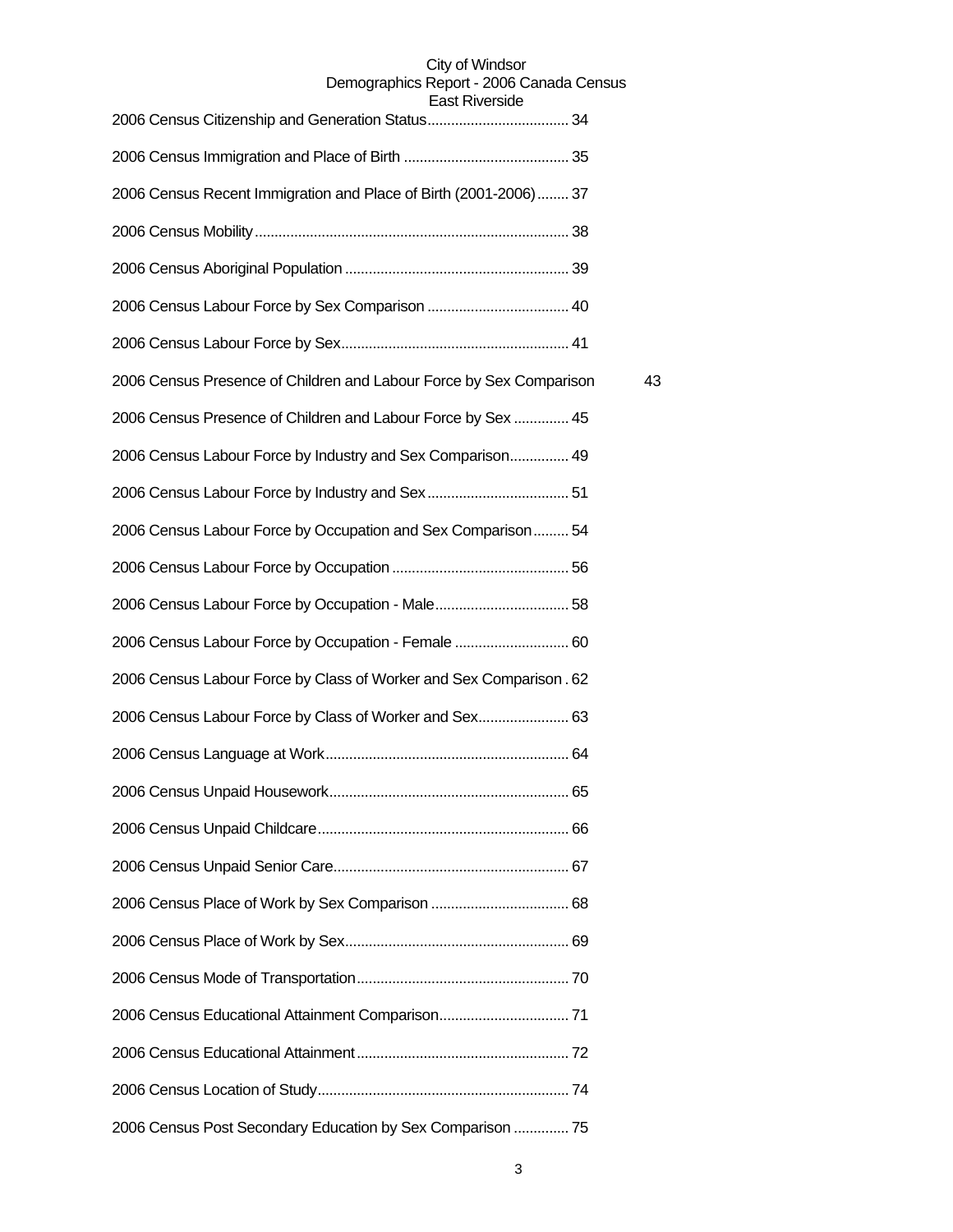| <b>Edst Niverside</b>                                              |
|--------------------------------------------------------------------|
|                                                                    |
|                                                                    |
|                                                                    |
|                                                                    |
|                                                                    |
|                                                                    |
|                                                                    |
| 2006 Census 2005 Employment Income by Sex and Work Activity  91    |
| 2006 Census 2005 Individual Income by Sex Comparison  92           |
|                                                                    |
| 2006 Census 2005 Individual After-Tax Income by Sex 95             |
|                                                                    |
| 2006 Census 2005 Income of Non-family Persons by Sex  99           |
| 2006 Census 2005 After-Tax Income of Non-family Persons by Sex 101 |
|                                                                    |
|                                                                    |
|                                                                    |
|                                                                    |
| 2006 Census 2005 After-Tax Household Income  107                   |
|                                                                    |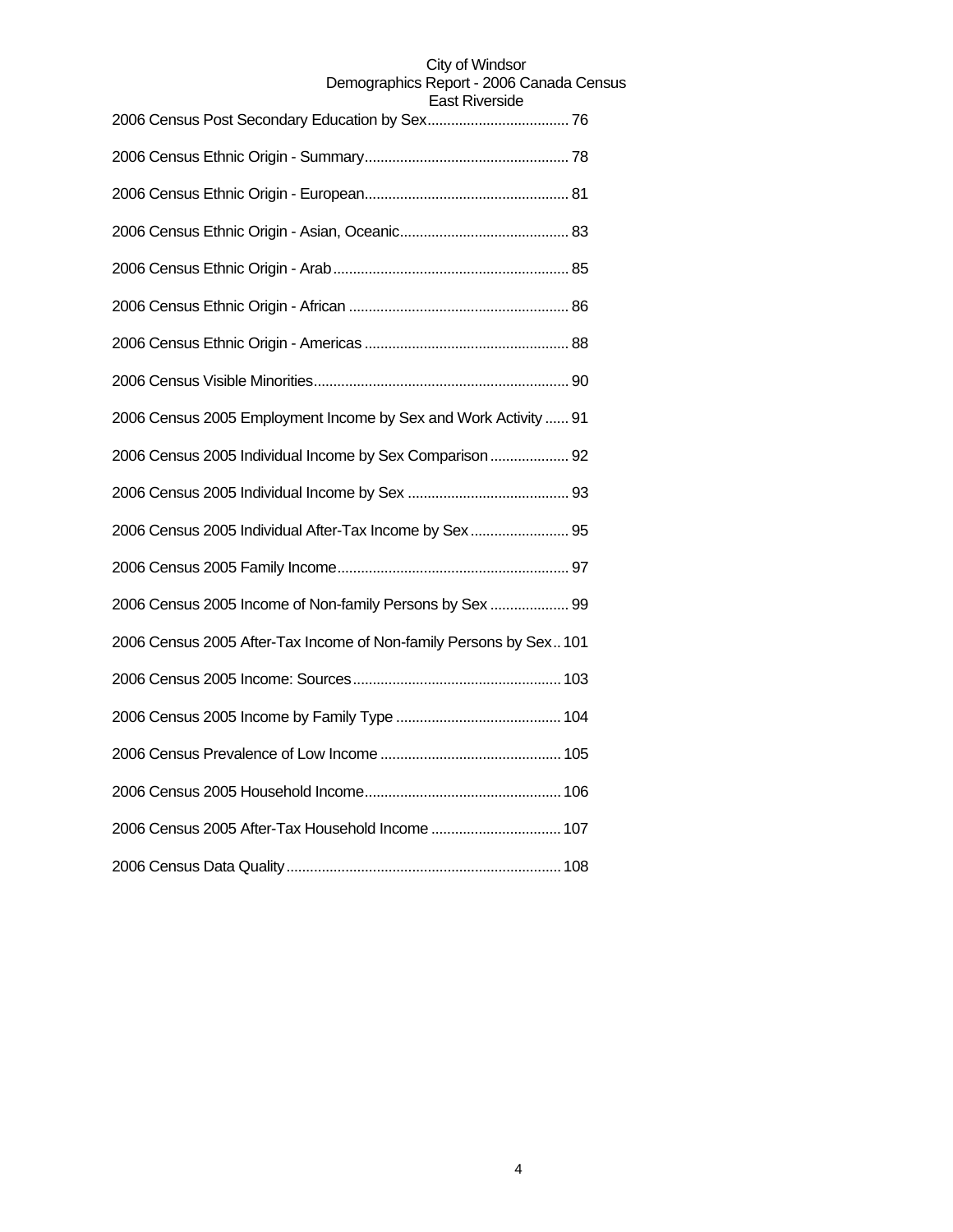## East Riverside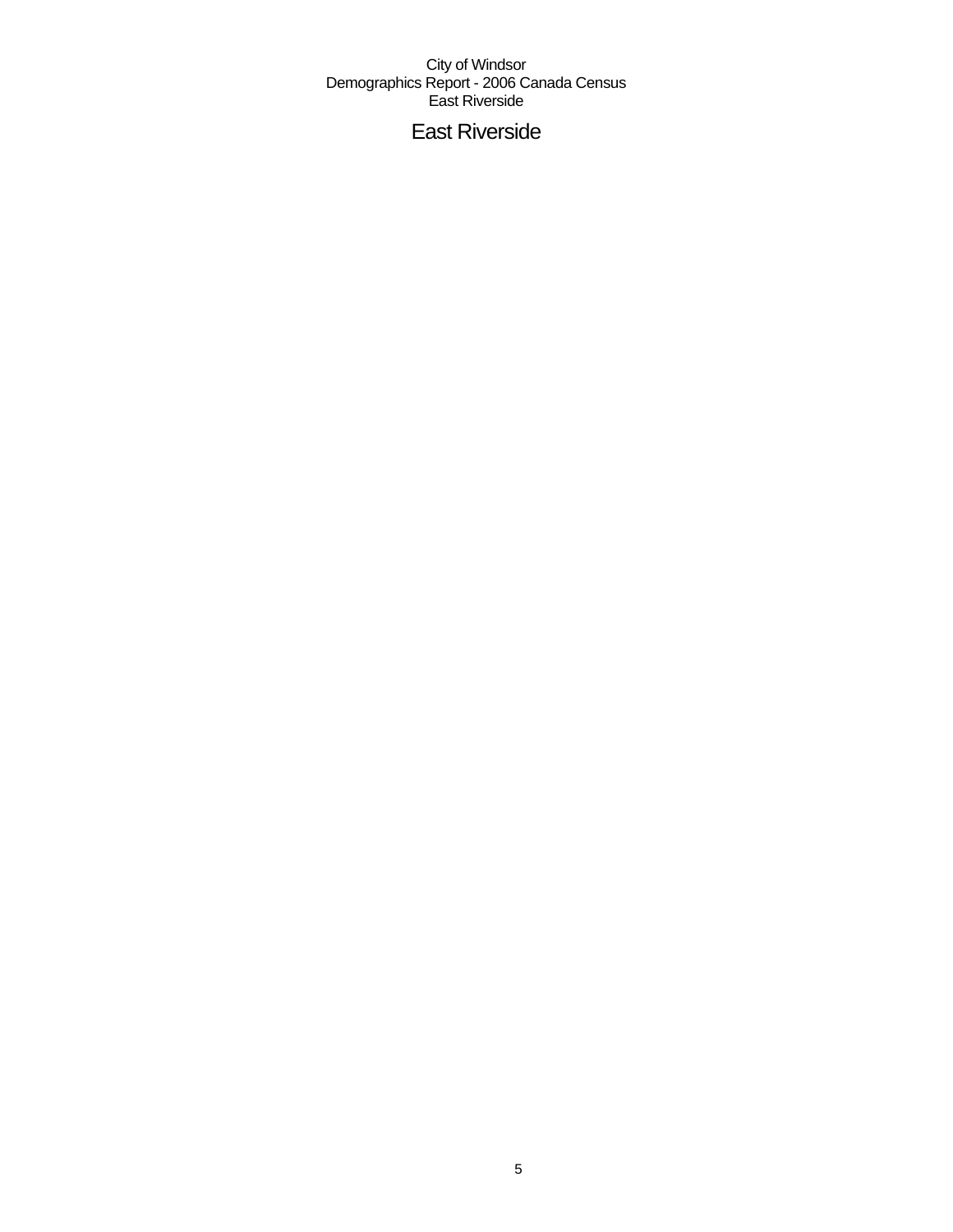## Executive Summary

EXECUTIVE SUMMARY

## Area: East Riverside Benchmark: All of Canada

 $\overline{\mathbf{z}}$ 

Z.

## Population

**Dwellings** 

occupied and **10.3%** are rented.

Families

The 2006 population in East Riverside was **10,480**.

> The average density of population was **1,324.7** per square km.

The 2006 median age for this population was The 2006 median age for this population is **38.3**. The average age is **38.9**.

The 2006 population in All of Canada for 2006 was **31,612,900**.

> The average density of population was **3.5** per square km.

**39.5**. The average age is **39.1**.

In 2006, there were **3,990** occupied dwellings, of which **89.7%** are owner-In 2006, there were **12,435,520** occupied dwellings, of which **68.4%** are owneroccupied and **31.2%** are rented.

> Most of the dwellings are **singledetached houses** (55.3%). Dwellings in this area were mostly built **between 1971 to 1980** (19.5%).

Of the **8,896,840** families in the area, **7,482,775** are married or common law couples; **4,061,930** of the couples have one or more children at home. There are **1,414,060** single-parent families.

Z.

Language and Immigration

Of the **3,085** families in the area, **2,725**  are married or common law couples; **1,485** of the couples have one or more children at home. There are **345** 

Most of the dwellings are **singledetached houses** (63.4%). Dwellings in this area were mostly built **between** 

**2001 to 2006** (46.9%).

single-parent families.

For 2006, the dominant non-official home language, **Other languages**, was spoken by **290** people, followed by **Serbian**, spoken by **225** people.

The top 3 places of birth for recent immigrants were **Eastern Europe**, **Southeast Asia** and **West Central Asia and Asia** and **West Central Asia and the the Middle East**.

The dominant non-official home language for All of Canada is **Chinese**, spoken by **790,030** people, followed by **Panjabi (Punjabi)**, spoken by **278,495** people.

The top 3 places of birth for recent immigrants were **Southern Asia**, **Eastern Middle East**.

Educational Attainment

Þ.

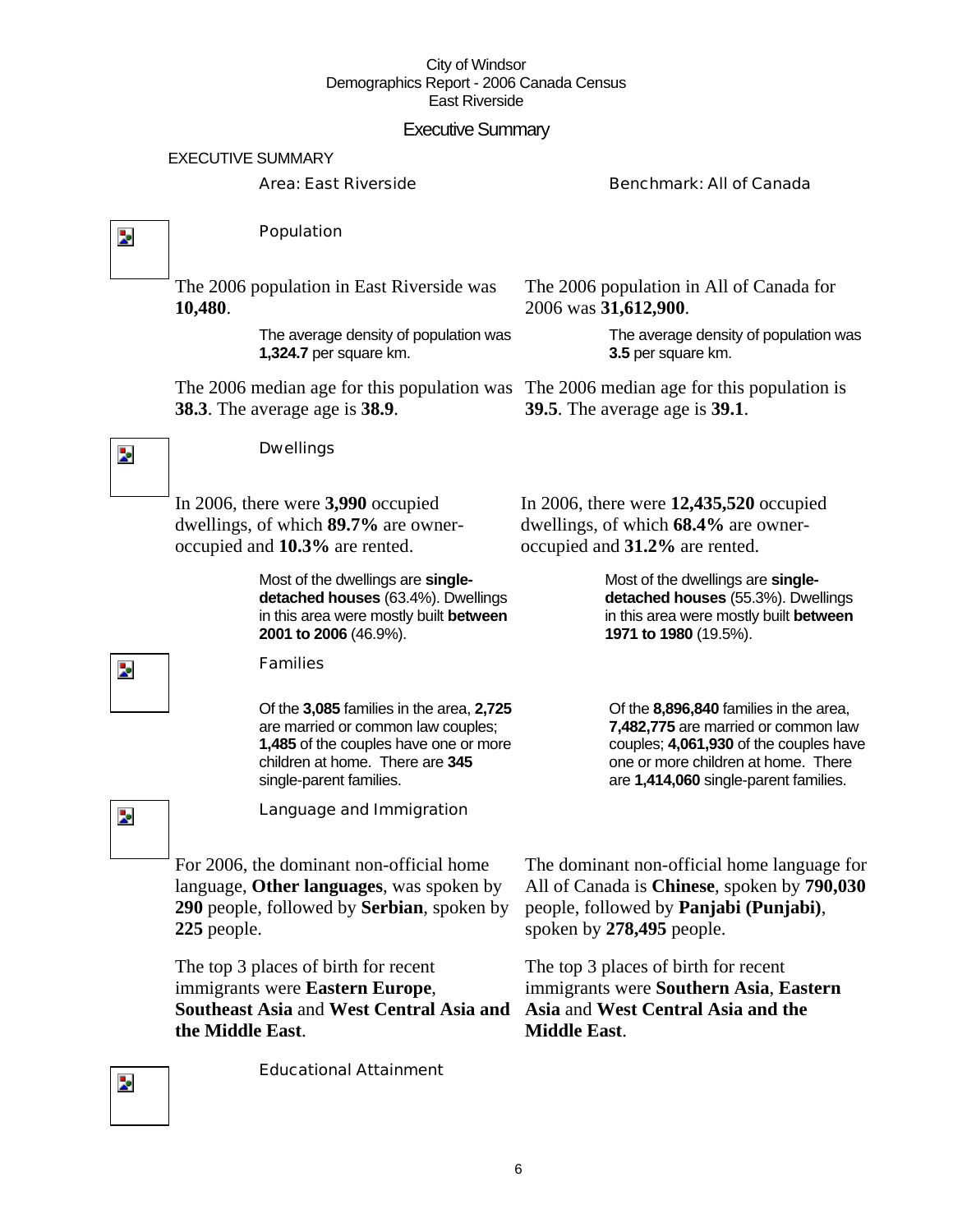In 2006, **26.6%** of the population over 15 in East Riverside had earned a Bachelor's Degree or higher and **27.6%** have a technical or academic certificate or diploma.

In comparison, for All of Canada, **22.6%** of the population over 15 had earned a Bachelor's Degree or higher and **28.1%** have a technical or academic certificate or diploma.

## $\overline{\mathbf{z}}$

## Household Income

In 2006, the average household income was **\$89,181** and the per-capita income for this area was **\$34,337**.

In comparison, for All of Canada, the average household income was **\$69,548** and the percapita income for this area was **\$28,241**.

## There is no study area available.

Source: 2006 Census - Statistics Canada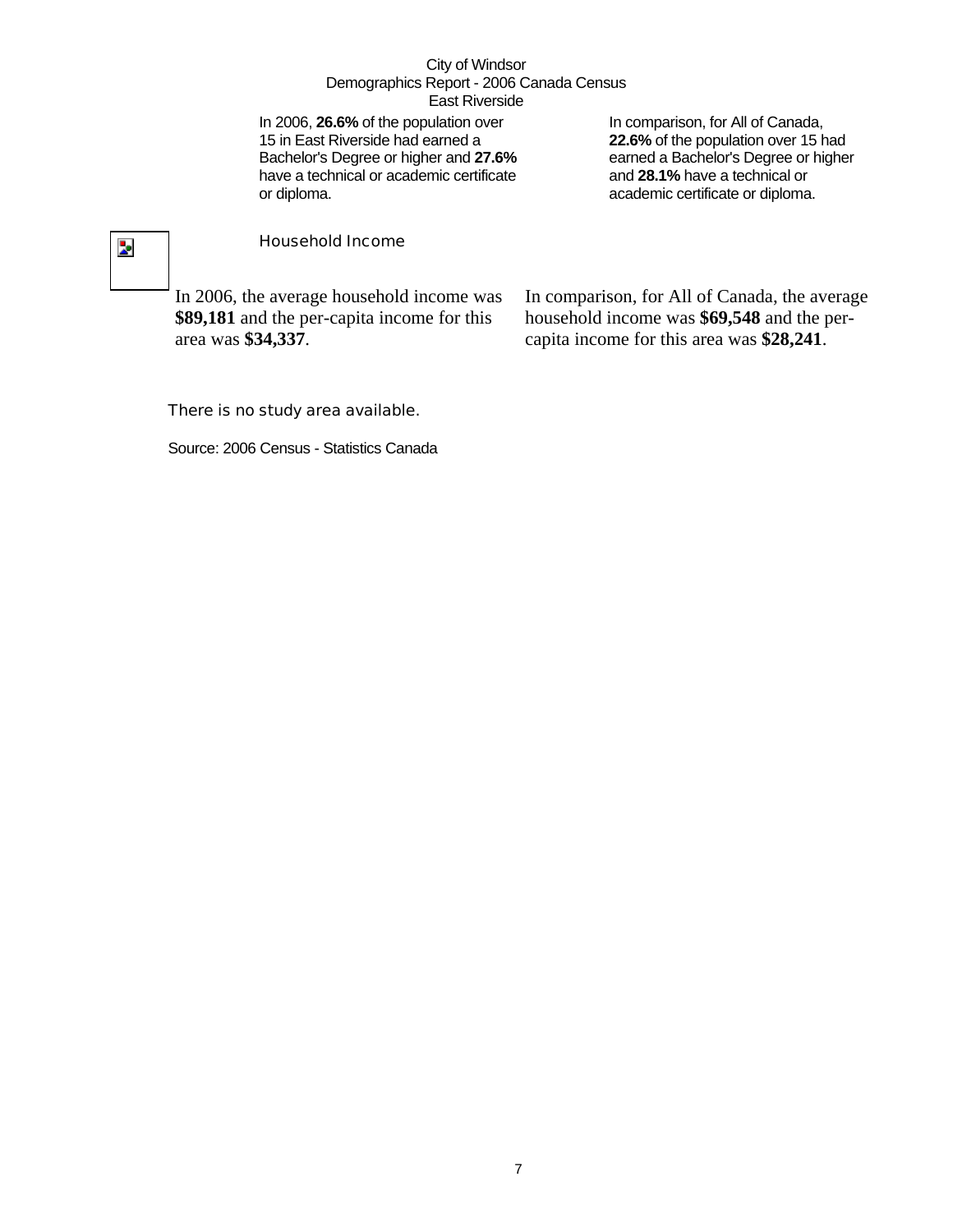## 2006 Census Census Snapshot

| 2006 Census                      | <b>East Riverside</b>                |         |  |  |
|----------------------------------|--------------------------------------|---------|--|--|
| <b>Census Snapshot</b>           |                                      | %       |  |  |
| <b>Total Population</b>          | 10,480                               |         |  |  |
| <b>Males</b>                     | 5,025 48%                            |         |  |  |
| <b>Females</b>                   | 5,455 52%                            |         |  |  |
|                                  |                                      |         |  |  |
| <b>2006 Population by Age</b>    | 10,480                               |         |  |  |
| 0 to 4 years                     | 800                                  | 8%      |  |  |
| 5 to 19 years                    | 1,810 17%                            |         |  |  |
| 20 to 24 years                   |                                      | 530 5%  |  |  |
| 25 to 34 years                   | 1,560 15%                            |         |  |  |
| 35 to 44 years                   | 1,655 16%                            |         |  |  |
| 45 to 54 years                   | 1,450 14%                            |         |  |  |
| 55 to 64 years                   | 1,230 12%                            |         |  |  |
| 65 to 74 years                   |                                      | 855 8%  |  |  |
| 75 to 84 years                   | 515                                  | 5%      |  |  |
| 85 years and over                | 140                                  | 1%      |  |  |
|                                  |                                      |         |  |  |
| <b>Average age of population</b> | 38.9                                 |         |  |  |
| <b>Median age</b>                | 38.3                                 |         |  |  |
| <b>Families</b>                  |                                      |         |  |  |
| Persons per family               | 3,085<br>2.9                         |         |  |  |
|                                  |                                      |         |  |  |
| <b>Two-parent families</b>       | 2,725 88%                            |         |  |  |
| With no children at home         | 1,250 41%                            |         |  |  |
| With children at home            | 1,48548%                             |         |  |  |
| Lone-parent families             |                                      | 345 11% |  |  |
|                                  |                                      |         |  |  |
| Children per family              | 1.1                                  |         |  |  |
| Households                       | 3,985                                |         |  |  |
| Persons in private households    | 10,360                               |         |  |  |
| Persons per household            | 2.6                                  |         |  |  |
| Average household income         | \$89,181                             |         |  |  |
|                                  |                                      |         |  |  |
| <b>Occupied Dwellings</b>        | 3,990                                |         |  |  |
| <b>Owned Dwellings</b>           | 3,580 90%                            |         |  |  |
| <b>Rented Dwellings</b>          |                                      | 410 10% |  |  |
|                                  |                                      |         |  |  |
| Dominant building type           | Single detached houses               |         |  |  |
| Dominant period of construction  | 2001 - 2006                          |         |  |  |
|                                  |                                      |         |  |  |
| Average value of dwelling        | \$231,648                            |         |  |  |
| Average gross monthly rent       | \$635                                |         |  |  |
|                                  |                                      |         |  |  |
| <b>Top 5 visible minorities</b>  | Black 26%<br>Filipino <sup>20%</sup> |         |  |  |
|                                  | Arab <sub>17%</sub>                  |         |  |  |
|                                  | Chinese 10%                          |         |  |  |
|                                  | South Asian                          | 8%      |  |  |
|                                  |                                      |         |  |  |
| <b>Dominant Demographics</b>     |                                      |         |  |  |
| <b>Official Home Language</b>    | English                              |         |  |  |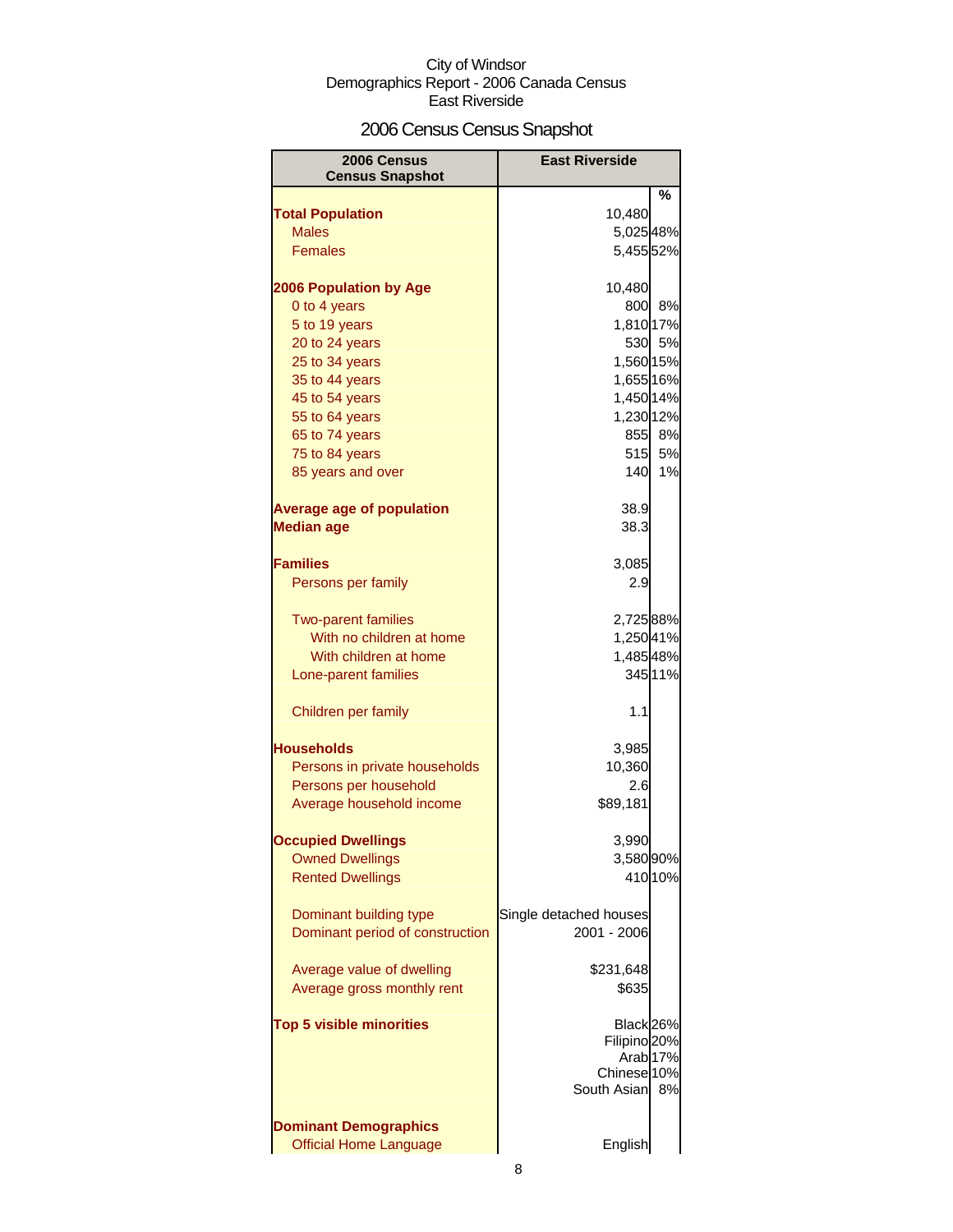| 2006 Census<br><b>Census Snapshot</b>   | <b>East Riverside</b> |   |
|-----------------------------------------|-----------------------|---|
|                                         |                       | % |
| Non-official Home Language              | Other languages       |   |
| <b>Recent Immigrant Places of Birth</b> | Eastern Europe        |   |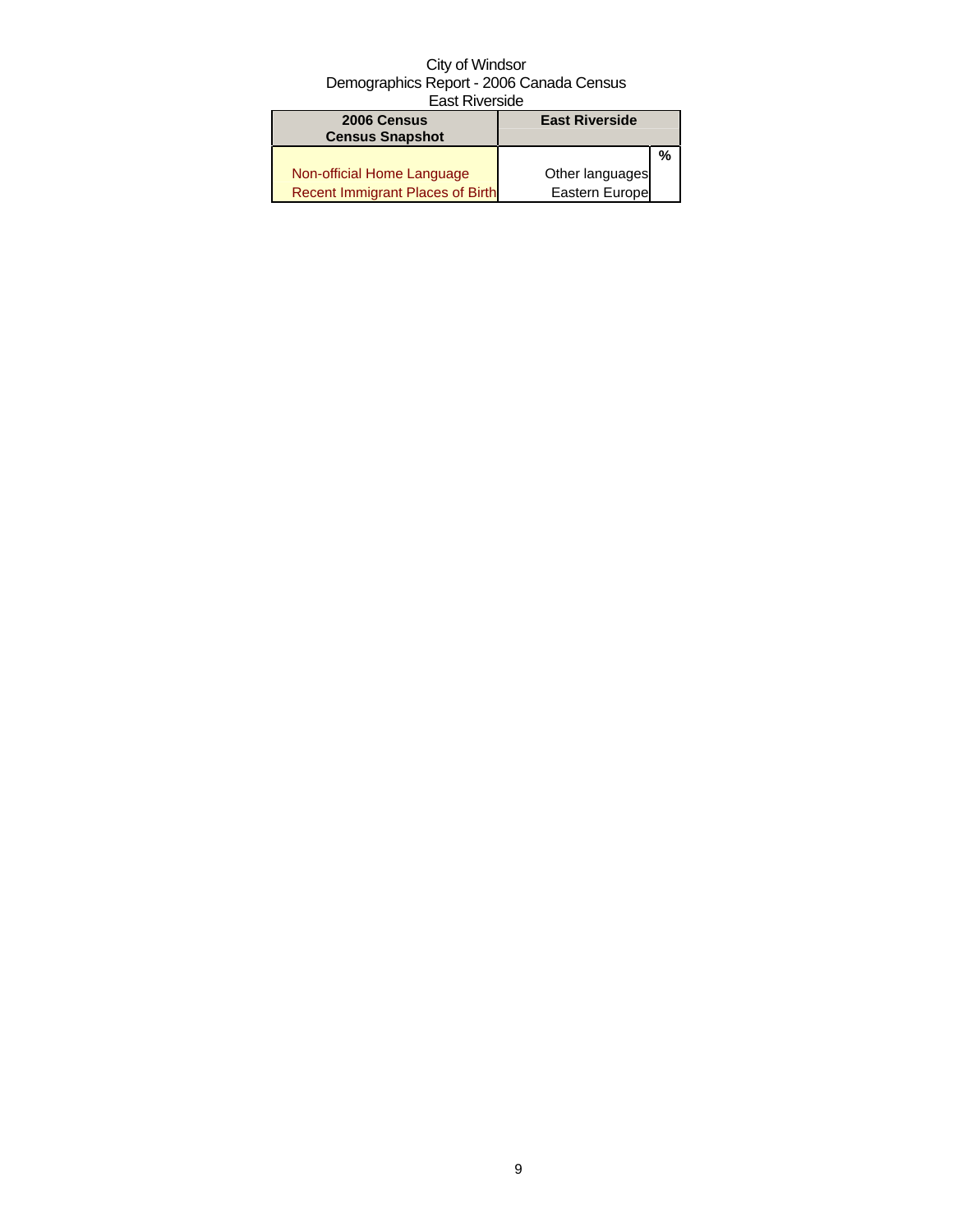## 2006 Census Population Overview

| 2006 Census<br><b>Population Overview</b>                   | <b>East Riverside</b> |     |
|-------------------------------------------------------------|-----------------------|-----|
| 2006 Population by Age                                      | 10,480                | %   |
|                                                             |                       |     |
| 0 to 4 years                                                | 800                   | 8%  |
| 5 to 9 years                                                | 610                   | 6%  |
| 10 to 14 years                                              | 575                   | 5%  |
| 15 to 19 years                                              | 625                   | 6%  |
| 20 to 24 years                                              | 530                   | 5%  |
| 25 to 29 years                                              | 655                   | 6%  |
| 30 to 34 years                                              | 905                   | 9%  |
| 35 to 39 years                                              | 865                   | 8%  |
| 40 to 44 years                                              | 790                   | 8%  |
| 45 to 49 years                                              | 760                   | 7%  |
| 50 to 54 years                                              | 690                   | 7%  |
| 55 to 59 years                                              | 685                   | 7%  |
| 60 to 64 years                                              | 545                   | 5%  |
| 65 to 69 years                                              | 500                   | 5%  |
| 70 to 74 years                                              | 355                   | 3%  |
| 75 to 79 years                                              | 305                   | 3%  |
| 80 to 84 years                                              | 210                   | 2%  |
| 85 years and over                                           | 140                   | 1%  |
| <b>Dominant age group</b>                                   | 30 to 34 years        |     |
| <b>Average age</b>                                          | 38.9                  |     |
| <b>Median age</b>                                           | 38.3                  |     |
| 2006 Population 15 years and over by Individual Income      | 7,985                 |     |
| <b>Under \$10,000</b>                                       | 1,230                 | 15% |
| \$10,000 - \$19,999                                         | 1,130                 | 14% |
| \$20,000 - \$24,999                                         | 490                   | 6%  |
| \$25,000 - \$29,999                                         | 495                   | 6%  |
| \$30,000 - \$34,999                                         | 545                   | 7%  |
| \$35,000 - \$39,999                                         | 545                   | 7%  |
| \$40,000 - \$44,999                                         | 395                   | 5%  |
| \$45,000 - \$49,999                                         | 450                   | 6%  |
| \$50,000 - \$59,999                                         | 660                   | 8%  |
| \$60,000 and over                                           | 2,000                 | 25% |
| <b>Median income</b>                                        | \$35,734              |     |
| <b>Average income</b>                                       | \$44,533              |     |
| 2006 Population 15 years and over by Educational Attainment | 8,380                 |     |
| No certificate, diploma or degree                           | 1,255                 | 15% |
| Certificate, diploma or degree                              | 7,125                 | 85% |
| High school certificate                                     | 2,565 31%             |     |
| Apprenticeship or trades certificate or diploma             | 670                   | 8%  |
| College, CEGEP or other non-university certificate/diploma  | 1,640                 | 20% |
| University certificate, diploma or degree                   | 2,225 27%             |     |
| <b>Total Population by Home Language</b>                    | \$10,350              |     |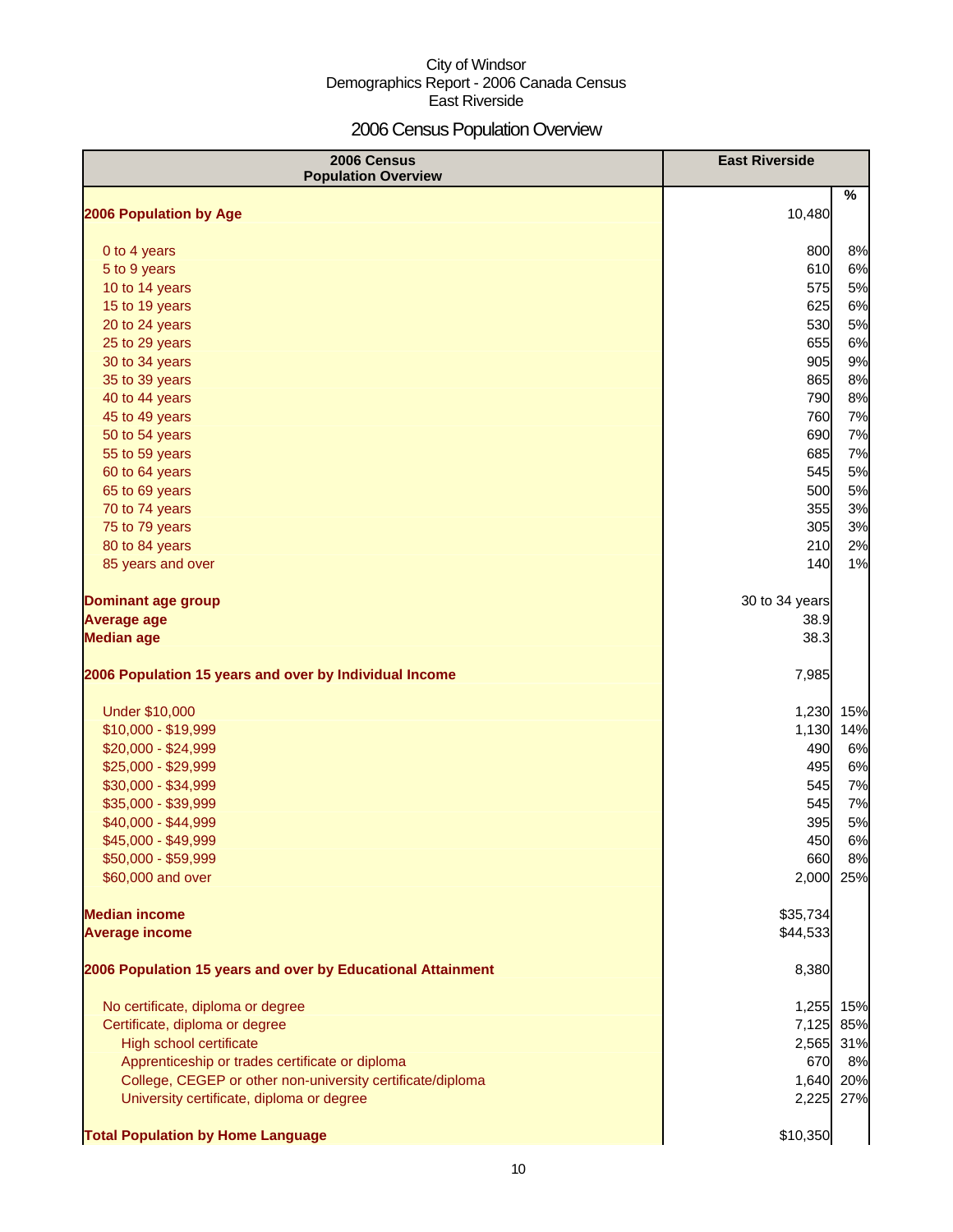| 2006 Census<br><b>Population Overview</b>                                                                                                                                                                                                                                                                                        | <b>East Riverside</b>                                                                                                                                                                                     |
|----------------------------------------------------------------------------------------------------------------------------------------------------------------------------------------------------------------------------------------------------------------------------------------------------------------------------------|-----------------------------------------------------------------------------------------------------------------------------------------------------------------------------------------------------------|
|                                                                                                                                                                                                                                                                                                                                  | %                                                                                                                                                                                                         |
| <b>Dominant Official Language</b>                                                                                                                                                                                                                                                                                                | English                                                                                                                                                                                                   |
| <b>Top 5 Non-official Languages</b>                                                                                                                                                                                                                                                                                              | Other languages<br>21%<br>Serbian<br>16%<br>Arabic<br>9%<br>9%<br>Tagalog (Filipino)<br>Polish<br>7%                                                                                                      |
| 2006 Population by Ethnic Origin                                                                                                                                                                                                                                                                                                 | 10,350                                                                                                                                                                                                    |
| European<br>Asian, Oceanic<br>Arab<br>African<br>Latin, Central and South American<br>Caribbean<br><b>North American</b>                                                                                                                                                                                                         | 10,665 103%<br>925<br>9%<br>5%<br>545<br>3%<br>300<br>0%<br>35<br>1%<br>110<br>2,565<br>25%                                                                                                               |
| 2006 Population by Visible Minority                                                                                                                                                                                                                                                                                              | 10,345                                                                                                                                                                                                    |
| <b>Visible minorities</b><br><b>Chinese</b><br><b>South Asian</b><br><b>Black</b><br>Filipino<br><b>Latin American</b><br><b>Southeast Asian</b><br>Arab<br><b>West Asian</b><br>Korean<br>Japanese<br>Visible minority, n.i.e.<br>Multiple visible minority<br>Not a visible minority<br><b>Total Population by Citizenship</b> | 17%<br>1,715<br>1%<br>155<br>125<br>1%<br>395<br>4%<br>300<br>3%<br>50<br>0%<br>90<br>1%<br>250<br>2%<br>120<br>1%<br>0%<br>$\overline{0}$<br>0%<br>10<br>2%<br>160<br>0%<br>30<br>83%<br>8,635<br>10,350 |
| Canadian citizens<br>Under age 18<br>Age 18 and over<br>Not Canadian citizens<br><b>Total Recent Immigrants by Selected Places of Birth</b>                                                                                                                                                                                      | 94%<br>9,725<br>2,255<br>22%<br>72%<br>7,470<br>6%<br>620<br>535                                                                                                                                          |
| <b>United States of America</b><br><b>Central America</b><br><b>Caribbean and Bermuda</b><br><b>South America</b><br>Europe<br>Africa<br>Asia and the Middle East<br>Oceania and other                                                                                                                                           | 65 12%<br>10<br>2%<br>0%<br>$\overline{0}$<br>0%<br>$\overline{0}$<br>180 34%<br>60 11%<br>41%<br>220<br>2%<br>10                                                                                         |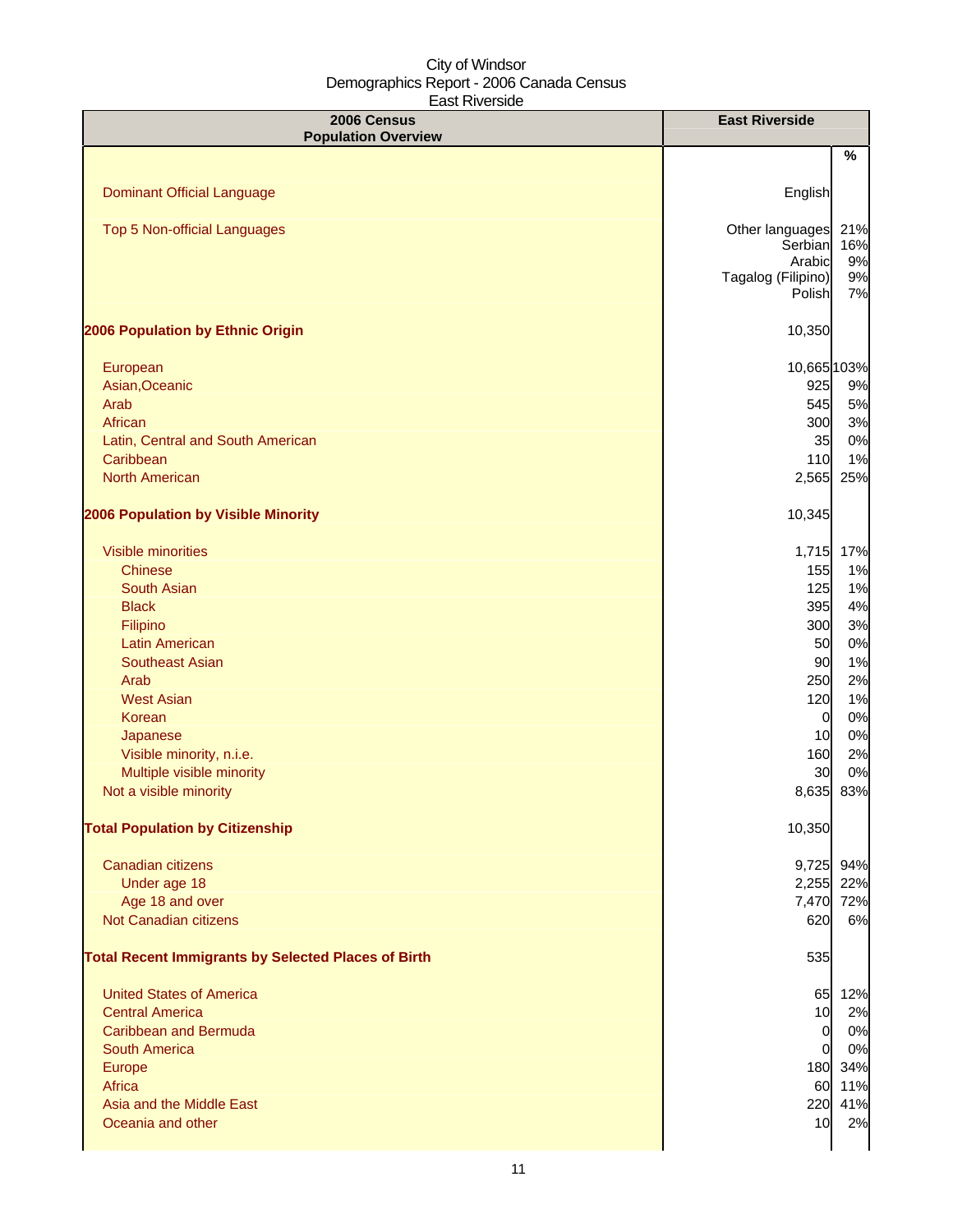| Laut invuluiuu<br>2006 Census<br><b>Population Overview</b>                                                        | <b>East Riverside</b>                                                                           |                   |
|--------------------------------------------------------------------------------------------------------------------|-------------------------------------------------------------------------------------------------|-------------------|
|                                                                                                                    |                                                                                                 | $\%$              |
| 2006 Population 15 years and over by Labour Force Activity                                                         | 8,380                                                                                           |                   |
| In the labour force                                                                                                | 5,560                                                                                           | 66%               |
| Employed                                                                                                           | 5,170                                                                                           | 62%               |
| Unemployed                                                                                                         | 400                                                                                             | 5%                |
| Not in the labour force                                                                                            | 2,825                                                                                           | 34%               |
| Participation rate                                                                                                 | 66.3%                                                                                           |                   |
| Unemployment rate                                                                                                  | 7.2%                                                                                            |                   |
| <b>Labour Force 15 years and over by Occupation</b>                                                                | 5,555                                                                                           |                   |
| Top 3 major group                                                                                                  | Sales and service<br>occupations<br>Business, finance and<br>Trades, transport and<br>equipment | 26%<br>19%<br>15% |
| All occupations                                                                                                    | 5,450                                                                                           | 98%               |
| Management                                                                                                         | 495                                                                                             | 9%                |
| Business, finance and administrative                                                                               | 865                                                                                             | 16%               |
| Natural and applied sciences                                                                                       | 350                                                                                             | 6%                |
| <b>Health occupations</b>                                                                                          | 460                                                                                             | 8%                |
| Social science, education, government and religion                                                                 | 440                                                                                             | 8%                |
| Art, culture, recreation and sport                                                                                 | 125                                                                                             | 2%                |
| Sales and service                                                                                                  | 1,215                                                                                           | 22%               |
| Trades, transport and equipment operators and related                                                              | 695                                                                                             | 13%               |
| Primary industry-specific                                                                                          | 20                                                                                              | 0%                |
| Processing, manufacturing and utilities                                                                            | 775                                                                                             | 14%               |
| Occupation - Not applicable                                                                                        | 115                                                                                             | 2%                |
| Labour Force 15 years and over with usual place of work or no fixed workplace<br>address by Mode of Transportation | 4,665                                                                                           |                   |
| Car, truck, van as driver                                                                                          | 4,140                                                                                           | 89%               |
| Car, truck, van as passenger                                                                                       | 225                                                                                             | 5%                |
| <b>Public transit</b>                                                                                              | 60                                                                                              | 1%                |
| Walked to work                                                                                                     | 65                                                                                              | 1%                |
| <b>Bicycle</b>                                                                                                     | 75                                                                                              | 2%                |
| Motorcycle                                                                                                         | 15                                                                                              | 0%                |
| <b>Taxicab</b>                                                                                                     | $\boldsymbol{0}$                                                                                | 0%                |
| Other method                                                                                                       | 80                                                                                              | 2%                |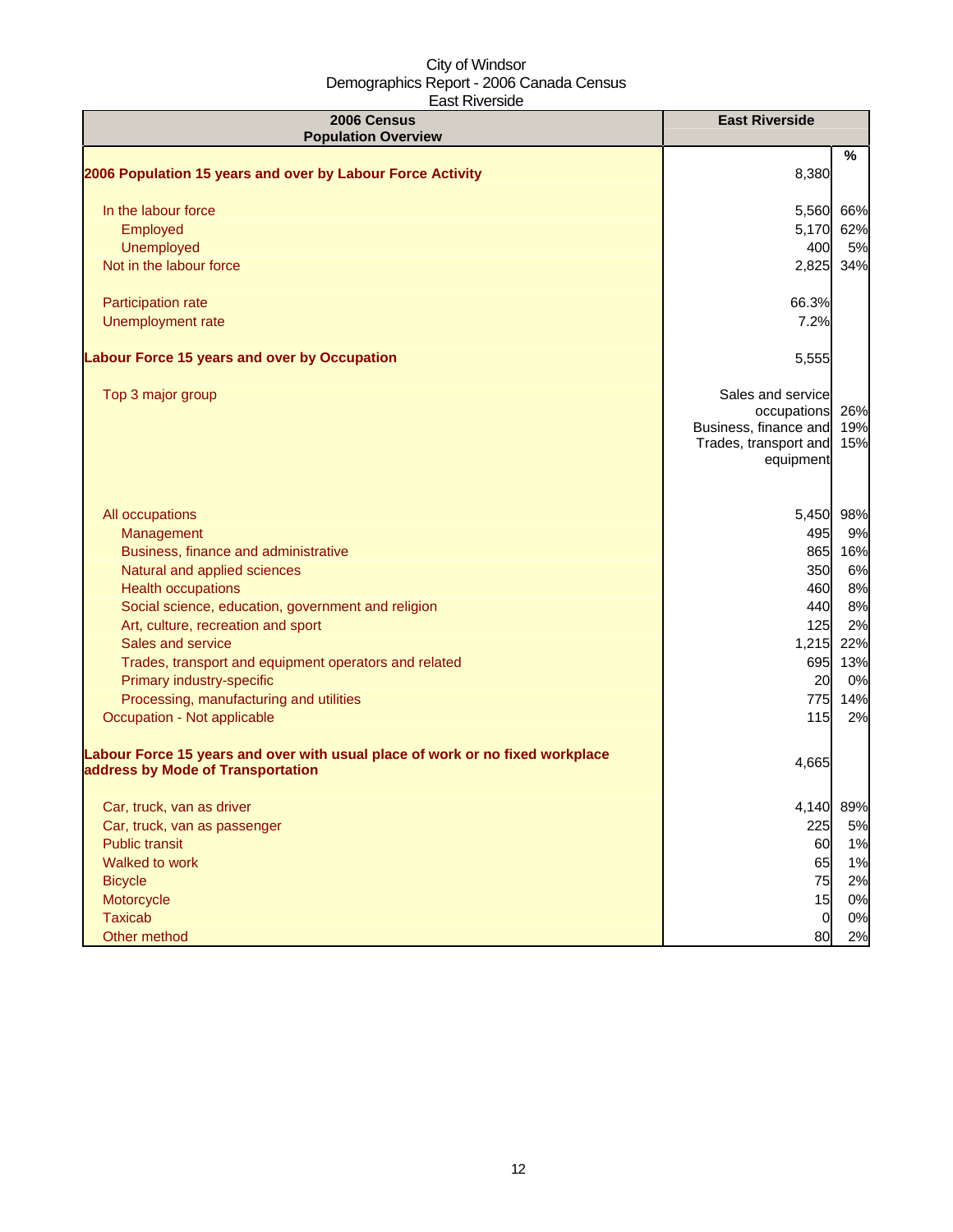## 2006 Census Household & Family Overview

| 2006 Census<br><b>Household &amp; Family Overview</b> | <b>East Riverside</b>  |         |
|-------------------------------------------------------|------------------------|---------|
|                                                       |                        | %       |
| <b>Households</b>                                     | 3,985                  |         |
| Persons in private households                         | 10,360                 |         |
| Persons per household                                 | 2.6                    |         |
|                                                       |                        |         |
| <b>Private households by Income</b>                   | 3,985                  |         |
| <b>Under \$10,000</b>                                 | 65                     | 2%      |
| \$10,000 - \$19,999                                   | 165                    | 4%      |
| \$20,000 - \$29,999                                   | 215                    | 5%      |
| \$30,000 - \$39,999                                   | 305                    | 8%      |
| \$40,000 - \$49,999                                   | 335                    | 8%      |
| \$50,000 - \$59,999                                   | 375                    | 9%      |
| \$60,000 - \$69,999                                   | 310                    | 8%      |
| \$70,000 - \$79,999                                   |                        | 390 10% |
| \$80,000 - \$89,999                                   | 300                    | 8%      |
| \$90,000 - \$99,999                                   | 225                    | 6%      |
| \$100,000 and over                                    | 1,295 32%              |         |
| <b>Median Household Income</b>                        | \$75,641               |         |
| <b>Average household income</b>                       | \$89,181               |         |
| Per capita income                                     | \$34,304               |         |
| Private households by size of household               | 3,985                  |         |
| 1 person                                              |                        | 895 22% |
| 2 persons                                             | 1,420 36%              |         |
| 3 persons                                             |                        | 620 16% |
| 4 - 5 persons                                         |                        | 940 24% |
| 6 or more persons                                     | 110                    | 3%      |
| <b>Occupied Dwellings</b>                             | 3,990                  |         |
| <b>Owned Dwellings</b>                                | 3,580 90%              |         |
| <b>Rented Dwellings</b>                               |                        | 410 10% |
|                                                       |                        |         |
| Single detached houses<br>Semi-detached/row/duplex    | 2,525 63%              |         |
|                                                       | 1,145 29%<br>315       | 8%      |
| Apartments<br>Movable dwelling                        | 0                      | 0%      |
|                                                       |                        |         |
| Dominant building type                                | Single detached houses |         |
| Dominant period of construction                       | 2001 - 2006            |         |
| Average value of dwelling                             | \$231,648              |         |
| Average gross monthly rent                            | \$635                  |         |
| <b>Families</b>                                       | 3,085                  |         |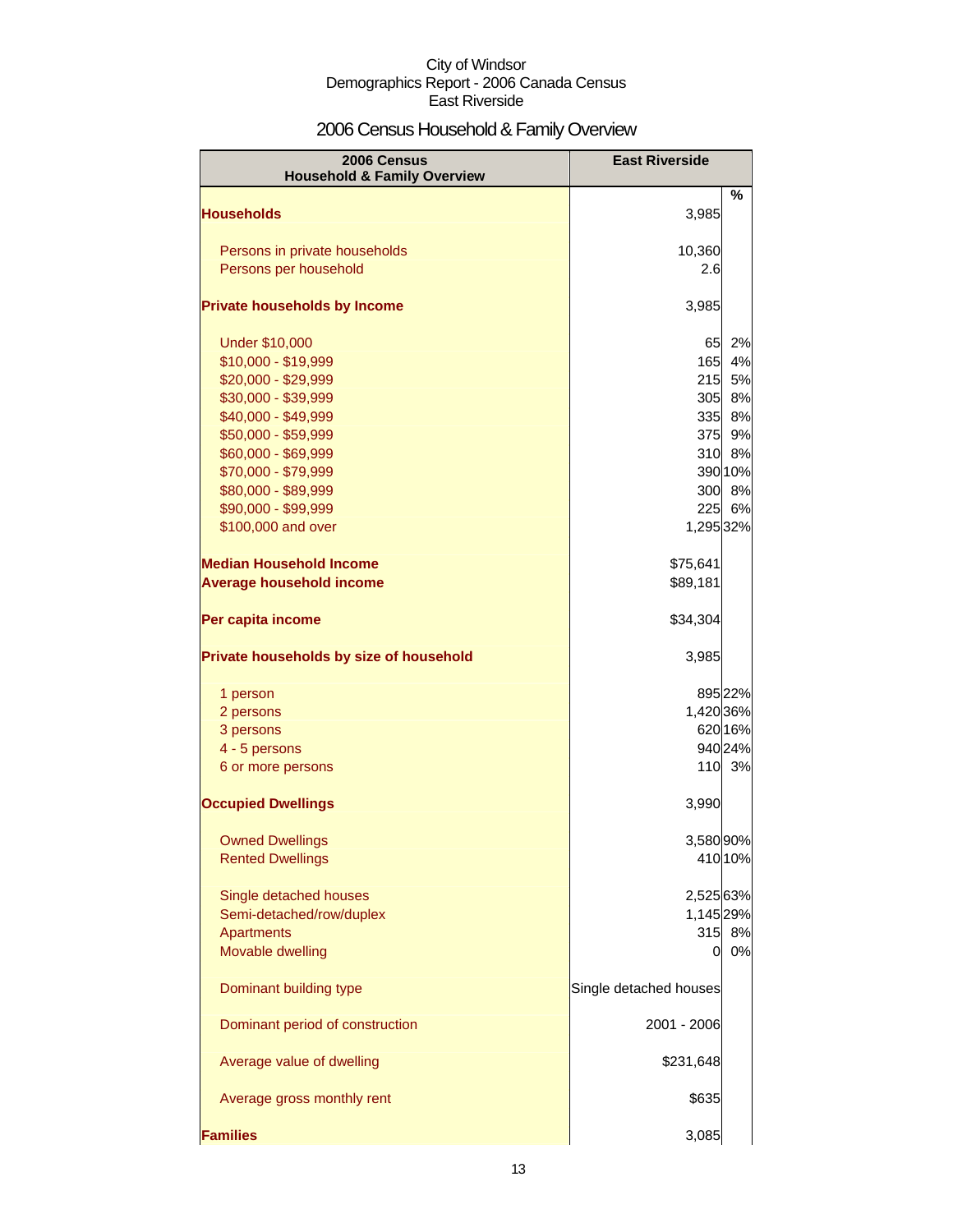| 2006 Census<br><b>Household &amp; Family Overview</b>   | <b>East Riverside</b> |         |
|---------------------------------------------------------|-----------------------|---------|
|                                                         |                       | ℅       |
| Persons per family                                      | 2.9                   |         |
| <b>Two-parent families</b>                              | 2,725 88%             |         |
| With no children at home                                | 1,250 41%             |         |
| With children at home                                   | 1,48548%              |         |
| Lone-parent families                                    |                       | 345 11% |
| <b>Total Census Families by Income</b>                  | 3,045                 |         |
| <b>Under \$10,000</b>                                   | 10                    | 0%      |
| \$10,000 - \$19,999                                     | 45                    | 1%      |
| \$20,000 - \$29,999                                     | 70                    | 2%      |
| \$30,000 - \$39,999                                     | 165                   | 5%      |
| \$40,000 - \$49,999                                     | 225                   | 7%      |
| \$50,000 - \$59,999                                     |                       | 295 10% |
| \$60,000 - \$69,999                                     | 220                   | 7%      |
| \$70,000 - \$79,999                                     |                       | 32011%  |
| \$80,000 - \$89,999                                     | 235                   | 8%      |
| \$90,000 - \$99,999                                     | 220                   | 7%      |
| \$100,000 and over                                      | 1,215 40%             |         |
| <b>Median income</b>                                    | \$86,809              |         |
| <b>Average income</b>                                   | \$100,204             |         |
| Census families in private households by size of family | 3,085                 |         |
| 2 persons                                               | 1,445 47%             |         |
| 3 persons                                               |                       | 660 21% |
| 4 persons                                               |                       | 725 24% |
| 5 or more persons                                       |                       | 235 8%  |
| Total children at home by age                           | 3,245                 |         |
| Under 6 years of age                                    |                       | 935 29% |
| 6 - 14 years                                            | 1,010 31%             |         |
| 15 - 17 years                                           |                       | 340 10% |
| 18 - 24 years                                           |                       | 68521%  |
| 25 years and over                                       |                       | 290 9%  |
| Children/family                                         | 1.1                   |         |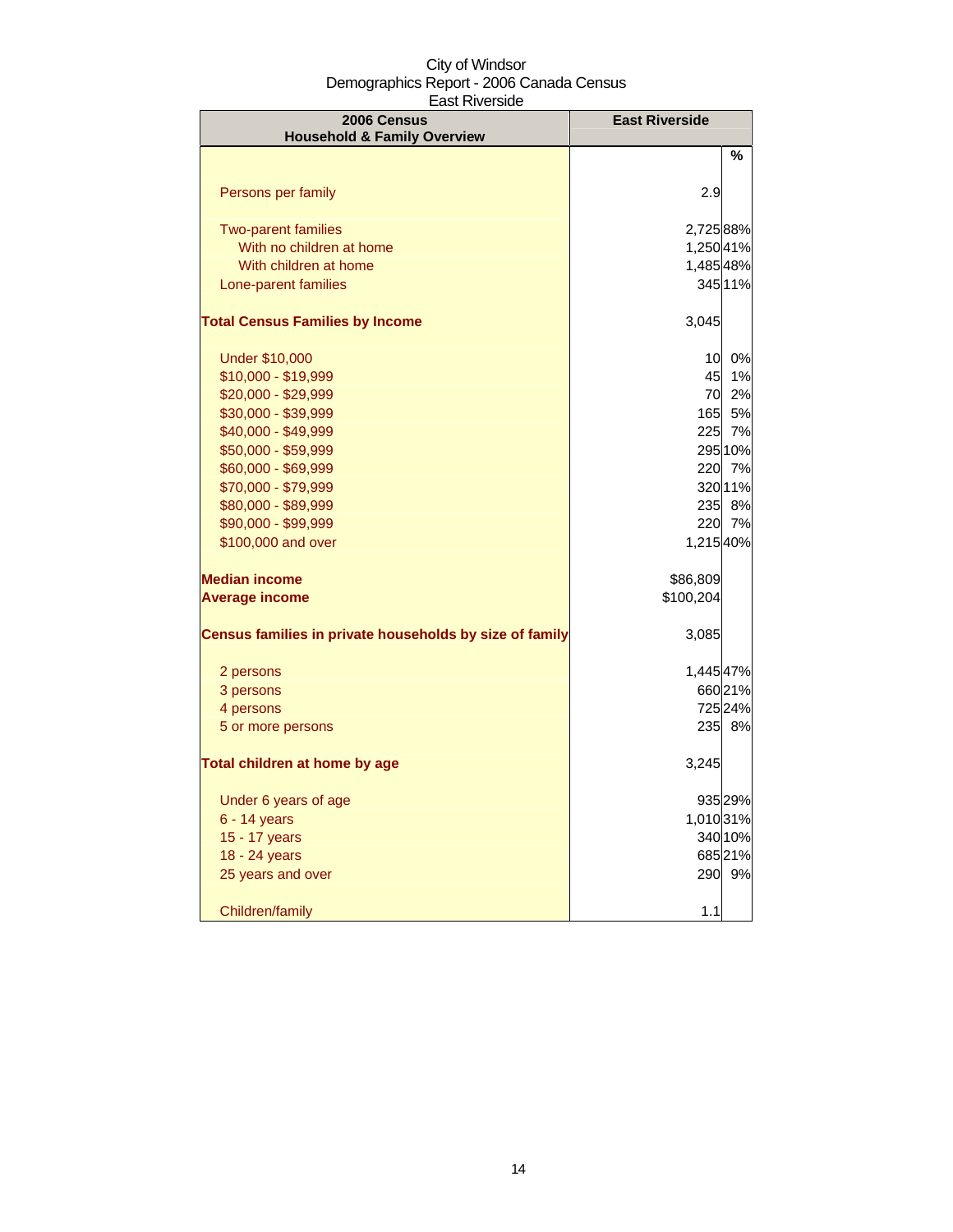## 2006 Census Population and Dwelling Counts

| 2006 Census<br><b>Population and Dwelling</b><br><b>Counts</b>                                                                                                                           | <b>East</b><br><b>Riverside</b> |
|------------------------------------------------------------------------------------------------------------------------------------------------------------------------------------------|---------------------------------|
| 2006 Population                                                                                                                                                                          | 10,491                          |
| 2001 Population*                                                                                                                                                                         |                                 |
| 2001-2006 Population Change*<br>Persons                                                                                                                                                  |                                 |
| Percent                                                                                                                                                                                  |                                 |
| <b>2006 Private Dwellings</b>                                                                                                                                                            | 4,129                           |
| Occupied by Usual Residents*                                                                                                                                                             |                                 |
| Land Area, sq km                                                                                                                                                                         | 7.9                             |
| Persons per sq km                                                                                                                                                                        | 1,324.7                         |
| <b>Dwellings per sq km</b>                                                                                                                                                               | 521.4                           |
| <b>Land Area, sq mile</b>                                                                                                                                                                | 3.1                             |
| Persons per sq mile                                                                                                                                                                      | 3,431.0                         |
| <b>Dwellings per sq mile</b>                                                                                                                                                             | 1,350.3                         |
| 2006 Population and dwelling counts in this category represent actual (unsuppressed) data. In all other<br>categories, data are subject to rounding or suppression by Statistics Canada. |                                 |
| * Data is not available for dissemination areas, blocks and user-defined areas (circles, polygons and drive-times)                                                                       |                                 |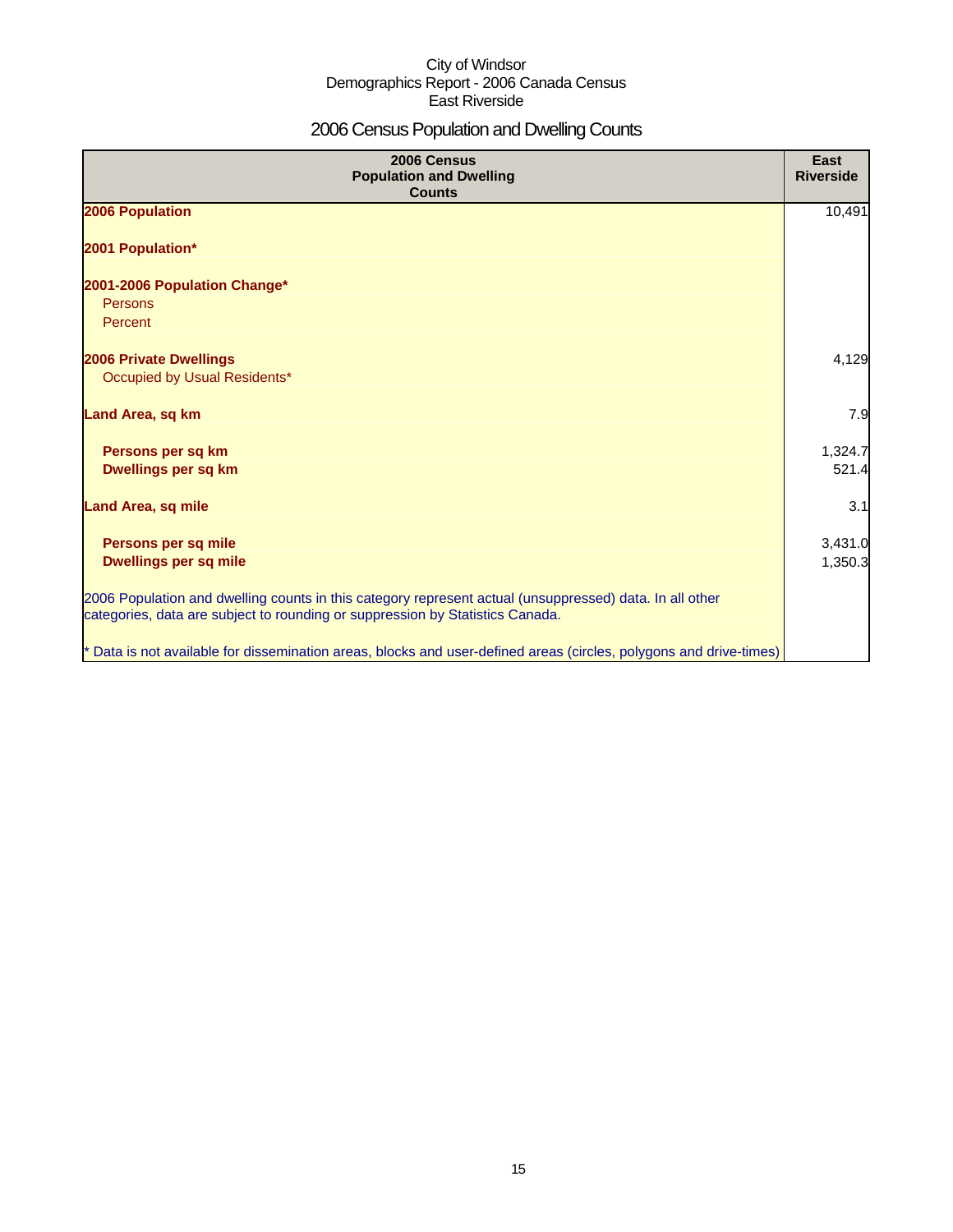| 2006 Census<br><b>Population by Age and Sex Comparison</b> | <b>East Riverside</b> |    |              |           |                                                    |         |
|------------------------------------------------------------|-----------------------|----|--------------|-----------|----------------------------------------------------|---------|
|                                                            | <b>Total</b>          |    | <b>Males</b> |           | <b>Females</b>                                     |         |
|                                                            | <b>Population</b>     |    |              |           |                                                    |         |
| <b>Population by Age</b>                                   | 10,480                |    | 5,025        |           | 5,455                                              |         |
| 0 to 4 years                                               | 800                   | 8% | 380          | 8%        | 420                                                | 8%      |
| 5 to 9 years                                               | 610                   | 6% | 310          | 6%        | 300                                                | 5%      |
| 10 to 14 years                                             | 575                   | 5% | 310          | 6%        | 265                                                | 5%      |
| 15 to 19 years                                             | 625                   | 6% | 325          | 6%        | 300                                                | 5%      |
| 20 to 24 years                                             | 530                   | 5% | 265          | 5%        | 265                                                | 5%      |
| 25 to 29 years                                             | 655                   | 6% | 305          | 6%        | 350                                                | 6%      |
| 30 to 34 years                                             | 905                   | 9% | 445          | 9%        | 460                                                | 8%      |
| 35 to 39 years                                             | 865                   | 8% | 420          | 8%        | 445                                                | 8%      |
| 40 to 44 years                                             | 790                   | 8% | 390          | 8%        | 400                                                | 7%      |
| 45 to 49 years                                             | 760                   | 7% | 375          | 7%        | 385                                                | 7%      |
| 50 to 54 years                                             | 690                   | 7% | 315          | 6%        | 375                                                | 7%      |
| 55 to 59 years                                             | 685                   | 7% | 325          | 6%        | 360                                                | 7%      |
| 60 to 64 years                                             | 545                   | 5% | 255          | 5%        | 290                                                | 5%      |
| 65 to 69 years                                             | 500                   | 5% | 250          | <b>5%</b> | 250                                                | 5%      |
| 70 to 74 years                                             | 355                   | 3% | 150          | 3%        | 205                                                | 4%      |
| 75 to 79 years                                             | 305                   | 3% | 120          | 2%        | 185                                                | 3%      |
| 80 to 84 years                                             | 210                   | 2% | 85           | 2%        | 125                                                | 2%      |
| 85 years and over                                          | 140                   | 1% | 50           | 1%        | 90                                                 | 2%      |
| 65 years and over                                          | 1,510 14%             |    |              | 655 13%   |                                                    | 855 16% |
| <b>Average age</b>                                         | 38.9                  |    | 38.1         |           | 39.8                                               |         |
| <b>Median age</b>                                          | 38.3                  |    | 37.4         |           | 39.2                                               |         |
| Dominant age group                                         |                       |    |              |           | 30 to 34 years 9% 30 to 34 years 9% 30 to 34 years | 8%      |

## 2006 Census Population by Age and Sex Comparison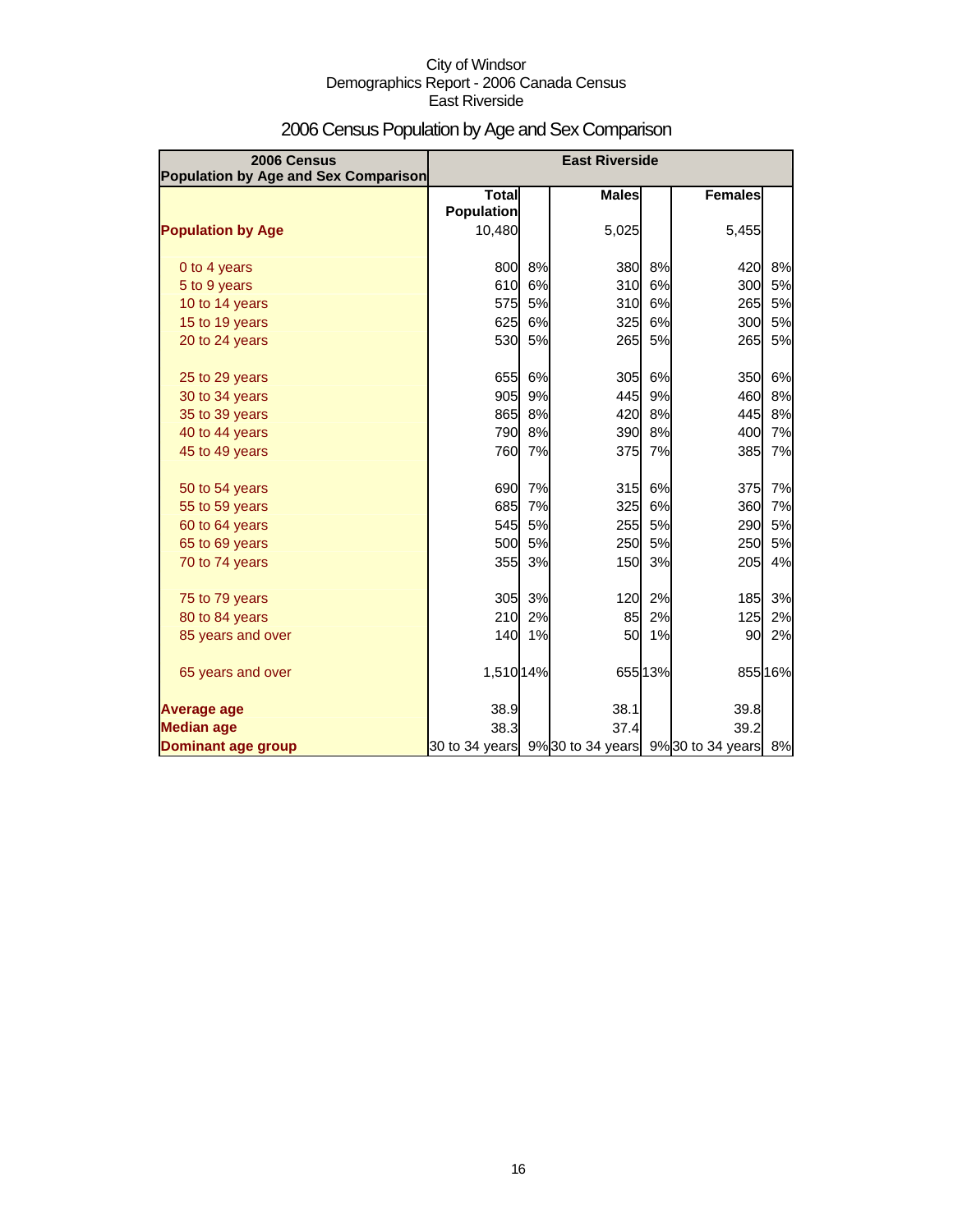## 2006 Census Population by Age and Sex

| 2006 Census<br><b>Population by Age and Sex</b> | <b>East Riverside</b> |        |
|-------------------------------------------------|-----------------------|--------|
|                                                 |                       | ℅      |
| <b>2006 Population by Sex</b>                   | 10,480                |        |
| <b>Males</b>                                    | 5,02548%              |        |
| <b>Females</b>                                  | 5,455 52%             |        |
|                                                 |                       |        |
| <b>2006 Population by Age</b>                   | 10,480                |        |
| 0 to 4 years                                    | 800                   | 8%     |
| 5 to 9 years                                    | 610                   | 6%     |
| 10 to 14 years                                  | 575                   | 5%     |
| 15 to 19 years                                  | 625                   | 6%     |
| 20 to 24 years                                  | 530                   | 5%     |
| 25 to 29 years                                  | 655                   | 6%     |
| 30 to 34 years                                  | 905                   | 9%     |
| 35 to 39 years                                  | <b>865</b>            | 8%     |
| 40 to 44 years                                  | 790                   | 8%     |
| 45 to 49 years                                  | 760                   | 7%     |
| 50 to 54 years                                  | 690                   | 7%     |
| 55 to 59 years                                  | 685                   | 7%     |
| 60 to 64 years                                  | 545                   | 5%     |
| 65 to 69 years                                  | 500                   | 5%     |
| 70 to 74 years                                  | 355                   | 3%     |
| 75 to 79 years                                  |                       | 305 3% |
| 80 to 84 years                                  | 210                   | 2%     |
| 85 years and over                               | 140                   | 1%     |
| 65 years and over                               | 1,510 14%             |        |
| Average age                                     | 38.9                  |        |
| <b>Median age</b>                               | 38.3                  |        |
| <b>Dominant age group</b>                       | 30 to 34 years        |        |
| <b>Males by Age</b>                             | 5,025                 |        |
| 0 to 4 years                                    | 380                   | 8%     |
| 5 to 9 years                                    | 310                   | 6%     |
| 10 to 14 years                                  | 310                   | 6%     |
| 15 to 19 years                                  | 325                   | 6%     |
| 20 to 24 years                                  | 265                   | 5%     |
| 25 to 29 years                                  | 305                   | 6%     |
| 30 to 34 years                                  | 445                   | 9%     |
| 35 to 39 years                                  | 420                   | 8%     |
| 40 to 44 years                                  | 390                   | 8%     |
| 45 to 49 years                                  | 375                   | 7%     |
| 50 to 54 years                                  | 315                   | 6%     |
| 55 to 59 years                                  | 325                   | 6%     |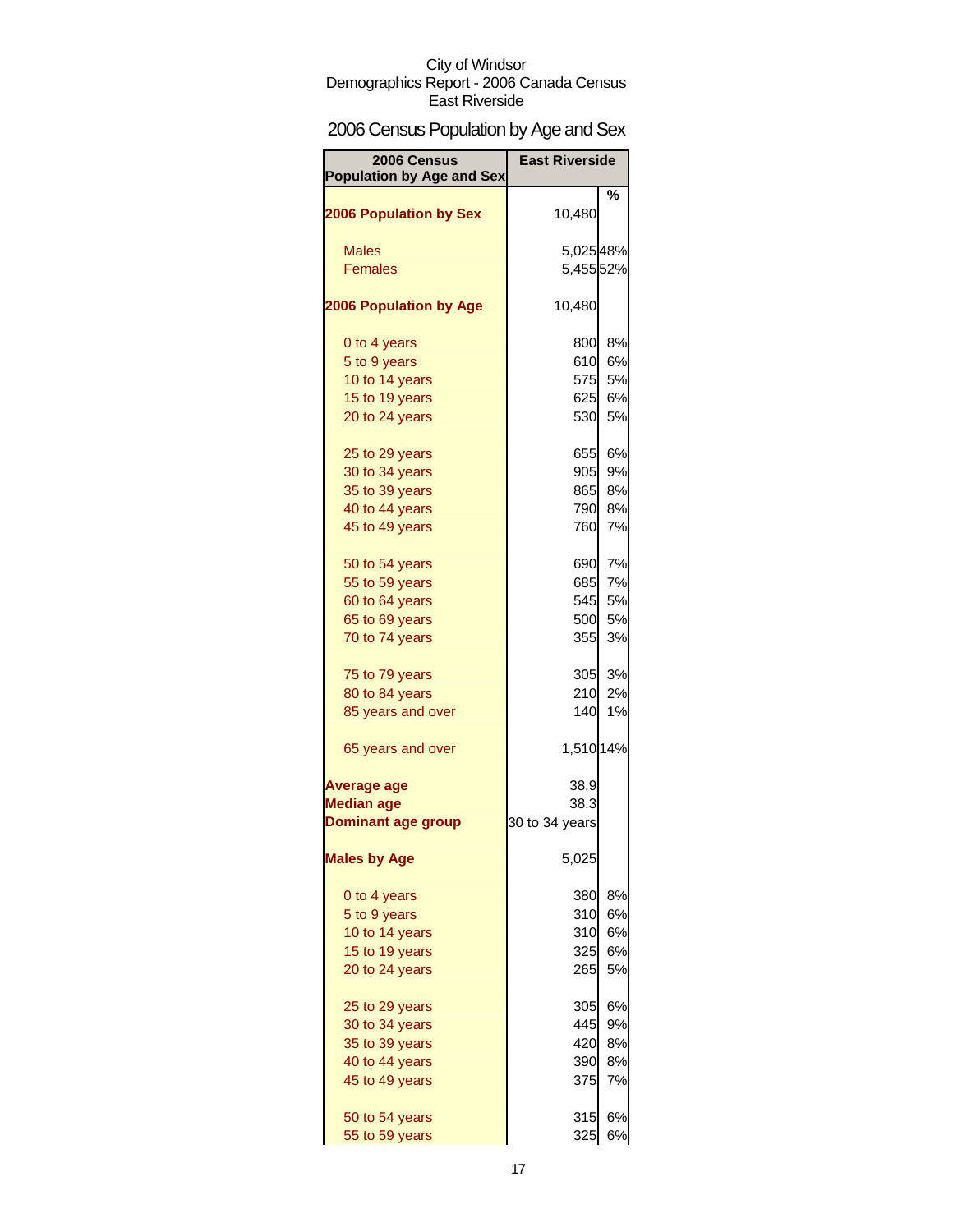| <b>East Riverside</b>            |                       |         |
|----------------------------------|-----------------------|---------|
| 2006 Census                      | <b>East Riverside</b> |         |
| <b>Population by Age and Sex</b> |                       |         |
|                                  |                       | %       |
| 60 to 64 years                   | 255                   | 5%      |
| 65 to 69 years                   | 250                   | 5%      |
| 70 to 74 years                   | 150                   | 3%      |
| 75 to 79 years                   | 120                   | 2%      |
| 80 to 84 years                   | 85                    | 2%      |
| 85 years and over                | 50                    | 1%      |
| 65 years and over                |                       | 655 13% |
| <b>Average age of males</b>      | 38.1                  |         |
| <b>Median age of males</b>       | 37.4                  |         |
| <b>Dominant age group</b>        | 30 to 34 years        |         |
| <b>Females by Age</b>            | 5,455                 |         |
| 0 to 4 years                     | 420                   | 8%      |
| 5 to 9 years                     | 300                   | 5%      |
| 10 to 14 years                   | 265                   | 5%      |
| 15 to 19 years                   | 300                   | 5%      |
| 20 to 24 years                   | 265                   | 5%      |
| 25 to 29 years                   | 350                   | 6%      |
| 30 to 34 years                   | 460                   | 8%      |
| 35 to 39 years                   | 445                   | 8%      |
| 40 to 44 years                   | 400                   | 7%      |
| 45 to 49 years                   | 385                   | 7%      |
| 50 to 54 years                   | 375                   | 7%      |
| 55 to 59 years                   | <b>360</b>            | 7%      |
| 60 to 64 years                   | 290                   | 5%      |
| 65 to 69 years                   | 250                   | 5%      |
| 70 to 74 years                   | 205                   | 4%      |
| 75 to 79 years                   | 185                   | 3%      |
| 80 to 84 years                   | 125                   | 2%      |
| 85 years and over                | 90                    | 2%      |
| 65 years and over                |                       | 855 16% |
| <b>Average age of females</b>    | 39.8                  |         |
| <b>Median age of females</b>     | 39.2                  |         |
| <b>Dominant age group</b>        | 30 to 34 years        |         |

## City of Windsor Demographics Report - 2006 Canada Census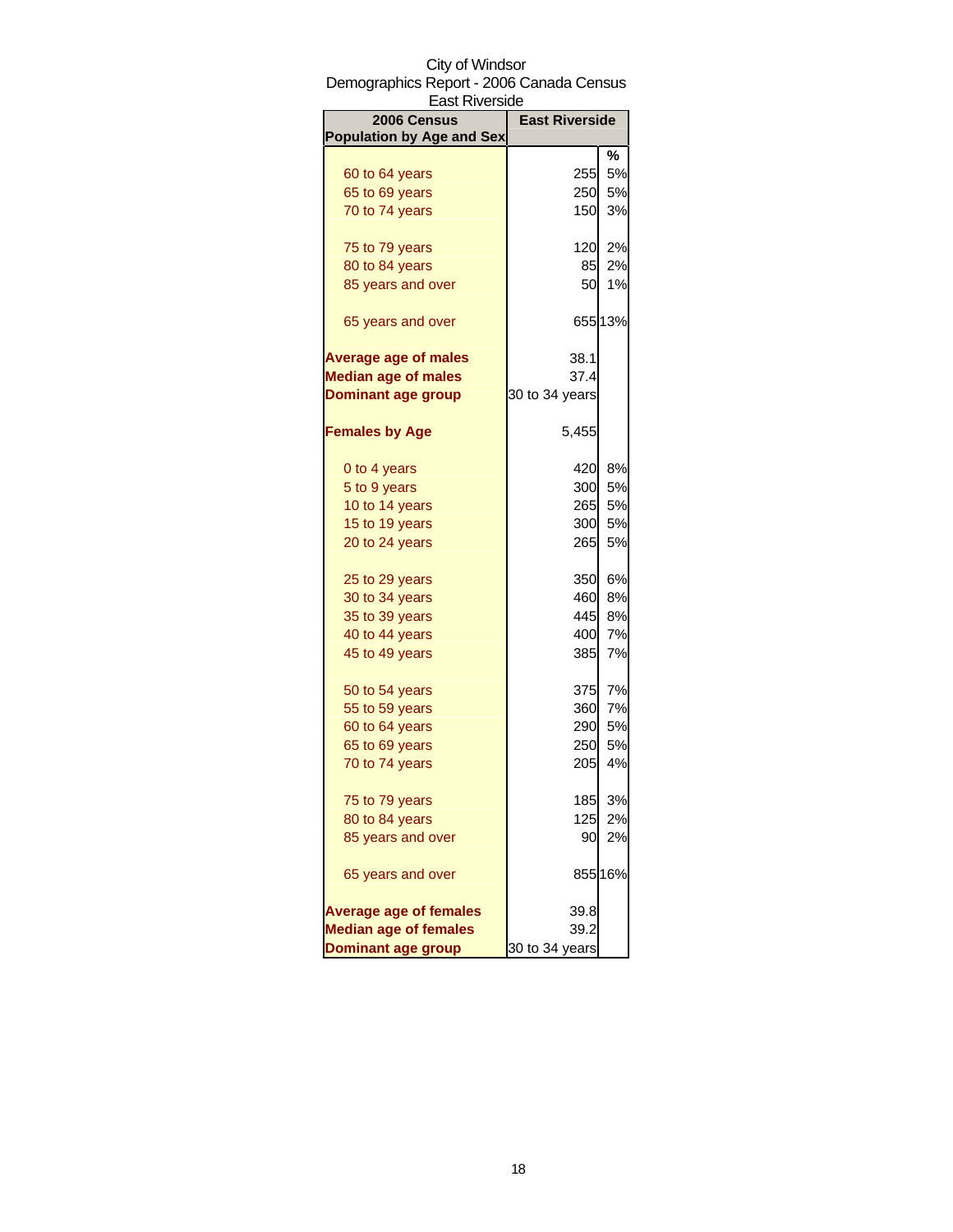## 2006 Census Marital Status

| 2006 Census<br><b>Marital Status</b>               | <b>East Riverside</b> |     |
|----------------------------------------------------|-----------------------|-----|
| Persons 15 years of age and over by marital status | 8,500                 | %   |
| Single (never married)                             | 2,070                 | 24% |
| Married (not separated)                            | 5,205                 | 61% |
| Widowed                                            | 485                   | 6%  |
| <b>Divorced</b>                                    | 560                   | 7%  |
| Separated (legally married)                        | 195                   | 2%  |
| Dominant marital status                            | Married               | 61% |
| Persons 15 years and over by common-law status     | 8,505                 |     |
| Not in a common-law relationship                   | 8,095                 | 95% |
| In a common-law relationship                       | 425                   | 5%  |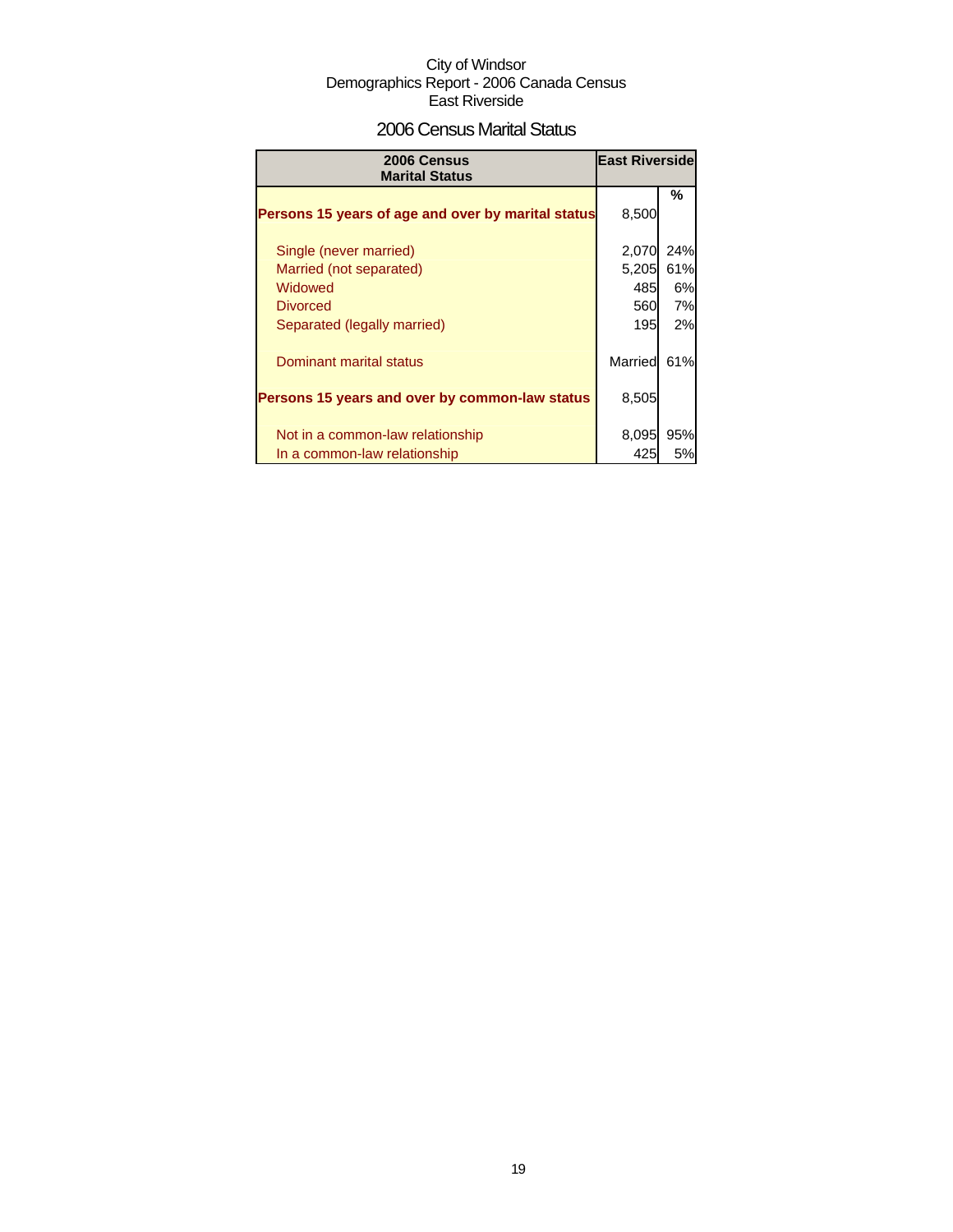## 2006 Census Family Structure and Children

| 2006 Census                                               | <b>East Riverside</b> |     |
|-----------------------------------------------------------|-----------------------|-----|
| <b>Family Structure and Children</b>                      |                       |     |
| Census families in private households by family structure | 3,085                 | %   |
| <b>Married couples</b>                                    | 2,510                 | 81% |
| With no children at home                                  | 1,115                 | 36% |
| With children at home                                     | 1,395                 | 45% |
| 1 child                                                   | 540                   | 18% |
| 2 children                                                | 650                   | 21% |
| 3 or more children                                        | 210                   | 7%  |
| Common-law couples                                        | 215                   | 7%  |
| With no children at home                                  | 135                   | 4%  |
| With children at home                                     | 90                    | 3%  |
| 1 child                                                   | 35                    | 1%  |
| 2 children                                                | 35                    | 1%  |
| 3 or more children                                        | 25                    | 1%  |
| Lone-parent families                                      | 345                   | 11% |
| Male parent                                               | 35                    | 1%  |
| 1 child                                                   | 20                    | 1%  |
| 2 children                                                | 0                     | 0%  |
| 3 or more children                                        | 0                     | 0%  |
| Lone Female parent                                        | 315                   | 10% |
| 1 child                                                   | 175                   | 6%  |
| 2 children                                                | 85                    | 3%  |
| 3 or more children                                        | 50                    | 2%  |
| Total children at home by age                             | 3,245                 |     |
| Under 6 years of age                                      | 935                   | 29% |
| $6 - 14$ years                                            | 1,010                 | 31% |
| 15 - 17 years                                             | 340                   | 10% |
| 18 - 24 years                                             | 685                   | 21% |
| 25 years and over                                         | 290                   | 9%  |
| Children/family                                           | 1.1                   |     |
| Census families in private households by size of family   | 3,085                 |     |
| 2 persons                                                 | 1,445                 | 47% |
| 3 persons                                                 | 660                   | 21% |
| 4 persons                                                 | 725                   | 24% |
| 5 or more persons                                         | 235                   | 8%  |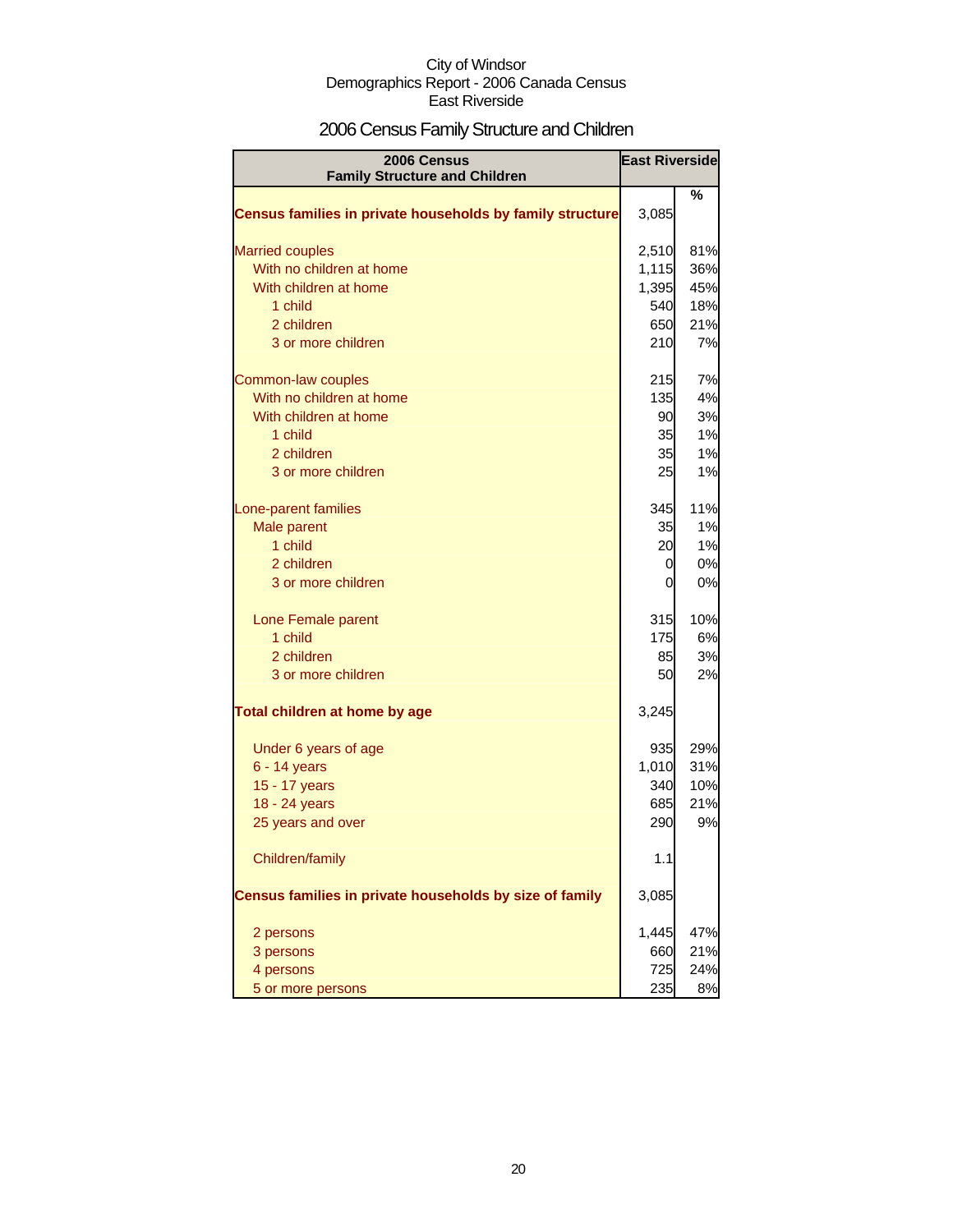## 2006 Census Families by Living Arrangements

| 2006 Census<br><b>Families by Living Arrangements</b> | <b>East Riverside</b> |     |
|-------------------------------------------------------|-----------------------|-----|
| Persons in private households by living arrangements  | 10,360                | %   |
| Non-family persons                                    | 1,275                 | 12% |
| Living with relatives                                 | 270                   | 3%  |
| Living with non-relatives only                        | 105                   | 1%  |
| Living alone                                          | 895                   | 9%  |
| <b>Family persons</b>                                 | 9,075                 | 88% |
| Persons per family                                    | 2.9                   |     |
| Persons 65 years and over by living arrangements      | 1,310                 |     |
| Non-family persons                                    | 465                   | 35% |
| Living with relatives                                 | 100                   | 8%  |
| Living with non-relatives only                        | 25                    | 2%  |
| Living alone                                          | 345                   | 26% |
| <b>Family persons</b>                                 | 840                   | 64% |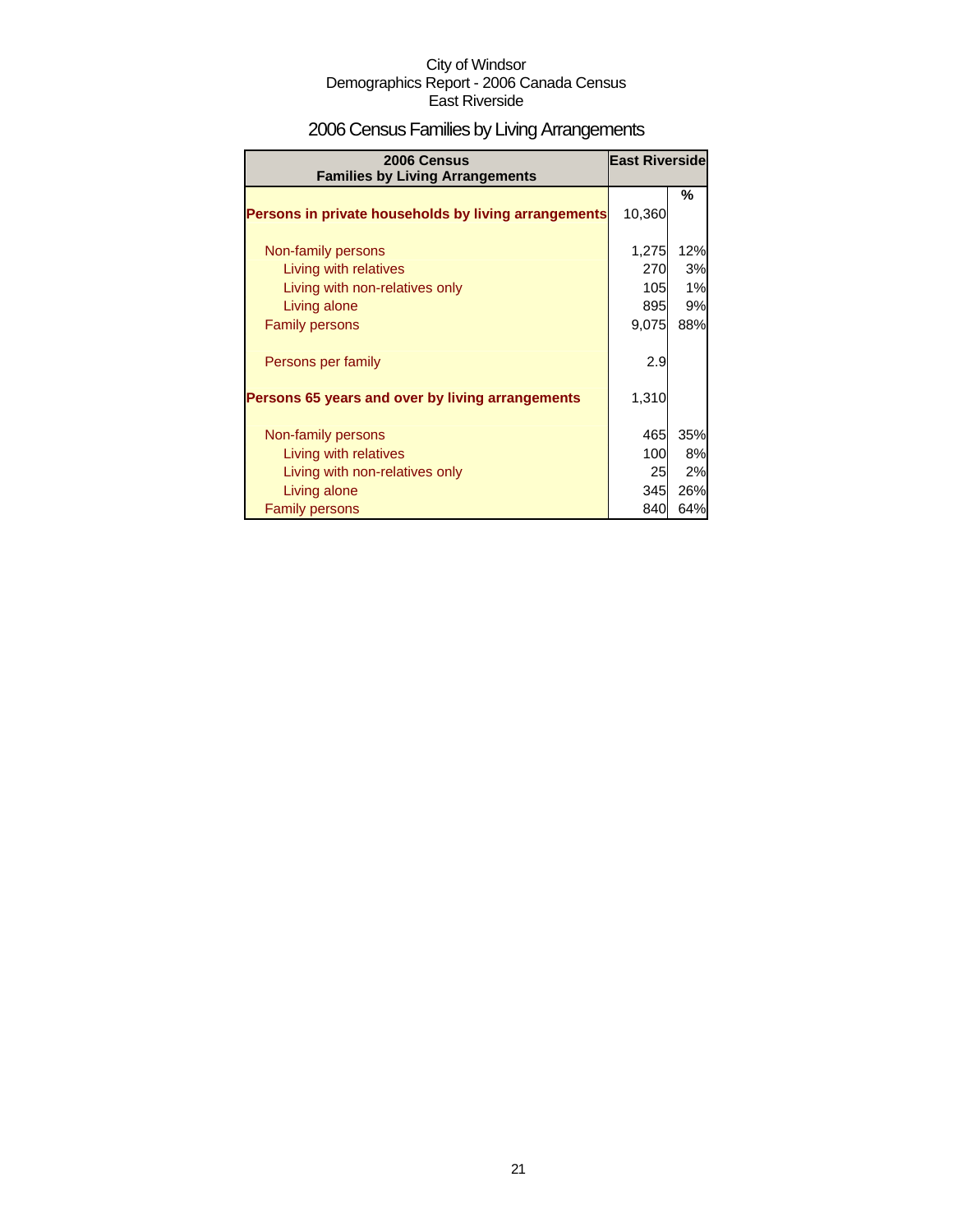## 2006 Census Dwellings

| 2006 Census<br><b>Dwellings</b>                      | <b>East Riverside</b>     |         |
|------------------------------------------------------|---------------------------|---------|
|                                                      |                           | %       |
| Occupied private dwellings by structure type         | 3,990                     |         |
| Single-detached house                                | 2,525 63%                 |         |
| Semi-detached house                                  |                           | 285 7%  |
| <b>Row house</b>                                     |                           | 85021%  |
| Apartment, duplex                                    | 10                        | 0%      |
| Apartment less than 5 storeys                        | 20                        | 1%      |
| Apartment 5 or more storeys                          | 295                       | 7%      |
| Other single-attached house                          | $\overline{0}$            | 0%      |
| Movable dwelling                                     | $\overline{0}$            | 0%      |
| Dominant dwelling type                               | Single-detached house 63% |         |
| Occupied private dwellings by tenure                 | 3,990                     |         |
| Owned                                                | 3,580 90%                 |         |
| <b>Rented</b>                                        |                           | 410 10% |
| <b>Band housing</b>                                  | 0                         | 0%      |
| Occupied private dwellings by maintenance required   | 3,990                     |         |
| Regular maintenance only                             | 3,545 89%                 |         |
| Minor repairs                                        | 365                       | 9%      |
| <b>Major repairs</b>                                 | 75                        | 2%      |
| Occupied private dwellings by period of construction | 3,990                     |         |
| Before 1946                                          | 130                       | 3%      |
| 1946 - 1960                                          | 130                       | 3%      |
| 1961 - 1970                                          |                           | 380 10% |
| 1971 - 1980                                          | 320                       | 8%      |
| 1981 - 1985                                          | 70                        | 2%      |
| 1986 - 1990                                          | 130                       | 3%      |
| 1991 - 1995                                          | 85                        | 2%      |
| 1996 - 2000                                          |                           | 890 22% |
| 2001 - 2006                                          | 1,885 47%                 |         |
| Dominant period of construction                      | 2001 - 2006 47%           |         |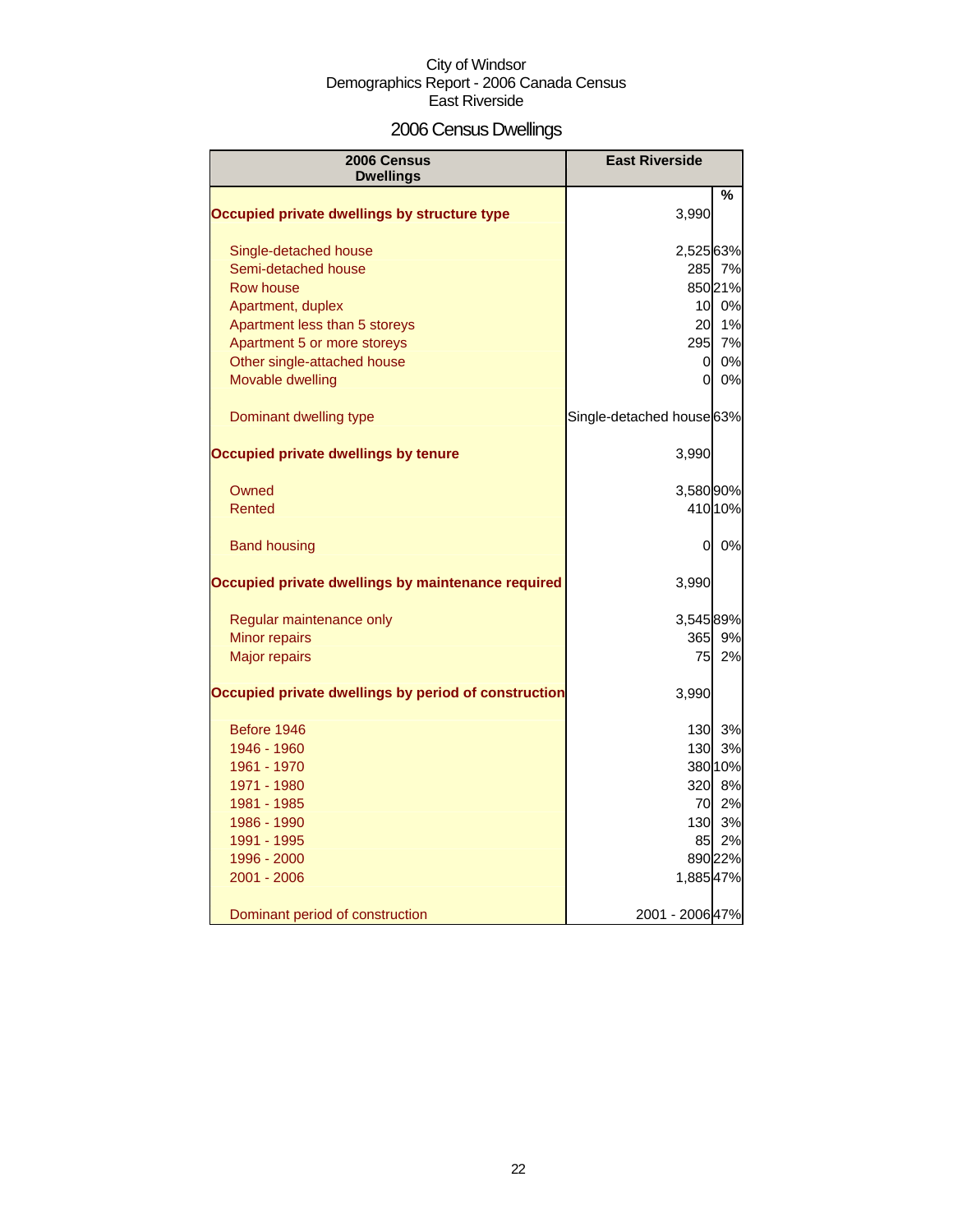## 2006 Census Households

| 2006 Census<br><b>Households</b>                                          |           | <b>East Riverside</b> |
|---------------------------------------------------------------------------|-----------|-----------------------|
| Private households by size of household                                   | 3,985     | %                     |
| 1 person                                                                  | 895       | 22%                   |
| 2 persons                                                                 | 1,420     | 36%                   |
| 3 persons                                                                 | 620       | 16%                   |
| 4 - 5 persons                                                             | 940       | 24%                   |
| 6 or more persons                                                         | 110       | 3%                    |
| Dominant household size                                                   | 2 persons | 36%                   |
| <b>Persons in households</b>                                              | 10,350    |                       |
| Persons per household                                                     | 2.6       |                       |
| Private households by household type                                      | 3,985     |                       |
| One-family households                                                     | 2,915     | 73%                   |
| Multiple-family households                                                | 80        | 2%                    |
| Non-family households                                                     | 985       | 25%                   |
| <b>Rented Dwellings</b>                                                   | 410       |                       |
| Tenant households in non-farm, non-reserve private dwellings              | 405       | 99%                   |
| Average gross monthly rent                                                | \$635     |                       |
| Households spending 30% or more of household income on gross rent         | 75        | 18%                   |
| Households spending 30 to 99% of household income on gross rent           | 80        | 20%                   |
| One-family tenant households without additional persons                   | 240       | 59%                   |
| Average gross rent                                                        | \$644     |                       |
| Households spending 30% or more of household income on gross rent         | 45        | 11%                   |
| <b>Owned Dwellings</b>                                                    | 3,580     |                       |
| Owner-occupied private non-farm, non-reserve dwellings                    |           | 3,580 100%            |
| Average value of dwelling                                                 | \$231,648 |                       |
| Average owner's major payments                                            | \$1,208   |                       |
| Households spending 30% or more of household income on major payments     | 660       | 18%                   |
| Households spending 30% to 99% more of household income on major payments | 610       | 17%                   |
| One-family owner-occupied households without additional persons           | 2,545     | 71%                   |
| Average major payments                                                    | \$1,266   |                       |
| Spending 30%+ of hh income on shelter                                     | 375       | 10%                   |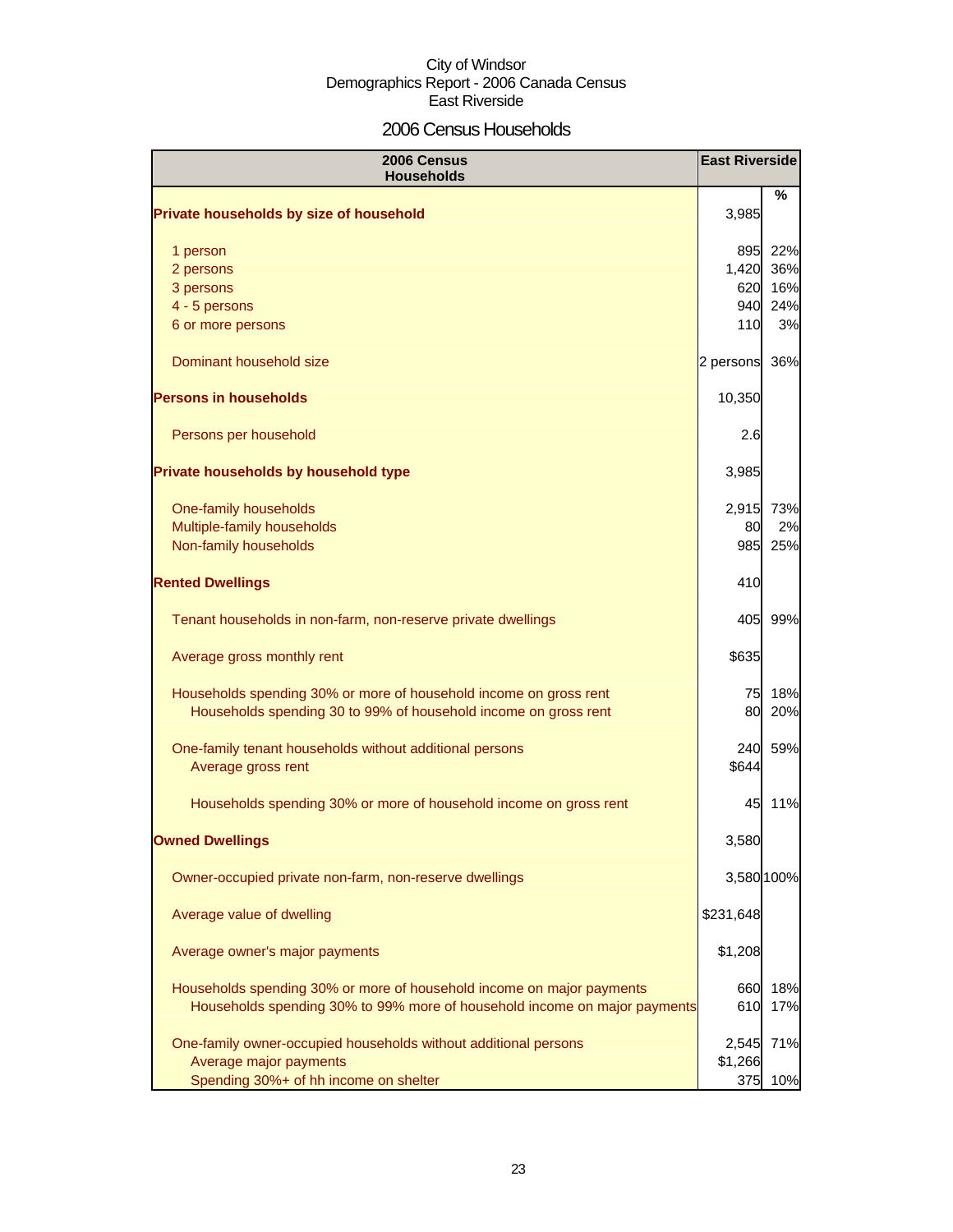## 2006 Census Mother Tongue

| 2006 Census<br><b>Mother Tongue</b>      | <b>East Riverside</b>                                      |                               |
|------------------------------------------|------------------------------------------------------------|-------------------------------|
|                                          |                                                            | %                             |
| <b>Total Population by Mother Tongue</b> | 10,345                                                     |                               |
| Dominant language                        | English                                                    | 69%                           |
| Dominant official language               | English                                                    | 95%                           |
| Top 5 non-official languages             | Other languages 13.1%<br>Serbian 11.0%<br>Polish<br>Arabic | Italian 11.5%<br>8.7%<br>8.3% |
| <b>Single responses</b>                  | 10,130                                                     | 98%                           |
| <b>Official languages</b>                | 7,315                                                      | 71%                           |
| English                                  | 6,965                                                      | 67%                           |
|                                          |                                                            |                               |
| French                                   | 350                                                        | 3%                            |
| Non-official languages                   | 2,815                                                      | 27%                           |
| Italian                                  | 325                                                        | 3%                            |
| Portuguese                               | 35                                                         | 0%                            |
| Romanian                                 | 135                                                        | 1%                            |
|                                          |                                                            |                               |
| Spanish                                  | 65                                                         | 1%                            |
| <b>Danish</b>                            | 0                                                          | 0%                            |
| <b>Dutch</b>                             | 20                                                         | 0%                            |
| Flemish                                  | 0                                                          | 0%                            |
| Frisian                                  | 0                                                          | 0%                            |
| German                                   | 85                                                         | 1%                            |
| Norwegian                                | 0                                                          | 0%                            |
| <b>Swedish</b>                           | 0                                                          | 0%                            |
| Yiddish                                  | 0                                                          | 0%                            |
| <b>Bosnian</b>                           | 0                                                          | 0%                            |
| <b>Bulgarian</b>                         | 10                                                         | 0%                            |
| Croatian                                 | 130                                                        | 1%                            |
| Czech                                    | $\mathbf 0$                                                | 0%                            |
| Macedonian                               | 90                                                         | 1%                            |
| Polish                                   | 245                                                        | 2%                            |
| <b>Russian</b>                           |                                                            |                               |
|                                          | 15                                                         | 0%                            |
| <b>Serbian</b>                           | 310                                                        | 3%                            |
| Serbo-Croatian                           | 0                                                          | 0%                            |
| <b>Slovak</b>                            | 40                                                         | 0%                            |
| Slovenian                                | 0                                                          | 0%                            |
| <b>Ukrainian</b>                         | 30                                                         | 0%                            |
| Latvian                                  | 0                                                          | 0%                            |
| Lithuanian                               | 0                                                          | 0%                            |
| Estonian                                 | $\mathbf 0$                                                | 0%                            |
| Finnish                                  | 10                                                         | 0%                            |
| Hungarian                                | 25                                                         | 0%                            |
|                                          |                                                            |                               |
| <b>Greek</b>                             | 50                                                         | 0%                            |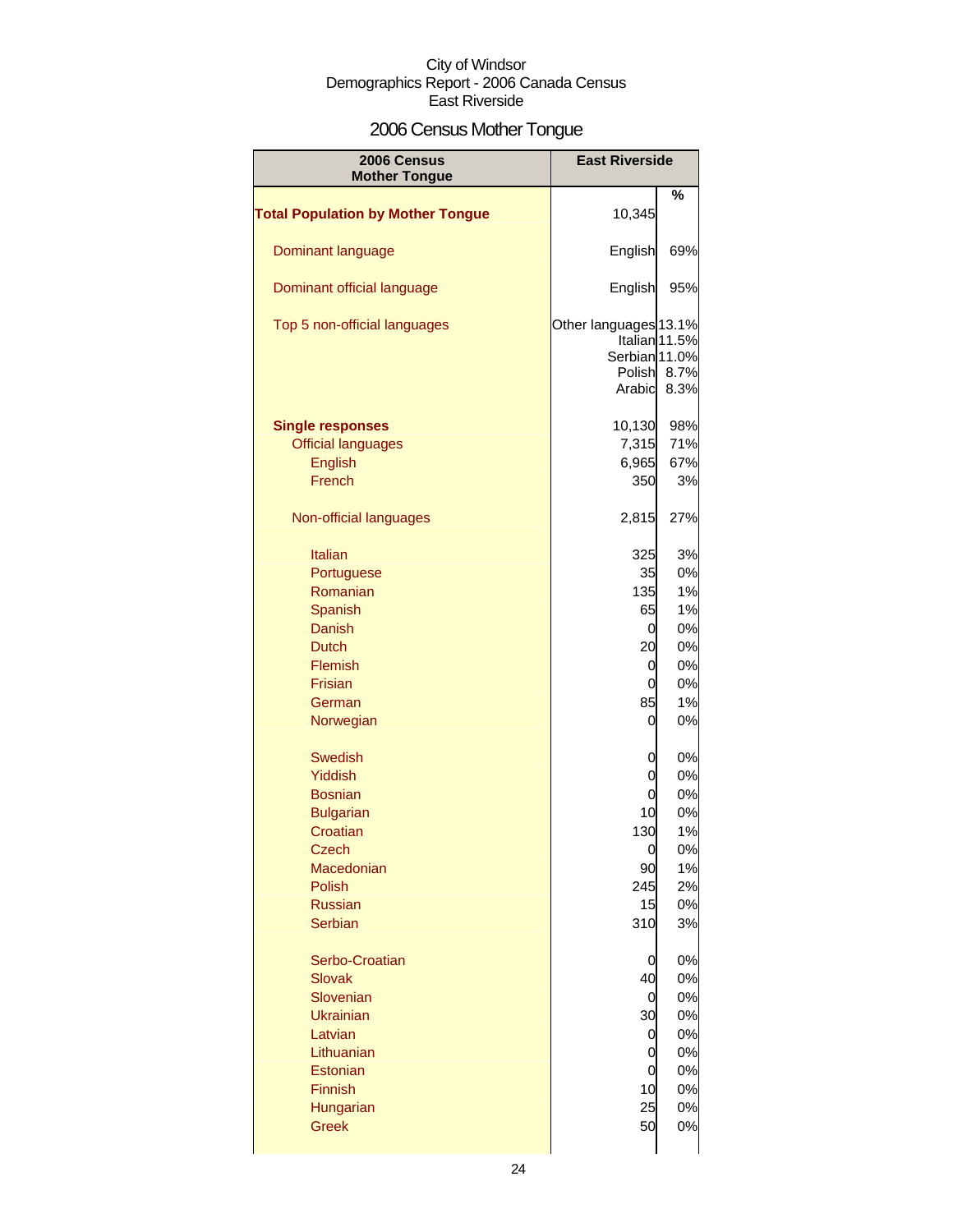| 2006 Census<br><b>Mother Tongue</b> | <b>East Riverside</b> |          |
|-------------------------------------|-----------------------|----------|
|                                     |                       | %        |
| Armenian                            | 10                    | 0%       |
| <b>Turkish</b>                      | 80                    | 1%       |
| Amharic                             | 0                     | 0%       |
| <b>Arabic</b>                       | 235                   | 2%       |
| <b>Hebrew</b>                       | 0                     | 0%       |
| <b>Maltese</b>                      | 10                    | 0%       |
| Somali                              | 0                     | 0%       |
| <b>Tigrigna</b>                     | 0                     | 0%       |
| <b>Bengali</b>                      | 0                     | 0%       |
| Gujarati                            | 0                     | 0%       |
| Hindi                               | 15                    | 0%       |
| <b>Kurdish</b>                      | 10                    | 0%       |
| Panjabi (Punjabi)                   | 45                    | 0%       |
| Pashto                              | 0                     | 0%       |
| Persian (Farsi)                     | 25                    | 0%       |
| Sindhi                              | 0                     | 0%       |
| Sinhala (Sinhalese)                 | 0                     | 0%       |
| Urdu                                | 20                    | 0%       |
| Malayalam                           | 0                     | 0%       |
| <b>Tamil</b>                        | 0                     | 0%       |
| <b>Telugu</b>                       | 0                     | 0%       |
| Japanese                            | 0                     | 0%       |
| Korean                              | 0                     | 0%       |
| Chinese                             | 110                   | 1%       |
| Cantonese                           | 10                    | 0%       |
| <b>Mandarin</b>                     | 15                    | 0%       |
| <b>Taiwanese</b>                    | 0                     | 0%       |
| Chinese, n.o.s.<br>Lao              | 85<br>35              | 1%<br>0% |
| Khmer (Cambodian)                   | 0                     | 0%       |
| Vietnamese                          | 10                    | 0%       |
| Bisayan languages                   | 0                     | 0%       |
| Ilocano                             | 0                     | 0%       |
| <b>Malay</b>                        | 0                     | 0%       |
| Tagalog (Pilipino, Filipino)        | 220                   | 2%       |
| Akan (Twi)                          | 0                     | 0%       |
| Swahili                             | 0                     | 0%       |
| <b>Creoles</b>                      | 0                     | 0%       |
| <b>Aboriginal Languages</b>         | 0                     | 0%       |
| Algonquin                           | 0                     | 0%       |
| Atikamekw                           | 0                     | 0%       |
| <b>Blackfoot</b>                    | 0                     | 0%       |
| Carrier                             | 0                     | 0%       |
| Chilcotin                           | 0                     | 0%       |
| Chipewyan                           | 0                     | 0%       |
| <b>Cree</b>                         | 0                     | 0%       |
| Siouan languages (Dakota/Sioux)     | 0                     | 0%       |
| Dene                                | 0                     | 0%       |
| <b>Dogrib</b>                       | 0                     | 0%       |
| Gitksan                             | $\overline{0}$        | 0%       |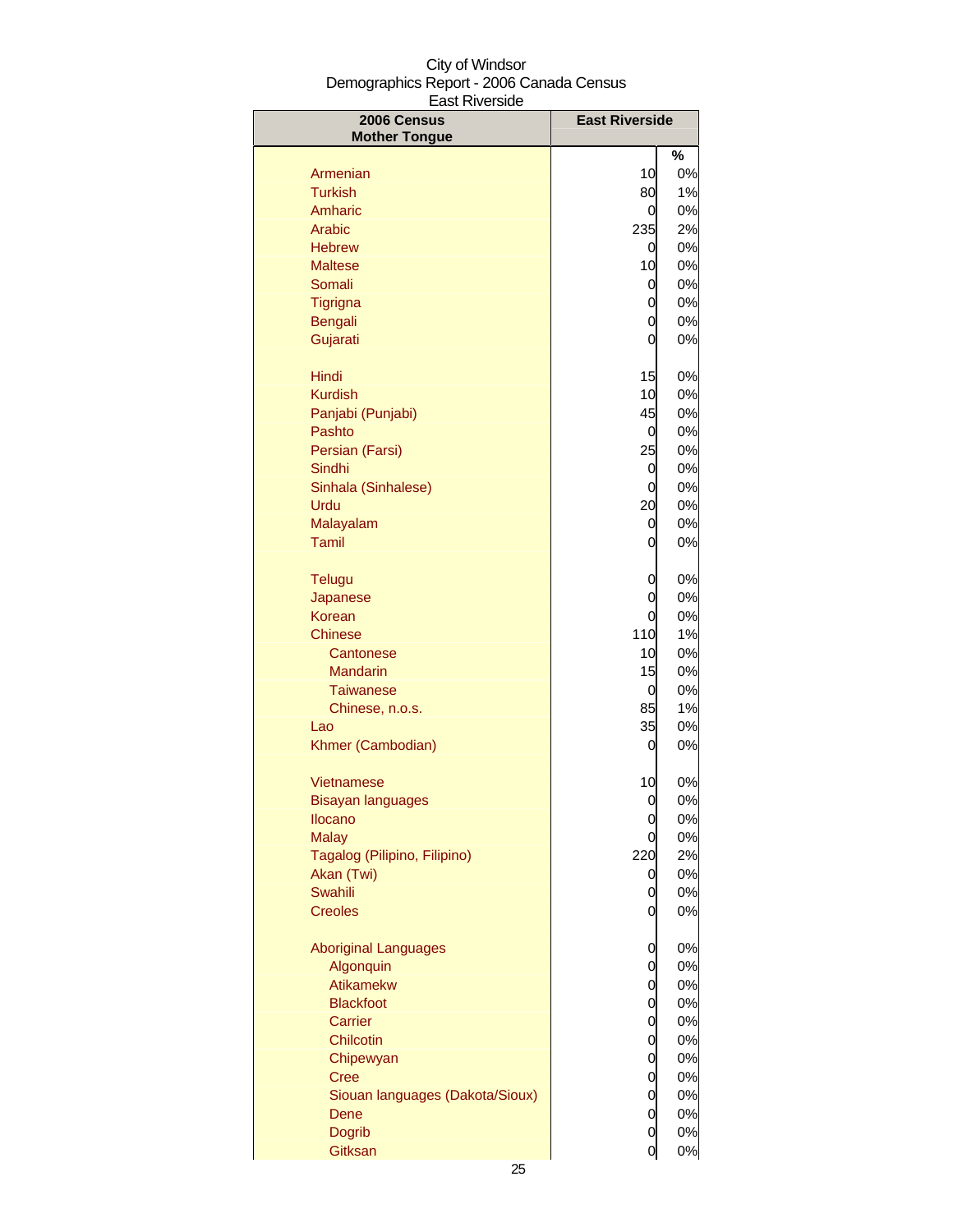| 2006 Census<br><b>Mother Tongue</b>       | <b>East Riverside</b> |    |
|-------------------------------------------|-----------------------|----|
|                                           |                       | %  |
| Inuinnaqtun                               | 0                     | 0% |
| Inuktitut, n.i.e.                         | 0                     | 0% |
| Kutchin-Gwich'in (Loucheux)               | 0                     | 0% |
| <b>Malecite</b>                           | 0                     | 0% |
| Mi'kmaq                                   | 0                     | 0% |
| <b>Mohawk</b>                             | 0                     | 0% |
| Montagnais-Naskapi                        | 0                     | 0% |
| Nisga'a                                   | 0                     | 0% |
| North Slave (Hare)                        | 0                     | 0% |
| Ojibway                                   | 0                     | 0% |
| Oji-Cree                                  | 0                     | 0% |
| Shuswap                                   | 0                     | 0% |
| <b>South Slave</b>                        | 0                     | 0% |
| <b>Tlingit</b>                            | 0                     | 0% |
| Other languages                           | 370                   | 4% |
| <b>Multiple responses</b>                 | 220                   | 2% |
| <b>English and French</b>                 | 35                    | 0% |
| English and non-official language         | <b>155</b>            | 1% |
| French and non-official language          | 15                    | 0% |
| English, French and non-official language | 15                    | 0% |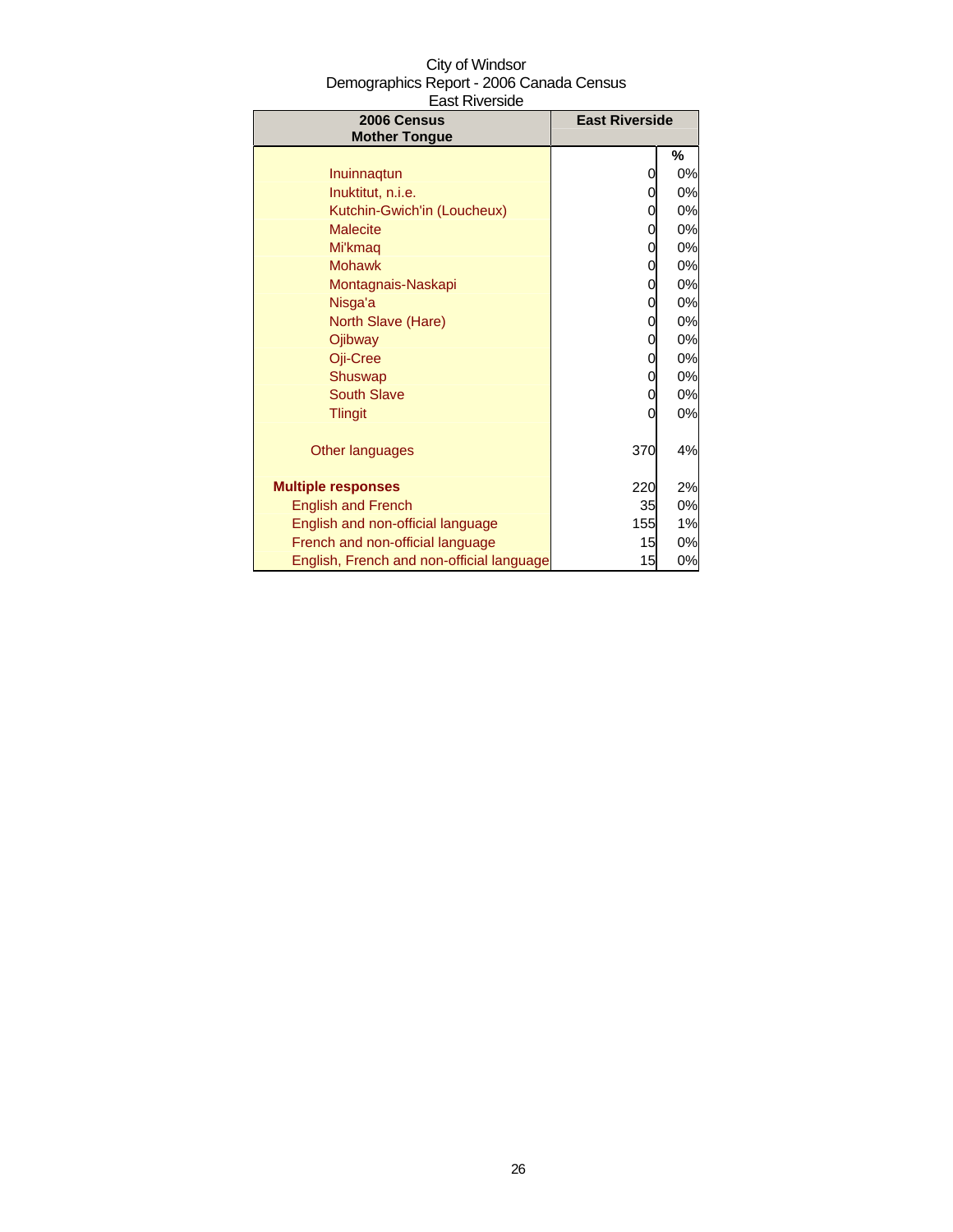## 2006 Census Knowledge of Official Language

| 2006 Census<br><b>Knowledge of Official Language</b>       | <b>East Riverside</b> |    |
|------------------------------------------------------------|-----------------------|----|
|                                                            |                       | %  |
| <b>Total Population by knowledge of official languages</b> | 10,350                |    |
| English only                                               | 9,16589%              |    |
| French only                                                | 10                    | 0% |
| <b>English and French</b>                                  | 1,095 11%             |    |
| Neither English nor French                                 | 90                    | 1% |
| <b>Dominant Group</b>                                      | English only 88%      |    |
| Total population by first official language spoken         | 10,350                |    |
| English                                                    | 9,805 95%             |    |
| French                                                     | 360                   | 3% |
| <b>English and French</b>                                  | 90                    | 1% |
| Neither English nor French                                 | 90                    | 1% |
| <b>Dominant Group</b>                                      | English 95%           |    |
| <b>Official language minority</b>                          |                       |    |
| (English in Quebec, French elsewhere)                      |                       |    |
| <b>Number</b>                                              | 405                   |    |
| Percentage                                                 | 3.9%                  |    |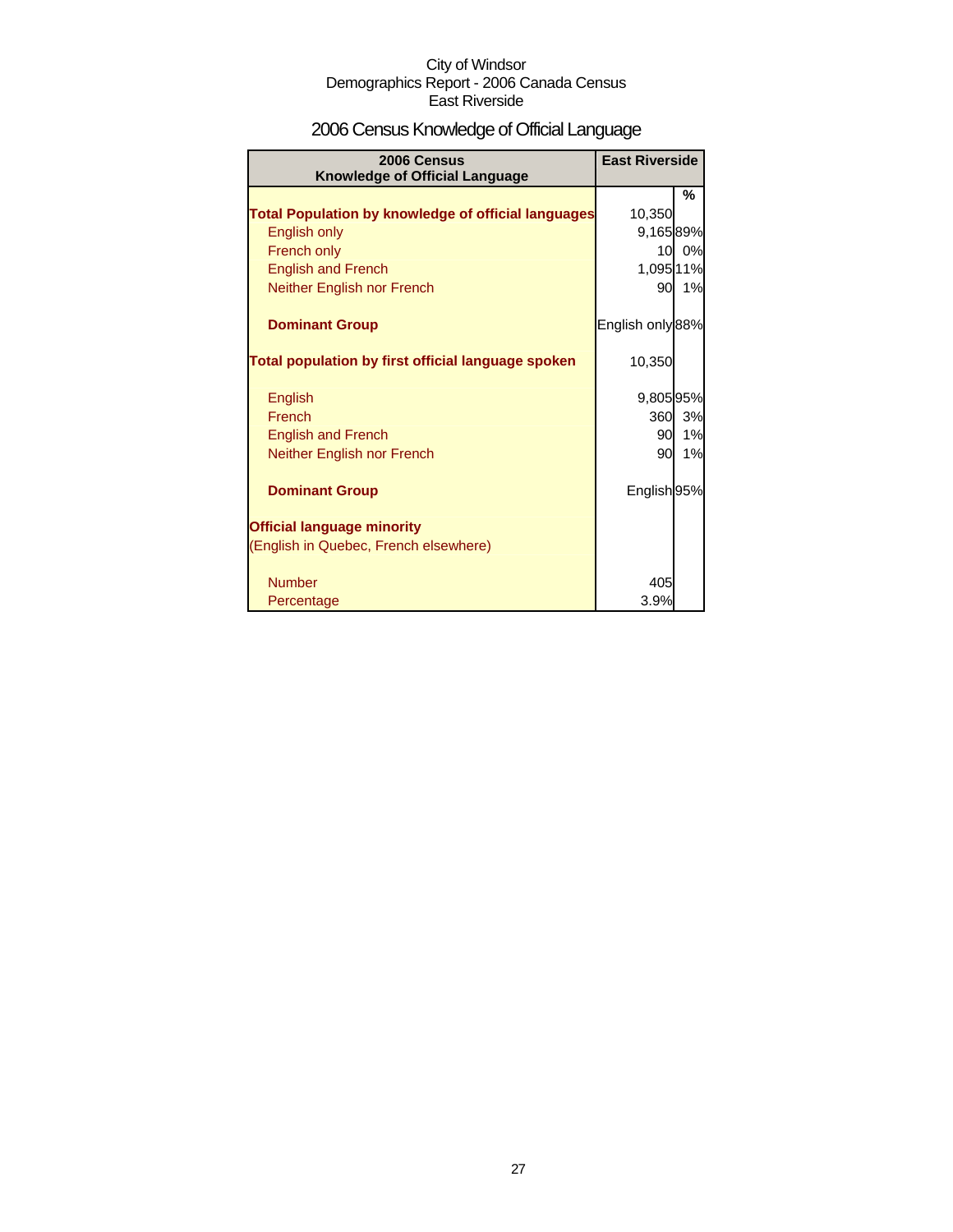## 2006 Census Knowledge of Non-official Language

| 2006 Census<br>Knowledge of Non-official Language              | <b>East Riverside</b>             |          |
|----------------------------------------------------------------|-----------------------------------|----------|
| <b>Total Population by Knowledge of Non-official Languages</b> | 10,350                            | %        |
| <b>Population Speaking Non-official Languages</b>              | 3,845 37%                         |          |
| Top 5 Non-official Languages                                   | Italian <sub>15%</sub>            |          |
|                                                                | Arabic 12%<br>Other languages 11% |          |
|                                                                | Serbian                           | 9%       |
|                                                                | Polish                            | 7%       |
| Italian                                                        | 570                               | 6%       |
| Portuguese                                                     | 40                                | 0%       |
| Romanian                                                       | 140                               | 1%       |
| Spanish<br><b>Danish</b>                                       | 105<br>10                         | 1%<br>0% |
| <b>Dutch</b>                                                   | 30                                | 0%       |
| Flemish                                                        | $\overline{0}$                    | 0%       |
| Frisian                                                        | $\mathbf{0}$                      | 0%       |
| German                                                         | 125                               | 1%       |
| Norwegian                                                      | 0                                 | 0%       |
| <b>Swedish</b>                                                 | $\overline{0}$                    | 0%       |
| Yiddish                                                        | $\overline{0}$                    | 0%       |
| <b>Bosnian</b>                                                 | 0                                 | 0%       |
| <b>Bulgarian</b><br>Croatian                                   | 15<br>170                         | 0%<br>2% |
| <b>Czech</b>                                                   | 40                                | 0%       |
| Macedonian                                                     | 125                               | 1%       |
| <b>Polish</b>                                                  | 265                               | 3%       |
| <b>Russian</b>                                                 | 10                                | 0%       |
| Serbian                                                        | 365                               | 4%       |
| Serbo-Croatian                                                 | 0                                 | 0%       |
| <b>Slovak</b><br>Slovenian                                     | 60                                | 1%       |
| <b>Ukrainian</b>                                               | 0<br>45                           | 0%<br>0% |
| Latvian                                                        | $\overline{0}$                    | 0%       |
| Lithuanian                                                     | $\overline{0}$                    | 0%       |
| Estonian                                                       | $\overline{0}$                    | 0%       |
| Finnish                                                        | $\overline{0}$                    | 0%       |
| Hungarian                                                      | 45                                | 0%       |
| <b>Greek</b>                                                   | 60                                | 1%       |
| Armenian                                                       | 0                                 | 0%       |
| <b>Turkish</b>                                                 | 100                               | 1%       |
| Amharic<br>Arabic                                              | 0                                 | 0%<br>4% |
| <b>Hebrew</b>                                                  | 460<br>0                          | 0%       |
| <b>Maltese</b>                                                 | $\overline{0}$                    | 0%       |
| Somali                                                         | 0                                 | 0%       |
| Tigrigna                                                       | 0                                 | $0\%$    |
| <b>Bengali</b>                                                 | 0                                 | 0%       |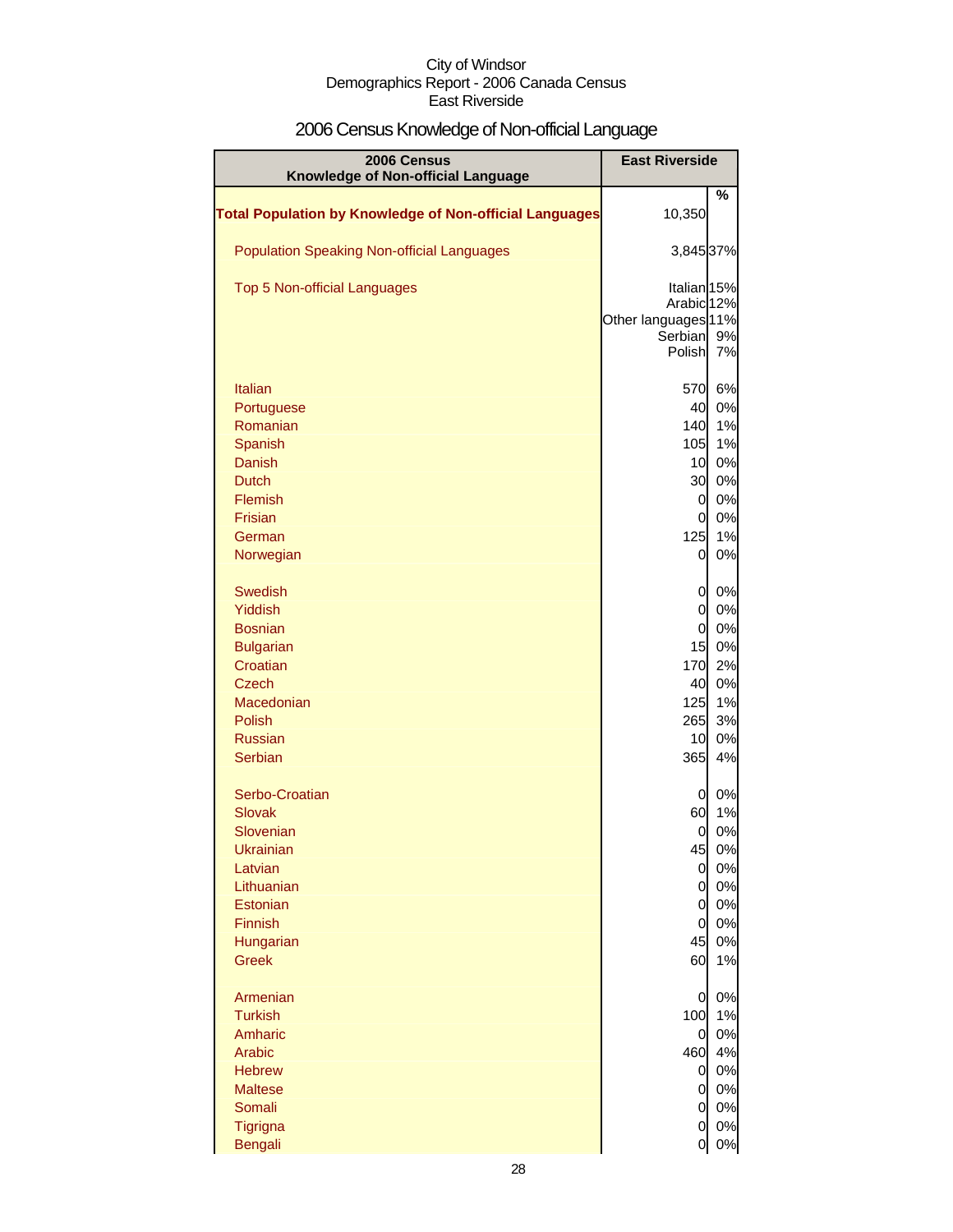| 2006 Census<br>Knowledge of Non-official Language | <b>East Riverside</b>            |          |
|---------------------------------------------------|----------------------------------|----------|
|                                                   |                                  | %        |
| Gujarati                                          | 0                                | 0%       |
| Hindi                                             | 40                               | 0%       |
| <b>Kurdish</b>                                    | 20                               | 0%       |
| Panjabi (Punjabi)                                 | 70                               | 1%       |
| Pashto                                            | $\overline{0}$                   | 0%       |
| Persian (Farsi)                                   | 35                               | 0%       |
| Sindhi                                            | $\overline{0}$                   | 0%       |
| Sinhala (Sinhalese)                               | $\overline{0}$                   | 0%       |
| Urdu                                              | 20                               | 0%       |
| Malayalam<br><b>Tamil</b>                         | $\overline{0}$<br>0              | 0%<br>0% |
| <b>Telugu</b>                                     | 0                                | 0%       |
| Japanese                                          | 0                                | 0%       |
| Korean                                            | $\overline{0}$                   | 0%       |
| <b>Chinese</b>                                    | 115                              | 1%       |
| Cantonese                                         | $\overline{0}$                   | 0%       |
| <b>Mandarin</b>                                   | 20                               | 0%       |
| <b>Taiwanese</b>                                  | $\overline{0}$                   | 0%       |
| Chinese, n.o.s.                                   | 95<br>40                         | 1%       |
| Lao<br>Khmer (Cambodian)                          | $\overline{0}$                   | 0%<br>0% |
| Vietnamese                                        | 20                               | 0%       |
| <b>Bisayan languages</b>                          | 0                                | 0%       |
| Ilocano                                           | 0                                | 0%       |
| <b>Malay</b>                                      | 0                                | 0%       |
| Tagalog (Pilipino, Filipino)                      | 255                              | 2%       |
| Akan (Twi)                                        | 0                                | 0%       |
| Swahili<br><b>Creoles</b>                         | 10<br>0                          | 0%<br>0% |
|                                                   |                                  |          |
| <b>Aboriginal Languages</b>                       | 0                                | 0%       |
| Algonquin                                         | 0                                | $0\%$    |
| <b>Atikamekw</b><br><b>Blackfoot</b>              | $\overline{0}$<br>$\overline{0}$ | 0%<br>0% |
| <b>Carrier</b>                                    | 0                                | 0%       |
| Chilcotin                                         | $\overline{0}$                   | 0%       |
| Chipewyan                                         | <sub>0</sub>                     | 0%       |
| <b>Cree</b>                                       | $\overline{0}$                   | 0%       |
| Siouan languages (Dakota/Sioux)                   | $\overline{0}$                   | 0%       |
| Dene                                              | $\overline{0}$                   | 0%       |
| <b>Dogrib</b>                                     | $\overline{0}$                   | 0%       |
| Gitksan                                           | 0                                | 0%       |
| Inuinnagtun<br>Inuktitut, n.i.e.                  | <sub>0</sub><br><sub>0</sub>     | 0%<br>0% |
| Kutchin-Gwich'in (Loucheux)                       | <sub>0</sub>                     | 0%       |
| <b>Malecite</b>                                   | 0                                | 0%       |
| Mi'kmaq                                           | 0                                | 0%       |
| <b>Mohawk</b>                                     | 0                                | 0%       |
| Montagnais-Naskapi                                | $\overline{0}$                   | $0\%$    |
| Nisga'a                                           | 0                                | $0\%$    |
| North Slave (Hare)                                | <sub>0</sub>                     | $0\%$    |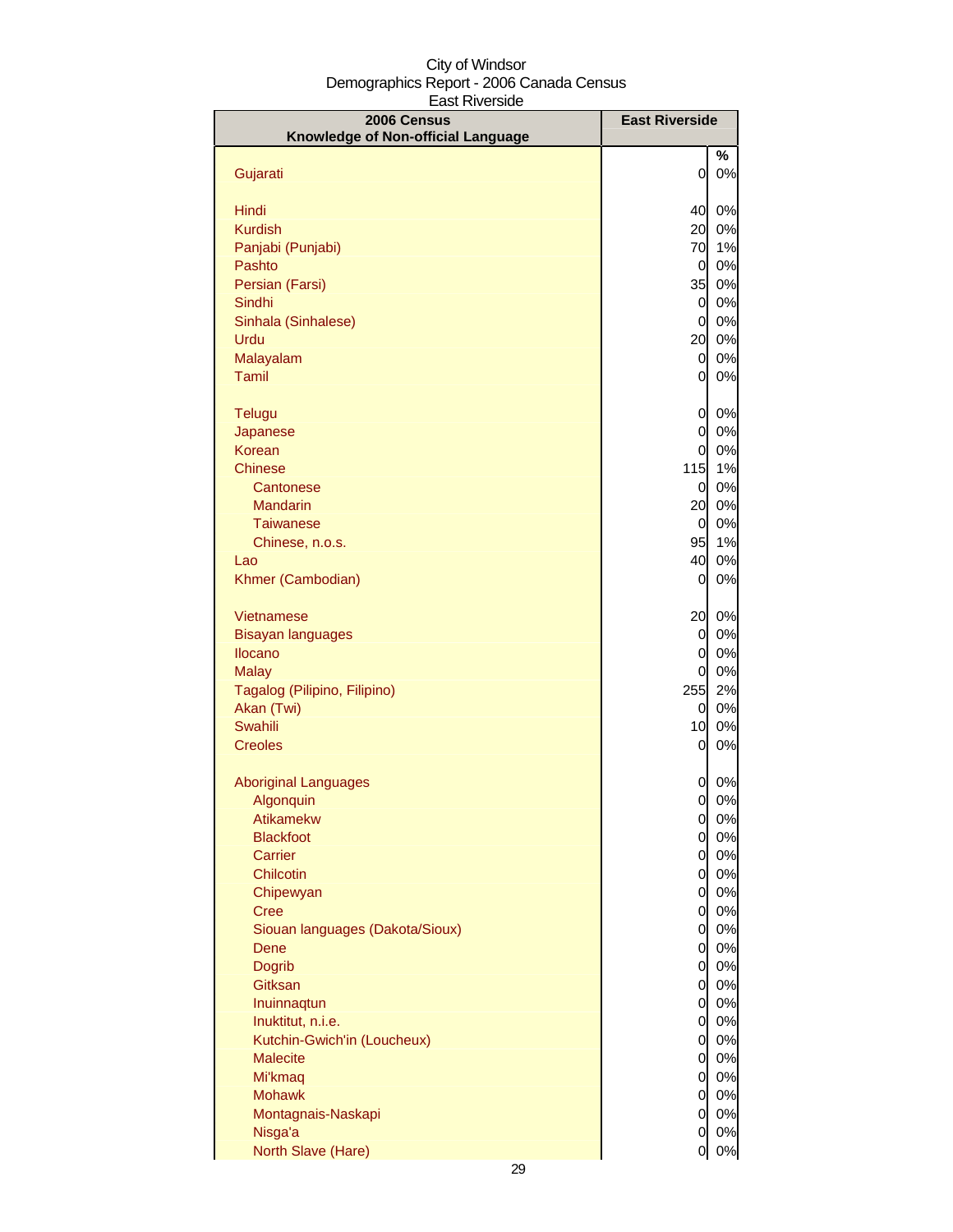| 2006 Census<br>Knowledge of Non-official Language | <b>East Riverside</b> |    |
|---------------------------------------------------|-----------------------|----|
|                                                   |                       | %  |
| Ojibway                                           |                       | 0% |
| Oji-Cree                                          |                       | 0% |
| Shuswap                                           |                       | 0% |
| <b>South Slave</b>                                |                       | 0% |
| <b>Tlingit</b>                                    | 0                     | 0% |
|                                                   |                       |    |
| Other languages                                   |                       | 4% |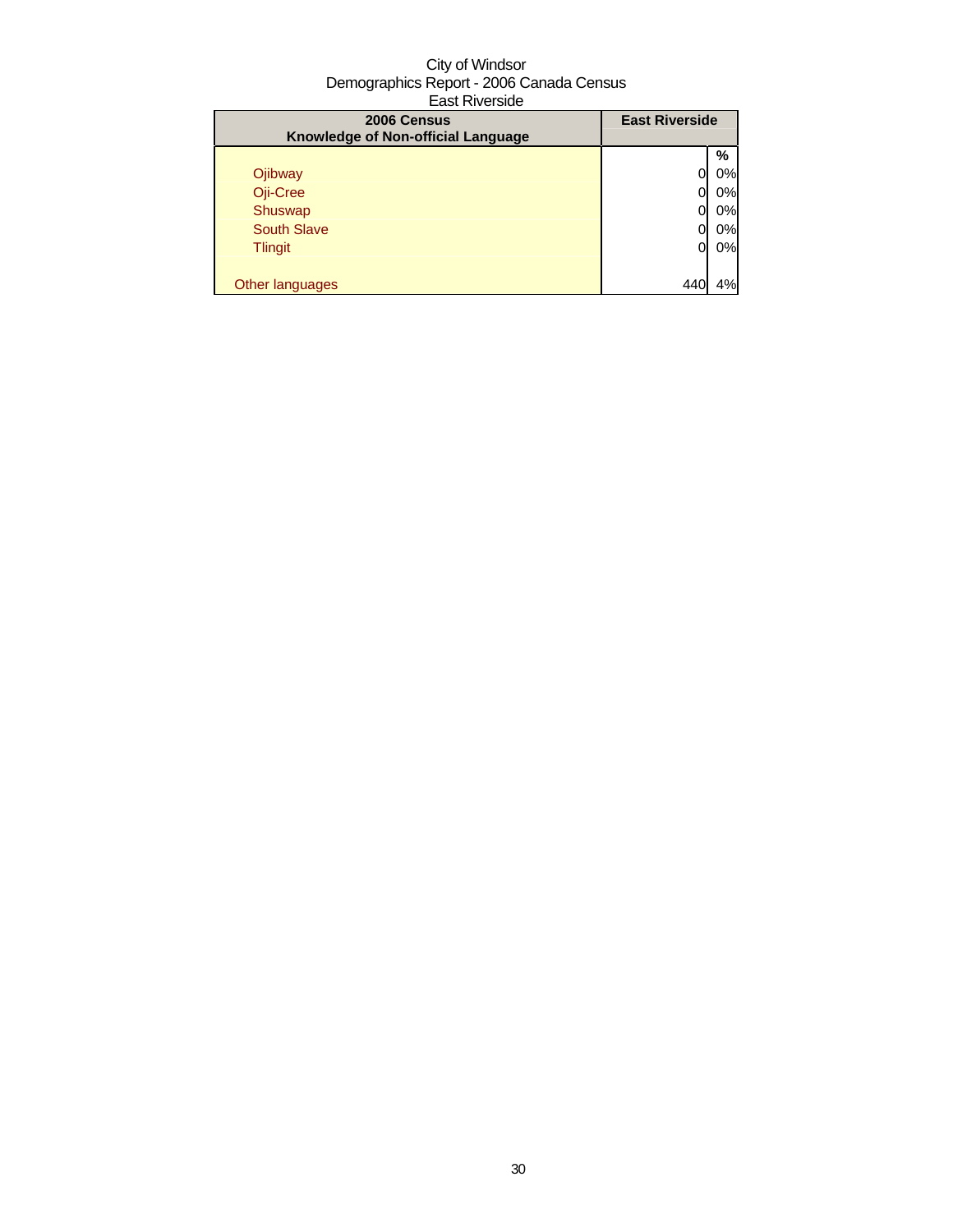## 2006 Census Home Language

| 2006 Census<br><b>Home Language</b>      | <b>East Riverside</b>                         |                |
|------------------------------------------|-----------------------------------------------|----------------|
|                                          |                                               | %              |
| <b>Total Population by Home Language</b> | \$10,350                                      |                |
| <b>Dominant Official Language</b>        | English                                       |                |
| Top 5 Non-official Languages             | Other languages <sup>21%</sup><br>Serbian 16% |                |
|                                          | Arabic<br>Tagalog (Filipino)<br>Polish        | 9%<br>9%<br>7% |
| Single responses                         | 10,11098%                                     |                |
| <b>Official languages</b>                | 8,64584%                                      |                |
|                                          |                                               |                |
| English                                  | 8,52582%                                      |                |
| French                                   | 120                                           | 1%             |
| Non-official languages                   | 1,465 14%                                     |                |
| Italian                                  | 70                                            | 1%             |
| Portuguese                               | 0                                             | 0%             |
| Romanian                                 | 75                                            | 1%             |
| Spanish                                  | 35                                            | $0\%$          |
| Danish                                   | 0                                             | 0%             |
| <b>Dutch</b>                             | 0                                             | $0\%$          |
| Flemish                                  | 0                                             | $0\%$          |
| <b>Frisian</b>                           | 0                                             | $0\%$          |
| German                                   | 10                                            | 0%             |
| Norwegian                                | 0                                             | 0%             |
| <b>Swedish</b>                           | 0                                             | 0%             |
| Yiddish                                  | $\mathbf 0$                                   | 0%             |
| <b>Bosnian</b>                           | $\mathbf 0$                                   | $0\%$          |
| <b>Bulgarian</b>                         | $\mathbf 0$                                   | $0\%$          |
| Croatian                                 | 60                                            | $1\%$          |
| Czech                                    | 0                                             | $0\%$          |
| Macedonian                               | 65                                            | 1%             |
| Polish                                   | 95                                            | 1%             |
| <b>Russian</b>                           | 0                                             | $0\%$          |
| <b>Serbian</b>                           | 225                                           | 2%             |
| Serbo-Croatian                           | 0                                             | 0%             |
| <b>Slovak</b>                            | 25                                            | 0%             |
| Slovenian                                | 0                                             | 0%             |
| <b>Ukrainian</b>                         | 0                                             | 0%             |
| Latvian                                  | 0                                             | 0%             |
| Lithuanian                               | 0                                             | 0%             |
| Estonian                                 | $\mathbf 0$                                   | $0\%$          |
| <b>Finnish</b>                           | $\overline{0}$                                | 0%             |
| Hungarian                                | 20                                            | 0%             |
| <b>Greek</b>                             | 15                                            | 0%             |
| Armenian                                 | 0                                             | 0%             |
| <b>Turkish</b>                           | 75                                            | 1%             |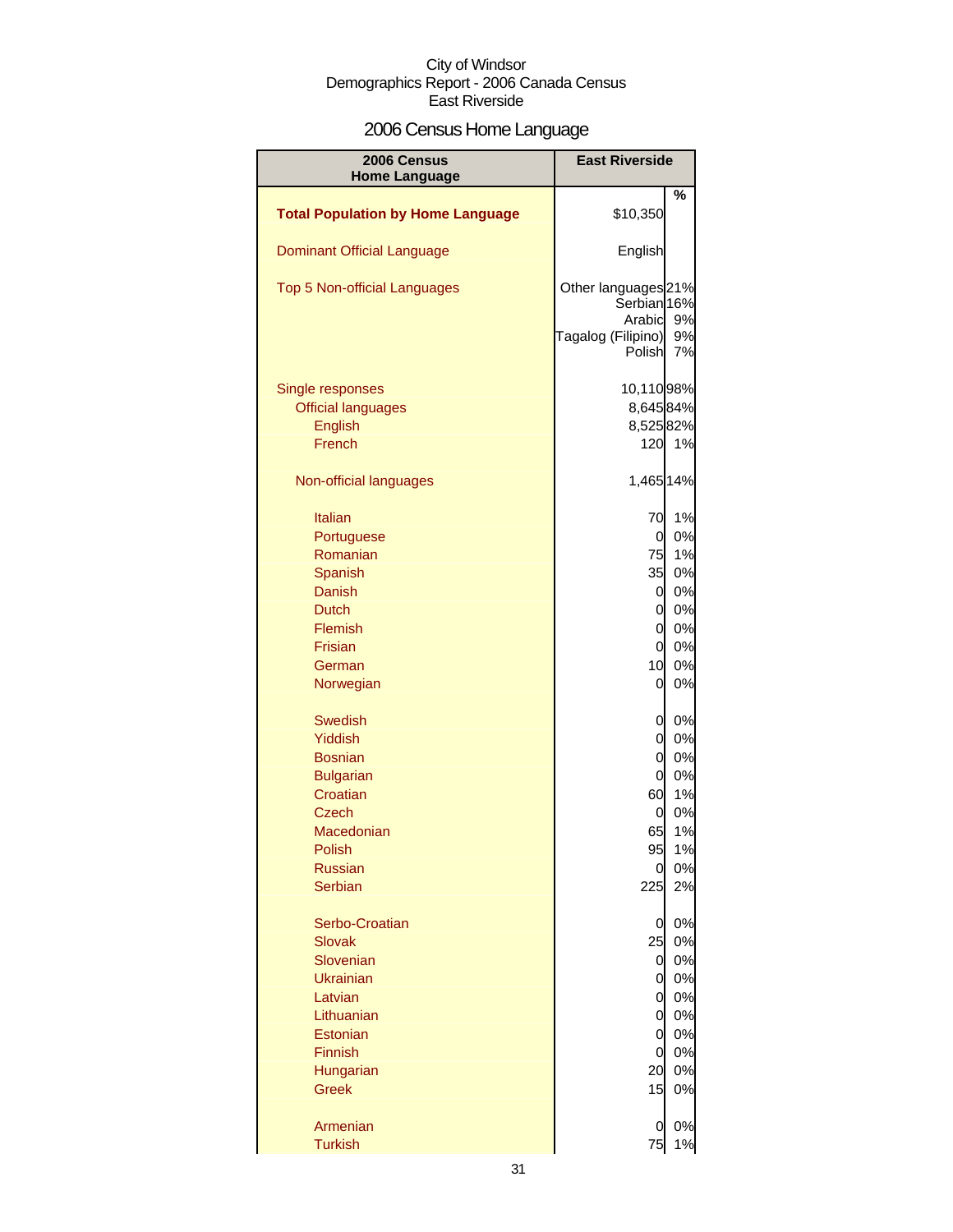| 2006 Census<br><b>Home Language</b> | <b>East Riverside</b> |       |
|-------------------------------------|-----------------------|-------|
|                                     |                       | %     |
| Amharic                             | 0                     | 0%    |
| Arabic                              | 130                   | 1%    |
| <b>Hebrew</b>                       | 0                     | 0%    |
| <b>Maltese</b>                      | 0                     | 0%    |
| Somali                              | $\overline{0}$        | 0%    |
| Tigrigna                            | $\overline{O}$        | 0%    |
| <b>Bengali</b>                      | $\overline{O}$        | 0%    |
| Gujarati                            | 0                     | 0%    |
|                                     |                       |       |
| Hindi                               | 0                     | 0%    |
| <b>Kurdish</b>                      | 0                     | 0%    |
| Panjabi (Punjabi)                   | 20                    | 0%    |
| Pashto                              | 0                     | 0%    |
| Persian (Farsi)                     | 0                     | 0%    |
| Sindhi                              | 0                     | 0%    |
| Sinhala (Sinhalese)                 | 0                     | 0%    |
| Urdu                                | 20                    | $0\%$ |
| Malayalam                           | 0                     | $0\%$ |
| Tamil                               | 0                     | 0%    |
| <b>Telugu</b>                       | 0                     | 0%    |
| Japanese                            | 0                     | 0%    |
| <b>Korean</b>                       | 0                     | 0%    |
| Chinese                             | 40                    | 0%    |
| Cantonese                           | $\overline{0}$        | 0%    |
| <b>Mandarin</b>                     | 10                    | 0%    |
| <b>Taiwanese</b>                    | 0                     | 0%    |
| Chinese, n.o.s.                     | 30                    | 0%    |
| Lao                                 | 0                     | 0%    |
| Khmer (Cambodian)                   | 0                     | 0%    |
| Vietnamese                          | 10                    | $0\%$ |
| <b>Bisayan languages</b>            | 0                     | 0%    |
| Ilocano                             | 0                     | 0%    |
| Malav                               | 0                     | 0%    |
| Tagalog (Pilipino, Filipino)        | 120                   | 1%    |
| Akan (Twi)                          | 0                     | 0%    |
| Swahili                             | 0                     | 0%    |
| <b>Creoles</b>                      | 0                     | 0%    |
| <b>Aboriginal Languages</b>         | 0                     | 0%    |
| Algonquin                           | 0                     | 0%    |
| Atikamekw                           | $\overline{O}$        | 0%    |
| <b>Blackfoot</b>                    | $\overline{O}$        | 0%    |
| Carrier                             | $\mathbf 0$           | 0%    |
| <b>Chilcotin</b>                    | $\mathbf 0$           | 0%    |
| Chipewyan                           | $\overline{0}$        | 0%    |
| <b>Cree</b>                         | $\overline{0}$        | 0%    |
| Siouan languages (Dakota/Sioux)     | $\overline{0}$        | 0%    |
| Dene                                | $\overline{0}$        | 0%    |
| <b>Dogrib</b>                       | $\overline{0}$        | $0\%$ |
| Gitksan                             | $\overline{0}$        | $0\%$ |
| Inuinnaqtun                         | $\overline{0}$        | $0\%$ |
| Inuktitut, n.i.e.                   | 0                     | $0\%$ |
|                                     |                       |       |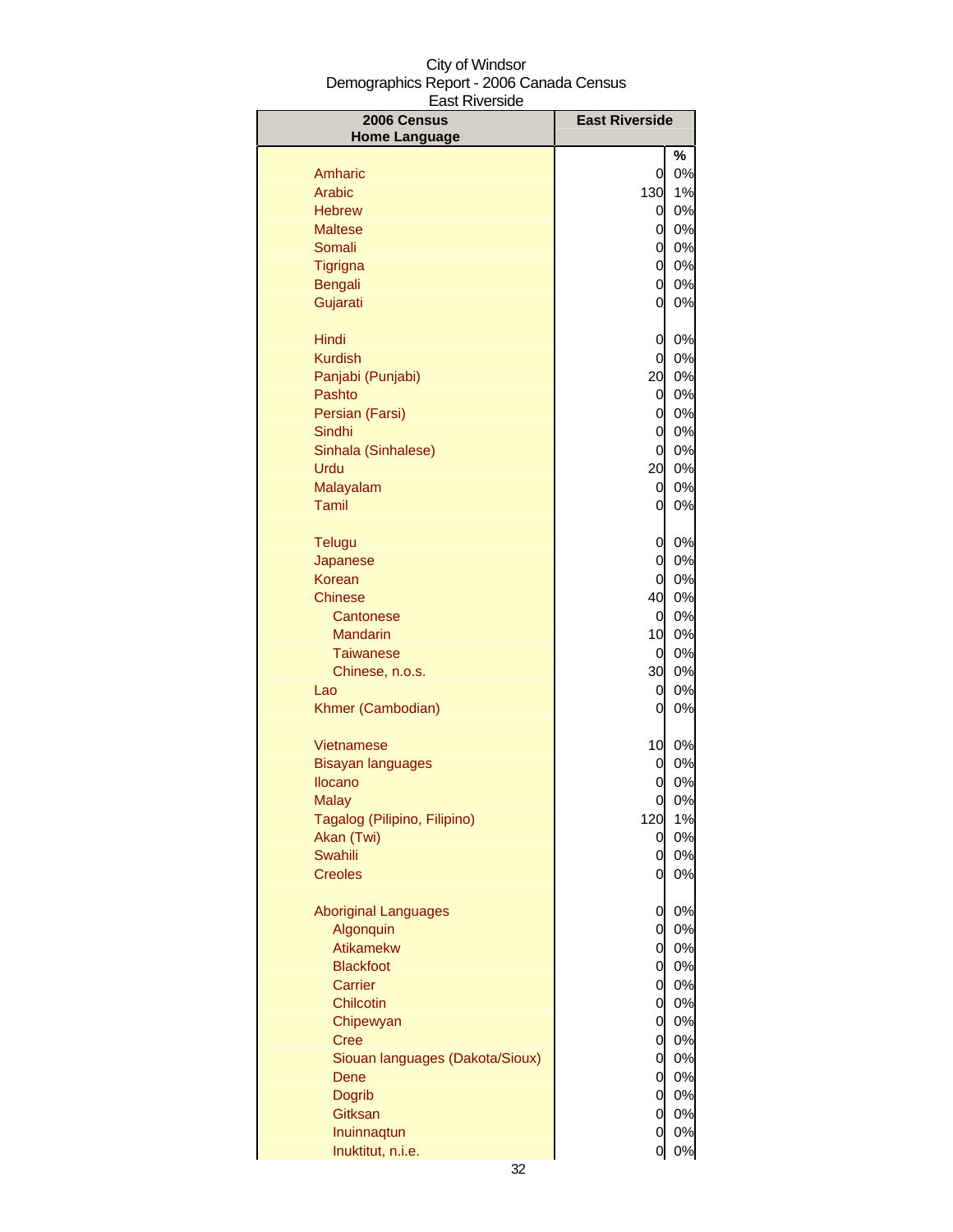| 2006 Census<br><b>Home Language</b>       | <b>East Riverside</b> |    |
|-------------------------------------------|-----------------------|----|
|                                           |                       | ℅  |
| Kutchin-Gwich'in (Loucheux)               | 0                     | 0% |
| <b>Malecite</b>                           | 0                     | 0% |
| Mi'kmag                                   | 0                     | 0% |
| <b>Mohawk</b>                             | 0                     | 0% |
| Montagnais-Naskapi                        | 0                     | 0% |
| Nisga'a                                   | 0                     | 0% |
| North Slave (Hare)                        | 0                     | 0% |
| Ojibway                                   | 0                     | 0% |
| Oji-Cree                                  | 0                     | 0% |
| Shuswap                                   | 0                     | 0% |
| <b>South Slave</b>                        | 0                     | 0% |
| <b>Tlingit</b>                            | 0                     | 0% |
| Other languages                           | 290                   | 3% |
| <b>Multiple responses</b>                 | 240                   | 2% |
| <b>English and French</b>                 | Ω                     | 0% |
| English and non-official language         | 195                   | 2% |
| French and non-official language          | 10                    | 0% |
| English, French and non-official language | 20                    | 0% |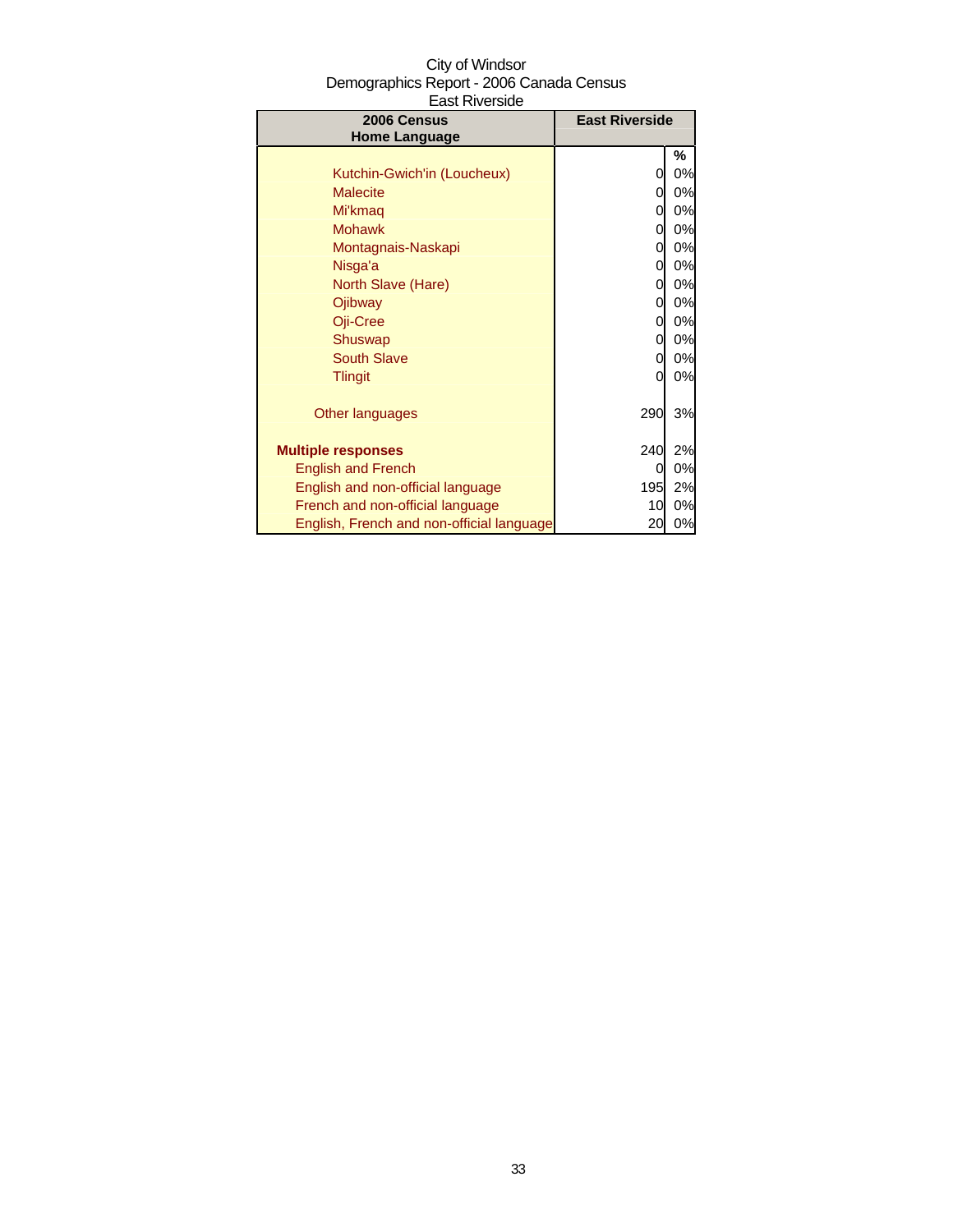## 2006 Census Citizenship and Generation Status

| 2006 Census<br><b>Citizenship and Generation Status</b>                                                                                                                       | East<br><b>Riverside</b> |     |
|-------------------------------------------------------------------------------------------------------------------------------------------------------------------------------|--------------------------|-----|
| <b>Total Population by Citizenship</b>                                                                                                                                        | 10,350                   | %   |
| Canadian citizens                                                                                                                                                             | 9,725                    | 94% |
| Under age 18                                                                                                                                                                  | 2,255 22%                |     |
| Age 18 and over                                                                                                                                                               | 7,470                    | 72% |
| Not Canadian citizens                                                                                                                                                         | 620                      | 6%  |
| Population 15 years and over by Generation Status*                                                                                                                            | 8,385                    |     |
| 1st generation                                                                                                                                                                | 2,855                    | 34% |
| 2nd generation                                                                                                                                                                | 1,695                    | 20% |
| 3rd generation or more                                                                                                                                                        | 3,830 46%                |     |
| *Generation status of the respondent, i.e. "1st", "2nd" or "3rd+" generation, refers to whether the respondent or<br>the respondent's parents were born in or outside Canada. |                          |     |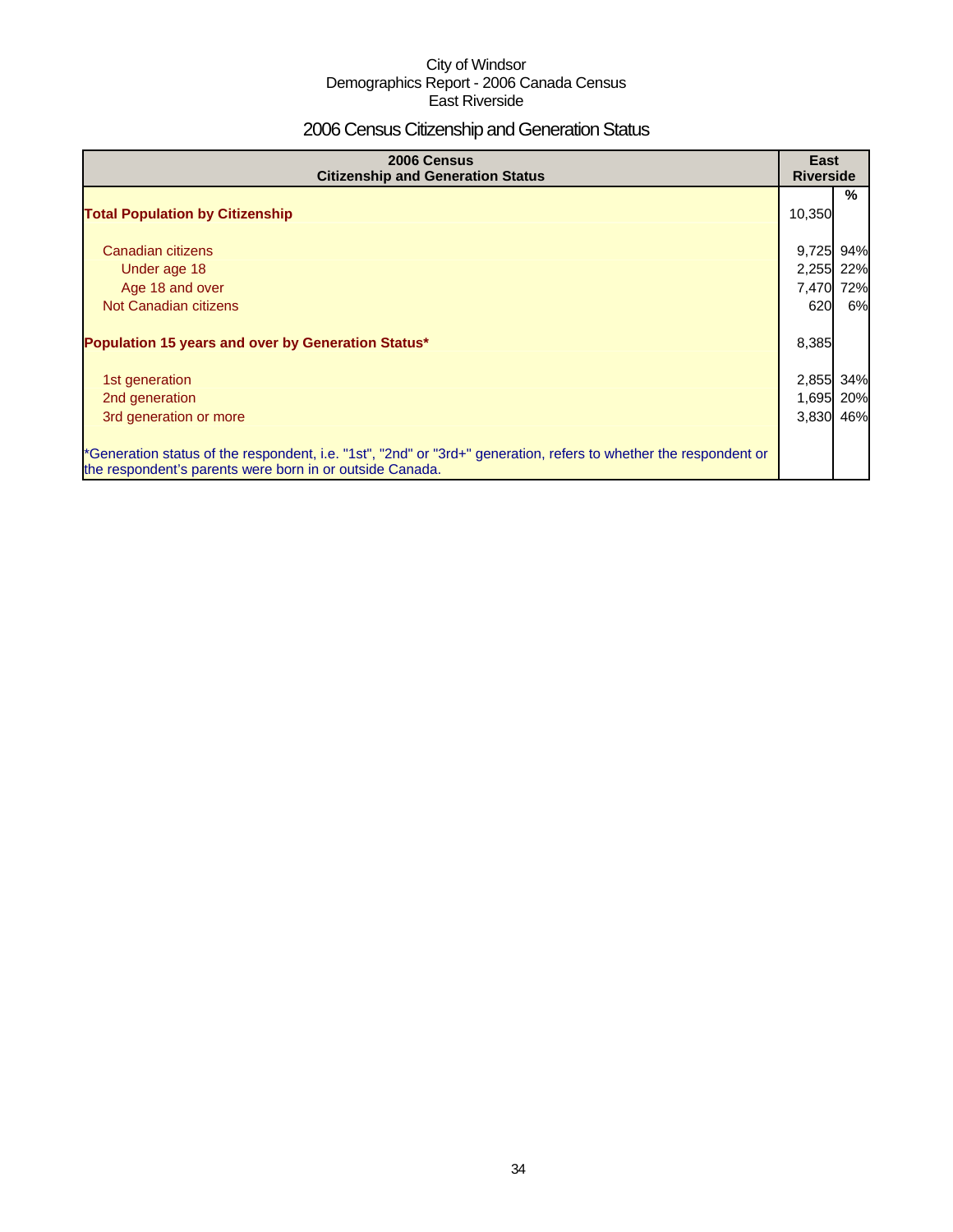## 2006 Census Immigration and Place of Birth

| 2006 Census                                                    | <b>East Riverside</b>                                                      |  |
|----------------------------------------------------------------|----------------------------------------------------------------------------|--|
| <b>Immigration and Place of Birth</b>                          | %                                                                          |  |
| <b>Total Immigrant Population by Period of Immigration</b>     | 3,040                                                                      |  |
| Before 1961                                                    | 335 11%                                                                    |  |
| 1961 to 1970                                                   | 345 11%                                                                    |  |
| 1971 to 1980                                                   | 305 10%                                                                    |  |
| 1981 to 1990                                                   | 450 15%                                                                    |  |
| 1991 to 2000                                                   | 1,055 35%                                                                  |  |
| 1991 to 1995                                                   | 470 15%                                                                    |  |
| 1996 to 2000                                                   | 570 19%                                                                    |  |
| 2001 to 2006                                                   | 535 18%                                                                    |  |
| <b>Total Immigrant Population by Age at Immigration</b>        | 3,030                                                                      |  |
| Under 5 years                                                  | 375 12%                                                                    |  |
| 5 to 14 years                                                  | 560 18%                                                                    |  |
| 15 to 24 years                                                 | 61020%                                                                     |  |
| 25 to 44 years                                                 | 1,295 43%                                                                  |  |
| 45 years and over                                              | 180 6%                                                                     |  |
| <b>Total Population by Immigrant Status and Place of Birth</b> | 10,345                                                                     |  |
| Non-immigrants                                                 | 7,270 70%                                                                  |  |
| Born in province of residence                                  | 6,760 65%                                                                  |  |
| Born outside province of residence                             | 520 5%                                                                     |  |
| Immigrants                                                     | 3,030 29%                                                                  |  |
| Non-permanent residents                                        | 0%<br>40                                                                   |  |
| <b>Total Immigrants by Place of Birth</b>                      | 3,030                                                                      |  |
| Top 5 Immigrant Places of Birth                                | Southern Europe <sup>28%</sup>                                             |  |
|                                                                | Eastern Europe <sup>16%</sup><br>West Central Asia and the Middle East 15% |  |
|                                                                | Southeast Asia 10%                                                         |  |
|                                                                | Northern Europe 9%                                                         |  |
| <b>United States of America</b>                                | 255<br>8%                                                                  |  |
| <b>Central America</b>                                         | 20<br>1%                                                                   |  |
| <b>Caribbean and Bermuda</b>                                   | 45<br>1%                                                                   |  |
| South America                                                  | 1%<br>20                                                                   |  |
|                                                                |                                                                            |  |
| <b>Europe</b><br><b>Western Europe</b>                         | 1,665 55%<br>3%<br>85                                                      |  |
| <b>Eastern Europe</b>                                          | 465 15%                                                                    |  |
| <b>Southern Europe</b>                                         | 830 27%                                                                    |  |
| Italy                                                          | 215<br>7%                                                                  |  |
| <b>Other Southern Europe</b>                                   | 620 20%                                                                    |  |
| <b>Northern Europe</b>                                         | 9%<br>275                                                                  |  |
| <b>United Kingdom</b>                                          | 8%<br>245                                                                  |  |
| <b>Other Northern Europe</b>                                   | 1%<br>20                                                                   |  |
| Africa                                                         | 4%<br>135                                                                  |  |
| <b>Western Africa</b>                                          | 2%<br>70                                                                   |  |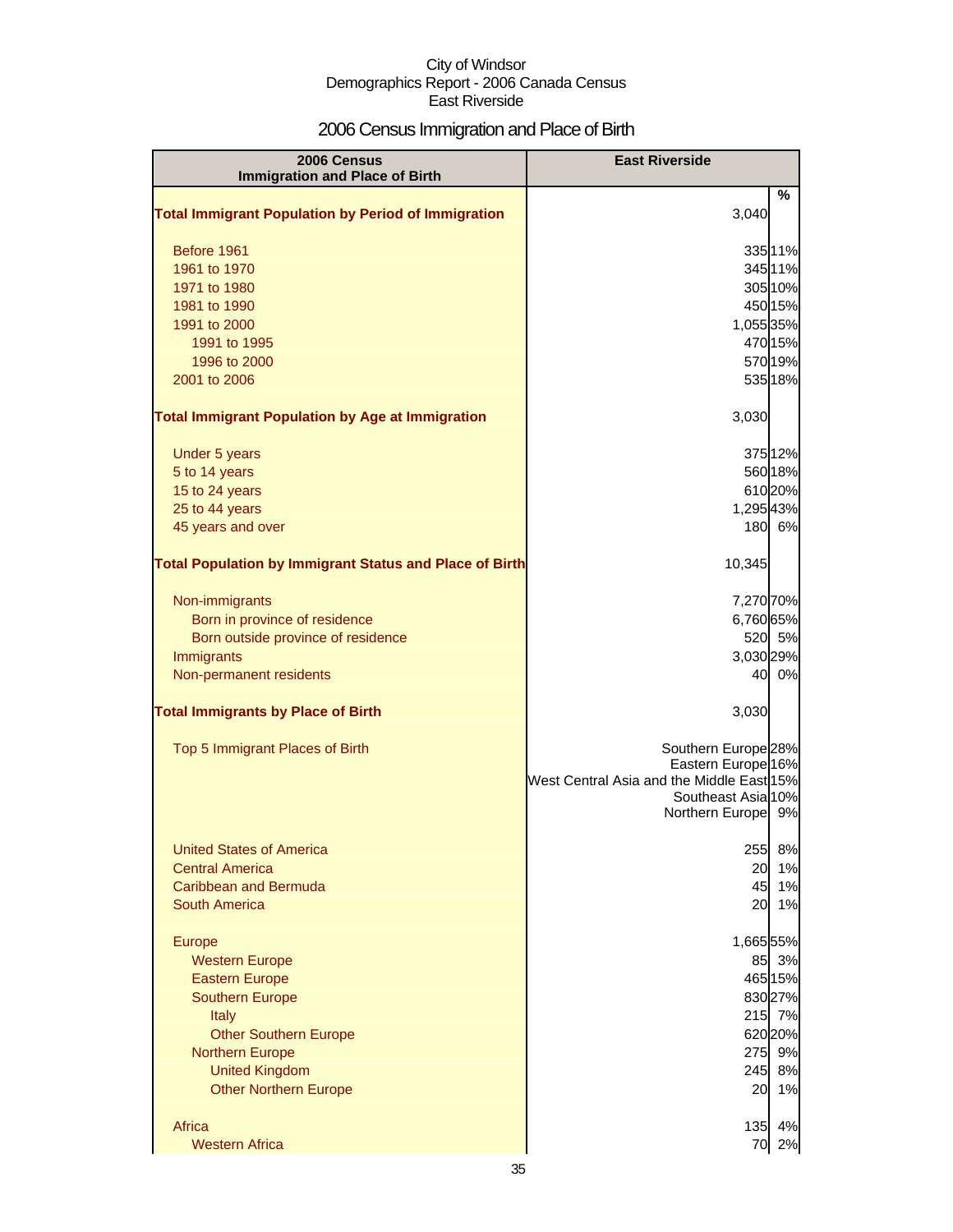| 2006 Census                           | <b>East Riverside</b> |         |
|---------------------------------------|-----------------------|---------|
| <b>Immigration and Place of Birth</b> |                       |         |
|                                       |                       | %       |
| <b>Eastern Africa</b>                 | 30                    | 1%      |
| <b>Northern Africa</b>                | 0                     | 0%      |
| <b>Central Africa</b>                 | 10                    | 0%      |
| <b>Southern Africa</b>                | 25                    | 1%      |
|                                       |                       |         |
| Asia and the Middle East              |                       | 88029%  |
| West Central Asia and the Middle East |                       | 460 15% |
| Eastern Asia                          | 65                    | 2%      |
| China                                 | 70                    | 2%      |
| Hong Kong                             | 0                     | 0%      |
| <b>Other Eastern Asia</b>             | 0                     | 0%      |
| Southeast Asia                        |                       | 290 10% |
| <b>Philippines</b>                    | 215                   | 7%      |
| <b>Other Southeast Asia</b>           | 65                    | 2%      |
| <b>Southern Asia</b>                  | 55                    | 2%      |
| India                                 | 40                    | 1%      |
| <b>Other Southern Asia</b>            | 15                    | 0%      |
|                                       |                       |         |
| Oceania and other                     | 0                     | 0%      |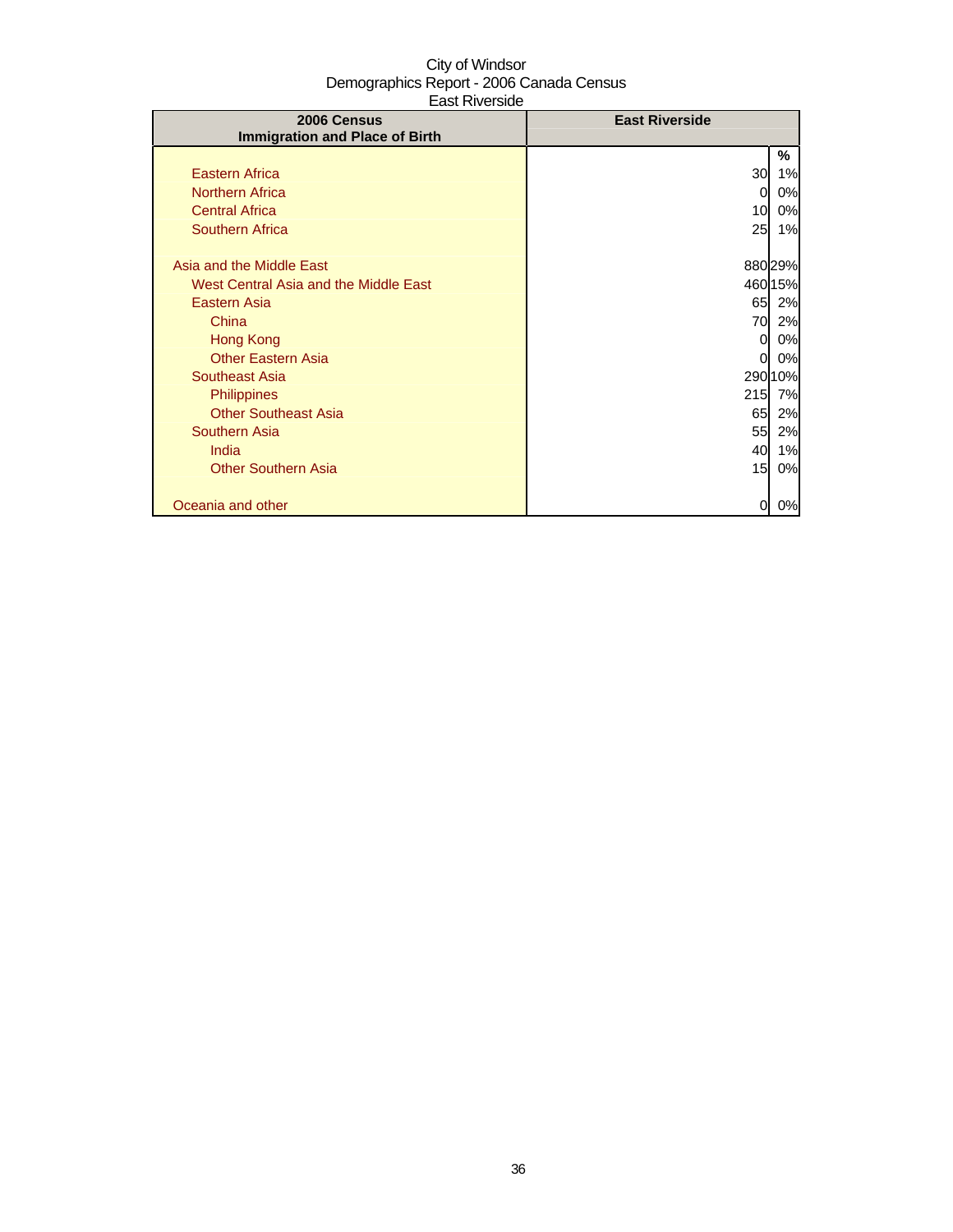| 2006 Census<br>Recent Immigration and Place of Birth (2001-2006)                                                                                                                                                                                                                                                                                        | <b>East Riverside</b>                                                                                                                                              |                                                                                                          |
|---------------------------------------------------------------------------------------------------------------------------------------------------------------------------------------------------------------------------------------------------------------------------------------------------------------------------------------------------------|--------------------------------------------------------------------------------------------------------------------------------------------------------------------|----------------------------------------------------------------------------------------------------------|
|                                                                                                                                                                                                                                                                                                                                                         |                                                                                                                                                                    | %                                                                                                        |
| <b>Total Recent Immigrants by Selected Places of Birth</b>                                                                                                                                                                                                                                                                                              | 535                                                                                                                                                                |                                                                                                          |
| Top 5 Recent Immigrant Places of Birth                                                                                                                                                                                                                                                                                                                  | Eastern Europe <sup>18%</sup><br>Southeast Asia 18%<br>West Central Asia and the Middle East 17%<br>United States of America 12%<br>Southern Europe <sup>11%</sup> |                                                                                                          |
| <b>United States of America</b><br><b>Central America</b><br>Caribbean and Bermuda<br><b>South America</b>                                                                                                                                                                                                                                              | 10<br>$\overline{0}$<br>0                                                                                                                                          | 6512%<br>2%<br>0%<br>0%                                                                                  |
| Europe<br><b>Western Europe</b><br><b>Eastern Europe</b><br><b>Southern Europe</b><br>Italy<br><b>Other Southern Europe</b><br><b>Northern Europe</b><br><b>United Kingdom</b><br><b>Other Northern Europe</b><br>Africa<br><b>Western Africa</b><br><b>Eastern Africa</b><br><b>Northern Africa</b><br><b>Central Africa</b><br><b>Southern Africa</b> | $\mathbf{0}$<br>0<br>15<br>$\overline{0}$<br>$\overline{0}$<br>10<br>20<br>$\mathbf 0$<br>10<br>25                                                                 | 18034%<br>0%<br>95 18%<br>6011%<br>0%<br>6512%<br>3%<br>0%<br>0%<br>60 11%<br>2%<br>4%<br>0%<br>2%<br>5% |
| Asia and the Middle East<br>West Central Asia and the Middle East<br><b>Eastern Asia</b><br>China<br><b>Hong Kong</b><br><b>Other Eastern Asia</b><br><b>Southeast Asia</b><br>Philippines<br><b>Other Southeast Asia</b><br><b>Southern Asia</b><br>India<br><b>Other Southern Asia</b>                                                                | 25<br>25<br>0<br>$\overline{0}$<br>10<br>$\overline{0}$<br>$\overline{0}$                                                                                          | 22041%<br>9017%<br>5%<br>5%<br>0%<br>0 0%<br>95 18%<br>90 17%<br>0%<br>2%<br>0%<br>0%                    |
| Oceania and other                                                                                                                                                                                                                                                                                                                                       | 10                                                                                                                                                                 | 2%                                                                                                       |

## 2006 Census Recent Immigration and Place of Birth (2001-2006)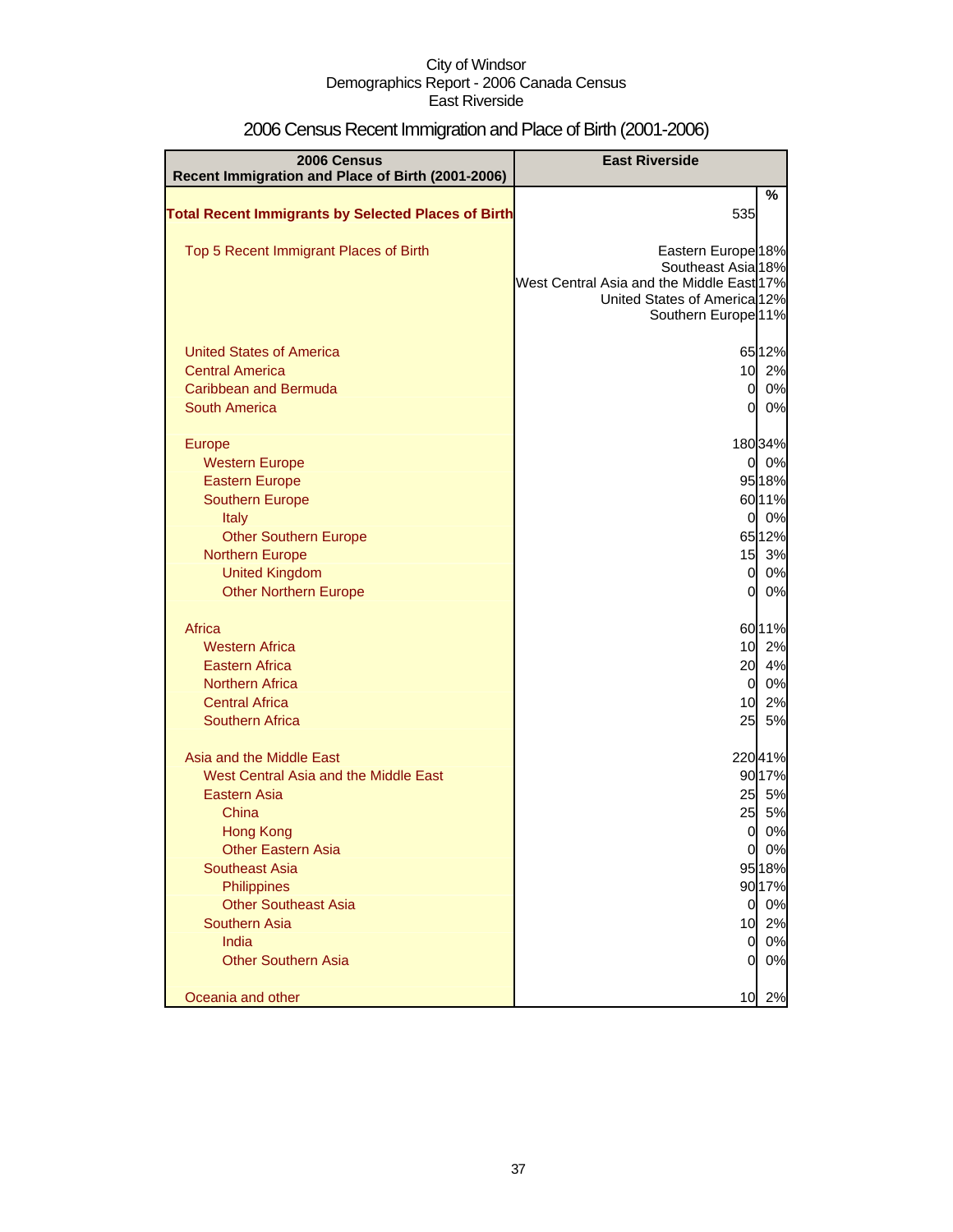### 2006 Census Mobility

| 2006 Census<br><b>Mobility</b>                    | <b>East Riverside</b> |     |
|---------------------------------------------------|-----------------------|-----|
| <b>Total Population by 1 year mobility status</b> | 10,165                | %   |
| Non-movers (same address one year ago)            | 8,980                 | 88% |
| <b>Movers</b>                                     | 1,180                 | 12% |
| Non-migrants                                      | 825                   | 8%  |
| <b>Migrants</b>                                   | 355                   | 3%  |
| Internal migrants                                 | 295                   | 3%  |
| Intraprovincial migrants                          | 280                   | 3%  |
| Interprovincial migrants                          | 10                    | 0%  |
| <b>External migrants</b>                          | 65                    | 1%  |
| <b>Total Population by 5 year mobility status</b> | 9,555                 |     |
| Non-movers (same address five years ago)          | 4,060                 | 40% |
| <b>Movers</b>                                     | 5,490                 | 54% |
| Non-migrants                                      | 3,950                 | 39% |
| <b>Migrants</b>                                   | 1,540                 | 15% |
| Internal migrants                                 | 1,110                 | 11% |
| Intraprovincial migrants                          | 945                   | 9%  |
| Interprovincial migrants                          | 170                   | 2%  |
| <b>External migrants</b>                          | 415                   | 4%  |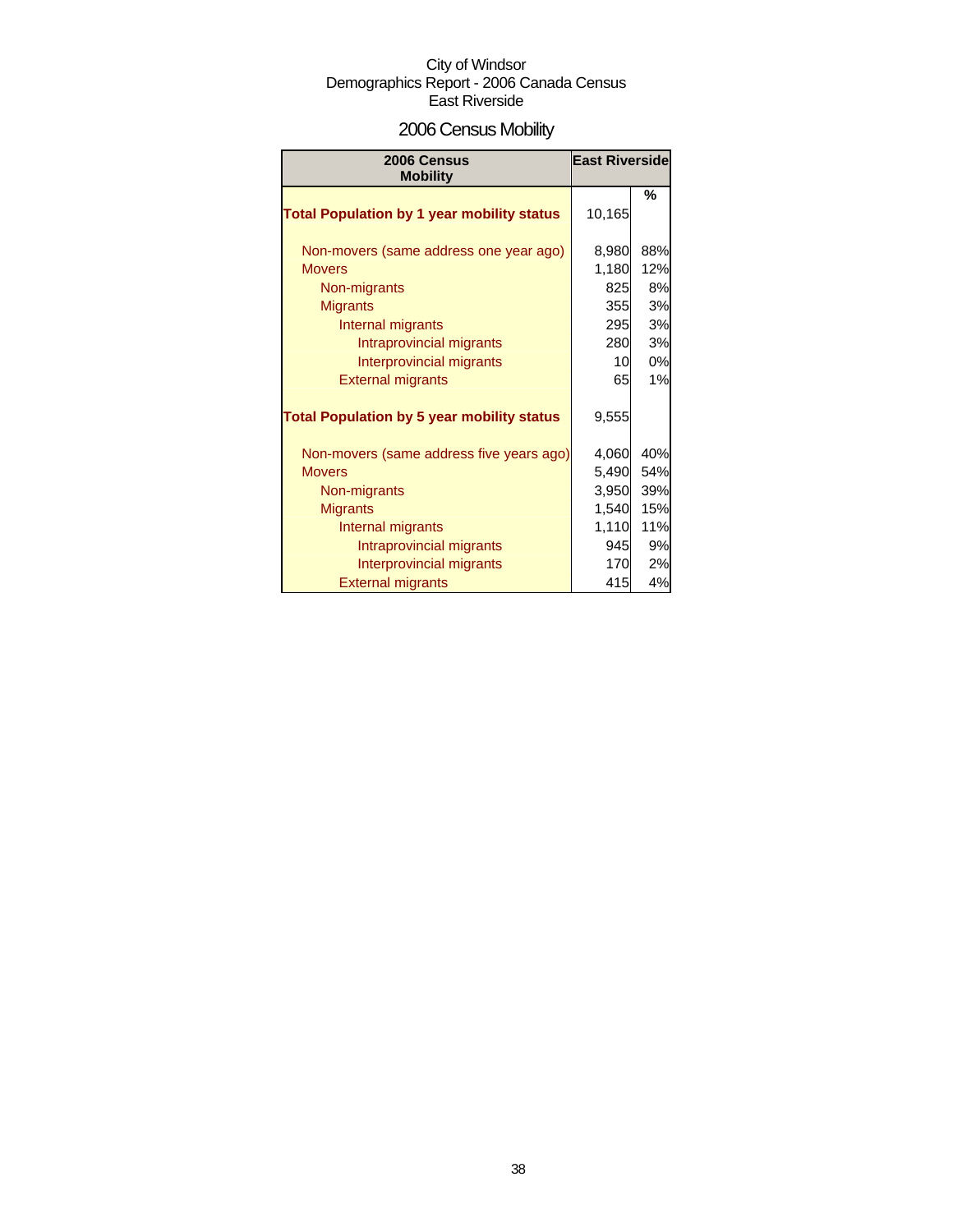### 2006 Census Aboriginal Population

| 2006 Census<br><b>Aboriginal Population</b>                                                                                                    | <b>East</b><br><b>Riverside</b> |     |
|------------------------------------------------------------------------------------------------------------------------------------------------|---------------------------------|-----|
| Population by Aboriginal* and non-Aboriginal Identity                                                                                          | 10,350                          |     |
|                                                                                                                                                |                                 |     |
| Aboriginal population                                                                                                                          | 130                             | 1%  |
| <b>Single Response</b>                                                                                                                         | 115                             | 1%  |
| <b>Inuit</b>                                                                                                                                   | $\overline{0}$                  | 0%  |
| <b>Metis</b>                                                                                                                                   | 30                              | 0%  |
| North American Indian                                                                                                                          | 85                              | 1%  |
| Multiple responses                                                                                                                             | $\overline{0}$                  | 0%  |
| Aboriginal responses not included elsewhere                                                                                                    | 10                              | 0%  |
| Non-Aboriginal population                                                                                                                      | 10,220 99%                      |     |
|                                                                                                                                                |                                 |     |
| <b>Population by Registered Indian Status</b>                                                                                                  | 10,355                          |     |
| <b>Registered Indian</b>                                                                                                                       | 60                              | 1%  |
| Not a Registered Indian                                                                                                                        | 10,290                          | 99% |
|                                                                                                                                                |                                 |     |
| <b>Population by Aboriginal and Non-Aboriginal Ancestry</b>                                                                                    | 10,350                          |     |
| Aboriginal ancestry                                                                                                                            | 235                             | 2%  |
| North American Indian single ancestry                                                                                                          | 35                              | 0%  |
| North American Indian and non-Aboriginal ancestries                                                                                            | 135                             | 1%  |
| Métis single ancestry                                                                                                                          | $\overline{0}$                  | 0%  |
| Métis and non-Aboriginal ancestries                                                                                                            | 60                              | 1%  |
| Inuit single ancestry                                                                                                                          | $\overline{0}$                  | 0%  |
| Inuit and non-Aboriginal ancestries                                                                                                            | $\mathbf 0$                     | 0%  |
| Other Aboriginal multiple ancestries                                                                                                           | $\Omega$                        | 0%  |
|                                                                                                                                                |                                 |     |
| Non-Aboriginal ancestry                                                                                                                        | 10,105 98%                      |     |
| Indian Reservation DAs that refused enumeration                                                                                                | 0                               |     |
| * Refers to those persons who reported identifying with at least one Aboriginal group, i.e. North American<br>Indian, Métis or Inuit (Eskimo). |                                 |     |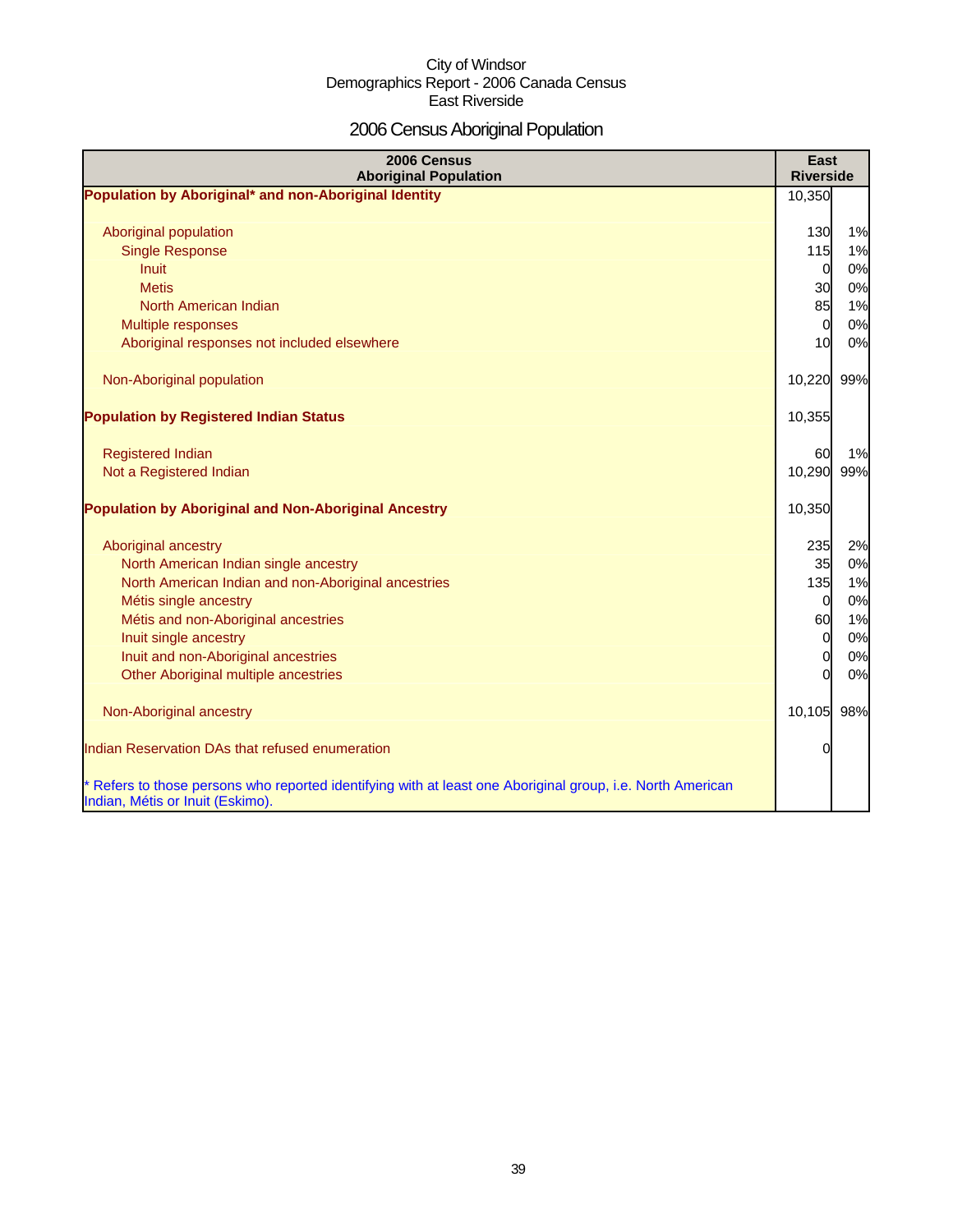### 2006 Census Labour Force by Sex Comparison

| 2006 Census<br><b>Labour Force by Sex</b>                          | <b>East Riverside</b> |         |                     |         |                |         |
|--------------------------------------------------------------------|-----------------------|---------|---------------------|---------|----------------|---------|
| <b>Comparison</b>                                                  |                       |         |                     |         |                |         |
|                                                                    | <b>Total</b>          |         | <b>Males</b>        |         | <b>Females</b> |         |
| <b>Total Population 15 years and over by Labour Force Activity</b> | Population<br>8,380   |         | 3,985               |         | 4,395          |         |
| In the labour force                                                |                       |         | 5,560 66% 2,905 73% |         | 2,660 61%      |         |
| Employed                                                           |                       |         | 5,17062% 2,73069%   |         | 2,435 55%      |         |
| <b>Unemployed</b>                                                  | 400                   | 5%      | 165                 | 4%      | 215            | 5%      |
| Not in the labour force                                            |                       |         | 2,825 34% 1,080 27% |         | 1,730 39%      |         |
| Participation rate                                                 | 66.3%                 |         | 72.9%               |         | 60.5%          |         |
| Employment-population ratio                                        | 61.7%                 |         | 68.5%               |         | 55.4%          |         |
| Unemployment rate                                                  | 7.2%                  |         | 5.7%                |         | 8.1%           |         |
| <b>Total Population 15-24 years by Labour Force Activity</b>       | 1,155                 |         | 535                 |         | 615            |         |
| In the labour force                                                |                       | 765 66% |                     | 37570%  |                | 39564%  |
| Employed                                                           |                       | 61553%  |                     | 31058%  |                | 30049%  |
| <b>Unemployed</b>                                                  |                       | 150 13% |                     | 60 11%  |                | 95 15%  |
| Not in the labour force                                            |                       | 385 33% |                     | 17533%  |                | 215 35% |
| Participation rate                                                 | 66.2%                 |         | 70.1%               |         | 64.2%          |         |
| Employment-population ratio                                        | 53.2%                 |         | 57.9%               |         | 48.8%          |         |
| Unemployment rate                                                  | 19.6%                 |         | 16.0%               |         | 24.1%          |         |
| <b>Total Population 25 years and over by Labour Force Activity</b> | 7,230                 |         | 3,440               |         | 3,780          |         |
| In the labour force                                                |                       |         | 4,79566% 2,530 74%  |         | 2,26560%       |         |
| Employed                                                           |                       |         | 4,55563% 2,41570%   |         | 2,135 56%      |         |
| <b>Unemployed</b>                                                  |                       | 240 3%  |                     | 110 3%  |                | 125 3%  |
| Not in the labour force                                            | 2,430 34%             |         |                     | 910 26% | 1,510 40%      |         |
| Participation rate                                                 | 66.3%                 |         | 73.5%               |         | 59.9%          |         |
| <b>Employment-population ratio</b>                                 | 63.0%                 |         | 70.2%               |         | 56.5%          |         |
| Unemployment rate                                                  | 5.0%                  |         | 4.3%                |         | 5.5%           |         |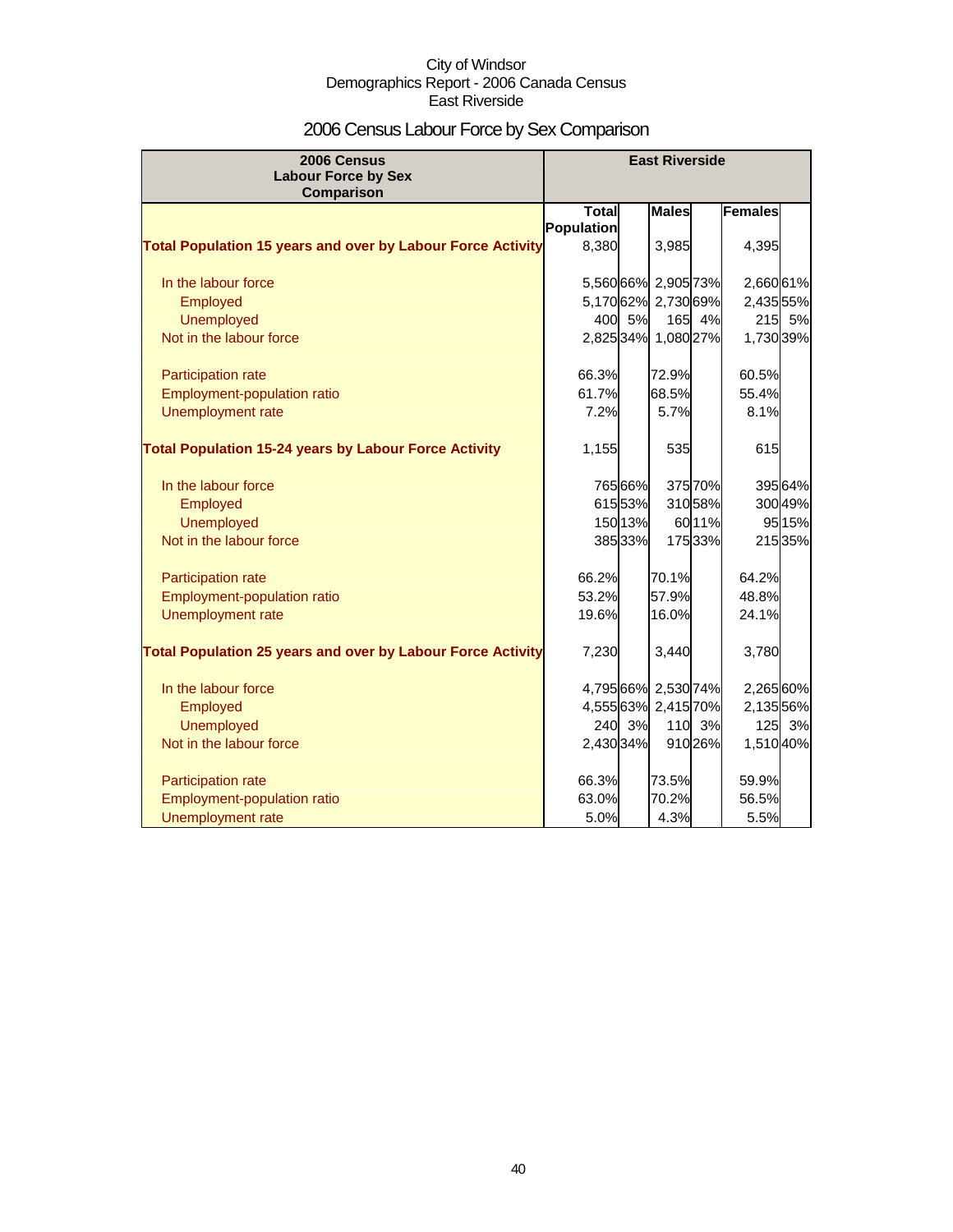### 2006 Census Labour Force by Sex

| 2006 Census<br><b>Labour Force by Sex</b>                          | <b>East Riverside</b> |     |
|--------------------------------------------------------------------|-----------------------|-----|
| <b>Total Population 15 years and over by Labour Force Activity</b> | 8,380                 | %   |
| In the labour force                                                | 5,560                 | 66% |
| Employed                                                           | 5,170                 | 62% |
| <b>Unemployed</b>                                                  | 400                   | 5%  |
| Not in the labour force                                            | 2,825                 | 34% |
| <b>Participation rate</b>                                          | 66.3%                 |     |
| Employment-population ratio                                        | 61.7%                 |     |
| Unemployment rate                                                  | 7.2%                  |     |
| <b>Total Population 15-24 years by Labour Force Activity</b>       | 1,155                 |     |
| In the labour force                                                | 765                   | 66% |
| Employed                                                           | 615                   | 53% |
| <b>Unemployed</b>                                                  | 150                   | 13% |
| Not in the labour force                                            | 385                   | 33% |
| Participation rate                                                 | 66.2%                 |     |
| Employment-population ratio                                        | 53.2%                 |     |
| Unemployment rate                                                  | 19.6%                 |     |
| <b>Total Population 25 years and over by Labour Force Activity</b> | 7,230                 |     |
| In the labour force                                                | 4,795                 | 66% |
| Employed                                                           | 4,555                 | 63% |
| <b>Unemployed</b>                                                  | 240                   | 3%  |
| Not in the labour force                                            | 2,430                 | 34% |
| <b>Participation rate</b>                                          | 66.3%                 |     |
| Employment-population ratio                                        | 63.0%                 |     |
| Unemployment rate                                                  | 5.0%                  |     |
| <b>Males 15 years and over by Labour Force Activity</b>            | 3,985                 |     |
| In the labour force                                                | 2,905                 | 73% |
| Employed                                                           | 2,730                 | 69% |
| <b>Unemployed</b>                                                  | 165                   | 4%  |
| Not in the labour force                                            | 1,080                 | 27% |
| <b>Participation rate</b>                                          | 72.9%                 |     |
| Employment-population ratio                                        | 68.5%                 |     |
| <b>Unemployment rate</b>                                           | 5.7%                  |     |
| <b>Males 15-24 years by Labour Force Activity</b>                  | 535                   |     |
| In the labour force                                                | 375                   | 70% |
| Employed                                                           | 310                   | 58% |
| <b>Unemployed</b>                                                  | 60                    | 11% |
| Not in the labour force                                            | 175                   | 33% |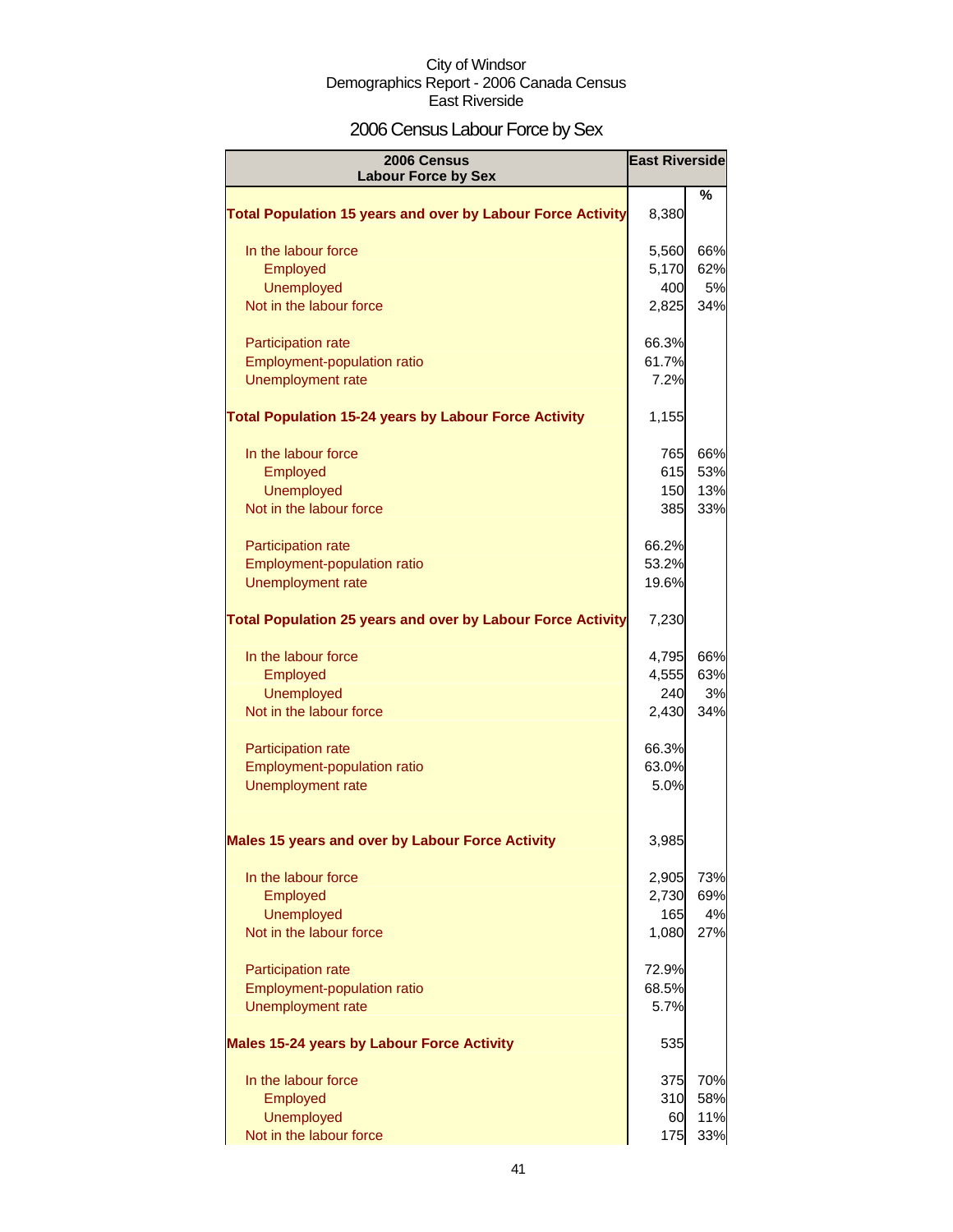| 2006 Census<br><b>Labour Force by Sex</b>                 | <b>East Riverside</b> |     |
|-----------------------------------------------------------|-----------------------|-----|
|                                                           |                       | %   |
| <b>Participation rate</b>                                 | 70.1%                 |     |
| <b>Employment-population ratio</b>                        | 57.9%                 |     |
| <b>Unemployment rate</b>                                  | 16.0%                 |     |
|                                                           |                       |     |
| <b>Males 25 years and over by Labour Force Activity</b>   | 3,440                 |     |
| In the labour force                                       | 2,530                 | 74% |
| Employed                                                  | 2,415                 | 70% |
| <b>Unemployed</b>                                         | 110                   | 3%  |
| Not in the labour force                                   | 910                   | 26% |
| Participation rate                                        | 73.5%                 |     |
| Employment-population ratio                               | 70.2%                 |     |
| <b>Unemployment rate</b>                                  | 4.3%                  |     |
|                                                           |                       |     |
| <b>Females 15 years and over by Labour Force Activity</b> | 4,395                 |     |
| In the labour force                                       | 2,660                 | 61% |
| Employed                                                  | 2,435                 | 55% |
| <b>Unemployed</b>                                         | 215                   | 5%  |
| Not in the labour force                                   | 1,730                 | 39% |
|                                                           |                       |     |
| Participation rate                                        | 60.5%                 |     |
| Employment-population ratio                               | 55.4%                 |     |
| <b>Unemployment rate</b>                                  | 8.1%                  |     |
| <b>Females 15-24 years by Labour Force Activity</b>       | 615                   |     |
| In the labour force                                       | 395                   | 64% |
| Employed                                                  | 300                   | 49% |
| <b>Unemployed</b>                                         | 95                    | 15% |
| Not in the labour force                                   | 215                   | 35% |
| Participation rate                                        | 64.2%                 |     |
| <b>Employment-population ratio</b>                        | 48.8%                 |     |
| Unemployment rate                                         | 24.1%                 |     |
| Females 25 years and over by Labour Force Activity        | 3,780                 |     |
| In the labour force                                       | 2,265                 | 60% |
| Employed                                                  | 2,135                 | 56% |
| <b>Unemployed</b>                                         | 125                   | 3%  |
| Not in the labour force                                   | 1,510                 | 40% |
|                                                           |                       |     |
| Participation rate                                        | 59.9%                 |     |
| Employment-population ratio                               | 56.5%                 |     |
| <b>Unemployment rate</b>                                  | 5.5%                  |     |
|                                                           |                       |     |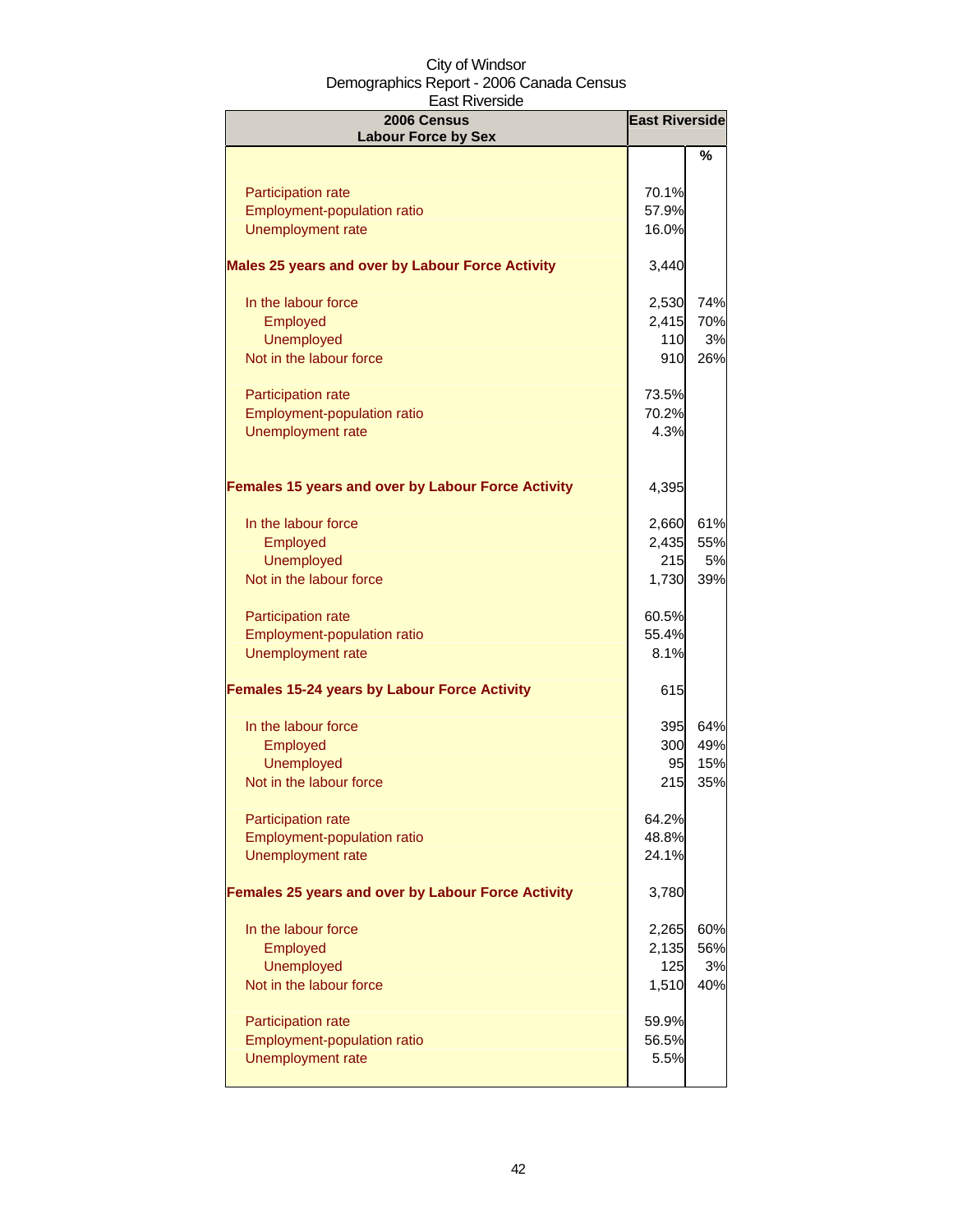# 2006 Census Presence of Children and Labour Force by Sex Comparison

| 2006 Census<br>Presence of Children and Labour Force by Sex Comparison                                          | <b>East Riverside</b> |         |                     |         |           |
|-----------------------------------------------------------------------------------------------------------------|-----------------------|---------|---------------------|---------|-----------|
|                                                                                                                 | <b>Total</b>          |         | <b>Males</b>        |         | Females   |
|                                                                                                                 | <b>Population</b>     |         |                     |         |           |
| <b>Population 15 years and over in Private Households</b>                                                       | 8,380                 |         | 3,980               |         | 4,395     |
| In the labour force                                                                                             |                       |         | 5,565 66% 2,900 73% |         | 2,655 60% |
| Employed                                                                                                        |                       |         | 5,17562% 2,73069%   |         | 2,435 55% |
| <b>Unemployed</b>                                                                                               |                       | 385 5%  | 165                 | 4%      | 225 5%    |
| Not in the labour force                                                                                         |                       |         | 2,81534% 1,080 27%  |         | 1,735 39% |
| Participation rate                                                                                              | 66.4%                 |         | 72.9%               |         | 60.4%     |
| Employment-population ratio                                                                                     | 61.8%                 |         | 68.6%               |         | 55.4%     |
| Unemployment rate                                                                                               | 6.9%                  |         | 5.7%                |         | 8.5%      |
| Population 15 years and over in Private Households with No Children at<br>Home                                  | 5,045                 |         | 2,460               |         | 2,580     |
| In the labour force                                                                                             |                       |         | 2,895 57% 1,550 63% |         | 1,355 53% |
| Employed                                                                                                        |                       |         | 2,655 53% 1,445 59% |         | 1,20547%  |
| Unemployed                                                                                                      |                       | 235 5%  | 95                  | 4%      | 145 6%    |
| Not in the labour force                                                                                         | 2,14543%              |         |                     | 92037%  | 1,220 47% |
|                                                                                                                 |                       |         |                     |         |           |
| Participation rate                                                                                              | 57.4%                 |         | 63.0%               |         | 52.5%     |
| Employment-population ratio                                                                                     | 52.6%                 |         | 58.7%               |         | 46.7%     |
| Unemployment rate                                                                                               | 8.1%                  |         | 6.1%                |         | 10.7%     |
| Population 15 years and over in Private Households with Children at Home                                        | 3,335                 |         | 1,520               |         | 1,815     |
| In the labour force                                                                                             |                       |         | 2,66080% 1,35589%   |         | 1,300 72% |
| Employed                                                                                                        |                       |         | 2,515 75% 1,280 84% |         | 1,230 68% |
| <b>Unemployed</b>                                                                                               |                       | 150 4%  | 70                  | 5%      | 75<br>4%  |
| Not in the labour force                                                                                         |                       | 680 20% |                     | 17011%  | 500 28%   |
| Participation rate                                                                                              | 79.8%                 |         | 89.1%               |         | 71.6%     |
| Employment-population ratio                                                                                     | 75.4%                 |         | 84.2%               |         | 67.8%     |
| Unemployment rate                                                                                               | 5.6%                  |         | 5.2%                |         | 5.8%      |
| Population 15 years and over in Private Households with Children under 6<br>years only                          | 850                   |         | 410                 |         | 435       |
| In the labour force                                                                                             |                       | 71084%  |                     | 400 98% | 31572%    |
| Employed                                                                                                        |                       | 635 75% |                     | 36088%  | 27062%    |
| Unemployed                                                                                                      |                       | 70 8%   |                     | 45 11%  | 30 7%     |
| Not in the labour force                                                                                         |                       | 140 16% |                     | 20 5%   | 130 30%   |
| Participation rate                                                                                              | 83.5%                 |         | 97.6%               |         | 72.4%     |
| <b>Employment-population ratio</b>                                                                              | 74.7%                 |         | 87.8%               |         | 62.1%     |
| Unemployment rate                                                                                               | 9.9%                  |         | 11.2%               |         | 9.5%      |
| Population 15 years and over in Private Households with Children under 6<br>years and Children 6 years and over | 450                   |         | 225                 |         | 230       |
| In the labour force                                                                                             |                       | 36080%  |                     | 19084%  | 16572%    |
| Employed                                                                                                        |                       | 345 77% |                     | 19084%  | 14563%    |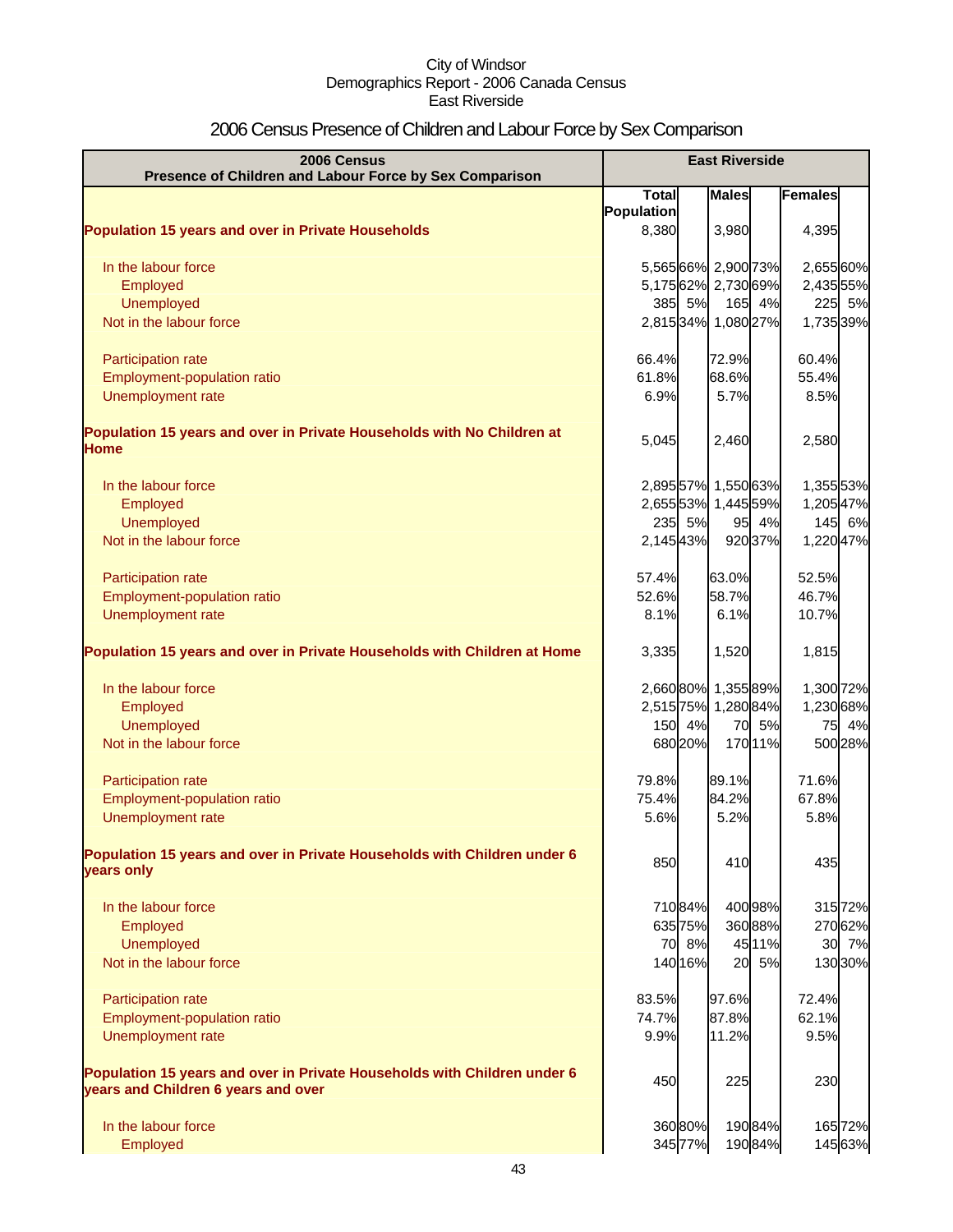| 2006 Census<br>Presence of Children and Labour Force by Sex Comparison                    | <b>East Riverside</b>             |        |              |         |                |    |
|-------------------------------------------------------------------------------------------|-----------------------------------|--------|--------------|---------|----------------|----|
|                                                                                           | <b>Total</b><br><b>Population</b> |        | <b>Males</b> |         | <b>Females</b> |    |
| Unemployed                                                                                | 25                                | 6%     | 10           | 4%      | 0l             | 0% |
| Not in the labour force                                                                   |                                   | 90 20% | 20           | 9%      | 7533%          |    |
|                                                                                           |                                   |        |              |         |                |    |
| <b>Participation rate</b>                                                                 | 80.0%                             |        | 84.4%        |         | 71.7%          |    |
| Employment-population ratio                                                               | 76.7%                             |        | 84.4%        |         | 63.0%          |    |
| Unemployment rate                                                                         | 6.9%                              |        | 5.3%         |         | 0.0%           |    |
| Population 15 years and over in Private Households with Children 6 years<br>and over only | 2,035                             |        | 890          |         | 1,145          |    |
| In the labour force                                                                       | 1,590 78%                         |        |              | 750 84% | 840 73%        |    |
| <b>Employed</b>                                                                           | 1,525 75%                         |        |              | 72581%  | 800 70%        |    |
| <b>Unemployed</b>                                                                         |                                   | 65 3%  | 20           | 2%      | 30 3%          |    |
| Not in the labour force                                                                   |                                   | 45022% |              | 14016%  | 305 27%        |    |
| Participation rate                                                                        | 78.1%                             |        | 84.3%        |         | 73.4%          |    |
| Employment-population ratio                                                               | 74.9%                             |        | 81.5%        |         | 69.9%          |    |
| Unemployment rate                                                                         | 4.1%                              |        | 2.7%         |         | 3.6%           |    |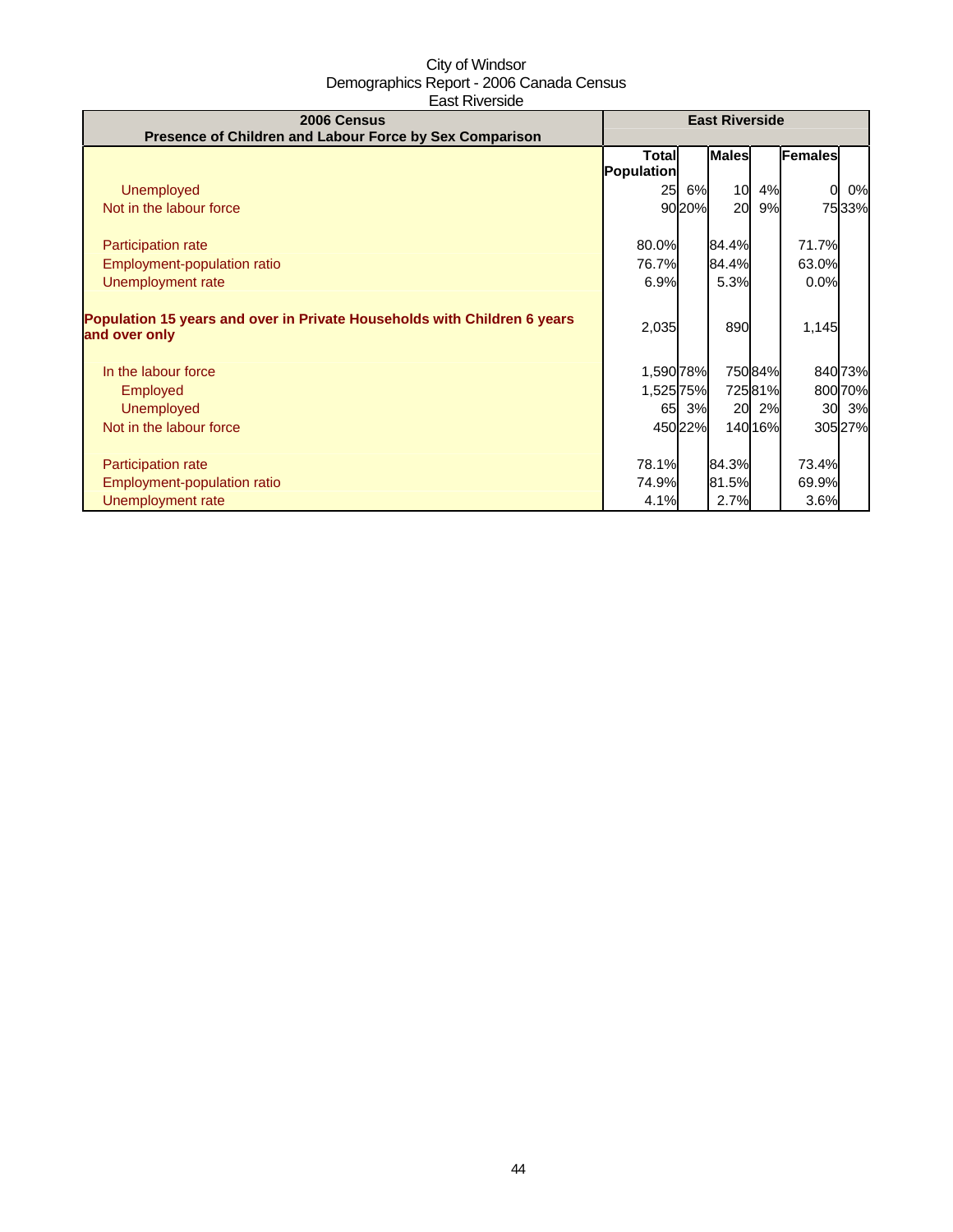### 2006 Census Presence of Children and Labour Force by Sex

| 2006 Census<br>Presence of Children and Labour Force by Sex                                                     | <b>East</b><br><b>Riverside</b> |           |
|-----------------------------------------------------------------------------------------------------------------|---------------------------------|-----------|
| <b>Population 15 years and over in Private Households</b>                                                       | 8,380                           | $\%$      |
|                                                                                                                 |                                 |           |
| In the labour force                                                                                             | 5,565                           | 66%       |
| Employed<br>Unemployed                                                                                          | 5,175<br>385                    | 62%<br>5% |
| Not in the labour force                                                                                         | 2,815                           | 34%       |
|                                                                                                                 |                                 |           |
| Participation rate                                                                                              | 66.4%                           |           |
| Employment-population ratio                                                                                     | 61.8%                           |           |
| Unemployment rate                                                                                               | 6.9%                            |           |
| Population 15 years and over in Private Households with No Children at Home                                     | 5,045                           |           |
| In the labour force                                                                                             | 2,895                           | 57%       |
| Employed                                                                                                        | 2,655                           | 53%       |
| Unemployed                                                                                                      | 235                             | 5%        |
| Not in the labour force                                                                                         | 2,145                           | 43%       |
| Participation rate                                                                                              | 57.4%                           |           |
| Employment-population ratio                                                                                     | 52.6%                           |           |
| Unemployment rate                                                                                               | 8.1%                            |           |
| Population 15 years and over in Private Households with Children at Home                                        | 3,335                           |           |
| In the labour force                                                                                             | 2,660                           | 80%       |
| Employed                                                                                                        | 2,515                           | 75%       |
| Unemployed                                                                                                      | 150                             | 4%        |
| Not in the labour force                                                                                         | 680                             | 20%       |
| Participation rate                                                                                              | 79.8%                           |           |
| Employment-population ratio                                                                                     | 75.4%                           |           |
| Unemployment rate                                                                                               | 5.6%                            |           |
| Population 15 years and over in Private Households with Children under 6 years only                             | 850                             |           |
| In the labour force                                                                                             | 710                             | 84%       |
| Employed                                                                                                        | 635                             | 75%       |
| Unemployed                                                                                                      | 70                              | 8%        |
| Not in the labour force                                                                                         | 140                             | 16%       |
| Participation rate                                                                                              | 83.5%                           |           |
| Employment-population ratio                                                                                     | 74.7%                           |           |
| Unemployment rate                                                                                               | 9.9%                            |           |
| Population 15 years and over in Private Households with Children under 6 years and Children 6 years<br>and over | 450                             |           |
|                                                                                                                 |                                 |           |
| In the labour force                                                                                             | 360                             | 80%       |
| Employed                                                                                                        | 345                             | 77%       |
| Unemployed                                                                                                      | 25                              | 6%        |
| Not in the labour force                                                                                         | 90                              | 20%       |
|                                                                                                                 |                                 |           |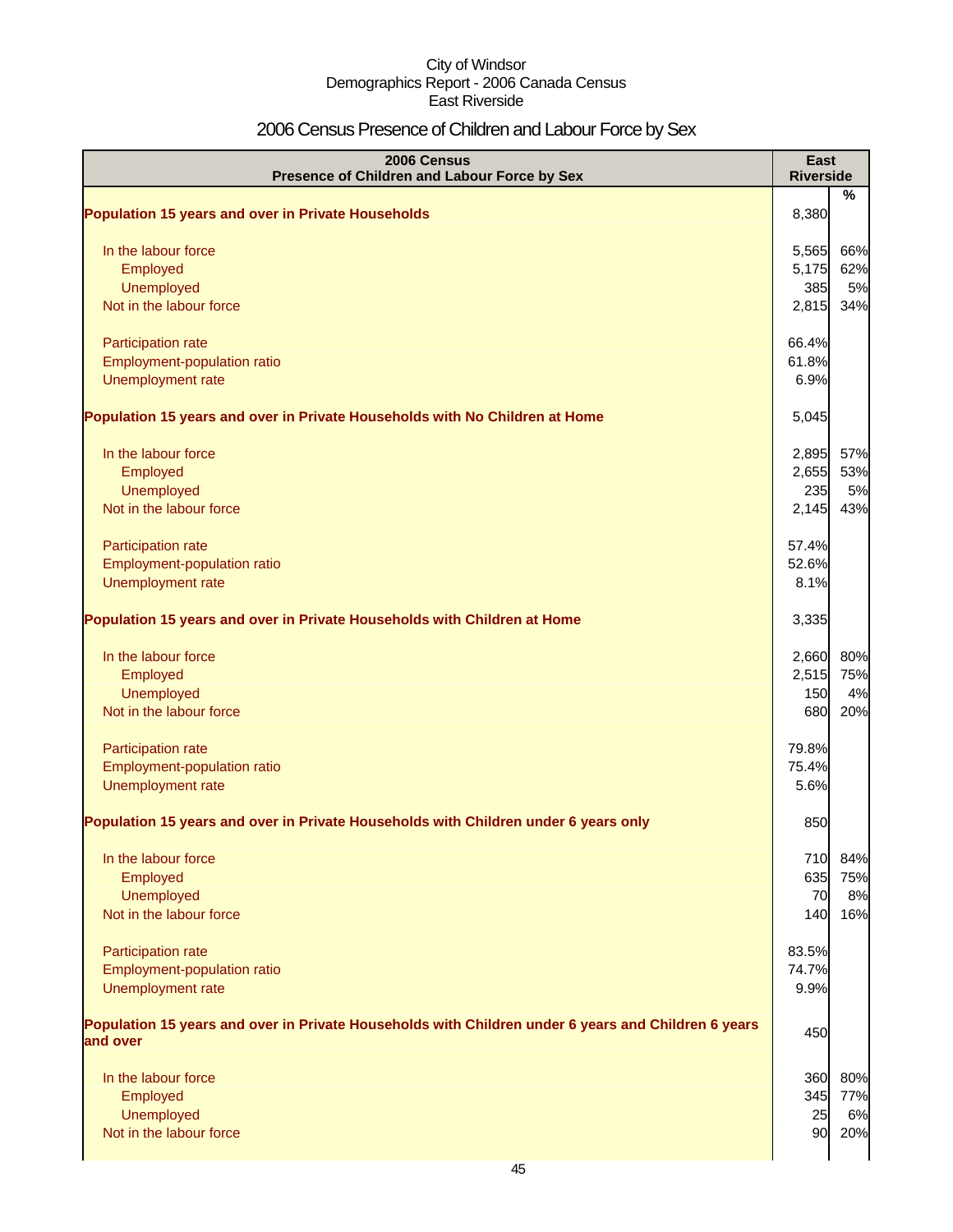| 2006 Census<br>Presence of Children and Labour Force by Sex                            | East<br><b>Riverside</b> |
|----------------------------------------------------------------------------------------|--------------------------|
|                                                                                        | %                        |
| Participation rate                                                                     | 80.0%                    |
| Employment-population ratio                                                            | 76.7%                    |
| Unemployment rate                                                                      | 6.9%                     |
| Population 15 years and over in Private Households with Children 6 years and over only | 2,035                    |
| In the labour force                                                                    | 78%<br>1,590             |
| Employed                                                                               | 1,525<br>75%             |
| Unemployed                                                                             | 3%<br>65                 |
| Not in the labour force                                                                | 450<br>22%               |
| Participation rate                                                                     | 78.1%                    |
| Employment-population ratio                                                            | 74.9%                    |
| Unemployment rate                                                                      | 4.1%                     |
|                                                                                        |                          |
| Males 15 years and over in Private Households                                          | 3,980                    |
| In the labour force                                                                    | 73%<br>2,900             |
| Employed                                                                               | 69%<br>2,730             |
| Unemployed                                                                             | 165<br>4%                |
| Not in the labour force                                                                | 1,080<br>27%             |
| Participation rate                                                                     | 72.9%                    |
| Employment-population ratio                                                            | 68.6%                    |
| Unemployment rate                                                                      | 5.7%                     |
| Males 15 years and over in Private Households with no children at home                 | 2,460                    |
| In the labour force                                                                    | 63%<br>1,550             |
| Employed                                                                               | 1,445<br>59%             |
| Unemployed                                                                             | 4%<br>95                 |
| Not in the labour force                                                                | 920<br>37%               |
| <b>Participation rate</b>                                                              | 63.0%                    |
| Employment-population ratio                                                            | 58.7%                    |
| Unemployment rate                                                                      | 6.1%                     |
| Males 15 years and over in Private Households with children at home                    | 1,520                    |
| In the labour force                                                                    | 89%<br>1,355             |
| Employed                                                                               | 1,280<br>84%             |
| Unemployed                                                                             | 5%<br>70                 |
| Not in the labour force                                                                | 170<br>11%               |
| Participation rate                                                                     | 89.1%                    |
| Employment-population ratio                                                            | 84.2%                    |
| Unemployment rate                                                                      | 5.2%                     |
| Males 15 years and over in Private Households with children under 6 years only         | 410                      |
| In the labour force                                                                    | 98%<br>400               |
| Employed                                                                               | 88%<br>360               |
| Unemployed                                                                             | 11%<br>45                |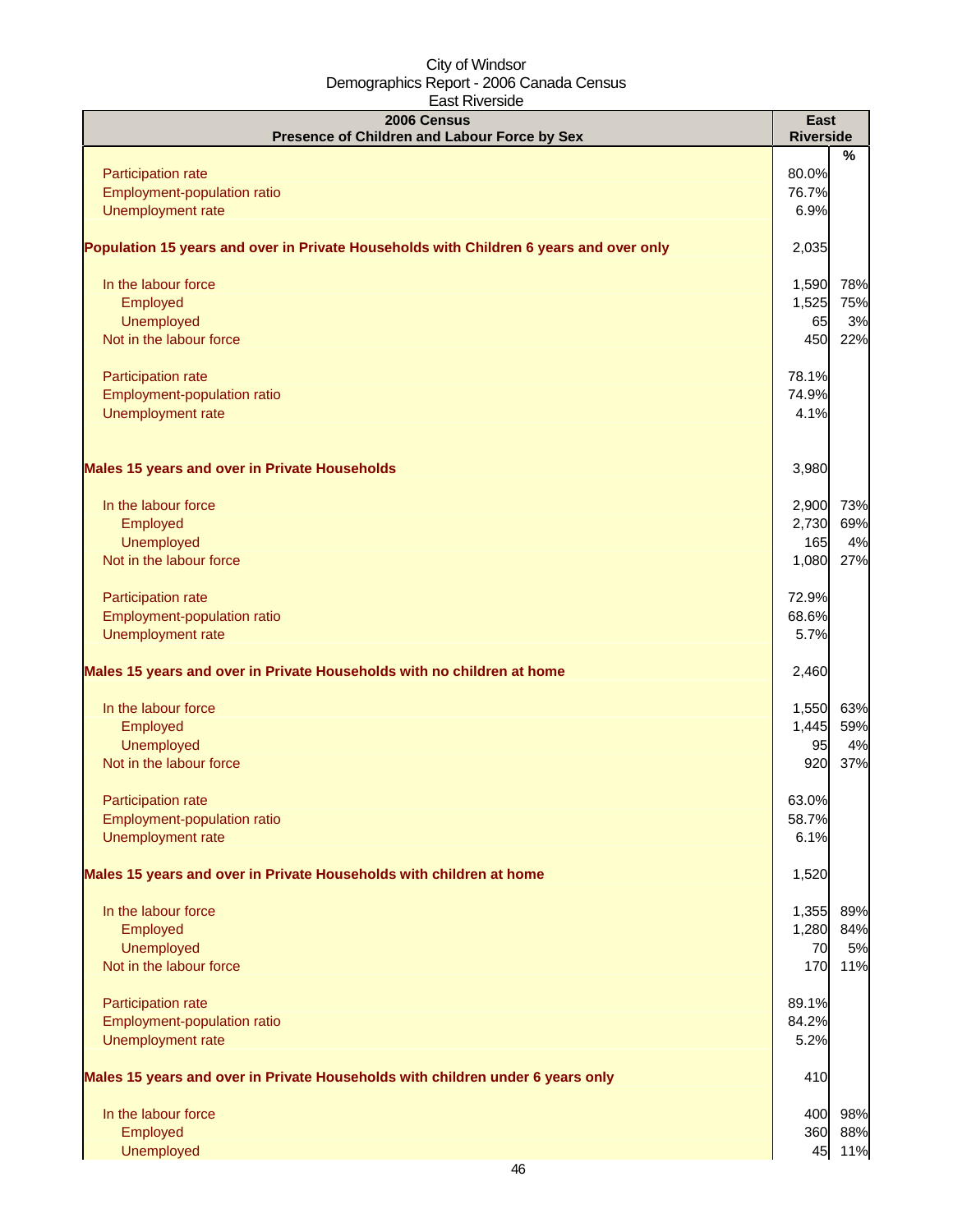| 2006 Census<br>Presence of Children and Labour Force by Sex                                                | <b>East</b><br><b>Riverside</b> |         |
|------------------------------------------------------------------------------------------------------------|---------------------------------|---------|
| Not in the labour force                                                                                    | 20                              | %<br>5% |
|                                                                                                            |                                 |         |
| Participation rate                                                                                         | 97.6%                           |         |
| Employment-population ratio                                                                                | 87.8%                           |         |
| Unemployment rate                                                                                          | 11.2%                           |         |
| Males 15 years and over in Private Households with children under 6 years and children 6 years and<br>over | 225                             |         |
| In the labour force                                                                                        | 190                             | 84%     |
| Employed                                                                                                   | 190                             | 84%     |
| Unemployed                                                                                                 | 10                              | 4%      |
| Not in the labour force                                                                                    | 20                              | 9%      |
| Participation rate                                                                                         | 84.4%                           |         |
| Employment-population ratio                                                                                | 84.4%                           |         |
| Unemployment rate                                                                                          | 5.3%                            |         |
| Males 15 years and over in Private Households with children 6 years and over only                          | 890                             |         |
| In the labour force                                                                                        | 750                             | 84%     |
| Employed                                                                                                   | 725                             | 81%     |
| Unemployed                                                                                                 | 20                              | 2%      |
| Not in the labour force                                                                                    | 140                             | 16%     |
| Participation rate                                                                                         | 84.3%                           |         |
| Employment-population ratio                                                                                | 81.5%                           |         |
| Unemployment rate                                                                                          | 2.7%                            |         |
| Females 15 years and over in Private Households                                                            | 4,395                           |         |
| In the labour force                                                                                        | 2,655                           | 60%     |
| Employed                                                                                                   | 2,435                           | 55%     |
| Unemployed                                                                                                 | 225                             | 5%      |
| Not in the labour force                                                                                    | 1,735                           | 39%     |
| Participation rate                                                                                         | 60.4%                           |         |
| Employment-population ratio                                                                                | 55.4%                           |         |
| Unemployment rate                                                                                          | 8.5%                            |         |
| Females 15 years and over in Private Households with No Children at Home                                   | 2,580                           |         |
| In the labour force                                                                                        | 1,355                           | 53%     |
| Employed                                                                                                   | 1,205                           | 47%     |
| Unemployed                                                                                                 | 145                             | 6%      |
| Not in the labour force                                                                                    | 1,220                           | 47%     |
| Participation rate                                                                                         | 52.5%                           |         |
| Employment-population ratio                                                                                | 46.7%                           |         |
| Unemployment rate                                                                                          | 10.7%                           |         |
| Females 15 years and over in Private Households with Children at Home                                      | 1,815                           |         |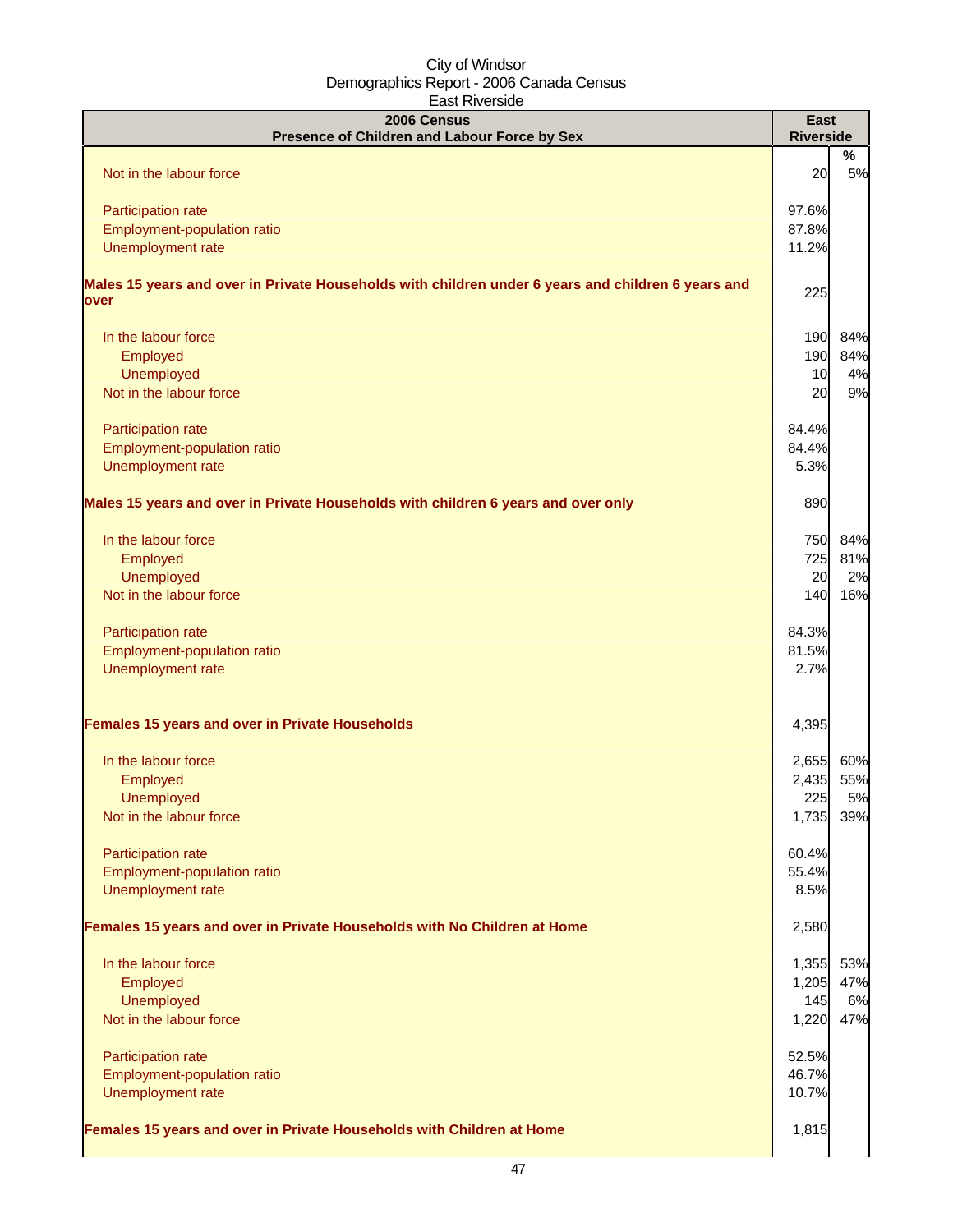| Laji Nivcijiya<br>2006 Census                                                                                | East             |           |
|--------------------------------------------------------------------------------------------------------------|------------------|-----------|
| Presence of Children and Labour Force by Sex                                                                 | <b>Riverside</b> |           |
| In the labour force                                                                                          | 1,300            | %<br>72%  |
| Employed                                                                                                     | 1,230            | 68%       |
| Unemployed                                                                                                   | 75               | 4%        |
| Not in the labour force                                                                                      | 500              | 28%       |
|                                                                                                              |                  |           |
| Participation rate                                                                                           | 71.6%            |           |
| Employment-population ratio                                                                                  | 67.8%            |           |
| Unemployment rate                                                                                            | 5.8%             |           |
| Females 15 years and over in Private Households with Children under 6 years only                             | 435              |           |
| In the labour force                                                                                          | 315              | 72%       |
| Employed                                                                                                     | 270              | 62%       |
| Unemployed                                                                                                   | 30               | 7%        |
| Not in the labour force                                                                                      | 130              | 30%       |
|                                                                                                              |                  |           |
| Participation rate                                                                                           | 72.4%            |           |
| Employment-population ratio                                                                                  | 62.1%<br>9.5%    |           |
| Unemployment rate                                                                                            |                  |           |
| Females 15 years and over in Private Households with Children under 6 years and Children 6 years and<br>over | 230              |           |
|                                                                                                              |                  |           |
| In the labour force                                                                                          | 165              | 72%       |
| Employed                                                                                                     | 145              | 63%       |
| <b>Unemployed</b>                                                                                            | $\overline{0}$   | 0%        |
| Not in the labour force                                                                                      | 75               | 33%       |
| Participation rate                                                                                           | 71.7%            |           |
| Employment-population ratio                                                                                  | 63.0%            |           |
| Unemployment rate                                                                                            | 0.0%             |           |
| Females 15 years and over in Private Households with Children 6 years and over only                          | 1,145            |           |
|                                                                                                              |                  |           |
| In the labour force                                                                                          |                  | 840 73%   |
| Employed<br><b>Unemployed</b>                                                                                | 800<br>30        | 70%<br>3% |
| Not in the labour force                                                                                      | 305              | 27%       |
|                                                                                                              |                  |           |
| Participation rate                                                                                           | 73.4%            |           |
| Employment-population ratio                                                                                  | 69.9%            |           |
| Unemployment rate                                                                                            | 3.6%             |           |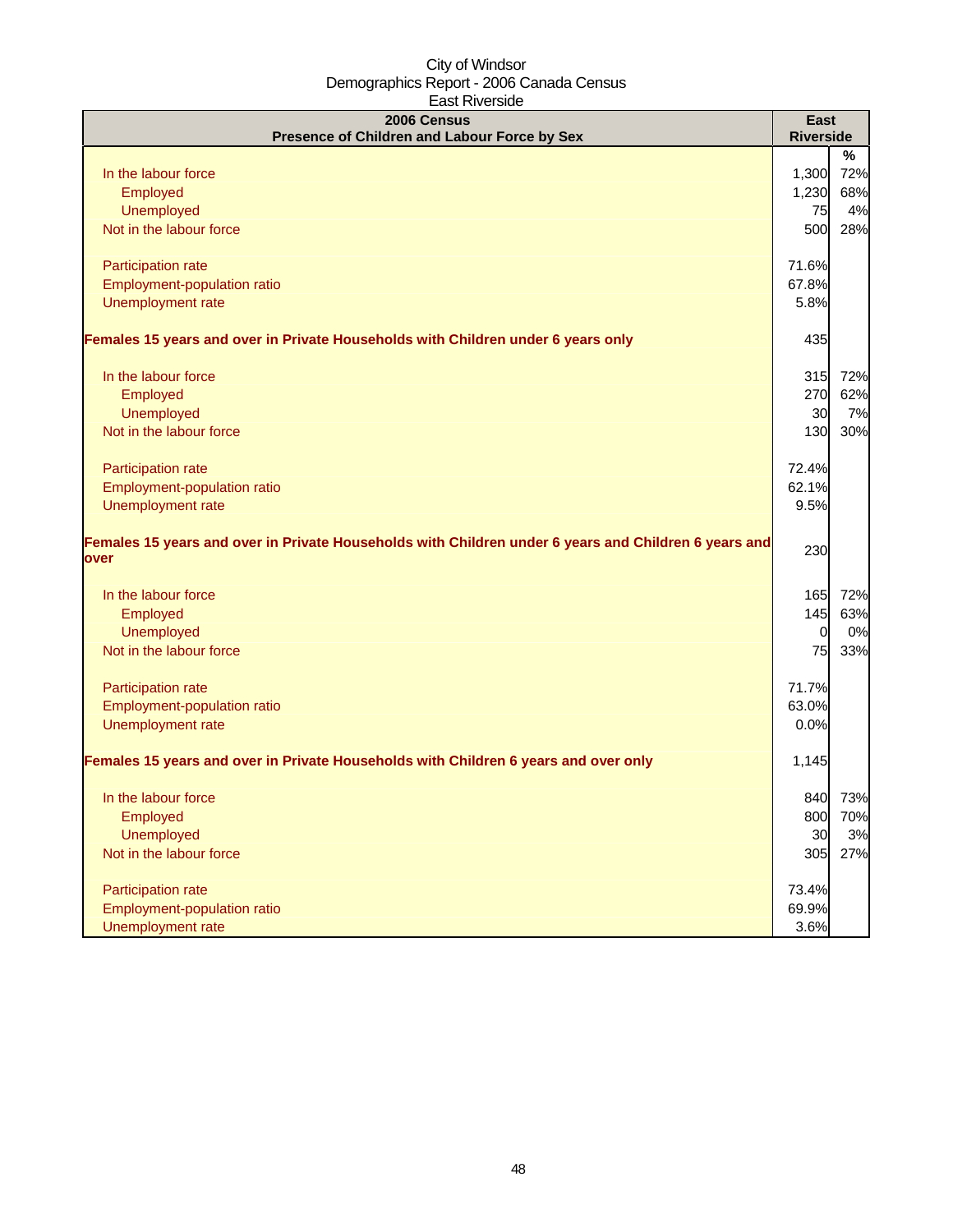### 2006 Census Labour Force by Industry and Sex Comparison

| 2006 Census<br><b>Labour Force by Industry and Sex</b><br><b>Comparison</b>    |                                                                                                                                                        |                        | <b>East Riverside</b>                                                                                                                                                     |                   |                                                                                                                                                             |                               |
|--------------------------------------------------------------------------------|--------------------------------------------------------------------------------------------------------------------------------------------------------|------------------------|---------------------------------------------------------------------------------------------------------------------------------------------------------------------------|-------------------|-------------------------------------------------------------------------------------------------------------------------------------------------------------|-------------------------------|
|                                                                                | Total $\overline{\%}$<br>Labour                                                                                                                        |                        | <b>Males</b>                                                                                                                                                              | $\frac{9}{6}$     | <b>Females</b>                                                                                                                                              | %                             |
| <b>Total Labour Force 15 years and</b><br>over by Industry*                    | <b>Force</b><br>5,560                                                                                                                                  |                        | 2,905                                                                                                                                                                     |                   | 2,655                                                                                                                                                       |                               |
| <b>Top 5 Industries</b>                                                        | 31-33 Manufacturing<br>-33 March 28%<br>62 Health care and<br>social assistance<br>72 Accommodation<br>and food services<br>61 Educational<br>services | 12%<br>12%<br>6%<br>6% | 31-33 Manufacturing<br>44-45 Retail trade 37%<br>72 Accommodation and 11%<br>food services<br>54 Professional, scientific<br>and technical services<br>41 Wholesale trade | 7%<br>6%<br>5%    | 62 Health care and<br>social assistance<br>31-33 Manufacturing<br>44-45 Retail trade<br>61 Educational<br>services<br>72 Accommodation<br>and food services | 21%<br>17%<br>13%<br>9%<br>6% |
| <b>All industries</b>                                                          | 5,445 98%                                                                                                                                              |                        | 2,870 99%                                                                                                                                                                 |                   | 2,570 97%                                                                                                                                                   |                               |
| 11 Agriculture, forestry, fishing<br>and hunting                               |                                                                                                                                                        | 15 0%                  | 15                                                                                                                                                                        | 1%                | 01                                                                                                                                                          | 0%                            |
| 21 Mining and oil and gas<br>extraction                                        | $\mathbf 0$                                                                                                                                            | 0%                     | 0l                                                                                                                                                                        | 0%                | 0                                                                                                                                                           | 0%                            |
| <b>22 Utilities</b>                                                            | 10                                                                                                                                                     | 0%                     | 10                                                                                                                                                                        | 0%                | 0                                                                                                                                                           | 0%                            |
| 23 Construction                                                                |                                                                                                                                                        | 140 3%                 | 120                                                                                                                                                                       | 4%                | 20                                                                                                                                                          | 1%                            |
| 31-33 Manufacturing                                                            | 1,495 27%                                                                                                                                              |                        | 1,065 37%                                                                                                                                                                 |                   |                                                                                                                                                             | 425 16%                       |
| 41 Wholesale trade<br>44-45 Retail trade                                       |                                                                                                                                                        | 195 4%<br>66012%       |                                                                                                                                                                           | 135 5%<br>315 11% |                                                                                                                                                             | 45 2%<br>340 13%              |
| 48-49 Transportation and<br>warehousing                                        | 165                                                                                                                                                    | 3%                     |                                                                                                                                                                           | 130 4%            | 35                                                                                                                                                          | 1%                            |
| 51 Information and cultural<br>industries                                      |                                                                                                                                                        | 65 1%                  | 40                                                                                                                                                                        | 1%                | 30                                                                                                                                                          | 1%                            |
| 52 Finance and insurance                                                       |                                                                                                                                                        | 230 4%                 | 95                                                                                                                                                                        | 3%                | 135                                                                                                                                                         | 5%                            |
| 53 Real estate and rental and<br>leasing                                       | 60                                                                                                                                                     | 1%                     | 20                                                                                                                                                                        | 1%                | 30                                                                                                                                                          | 1%                            |
| 54 Professional, scientific and<br>technical services                          |                                                                                                                                                        | 310 6%                 | 175                                                                                                                                                                       | 6%                | 140                                                                                                                                                         | 5%                            |
| 55 Management of companies<br>and enterprises                                  |                                                                                                                                                        | 15 0%                  |                                                                                                                                                                           | 30 1%             | 0I                                                                                                                                                          | -0%                           |
| 56 Administrative and support,<br>waste management and<br>remediation services | 155                                                                                                                                                    | 3%                     | 55                                                                                                                                                                        | 2%                | 95                                                                                                                                                          | 4%                            |
| 61 Educational services                                                        |                                                                                                                                                        | 335 6%                 |                                                                                                                                                                           | 105 4%            | 230                                                                                                                                                         | 9%                            |
| 62 Health care and social<br>assistance                                        |                                                                                                                                                        | 65012%                 |                                                                                                                                                                           | 130 4%            |                                                                                                                                                             | 525 20%                       |
| 71 Arts, entertainment and<br>recreation                                       |                                                                                                                                                        | 190 3%                 | 85                                                                                                                                                                        | 3%                |                                                                                                                                                             | 115 4%                        |
| 72 Accommodation and food<br>services                                          |                                                                                                                                                        | 340 6%                 |                                                                                                                                                                           | 190 7%            | 160                                                                                                                                                         | 6%                            |
| 81 Other services (except public<br>administration)                            |                                                                                                                                                        | 175 3%                 | 75                                                                                                                                                                        | 3%                | 100                                                                                                                                                         | 4%                            |
| 91 Public administration                                                       |                                                                                                                                                        | 210 4%                 |                                                                                                                                                                           | 100 3%            | 120                                                                                                                                                         | 5%                            |
| Industry - Not applicable                                                      |                                                                                                                                                        | 120 2%                 |                                                                                                                                                                           | 40 1%             |                                                                                                                                                             | 95 4%                         |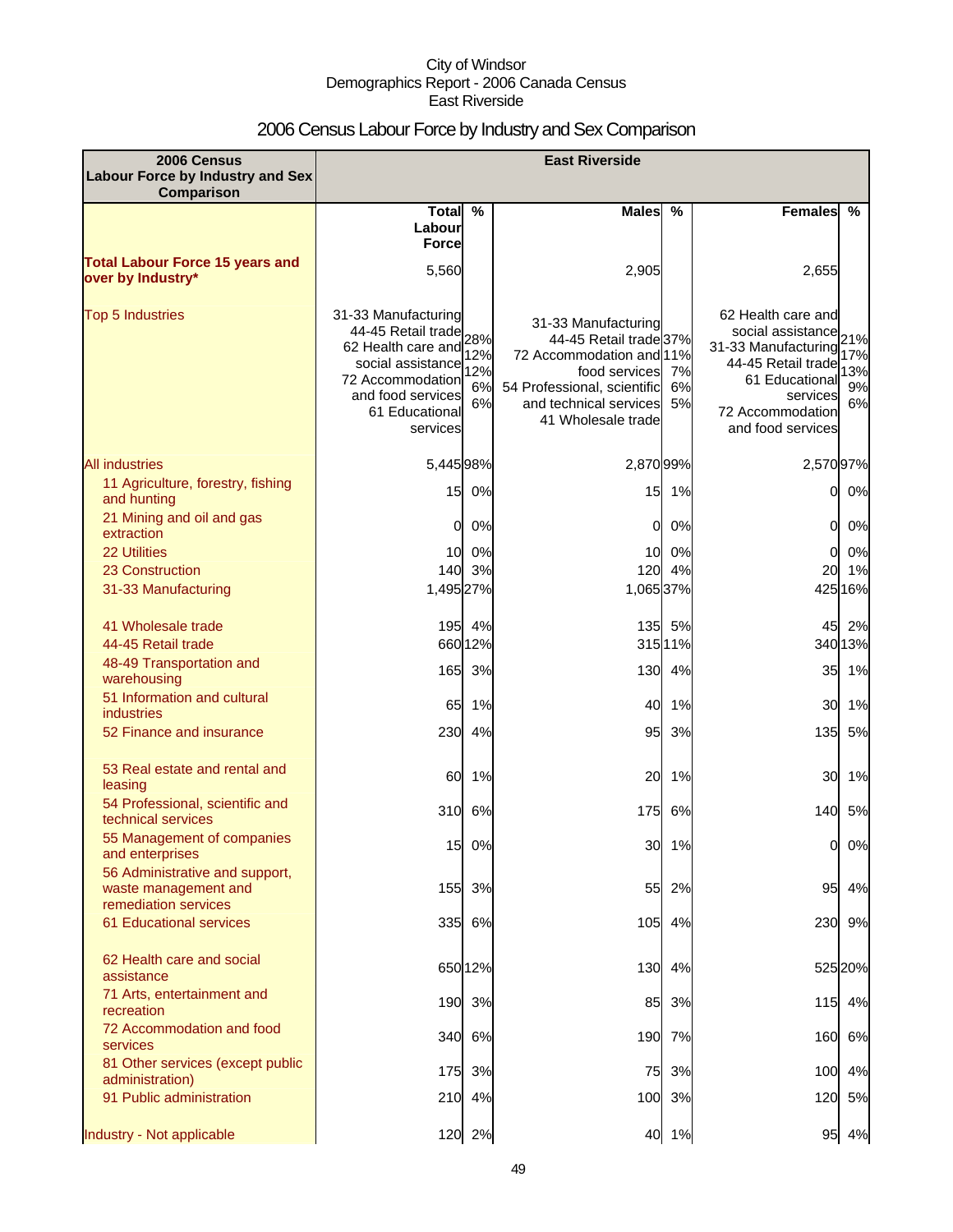| 2006 Census<br>Labour Force by Industry and Sex<br><b>Comparison</b> |                                    | <b>East Riverside</b> |           |  |
|----------------------------------------------------------------------|------------------------------------|-----------------------|-----------|--|
| * 2002 North American Industry<br><b>Classification System</b>       | Total %<br>Labourl<br><b>Force</b> | Males %               | Females % |  |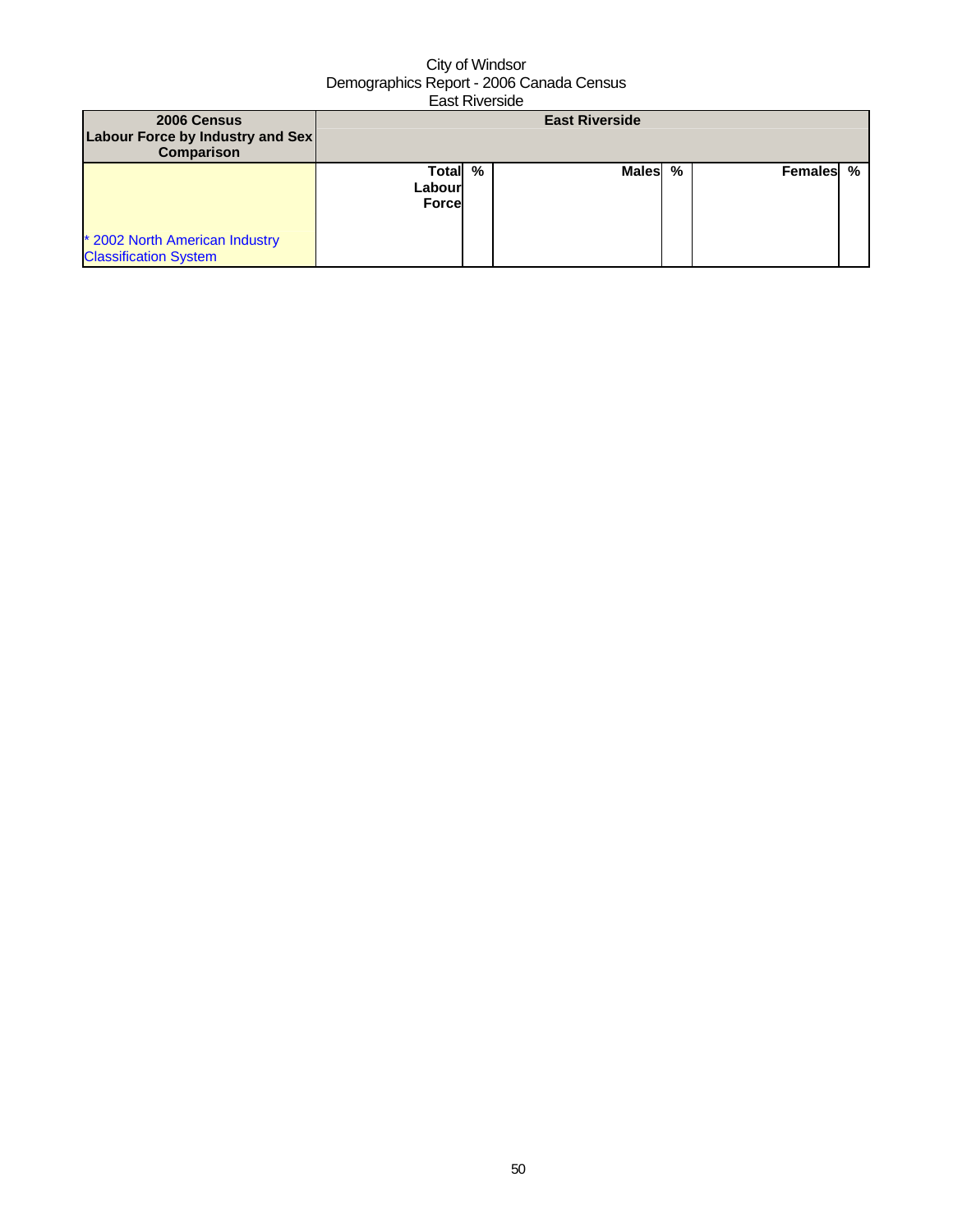### 2006 Census Labour Force by Industry and Sex

| 2006 Census<br><b>Labour Force by Industry and Sex</b>                                                                                                                                                                                                     | <b>East Riverside</b>                                                                                                                                                                         |
|------------------------------------------------------------------------------------------------------------------------------------------------------------------------------------------------------------------------------------------------------------|-----------------------------------------------------------------------------------------------------------------------------------------------------------------------------------------------|
| Total Labour Force 15 years and over by Industry*                                                                                                                                                                                                          | %<br>5,560                                                                                                                                                                                    |
| <b>Top 5 Industries</b>                                                                                                                                                                                                                                    | 31-33 Manufacturing 28%<br>44-45 Retail trade 12%<br>62 Health care and social assistance 12%<br>72 Accommodation and food services<br>6%<br>61 Educational services 6%                       |
| <b>All industries</b><br>11 Agriculture, forestry, fishing and hunting<br>21 Mining and oil and gas extraction<br>22 Utilities<br>23 Construction<br>31-33 Manufacturing                                                                                   | 5,44598%<br>0%<br>15<br>0%<br>0<br>0%<br>10 <sub>l</sub><br>140 3%<br>1,495 27%                                                                                                               |
| 41 Wholesale trade<br>44-45 Retail trade<br>48-49 Transportation and warehousing<br>51 Information and cultural industries<br>52 Finance and insurance                                                                                                     | 195 4%<br>66012%<br>165 3%<br>65 1%<br>230<br>4%                                                                                                                                              |
| 53 Real estate and rental and leasing<br>54 Professional, scientific and technical services<br>55 Management of companies and enterprises<br>56 Administrative and support, waste management and remediation<br>services<br><b>61 Educational services</b> | 60<br>1%<br>6%<br>310<br>0%<br>15<br>155<br>3%<br>335<br>6%                                                                                                                                   |
| 62 Health care and social assistance<br>71 Arts, entertainment and recreation<br>72 Accommodation and food services<br>81 Other services (except public administration)<br>91 Public administration                                                        | 65012%<br>190<br>3%<br>340 6%<br>3%<br>175<br>4%<br>210                                                                                                                                       |
| Industry - Not applicable                                                                                                                                                                                                                                  | 2%<br>120                                                                                                                                                                                     |
| Male Labour Force 15 years and over by Industry*                                                                                                                                                                                                           | 2,905                                                                                                                                                                                         |
| <b>Top 5 Industries</b>                                                                                                                                                                                                                                    | 31-33 Manufacturing<br>37%<br>44-45 Retail trade<br>1%<br>72 Accommodation and food services<br>7%<br>54 Professional, scientific and technical<br>6%<br>services<br>5%<br>41 Wholesale trade |
| <b>All industries</b><br>11 Agriculture, forestry, fishing and hunting<br>21 Mining and oil and gas extraction<br>22 Utilities<br>23 Construction<br>31-33 Manufacturing                                                                                   | 2,870 99%<br>15<br>1%<br>0%<br>$\Omega$<br>0%<br>10<br>4%<br>120<br>1,065 37%                                                                                                                 |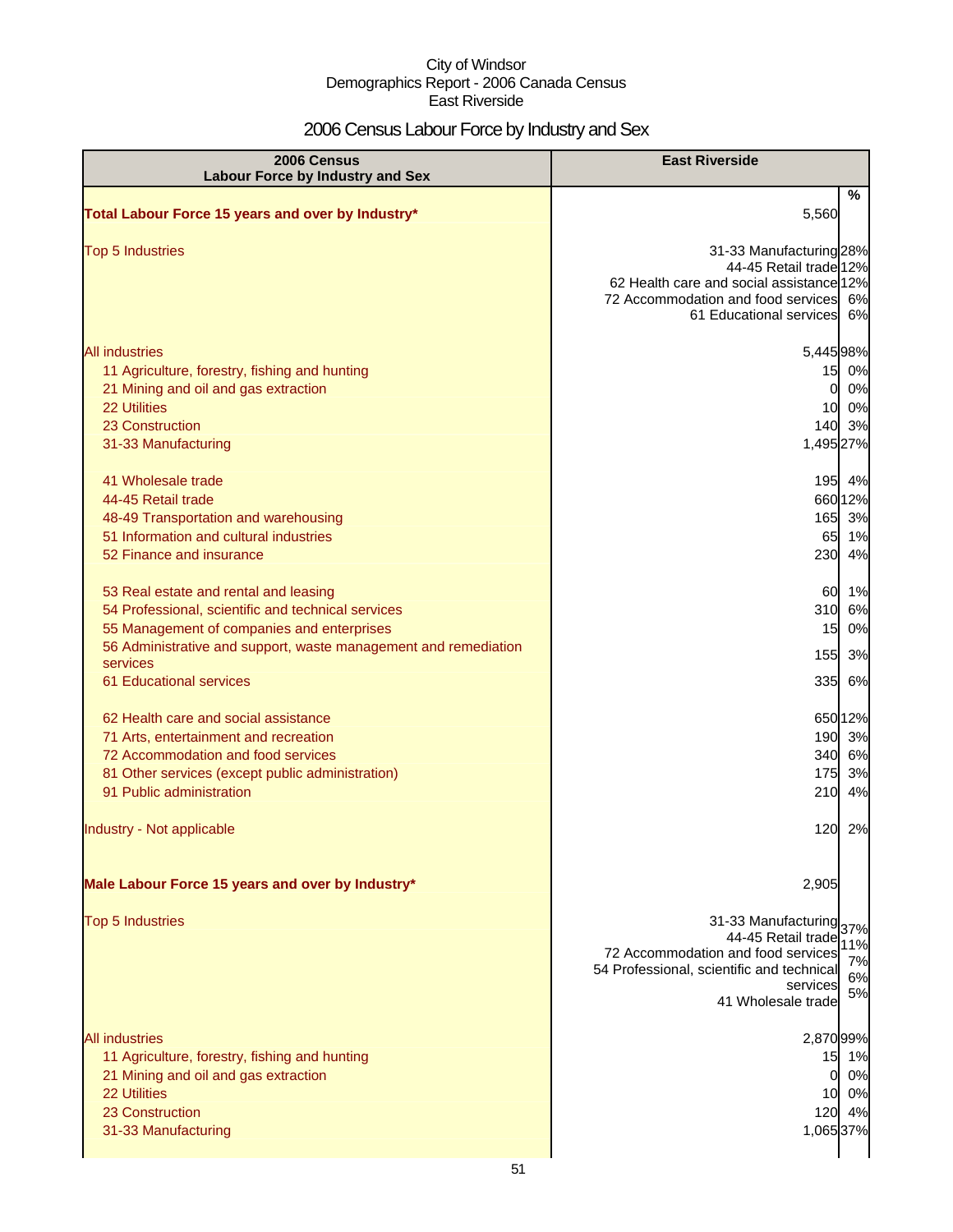| 2006 Census                                                                    | <b>East Riverside</b>                             |
|--------------------------------------------------------------------------------|---------------------------------------------------|
| <b>Labour Force by Industry and Sex</b>                                        |                                                   |
|                                                                                | ℅                                                 |
| 41 Wholesale trade<br>44-45 Retail trade                                       | 135 5%                                            |
|                                                                                | 315 11%                                           |
| 48-49 Transportation and warehousing<br>51 Information and cultural industries | 130 4%<br>40 1%                                   |
| 52 Finance and insurance                                                       | 95 3%                                             |
|                                                                                |                                                   |
| 53 Real estate and rental and leasing                                          | 20 1%                                             |
| 54 Professional, scientific and technical services                             | 175 6%                                            |
| 55 Management of companies and enterprises                                     | 30 1%                                             |
| 56 Administrative and support, waste management and remediation                | 55<br>2%                                          |
| services                                                                       |                                                   |
| 61 Educational services                                                        | 105 4%                                            |
| 62 Health care and social assistance                                           | 130 4%                                            |
| 71 Arts, entertainment and recreation                                          | 85 3%                                             |
| 72 Accommodation and food services                                             | 190 7%                                            |
| 81 Other services (except public administration)                               | 3%<br>75                                          |
| 91 Public administration                                                       | 3%<br>100                                         |
| Industry - Not applicable                                                      | 40 1%                                             |
|                                                                                |                                                   |
| Female Labour Force 15 years and over by Industry*                             | 2,655                                             |
| <b>Top 5 Industries</b>                                                        | 62 Health care and social assistance 21%          |
|                                                                                | 31-33 Manufacturing 17%<br>44-45 Retail trade 13% |
|                                                                                | 61 Educational services 9%                        |
|                                                                                | 72 Accommodation and food services 6%             |
|                                                                                |                                                   |
| <b>All industries</b>                                                          | 2,570 97%                                         |
| 11 Agriculture, forestry, fishing and hunting                                  | 0%<br>01                                          |
| 21 Mining and oil and gas extraction<br>22 Utilities                           | 0%<br>0                                           |
| 23 Construction                                                                | 0%<br>20 1%                                       |
| 31-33 Manufacturing                                                            | 425 16%                                           |
|                                                                                |                                                   |
| 41 Wholesale trade                                                             | 45 2%                                             |
| 44-45 Retail trade                                                             | 34013%                                            |
| 48-49 Transportation and warehousing                                           | 35 1%                                             |
| 51 Information and cultural industries                                         | 30 1%                                             |
| 52 Finance and insurance                                                       | 135 5%                                            |
| 53 Real estate and rental and leasing                                          | 30 1%                                             |
| 54 Professional, scientific and technical services                             | 140 5%                                            |
| 55 Management of companies and enterprises                                     | 0%<br>0                                           |
| 56 Administrative and support, waste management and remediation                |                                                   |
| services                                                                       | 4%<br>95                                          |
| 61 Educational services                                                        | 230<br>9%                                         |
| 62 Health care and social assistance                                           | 525 20%                                           |
| 71 Arts, entertainment and recreation                                          | 115 4%                                            |
| 72 Accommodation and food services                                             | 160 6%                                            |
| 81 Other services (except public administration)                               | 100 4%                                            |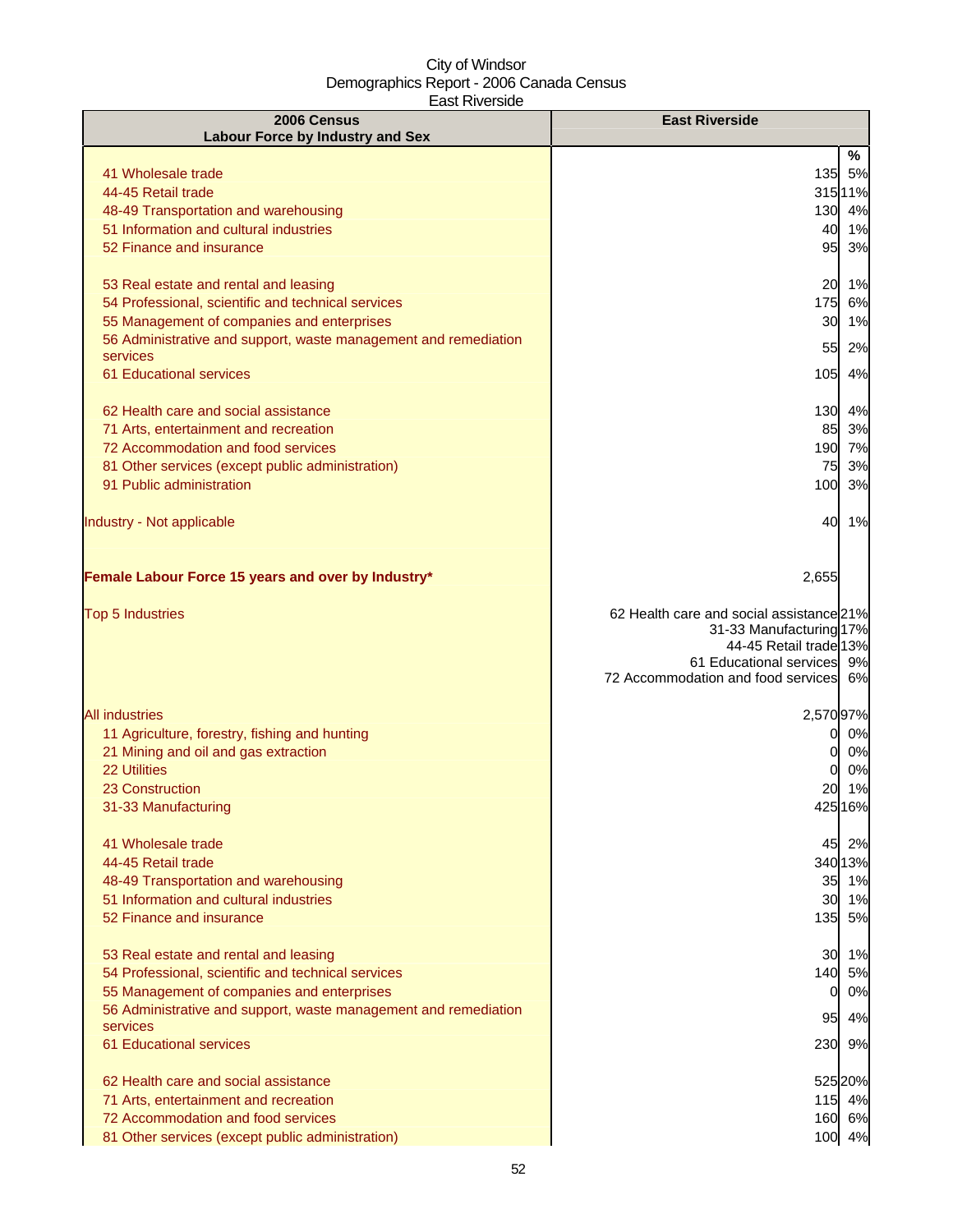| 2006 Census<br><b>Labour Force by Industry and Sex</b> | <b>East Riverside</b> |    |
|--------------------------------------------------------|-----------------------|----|
|                                                        |                       | %  |
| 91 Public administration                               | 120                   | 5% |
| Industry - Not applicable                              | 95                    | 4% |
| * 2002 North American Industry Classification System   |                       |    |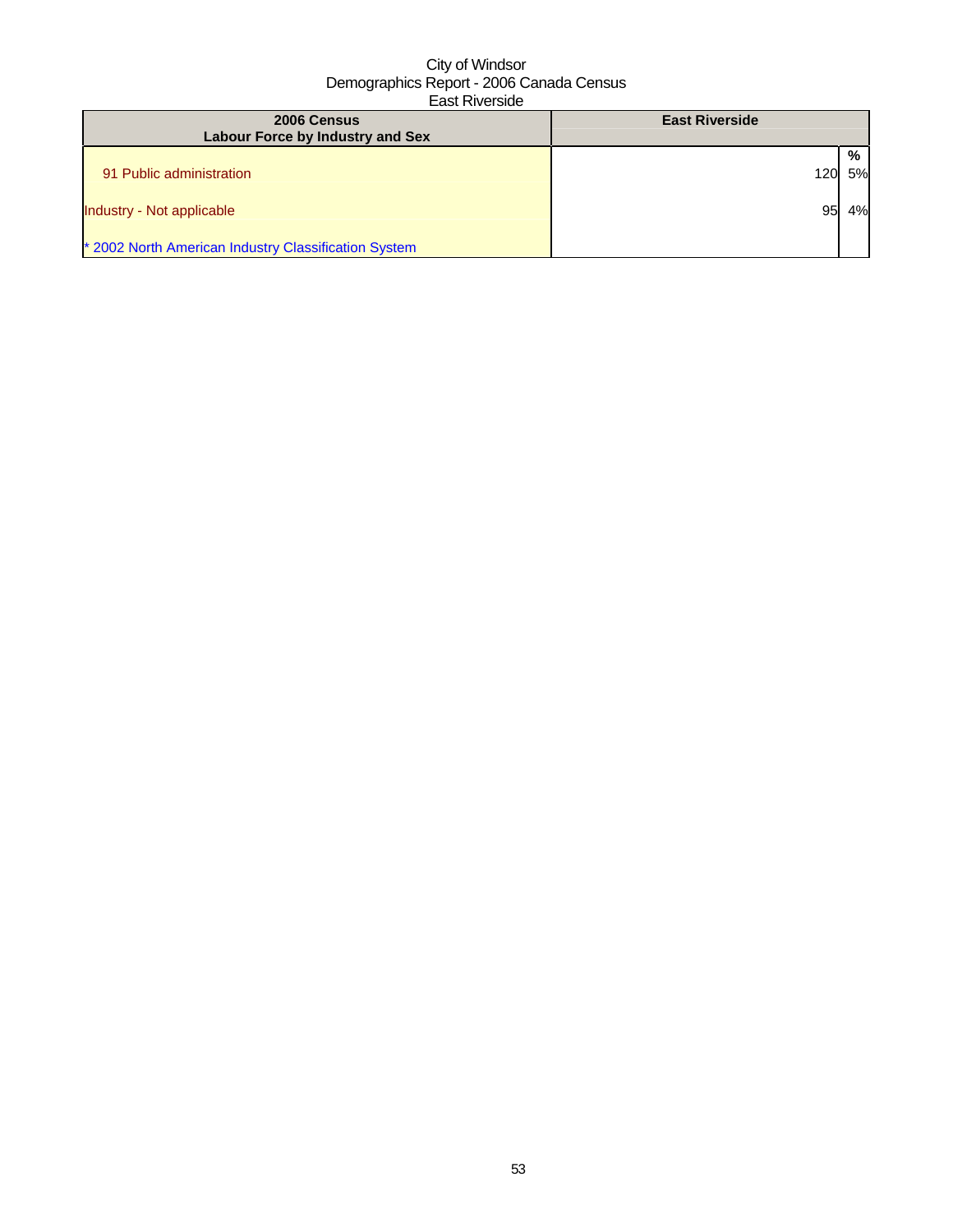### 2006 Census Labour Force by Occupation and Sex Comparison

| 2006 Census<br><b>Labour Force by Occupation and Sex</b><br><b>Comparison</b>                                                                                                                      |                                                                                                                                                                |                                             | <b>East Riverside</b>                                                                                                                                       |                                        |                                                                                                                                                            |                             |
|----------------------------------------------------------------------------------------------------------------------------------------------------------------------------------------------------|----------------------------------------------------------------------------------------------------------------------------------------------------------------|---------------------------------------------|-------------------------------------------------------------------------------------------------------------------------------------------------------------|----------------------------------------|------------------------------------------------------------------------------------------------------------------------------------------------------------|-----------------------------|
|                                                                                                                                                                                                    | <b>Total</b>                                                                                                                                                   | $\frac{0}{0}$                               | <b>Males</b>                                                                                                                                                | $\frac{0}{0}$                          | <b>Females</b>                                                                                                                                             | %                           |
|                                                                                                                                                                                                    | Labour                                                                                                                                                         |                                             |                                                                                                                                                             |                                        |                                                                                                                                                            |                             |
|                                                                                                                                                                                                    | <b>Force</b>                                                                                                                                                   |                                             |                                                                                                                                                             |                                        |                                                                                                                                                            |                             |
| <b>Labour Force 15 years and over</b>                                                                                                                                                              | 5,555                                                                                                                                                          |                                             | 2,895                                                                                                                                                       |                                        | 2,660                                                                                                                                                      |                             |
| Dominant major group                                                                                                                                                                               | Sales and service 26%<br>occupations                                                                                                                           |                                             | Trades, transport 28%<br>and equipment                                                                                                                      |                                        | Business, finance 28%<br>and                                                                                                                               |                             |
| <b>Top 5 Occupations</b>                                                                                                                                                                           | Clerical<br>occupations<br>Assemblers in<br>manufacturing<br>Other sales and<br>service<br>Retail salespersons<br>and clerks<br>Machine operators<br>in manuf. | 8%<br>8%<br>5%<br>5%<br>4%                  | Assemblers in<br>manufacturing<br>Professional<br>occupations<br>Machinists, metal<br>forming,<br>Transportation<br>equipment<br>Other sales and<br>service | 9%<br>7%<br>7%<br>5%<br>5%             | Clerical<br>occupations<br>Assemblers in<br>manufacturing<br>Teachers and<br>professors<br>Other sales and<br>service<br>Retail salespersons<br>and clerks | 13%<br>6%<br>6%<br>6%<br>5% |
| All occupations                                                                                                                                                                                    | 5,450 98%                                                                                                                                                      |                                             | 2,865 99%                                                                                                                                                   |                                        | 2,575 97%                                                                                                                                                  |                             |
| Management                                                                                                                                                                                         | 495                                                                                                                                                            | 9%                                          |                                                                                                                                                             | 335 12%                                | 155 6%                                                                                                                                                     |                             |
| Senior management                                                                                                                                                                                  | 35                                                                                                                                                             | 1%                                          | 35                                                                                                                                                          | 1%                                     | 0                                                                                                                                                          | 0%                          |
| <b>Specialist managers</b>                                                                                                                                                                         | 140                                                                                                                                                            | 3%                                          | 95                                                                                                                                                          | 3%                                     | 30                                                                                                                                                         | 1%                          |
| Managers in retail trade, food and<br>accommodation                                                                                                                                                | 195                                                                                                                                                            | 4%                                          | 125                                                                                                                                                         | 4%                                     | 70                                                                                                                                                         | 3%                          |
| Other managers                                                                                                                                                                                     | 135                                                                                                                                                            | 2%                                          | 70                                                                                                                                                          | 2%                                     | 35                                                                                                                                                         | 1%                          |
| Business, finance and administrative<br>Professional<br>Finance and insurance<br><b>Secretaries</b><br>Administrative and regulatory<br><b>Clerical supervisors</b><br><b>Clerical occupations</b> | 125<br>85<br>70<br>120<br>20<br>445                                                                                                                            | 865 16%<br>2%<br>2%<br>1%<br>2%<br>0%<br>8% | 235<br>65<br>0<br>0<br>35<br>10<br>120                                                                                                                      | 8%<br>2%<br>0%<br>0%<br>1%<br>0%<br>4% | 63524%<br>65<br>70<br>65<br>100<br>10<br>32012%                                                                                                            | 2%<br>3%<br>2%<br>4%<br>0%  |
| Natural and applied sciences                                                                                                                                                                       |                                                                                                                                                                | 350 6%                                      |                                                                                                                                                             | 300 10%                                |                                                                                                                                                            | 45 2%                       |
| Professional                                                                                                                                                                                       | 2151                                                                                                                                                           | 4%                                          | 195                                                                                                                                                         | 7%                                     | 301                                                                                                                                                        | 1%                          |
| <b>Technical</b>                                                                                                                                                                                   | $135$                                                                                                                                                          | 2%                                          | 115                                                                                                                                                         | 4%                                     |                                                                                                                                                            | 30 1%                       |
| <b>Health occupations</b><br>Professional<br>Nurses and supervisors<br><b>Technical occupations</b><br>Assisting/support occupations                                                               | 100<br>100<br>115                                                                                                                                              | 460 8%<br>2%<br>150 3%<br>2%<br>2%          | 90<br>50<br>10<br>15<br>10                                                                                                                                  | 3%<br>2%<br>0%<br>1%<br>0%             | 37014%<br>130 5%<br>100 4%                                                                                                                                 | 45 2%<br>90 3%              |
| Social science, education, government and<br>religion                                                                                                                                              | 440                                                                                                                                                            | 8%                                          | 105                                                                                                                                                         | 4%                                     | 32012%                                                                                                                                                     |                             |
| Judges, lawyers, psychologists, social<br>workers, ministers of religion, policy and<br>program officers                                                                                           | 70                                                                                                                                                             | 1%                                          | 0                                                                                                                                                           | 0%                                     | 40                                                                                                                                                         | 2%                          |
| <b>Teachers and professors</b>                                                                                                                                                                     | 215                                                                                                                                                            | 4%                                          | 60                                                                                                                                                          | 2%                                     | 160                                                                                                                                                        | 6%                          |
| Paralegals, social service workers and<br>occupations in education and religion                                                                                                                    |                                                                                                                                                                | 140 3%                                      | 40                                                                                                                                                          | 1%                                     | 100 4%                                                                                                                                                     |                             |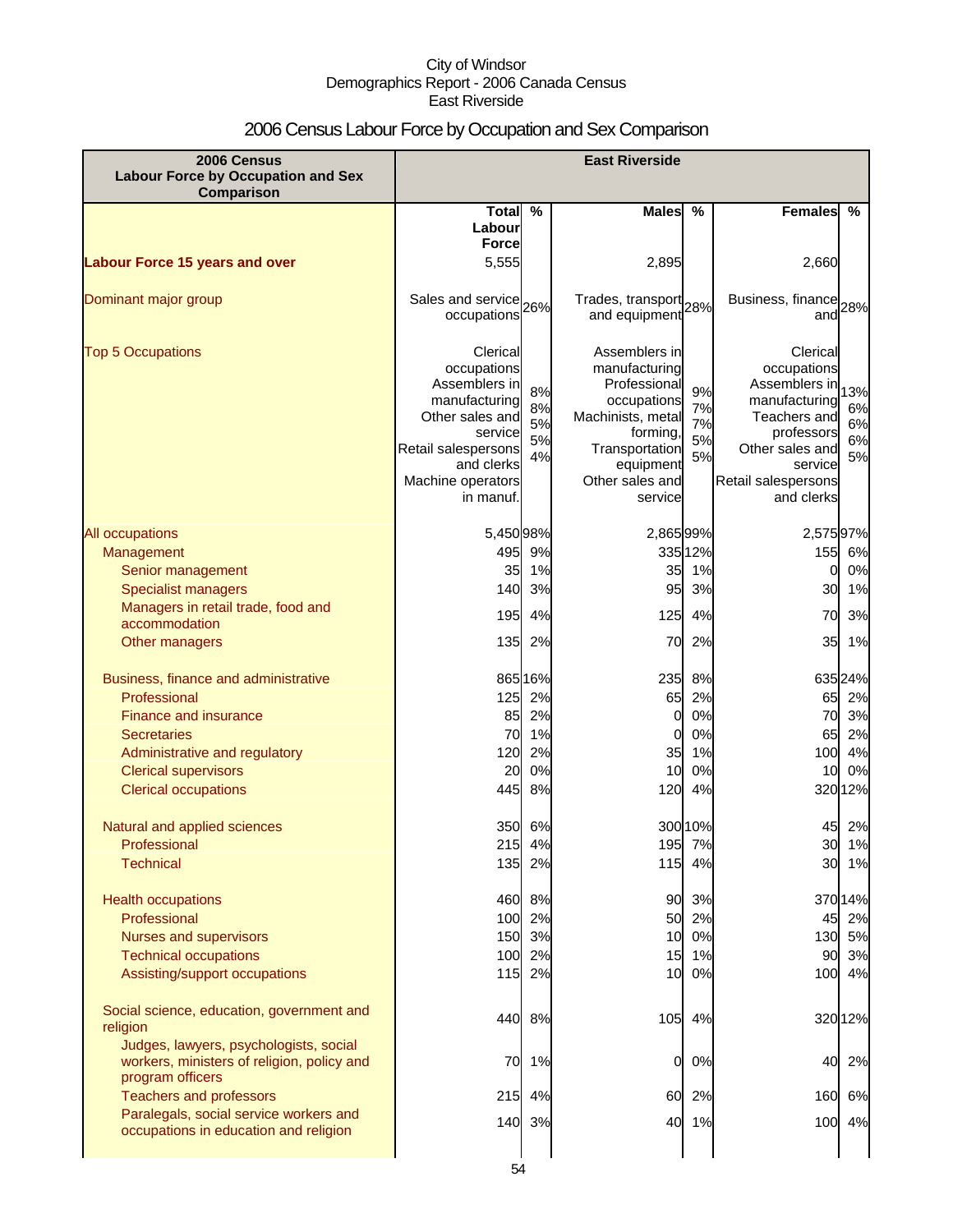| 2006 Census                                                                               |                                     |          | <b>East Riverside</b> |          |                |          |
|-------------------------------------------------------------------------------------------|-------------------------------------|----------|-----------------------|----------|----------------|----------|
| <b>Labour Force by Occupation and Sex</b><br>Comparison                                   |                                     |          |                       |          |                |          |
|                                                                                           | Total %<br>Labourl<br><b>Forcel</b> |          | <b>Males</b>          | %        | Females        | %        |
|                                                                                           |                                     |          |                       |          |                |          |
| Art, culture, recreation and sport<br>Professional occupations                            | 125<br>50                           | 2%<br>1% | 65<br>20              | 2%<br>1% | 75<br>45       | 3%<br>2% |
| <b>Technical occupations</b>                                                              | 65                                  | 1%       | 50                    | 2%       | 15             | 1%       |
|                                                                                           |                                     |          |                       |          |                |          |
| Sales and service                                                                         | 1,215 22%                           |          |                       | 580 20%  |                | 63024%   |
| <b>Supervisors</b>                                                                        | 55                                  | 1%       | 20                    | 1%       | 40             | 2%       |
| Wholesale, technical, insurance, real estate<br>sales, retail, wholesale and grain buyers | 100                                 | 2%       | 80                    | 3%       | 30             | 1%       |
| Retail salespersons and clerks                                                            |                                     | 260 5%   | 130                   | 4%       | 130            | 5%       |
| <b>Cashiers</b>                                                                           | 120                                 | 2%       | 25                    | 1%       | 80             | 3%       |
| <b>Chefs and cooks</b>                                                                    | 70                                  | 1%       | 50                    | 2%       | 25             | 1%       |
| Food and beverage service                                                                 | 55                                  | 1%       | 10                    | 0%       | 50             | 2%       |
| <b>Protective services</b>                                                                | 75                                  | 1%       | 65                    | 2%       | 10             | 0%       |
| Travel and accommodation, recreation and<br>sport attendants                              | 105                                 | 2%       | 60                    | 2%       | 55             | 2%       |
| Childcare and home support                                                                | 85                                  | 2%       | 10                    | 0%       | 65             | 2%       |
| Other sales and service                                                                   | 285                                 | 5%       | 150                   | 5%       | 145            | 5%       |
| Trades, transport and equipment operators<br>and related                                  |                                     | 695 13%  |                       | 65523%   | 40             | 2%       |
| Contractors and supervisors                                                               | 10 <sup>1</sup>                     | 0%       | 0                     | 0%       | $\mathbf{0}$   | 0%       |
| <b>Construction trades</b>                                                                | 80                                  | 1%       | 80                    | 3%       | 0              | 0%       |
| Stationary engineers, power station<br>operators, electrical and<br>telecommunications    | 35                                  | 1%       | 50                    | 2%       | $\mathbf{0}$   | 0%       |
| Machinists, metal forming, shaping and<br>erecting                                        | 175                                 | 3%       | 185                   | 6%       | $\overline{0}$ | 0%       |
| <b>Mechanics</b>                                                                          | 110                                 | 2%       | 90                    | 3%       | 10             | 0%       |
| Other trades                                                                              | 20                                  | 0%       | 10                    | 0%       | 0              | 0%       |
| Heavy equipment, crane operators and<br>drillers                                          | 0l                                  | 0%       | $\Omega$              | 0%       | $\Omega$       | 0%       |
| Transportation equipment operators,<br>excluding labourers                                |                                     | 165 3%   |                       | 150 5%   |                | 10 0%    |
| <b>Helpers and labourers</b>                                                              | 105                                 | 2%       | 75                    | 3%       | 30             | 1%       |
| Primary industry-specific                                                                 | 20                                  | 0%       | 10                    | 0%       | 0              | 0%       |
| Agriculture excluding labourers                                                           | $\overline{0}$                      | 0%       | 10                    | 0%       | 10             | 0%       |
| Forestry, mining, oil and gas extraction, and<br>fishing, excluding labourers             | <sub>0</sub>                        | 0%       | 0                     | 0%       | 0              | 0%       |
| Primary production labourers                                                              | 0l                                  | 0%       | 10                    | 0%       | $\mathbf{0}$   | 0%       |
|                                                                                           |                                     |          |                       |          |                |          |
| Processing, manufacturing and utilities                                                   |                                     | 775 14%  |                       | 455 16%  |                | 31012%   |
| Supervisors in manufacturing                                                              | 40                                  | 1%       | 35                    | 1%       | 0              | 0%       |
| Machine operators in manuf.                                                               | 225                                 | 4%       | 140                   | 5%       | 75             | 3%       |
| Assemblers in manufacturing<br>Labourers in processing, manufacturing                     | 415                                 | 7%       | 250                   | 9%       | 165            | 6%       |
| and utilities                                                                             | 100                                 | 2%       | 30                    | 1%       | 60             | 2%       |
| Occupation - Not applicable                                                               |                                     | 115 2%   |                       | 30 1%    |                | 80 3%    |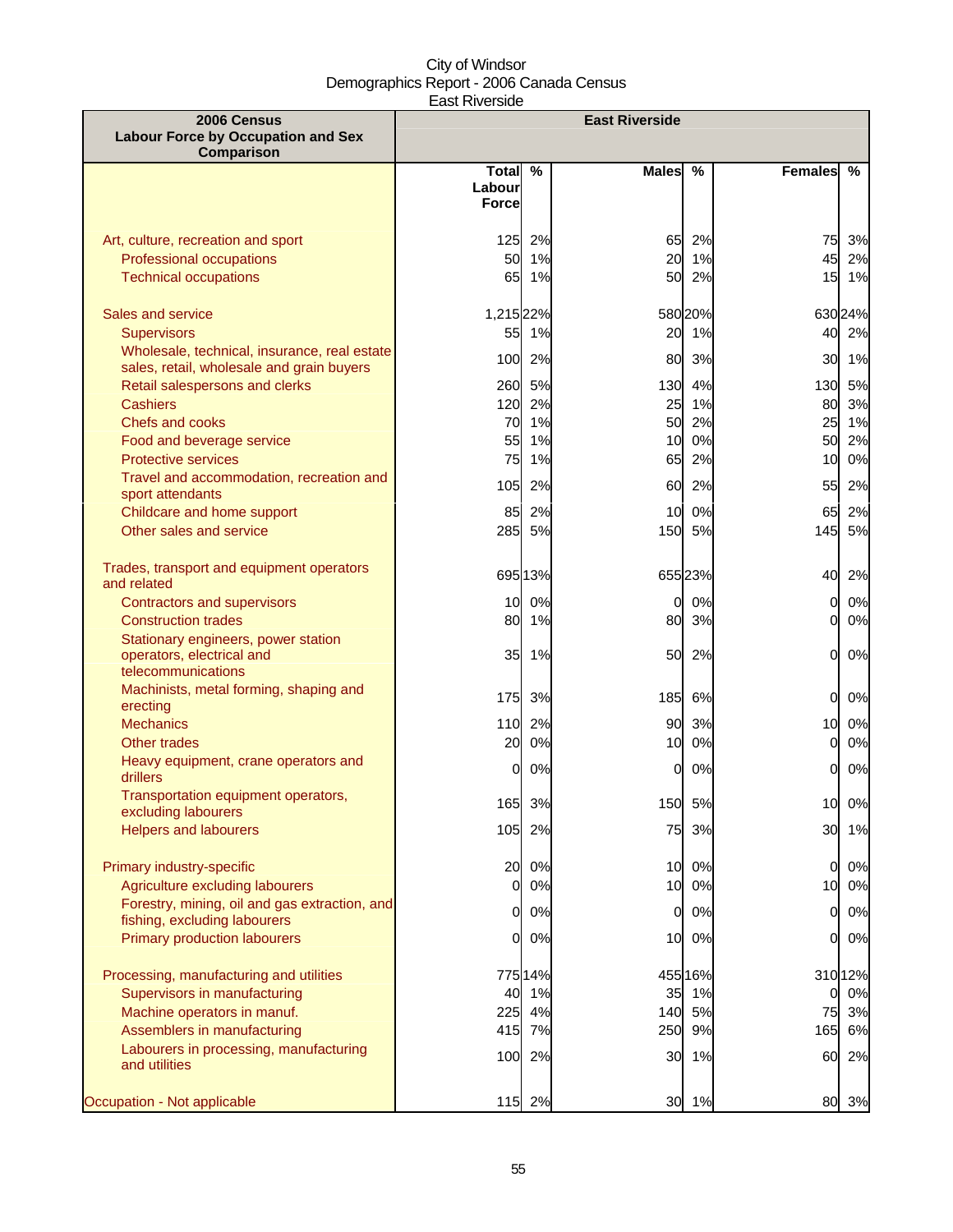### 2006 Census Labour Force by Occupation

| 2006 Census<br><b>Labour Force by Occupation</b>                                                      | <b>East Riverside</b>                    |          |
|-------------------------------------------------------------------------------------------------------|------------------------------------------|----------|
|                                                                                                       |                                          | %        |
| <b>Labour Force 15 years and over</b>                                                                 | 5,555                                    |          |
| Dominant major group                                                                                  | Sales and service                        |          |
|                                                                                                       | occupations                              |          |
| <b>Top 5 Occupations</b>                                                                              | Clerical occupations                     |          |
|                                                                                                       | Assemblers in                            | 8%       |
|                                                                                                       | manufacturing<br>Other sales and service | 8%       |
|                                                                                                       | Retail salespersons and                  | 5%<br>5% |
|                                                                                                       | clerks                                   | 4%       |
|                                                                                                       | Machine operators in<br>manuf.           |          |
| All occupations                                                                                       | 5,45098%                                 |          |
| Management                                                                                            | 495 9%                                   |          |
| Senior management                                                                                     | 35 1%                                    |          |
| <b>Specialist managers</b>                                                                            | 140 3%                                   |          |
| Managers in retail trade, food and accommodation                                                      | 195                                      | 4%       |
| Other managers                                                                                        | 135                                      | 2%       |
| Business, finance and administrative                                                                  | 865 16%                                  |          |
| Professional                                                                                          | 125 2%                                   |          |
| <b>Finance and insurance</b>                                                                          | 85 2%                                    |          |
| <b>Secretaries</b>                                                                                    | 70 1%                                    |          |
| Administrative and regulatory                                                                         | 120                                      | 2%       |
| <b>Clerical supervisors</b><br><b>Clerical occupations</b>                                            | 20<br>445                                | 0%<br>8% |
|                                                                                                       |                                          |          |
| Natural and applied sciences                                                                          | 350 6%                                   |          |
| Professional                                                                                          | 215                                      | 4%       |
| <b>Technical</b>                                                                                      | 135                                      | 2%       |
| <b>Health occupations</b>                                                                             | 460 8%                                   |          |
| Professional                                                                                          | 100 2%                                   |          |
| Nurses and supervisors                                                                                | 150 3%                                   |          |
| <b>Technical occupations</b><br>Assisting/support occupations                                         | 100<br>115                               | 2%<br>2% |
|                                                                                                       |                                          |          |
| Social science, education, government and religion                                                    | 440                                      | 8%       |
| Judges, lawyers, psychologists, social workers, ministers of religion, policy and<br>program officers | 70                                       | 1%       |
| <b>Teachers and professors</b>                                                                        | 215                                      | 4%       |
| Paralegals, social service workers and occupations in education and religion                          | 140 3%                                   |          |
| Art, culture, recreation and sport                                                                    | 125 2%                                   |          |
| Professional occupations                                                                              | 50 1%                                    |          |
| <b>Technical occupations</b>                                                                          | 65 1%                                    |          |
| Sales and service                                                                                     | 1,215 22%                                |          |
| <b>Supervisors</b>                                                                                    | 55 1%                                    |          |
| Wholesale, technical, insurance, real estate sales, retail, wholesale and grain                       | 100                                      | 2%       |
| buyers                                                                                                |                                          |          |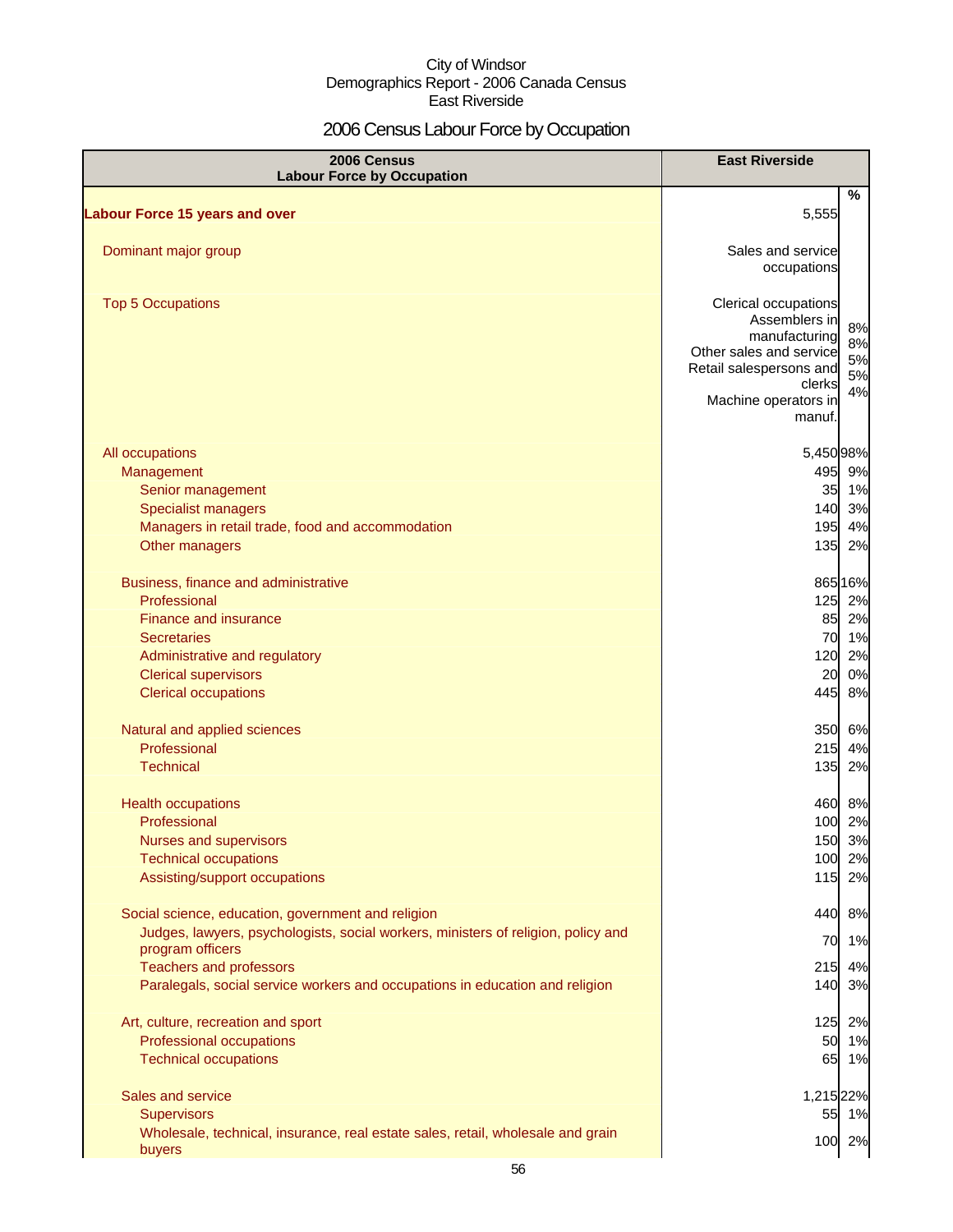| 2006 Census<br><b>Labour Force by Occupation</b>                                 | <b>East Riverside</b> |
|----------------------------------------------------------------------------------|-----------------------|
|                                                                                  | %                     |
| Retail salespersons and clerks                                                   | 260<br>5%             |
| <b>Cashiers</b>                                                                  | 120 2%                |
| Chefs and cooks                                                                  | 70 1%                 |
| Food and beverage service                                                        | 55 1%                 |
| <b>Protective services</b>                                                       | 75<br>1%              |
| Travel and accommodation, recreation and sport attendants                        | 2%<br>105             |
| Childcare and home support                                                       | 85<br>2%              |
| Other sales and service                                                          | 285 5%                |
| Trades, transport and equipment operators and related                            | 695 13%               |
| <b>Contractors and supervisors</b>                                               | 10 0%                 |
| <b>Construction trades</b>                                                       | 80 1%                 |
| Stationary engineers, power station operators, electrical and telecommunications | 35 1%                 |
| Machinists, metal forming, shaping and erecting                                  | 175<br>3%             |
| <b>Mechanics</b>                                                                 | 110 2%                |
| <b>Other trades</b>                                                              | 20 0%                 |
| Heavy equipment, crane operators and drillers                                    | 0%<br>$\Omega$        |
| Transportation equipment operators, excluding labourers                          | 165<br>3%             |
| <b>Helpers and labourers</b>                                                     | 105 2%                |
| Primary industry-specific                                                        | 20 0%                 |
| Agriculture excluding labourers                                                  | 0%<br>$\mathbf{0}$    |
| Forestry, mining, oil and gas extraction, and fishing, excluding labourers       | 0%<br><sub>O</sub>    |
| <b>Primary production labourers</b>                                              | 0%<br><sub>O</sub>    |
| Processing, manufacturing and utilities                                          | 775 14%               |
| Supervisors in manufacturing                                                     | 40 1%                 |
| Machine operators in manuf.                                                      | 225<br>4%             |
| Assemblers in manufacturing                                                      | 415 7%                |
| Labourers in processing, manufacturing and utilities                             | 100<br>2%             |
|                                                                                  |                       |
| Occupation - Not applicable                                                      | 115 2%                |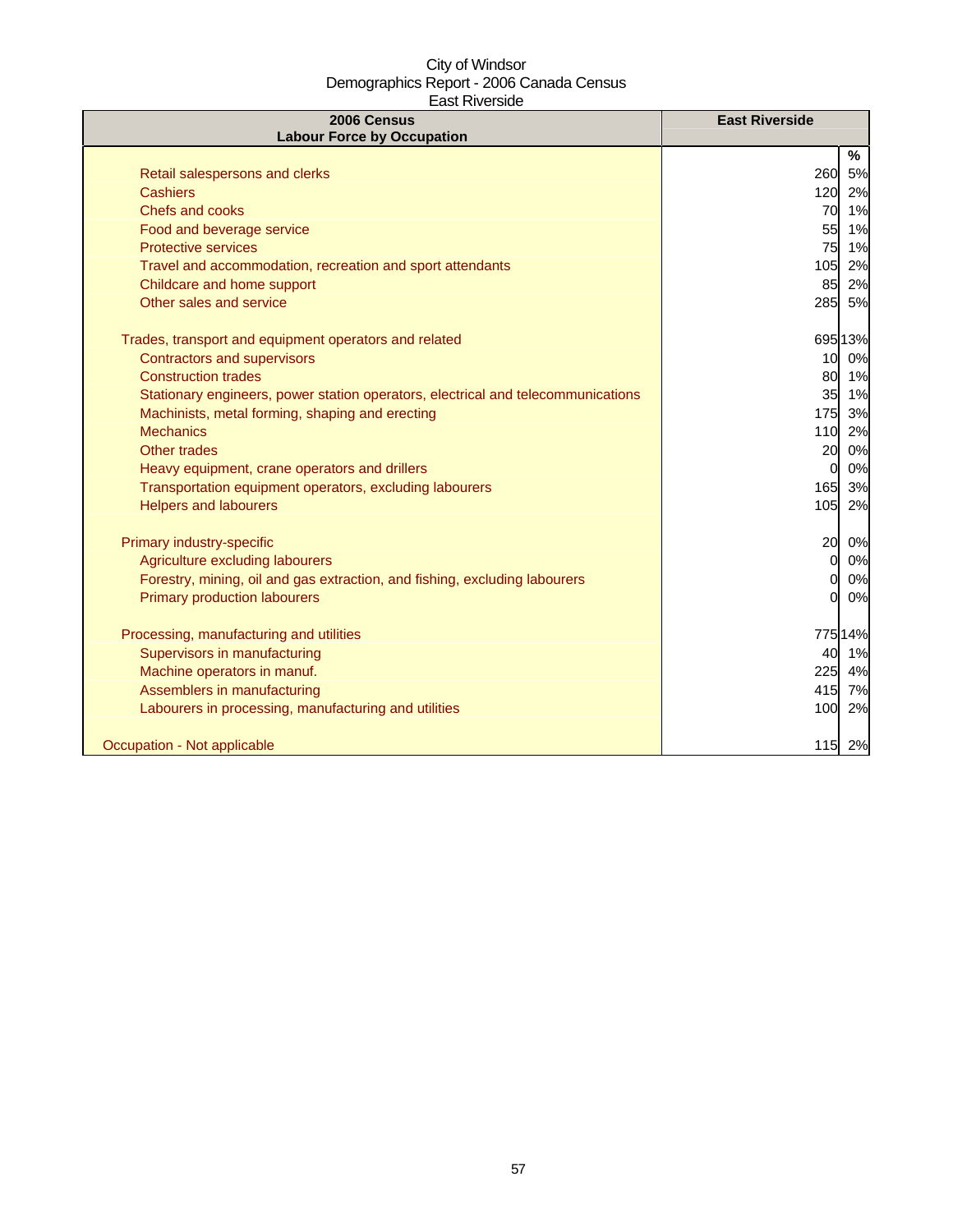### 2006 Census Labour Force by Occupation - Male

| 2006 Census<br><b>Labour Force by Occupation - Male</b>                                               | <b>East Riverside</b>                                  |    |
|-------------------------------------------------------------------------------------------------------|--------------------------------------------------------|----|
|                                                                                                       | %                                                      |    |
| <b>Male Labour Force 15 years and over</b>                                                            | 2,895                                                  |    |
| Dominant major group                                                                                  | Trades, transport and                                  |    |
|                                                                                                       | equipment                                              |    |
| <b>Top 5 Occupations</b>                                                                              | Assemblers in manufacturing                            |    |
|                                                                                                       | Professional occupations<br>Machinists, metal forming, |    |
|                                                                                                       | Transportation equipment                               |    |
|                                                                                                       | Other sales and service                                |    |
| All occupations                                                                                       | 2,86599%                                               |    |
| Management                                                                                            | 335 12%                                                |    |
| Senior management                                                                                     | 35 1%                                                  |    |
| <b>Specialist managers</b>                                                                            | 95 3%                                                  |    |
| Managers in retail trade, food and accommodation                                                      | 4%<br>125                                              |    |
| Other managers                                                                                        | 70<br>2%                                               |    |
| Business, finance and administrative                                                                  | 235<br>8%                                              |    |
| Professional                                                                                          | 65<br>2%                                               |    |
| Finance and insurance                                                                                 | 0%<br>$\overline{0}$                                   |    |
| <b>Secretaries</b>                                                                                    | 0%<br>0                                                |    |
| Administrative and regulatory                                                                         | 1%<br>35<br>10                                         | 0% |
| <b>Clerical supervisors</b><br><b>Clerical occupations</b>                                            | 4%<br>120                                              |    |
|                                                                                                       |                                                        |    |
| Natural and applied sciences                                                                          | 300 10%                                                |    |
| Professional                                                                                          | 195<br>7%                                              |    |
| <b>Technical</b>                                                                                      | 115<br>4%                                              |    |
| <b>Health occupations</b>                                                                             | 90 3%                                                  |    |
| Professional                                                                                          | 2%<br>50                                               |    |
| Nurses and supervisors                                                                                | 10<br>0%                                               |    |
| <b>Technical occupations</b>                                                                          | 15<br>1%                                               |    |
| Assisting/support occupations                                                                         | 0%<br>10                                               |    |
| Social science, education, government and religion                                                    | 105<br>4%                                              |    |
| Judges, lawyers, psychologists, social workers, ministers of religion, policy and<br>program officers | 0%<br>$\mathbf{0}$                                     |    |
| <b>Teachers and professors</b>                                                                        | 60 2%                                                  |    |
| Paralegals, social service workers and occupations in education and religion                          | 40 1%                                                  |    |
| Art, culture, recreation and sport                                                                    | 65<br>2%                                               |    |
| Professional occupations                                                                              | 20<br>1%                                               |    |
| <b>Technical occupations</b>                                                                          | 50<br>2%                                               |    |
| Sales and service                                                                                     | 580 20%                                                |    |
| <b>Supervisors</b>                                                                                    | 20 1%                                                  |    |
| Wholesale, technical, insurance, real estate sales, retail, wholesale and grain                       | 80 3%                                                  |    |
| buyers<br>Retail salespersons and clerks                                                              | 130 4%                                                 |    |
| <b>Cashiers</b>                                                                                       | 25 1%                                                  |    |
|                                                                                                       |                                                        |    |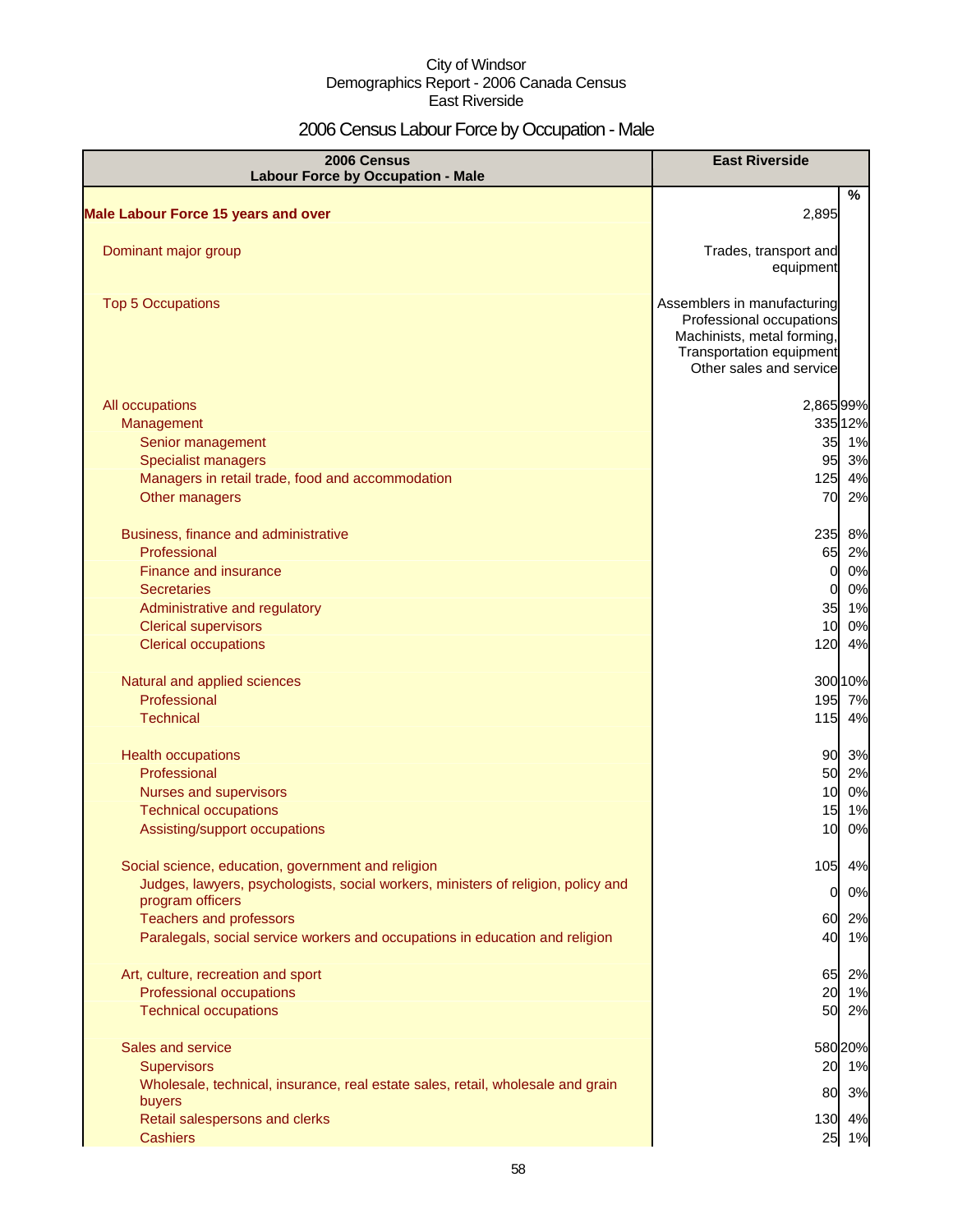| 2006 Census<br><b>Labour Force by Occupation - Male</b>                          | <b>East Riverside</b> |
|----------------------------------------------------------------------------------|-----------------------|
|                                                                                  | %                     |
| Chefs and cooks                                                                  | 50<br>2%              |
| Food and beverage service                                                        | 0%<br>10              |
| <b>Protective services</b>                                                       | 2%<br>65              |
| Travel and accommodation, recreation and sport attendants                        | 2%<br>60              |
| Childcare and home support                                                       | 10 <sup>1</sup><br>0% |
| Other sales and service                                                          | 150 5%                |
| Trades, transport and equipment operators and related                            | 655 23%               |
| Contractors and supervisors                                                      | 0 0%                  |
| <b>Construction trades</b>                                                       | 3%<br>80              |
| Stationary engineers, power station operators, electrical and telecommunications | 2%<br>50              |
| Machinists, metal forming, shaping and erecting                                  | 185 6%                |
| <b>Mechanics</b>                                                                 | 90 3%                 |
| Other trades                                                                     | 10 <sup>1</sup><br>0% |
| Heavy equipment, crane operators and drillers                                    | 0%<br><sub>0</sub>    |
| Transportation equipment operators, excluding labourers                          | 150 5%                |
| <b>Helpers and labourers</b>                                                     | 75<br>3%              |
| Primary industry-specific                                                        | 10 <sup>1</sup><br>0% |
| Agriculture excluding labourers                                                  | 0%<br>10              |
| Forestry, mining, oil and gas extraction, and fishing, excluding labourers       | 0%<br>0               |
| <b>Primary production labourers</b>                                              | 10 0%                 |
| Processing, manufacturing and utilities                                          | 455 16%               |
| Supervisors in manufacturing                                                     | 35 1%                 |
| Machine operators in manuf.                                                      | 140 5%                |
| Assemblers in manufacturing                                                      | 9%<br><b>250</b>      |
| Labourers in processing, manufacturing and utilities                             | 1%<br>30              |
| Occupation - Not applicable                                                      | 30 1%                 |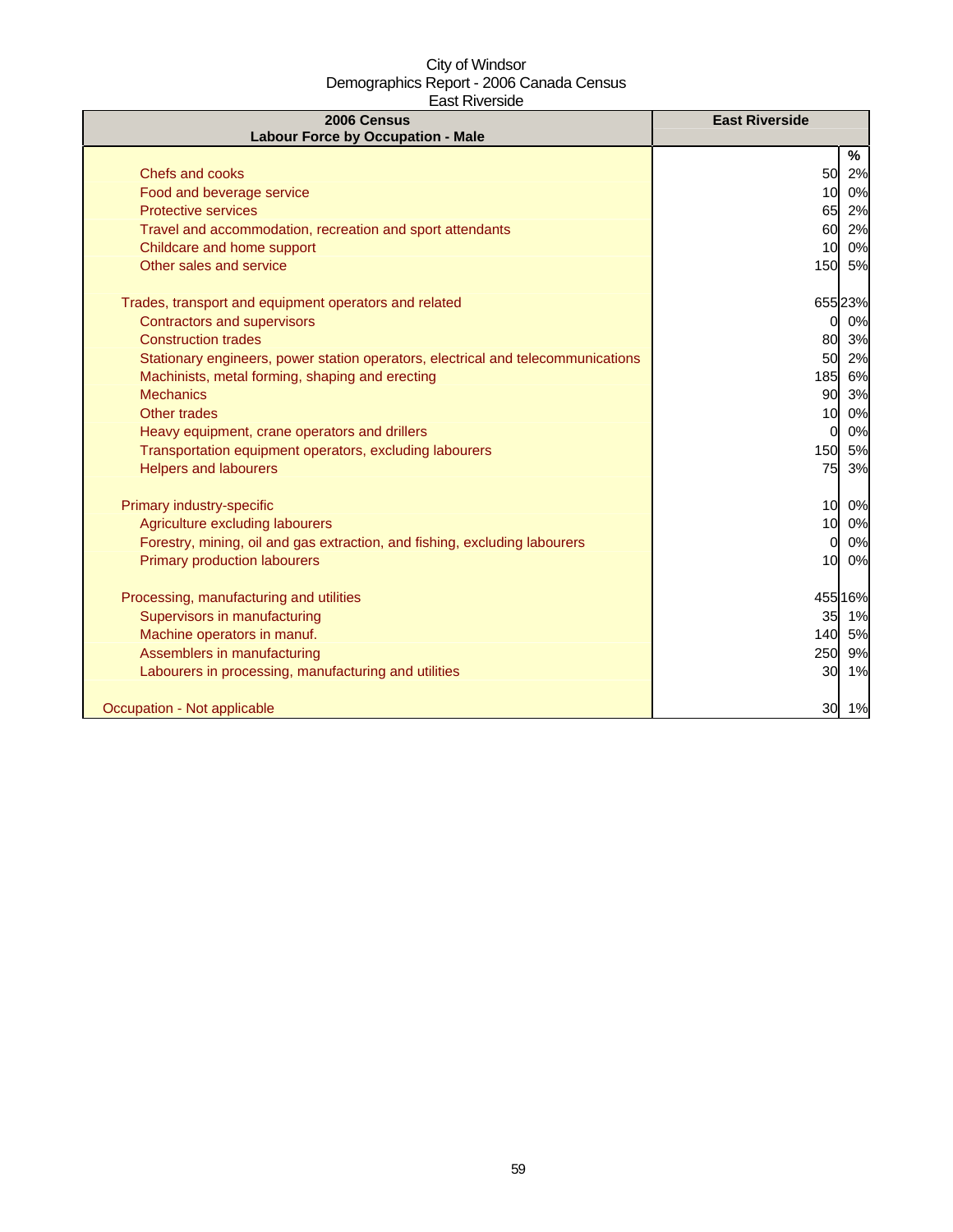### 2006 Census Labour Force by Occupation - Female

| 2006 Census<br><b>Labour Force by Occupation - Female</b>                                             | <b>East Riverside</b>                                                                                                                             |
|-------------------------------------------------------------------------------------------------------|---------------------------------------------------------------------------------------------------------------------------------------------------|
| <b>Female Labour Force 15 years and over</b>                                                          | %<br>2,660                                                                                                                                        |
| Dominant major group                                                                                  | Business, finance and                                                                                                                             |
| <b>Top 5 Occupations</b>                                                                              | Clerical occupations<br>Assemblers in<br>manufacturing<br>Teachers and professors<br>Other sales and service<br>Retail salespersons and<br>clerks |
| All occupations                                                                                       | 2,57597%                                                                                                                                          |
| Management                                                                                            | 155 6%                                                                                                                                            |
| Senior management                                                                                     | 0%<br>$\mathbf{0}$                                                                                                                                |
| <b>Specialist managers</b>                                                                            | 30 1%                                                                                                                                             |
| Managers in retail trade, food and accommodation                                                      | 3%<br>70                                                                                                                                          |
| Other managers                                                                                        | 35<br>1%                                                                                                                                          |
| Business, finance and administrative                                                                  | 635 24%                                                                                                                                           |
| Professional                                                                                          | 65 2%                                                                                                                                             |
| Finance and insurance                                                                                 | 70 3%                                                                                                                                             |
| <b>Secretaries</b>                                                                                    | 65 2%                                                                                                                                             |
| Administrative and regulatory                                                                         | 100<br>4%                                                                                                                                         |
| <b>Clerical supervisors</b>                                                                           | 10 0%                                                                                                                                             |
| <b>Clerical occupations</b>                                                                           | 320 12%                                                                                                                                           |
| Natural and applied sciences                                                                          | 45 2%                                                                                                                                             |
| Professional                                                                                          | 30 1%                                                                                                                                             |
| <b>Technical</b>                                                                                      | 30<br>1%                                                                                                                                          |
| <b>Health occupations</b>                                                                             | 370 14%                                                                                                                                           |
| Professional                                                                                          | 45 2%                                                                                                                                             |
| Nurses and supervisors                                                                                | 130 5%                                                                                                                                            |
| <b>Technical occupations</b>                                                                          | 90 3%                                                                                                                                             |
| Assisting/support occupations                                                                         | 4%<br>100                                                                                                                                         |
| Social science, education, government and religion                                                    | 320 12%                                                                                                                                           |
| Judges, lawyers, psychologists, social workers, ministers of religion, policy and<br>program officers | 2%<br>40                                                                                                                                          |
| <b>Teachers and professors</b>                                                                        | 6%<br>160                                                                                                                                         |
| Paralegals, social service workers and occupations in education and religion                          | 100<br>4%                                                                                                                                         |
| Art, culture, recreation and sport                                                                    | 75<br>3%                                                                                                                                          |
| Professional occupations                                                                              | 45<br>2%                                                                                                                                          |
| <b>Technical occupations</b>                                                                          | 15 1%                                                                                                                                             |
| Sales and service                                                                                     | 630 24%                                                                                                                                           |
| <b>Supervisors</b>                                                                                    | 40 2%                                                                                                                                             |
| Wholesale, technical, insurance, real estate sales, retail, wholesale and grain                       |                                                                                                                                                   |
| buyers                                                                                                | 30 1%                                                                                                                                             |
| Retail salespersons and clerks                                                                        | 130 5%                                                                                                                                            |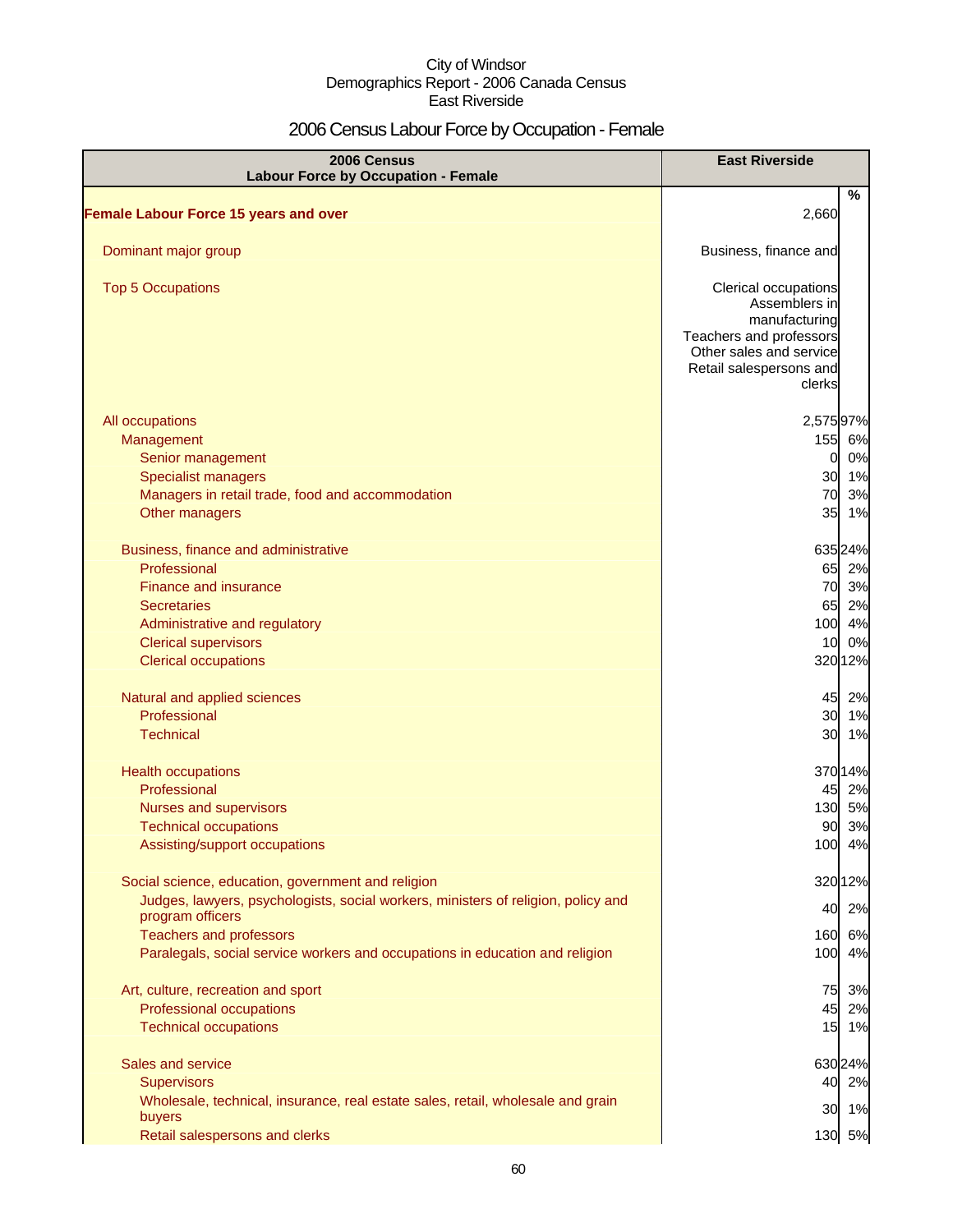| 2006 Census<br><b>Labour Force by Occupation - Female</b>                        | <b>East Riverside</b> |    |
|----------------------------------------------------------------------------------|-----------------------|----|
|                                                                                  | %                     |    |
| Cashiers                                                                         | 80 3%                 |    |
| Chefs and cooks                                                                  | 25 1%                 |    |
| Food and beverage service                                                        | 50                    | 2% |
| <b>Protective services</b>                                                       | 10                    | 0% |
| Travel and accommodation, recreation and sport attendants                        | 55                    | 2% |
| Childcare and home support                                                       | 65                    | 2% |
| Other sales and service                                                          | 145                   | 5% |
| Trades, transport and equipment operators and related                            | 40                    | 2% |
| <b>Contractors and supervisors</b>                                               | <sub>0</sub>          | 0% |
| <b>Construction trades</b>                                                       | $\Omega$              | 0% |
| Stationary engineers, power station operators, electrical and telecommunications | $\Omega$              | 0% |
| Machinists, metal forming, shaping and erecting                                  | $\Omega$              | 0% |
| <b>Mechanics</b>                                                                 | 10                    | 0% |
| Other trades                                                                     | $\Omega$              | 0% |
| Heavy equipment, crane operators and drillers                                    | <sup>0</sup>          | 0% |
| Transportation equipment operators, excluding labourers                          | 10                    | 0% |
| <b>Helpers and labourers</b>                                                     | 30 1%                 |    |
| Primary industry-specific                                                        | $\Omega$              | 0% |
| Agriculture excluding labourers                                                  | 10                    | 0% |
| Forestry, mining, oil and gas extraction, and fishing, excluding labourers       | $\Omega$              | 0% |
| <b>Primary production labourers</b>                                              | $\Omega$              | 0% |
| Processing, manufacturing and utilities                                          | 31012%                |    |
| Supervisors in manufacturing                                                     | $\Omega$              | 0% |
| Machine operators in manuf.                                                      | 75                    | 3% |
| Assemblers in manufacturing                                                      | 165                   | 6% |
| Labourers in processing, manufacturing and utilities                             | 60                    | 2% |
| Occupation - Not applicable                                                      | 80 3%                 |    |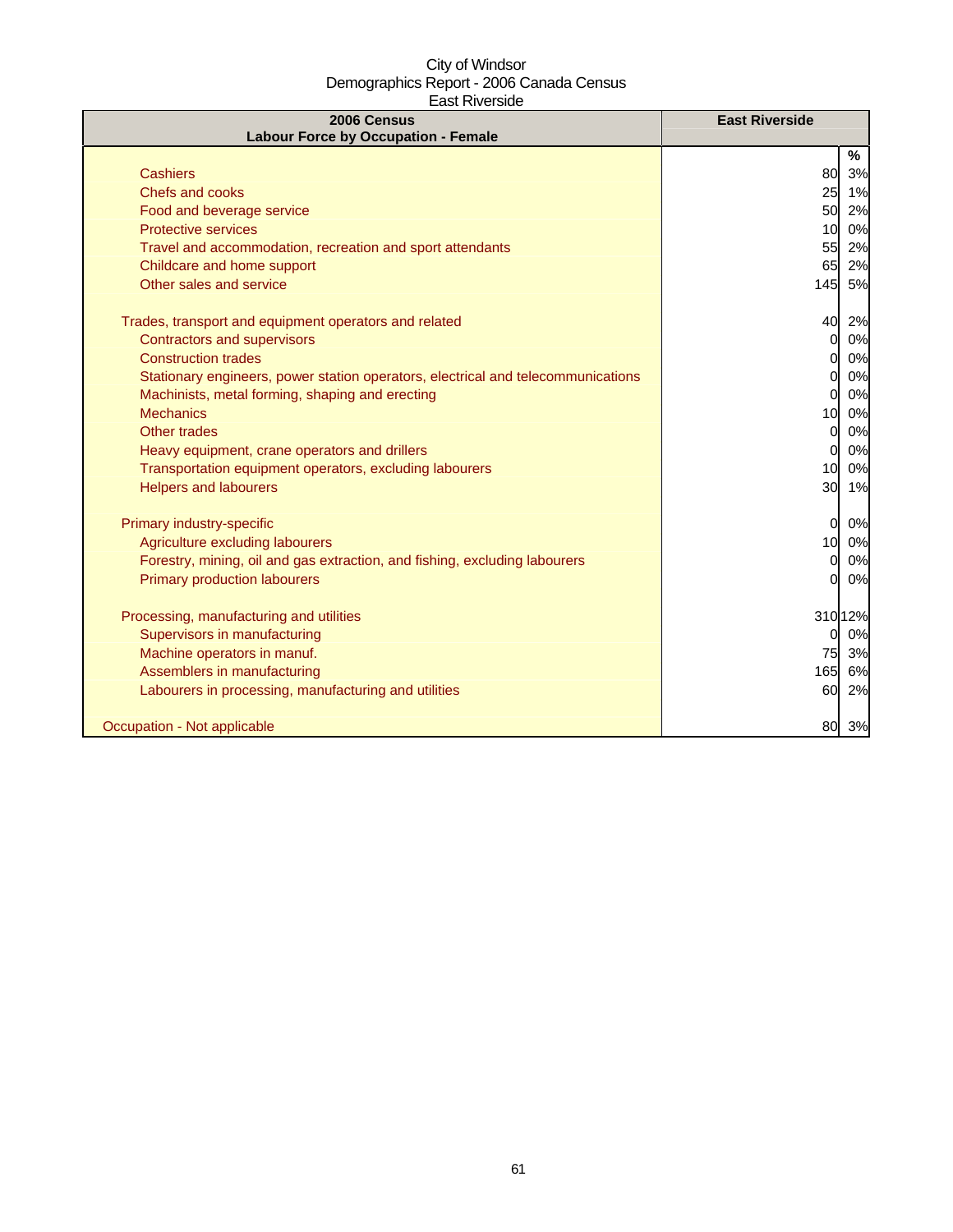| 2006 Census<br>Labour Force by Class of Worker and Sex Comparison                                                                                                                                                             | <b>East Riverside</b>                      |                                        |                                                                                                   |                                            |                                                                                     |                                        |
|-------------------------------------------------------------------------------------------------------------------------------------------------------------------------------------------------------------------------------|--------------------------------------------|----------------------------------------|---------------------------------------------------------------------------------------------------|--------------------------------------------|-------------------------------------------------------------------------------------|----------------------------------------|
| Labour Force 15 years and over by Class of Worker                                                                                                                                                                             | Total<br>Labourl<br><b>Force</b><br>5,555  |                                        | <b>Males</b><br>2,895                                                                             |                                            | Females<br>2,660                                                                    |                                        |
| All classes of worker<br>Paid workers<br><b>Employees</b><br>Self-employed (incorporated)<br>Without paid help<br>With paid help<br>Self-employed (unincorp.)<br>Without paid help<br>With paid help<br>Unpaid family workers | 205<br>50<br>150<br>245<br>135<br>110<br>0 | 4%<br>1%<br>3%<br>4%<br>2%<br>2%<br>0% | 5,44598% 2,87099%<br>5,18093% 2,72594%<br>4,98090% 2,57589%<br>25<br>115<br>130<br>70<br>65<br>0l | 145 5%<br>1%<br>4%<br>4%<br>2%<br>2%<br>0% | 2,57097%<br>2,46593%<br>2,400 90%<br>60<br>30<br>30<br>115I<br>65<br>45<br>$\Omega$ | 2%<br>1%<br>1%<br>4%<br>2%<br>2%<br>0% |
| Class of worker - Not applicable                                                                                                                                                                                              | 120                                        | 2%                                     | 35                                                                                                | 1%                                         | 85                                                                                  | 3%                                     |

### 2006 Census Labour Force by Class of Worker and Sex Comparison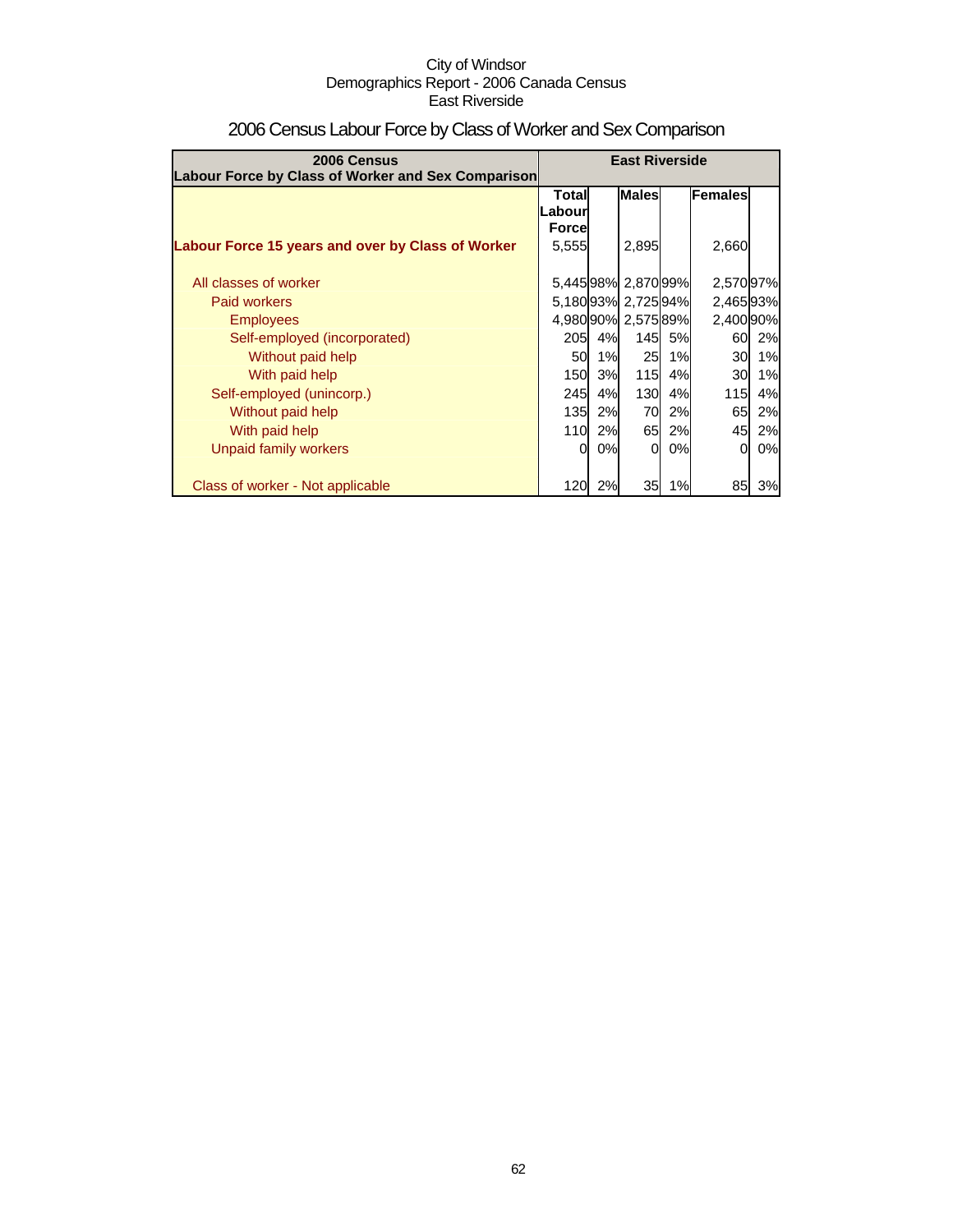### 2006 Census Labour Force by Class of Worker and Sex

| 2006 Census                                        | <b>East Riverside</b> |     |  |
|----------------------------------------------------|-----------------------|-----|--|
| Labour Force by Class of Worker and Sex            |                       |     |  |
| Labour Force 15 years and over by Class of Worker  | 5,555                 | %   |  |
| All classes of worker                              | 5,445                 | 98% |  |
| <b>Paid workers</b>                                | 5,180                 | 93% |  |
| <b>Employees</b>                                   | 4,980                 | 90% |  |
| Self-employed (incorporated)                       | 205                   | 4%  |  |
| Without paid help                                  | 50                    | 1%  |  |
| With paid help                                     | 150                   | 3%  |  |
| Self-employed (unincorp.)                          | 245                   | 4%  |  |
| Without paid help                                  | <b>135</b>            | 2%  |  |
| With paid help                                     | 110                   | 2%  |  |
| <b>Unpaid family workers</b>                       | 0                     | 0%  |  |
| Class of worker - Not applicable                   | 120                   | 2%  |  |
| Male Labour Force 15 and over by Class of Worker   | 2,895                 |     |  |
| All classes of worker                              | 2,870                 | 99% |  |
| <b>Paid workers</b>                                | 2,725                 | 94% |  |
| <b>Employees</b>                                   | 2,575                 | 89% |  |
| Self-employed (incorporated)                       | 145                   | 5%  |  |
| Without paid help                                  | 25                    | 1%  |  |
| With paid help                                     | 115                   | 4%  |  |
| Self-employed (unincorp.)                          | 130                   | 4%  |  |
| Without paid help                                  | 70                    | 2%  |  |
| With paid help                                     | 65                    | 2%  |  |
| <b>Unpaid family workers</b>                       | 0                     | 0%  |  |
| Class of worker - Not applicable                   | 35                    | 1%  |  |
| Female Labour Force 15 and over by Class of Worker | 2,660                 |     |  |
| All classes of worker                              | 2,570                 | 97% |  |
| Paid workers                                       | 2,465                 | 93% |  |
| <b>Employees</b>                                   | 2,400                 | 90% |  |
| Self-employed (incorporated)                       | 60                    | 2%  |  |
| Without paid help                                  | 30                    | 1%  |  |
| With paid help                                     | 30                    | 1%  |  |
| Self-employed (unincorp)                           | 115                   | 4%  |  |
| Without paid help                                  | 65                    | 2%  |  |
| With paid help                                     | 45                    | 2%  |  |
| <b>Unpaid family workers</b>                       | 0                     | 0%  |  |
| Class of worker - Not applicable                   | 85                    | 3%  |  |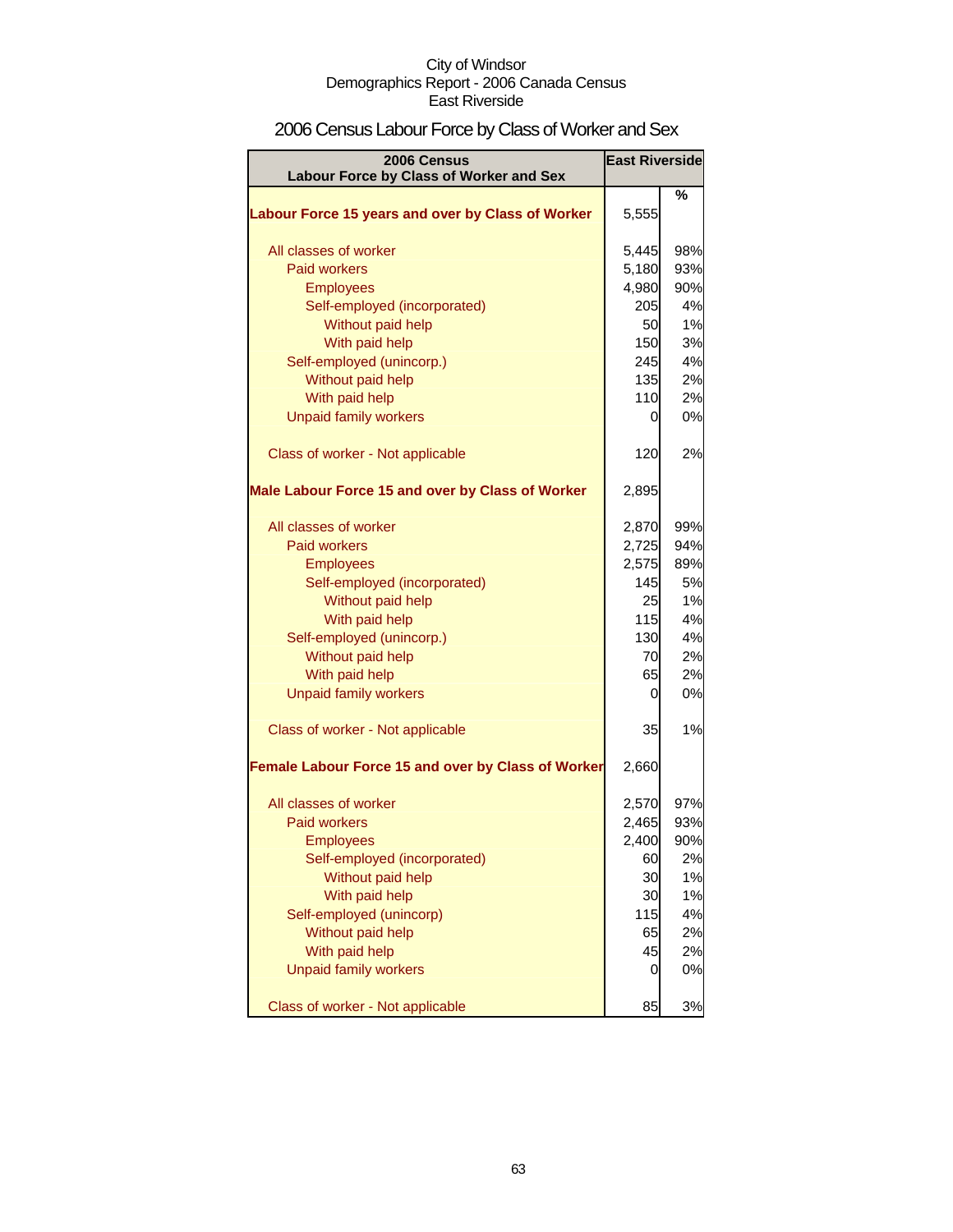### 2006 Census Language at Work

| 2006 Census<br><b>Language at Work</b>                                 | <b>East Riverside</b> |            |
|------------------------------------------------------------------------|-----------------------|------------|
| Total Population 15 years and over who worked by Language Used at Work | 5,910                 |            |
| Dominant official language used at work                                | English 99%           |            |
| Dominant non-official language used at work                            | Other languages 100%  |            |
| <b>Single Responses</b>                                                |                       | 5,885 100% |
| English                                                                |                       | 5,820 98%  |
| French                                                                 | 55                    | 1%         |
| Non-official languages                                                 | 15                    | 0%         |
| Chinese, n.o.s.                                                        | $\overline{O}$        | 0%         |
| Cantonese                                                              | $\overline{0}$        | 0%         |
| Panjabi (Punjabi)                                                      | 0                     | 0%         |
| German                                                                 | $\overline{0}$        | 0%         |
| <b>Mandarin</b>                                                        | $\overline{0}$        | 0%         |
| Portuguese                                                             | 0                     | 0%         |
| Spanish                                                                | $\overline{0}$        | 0%         |
| Vietnamese                                                             | $\overline{0}$        | 0%         |
| Korean                                                                 | 0                     | 0%         |
| Italian                                                                | 0l                    | 0%         |
| Other languages                                                        | 15                    | 0%         |
| <b>Multiple responses</b>                                              | 20                    | 0%         |
| <b>English and French</b>                                              | 10                    | 0%         |
| English and non-official                                               | 10                    | 0%         |
| French and non-official                                                | $\overline{0}$        | 0%         |
| English, French and non-official language                              | 0                     | 0%         |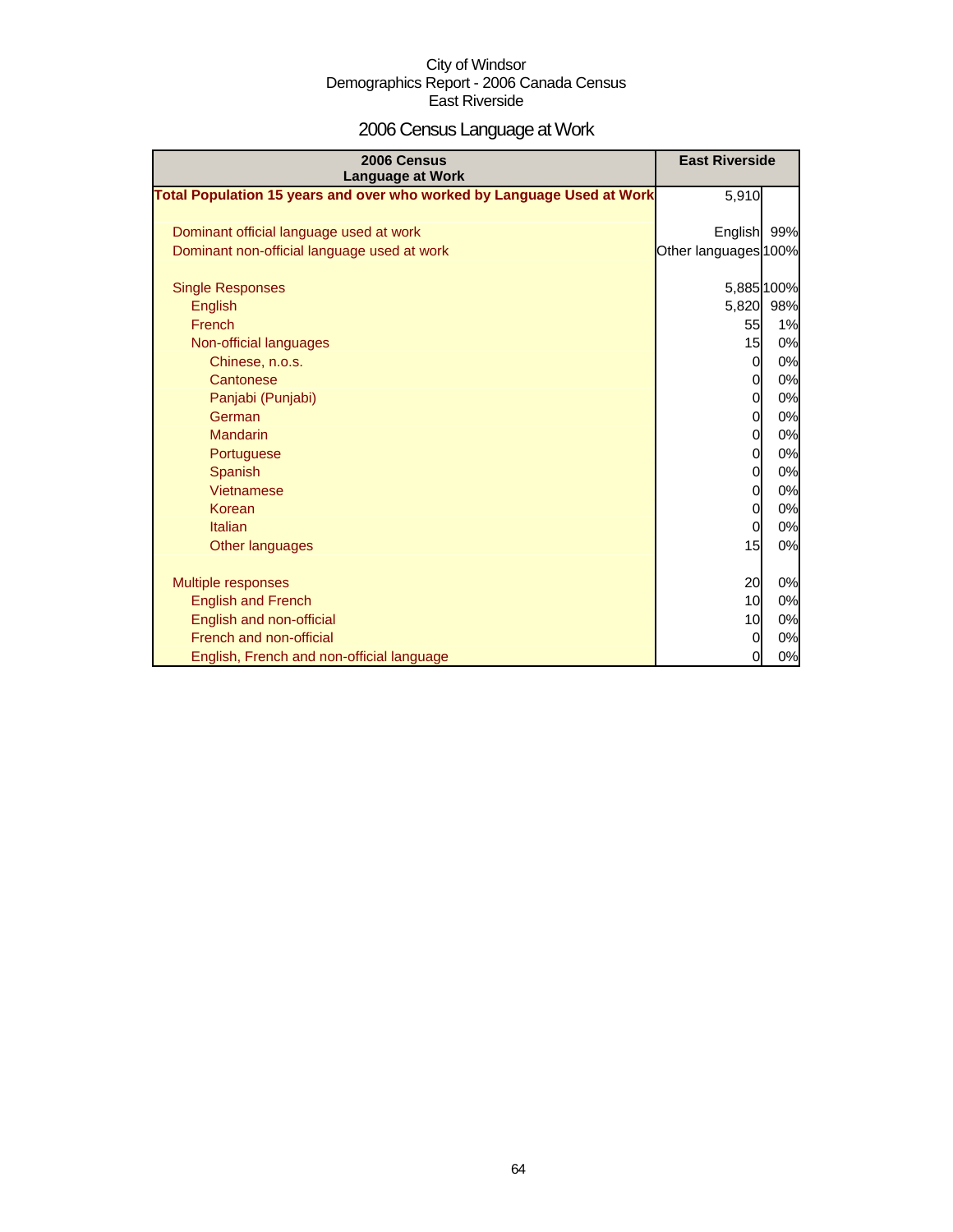### 2006 Census Unpaid Housework

| 2006 Census<br><b>Unpaid Housework</b>                          | <b>East Riverside</b>  |
|-----------------------------------------------------------------|------------------------|
| Total Population 15 years and over by Hours of Unpaid Housework | 8,385                  |
| No hours                                                        | 770 9%                 |
| Less than 5 hours                                               | 1,750 21%              |
| 5 to 14 hours                                                   | 2,860 34%              |
| 15 to 29 hours                                                  | 1,835 22%              |
| 30 to 59 hours                                                  | 835 10%                |
| 60 or more hours                                                | 340 <b></b><br>4%      |
| Dominant group                                                  | 5 to 14 hours 34%      |
| Males 15 years and over by Hours of Unpaid Housework            | 3,990                  |
| No hours                                                        | 435 11%                |
| Less than 5 hours                                               | 1,040 26%              |
| 5 to 14 hours                                                   | 1,525 38%              |
| 15 to 29 hours                                                  | 660 17%                |
| 30 to 59 hours                                                  | 240 6%                 |
| 60 or more hours                                                | 75<br>2%               |
| Dominant group                                                  | 5 to 14 hours 38%      |
| Females 15 years and over by Hours of Unpaid Housework          | 4,395                  |
| By hours of unpaid housework                                    |                        |
| No hours                                                        | 330 8%                 |
| Less than 5 hours                                               | 71016%                 |
| 5 to 14 hours                                                   | 1,330 30%              |
| 15 to 29 hours                                                  | 1,16527%               |
| 30 to 59 hours                                                  | 590 13%                |
| 60 or more hours                                                | <b>255</b><br>6%       |
| Dominant group                                                  | 5 to 14 hours 30%      |
| <b>Hours of Housework by Sex</b>                                |                        |
| <b>No Hours</b>                                                 | Males <sub>57%</sub>   |
| Less than 5 hours                                               | Males <sub>59%</sub>   |
| 5 to 14 hours                                                   | Males <sub>53%</sub>   |
| 15 to 29 hours                                                  | Females 64%            |
| 30 to 59 hours                                                  | Females <sup>71%</sup> |
| 60 or more hours                                                | Females <sup>77%</sup> |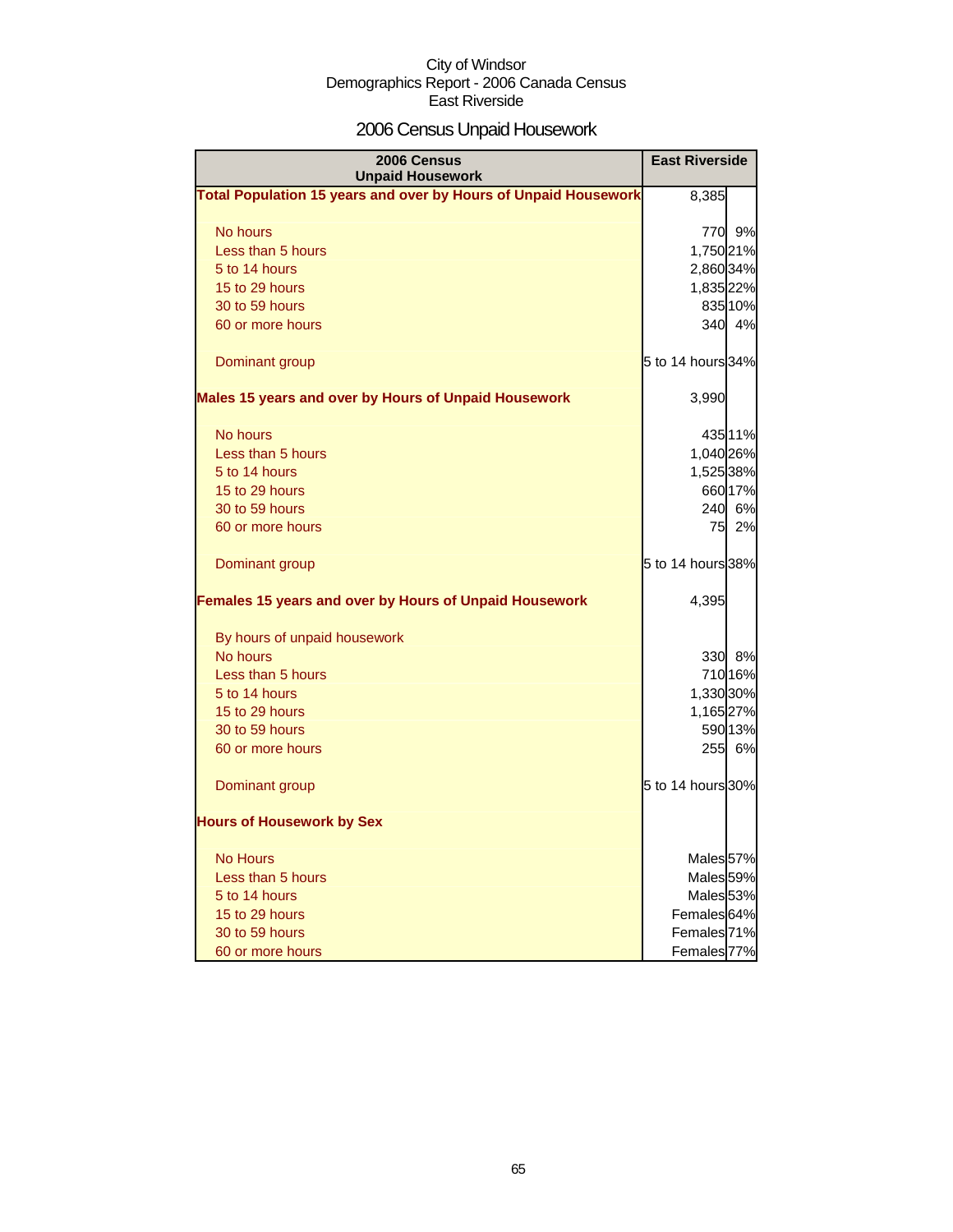### 2006 Census Unpaid Childcare

| 2006 Census<br><b>Unpaid Childcare</b>                    | <b>East Riverside</b> |         |
|-----------------------------------------------------------|-----------------------|---------|
| Population 15 years and over by hours of Unpaid Childcare | 8,385                 |         |
| No hours                                                  | 4,910 59%             |         |
| Less than 5 hours                                         |                       | 820 10% |
| 5 to 14 hours                                             |                       | 855 10% |
| 15 to 29 hours                                            | 540                   | 6%      |
| 30 to 59 hours                                            | 490                   | 6%      |
| 60 or more hours                                          | 745                   | 9%      |
| Dominant group                                            | No hours 59%          |         |
| Males 15 years and over by hours of Unpaid Childcare      | 3,980                 |         |
| No hours                                                  | 2,420 61%             |         |
| Less than 5 hours                                         |                       | 475 12% |
| 5 to 14 hours                                             |                       | 390 10% |
| 15 to 29 hours                                            | 250                   | 6%      |
| 30 to 59 hours                                            | 240                   | 6%      |
| 60 or more hours                                          | 200                   | 5%      |
| Dominant group                                            | No hours 61%          |         |
| Females 15 years and over by hours of Unpaid Childcare    | 4,395                 |         |
| No hours                                                  | 2,495 57%             |         |
| Less than 5 hours                                         | 340                   | 8%      |
| 5 to 14 hours                                             |                       | 460 10% |
| 15 to 29 hours                                            | 285                   | 6%      |
| 30 to 59 hours                                            | 255                   | 6%      |
| 60 or more hours                                          |                       | 555 13% |
| Dominant group                                            | No hours 57%          |         |
| <b>Hours of Child Care by Sex</b>                         |                       |         |
| <b>No Hours</b>                                           | Females 51%           |         |
| Less than 5 hours                                         | Males 58%             |         |
| 5 to 14 hours                                             | Females 54%           |         |
| 15 to 29 hours                                            | Females 53%           |         |
| 30 to 59 hours                                            | Females 52%           |         |
| 60 or more hours                                          | Females 74%           |         |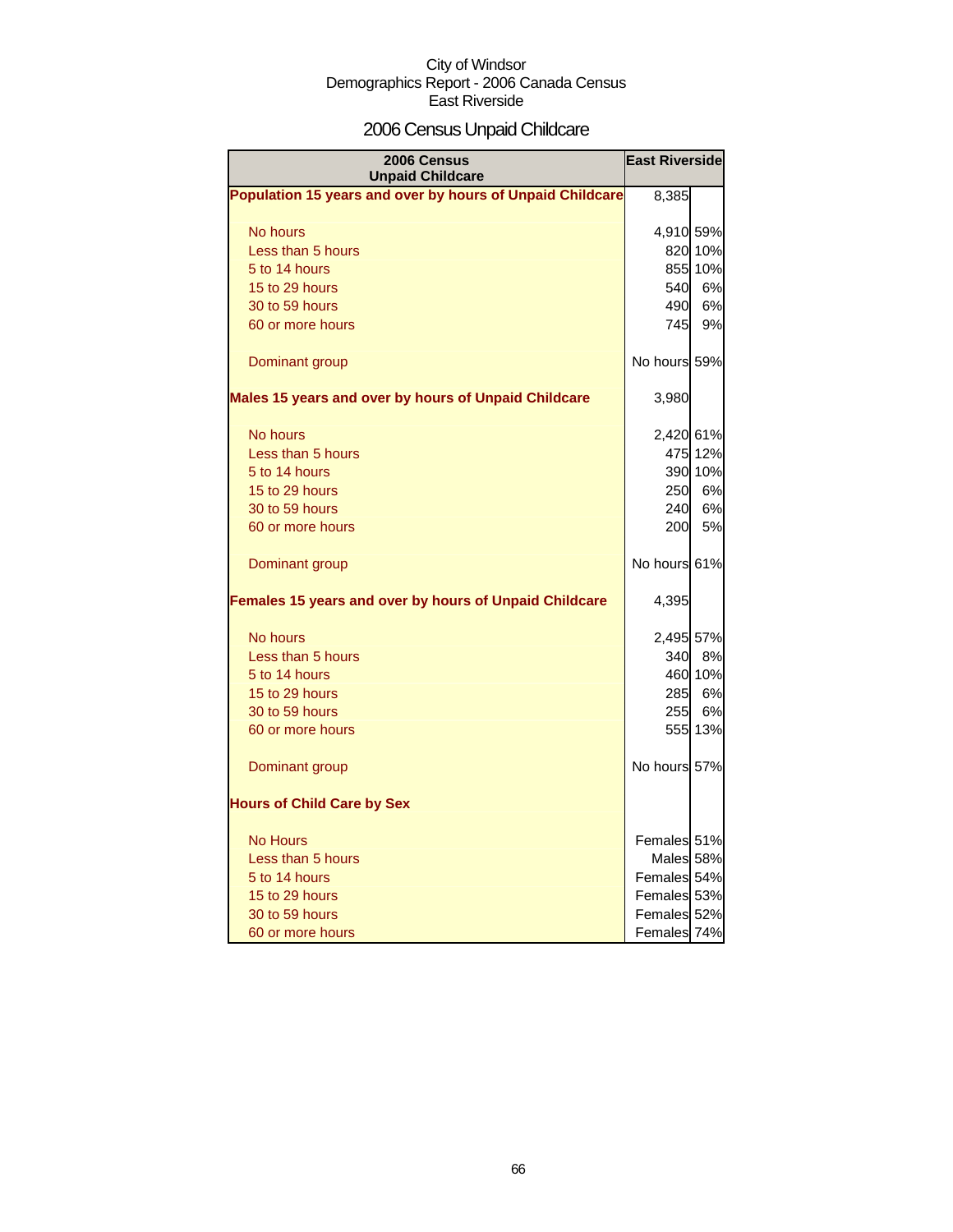### 2006 Census Unpaid Senior Care

| 2006 Census<br><b>Unpaid Senior Care</b>                       | <b>East Riverside</b> |         |
|----------------------------------------------------------------|-----------------------|---------|
| Total Population 15 years and over by Hours of Care to Seniors | 8,380                 |         |
| No hours                                                       | 6,945 83%             |         |
| Less than 5 hours                                              | 790                   | 9%      |
| 5 to 9 hours                                                   | 430                   | 5%      |
| 10 to 19 hours                                                 | 75                    | 1%      |
| 20 or more hours                                               | 130                   | 2%      |
| Dominant group                                                 |                       |         |
| Males 15 years and over by Hours of Care to Seniors            | 3,985                 |         |
| No hours                                                       | 3,430 86%             |         |
| Less than 5 hours                                              | 305                   | 8%      |
| 5 to 9 hours                                                   | 155                   | 4%      |
| 10 to 19 hours                                                 | 25                    | 1%      |
| 20 or more hours                                               | 40                    | 1%      |
| Dominant group                                                 | No hours 87%          |         |
| Females 15 years and over by Hours of Care to Seniors          | 4,395                 |         |
| No hours                                                       | 3,515 80%             |         |
| Less than 5 hours                                              |                       | 470 11% |
| 5 to 9 hours                                                   | 270                   | 6%      |
| 10 to 19 hours                                                 | 601                   | 1%      |
| 20 or more hours                                               | 80                    | 2%      |
| Dominant group                                                 | No hours 81%          |         |
| <b>Senior Care by Sex</b>                                      |                       |         |
| No hours                                                       | Females 51%           |         |
| Less than 5 hours                                              | Females 61%           |         |
| 5 to 9 hours                                                   | Females 64%           |         |
| 10 to 19 hours                                                 | Females 71%           |         |
| 20 or more hours                                               | Females 67%           |         |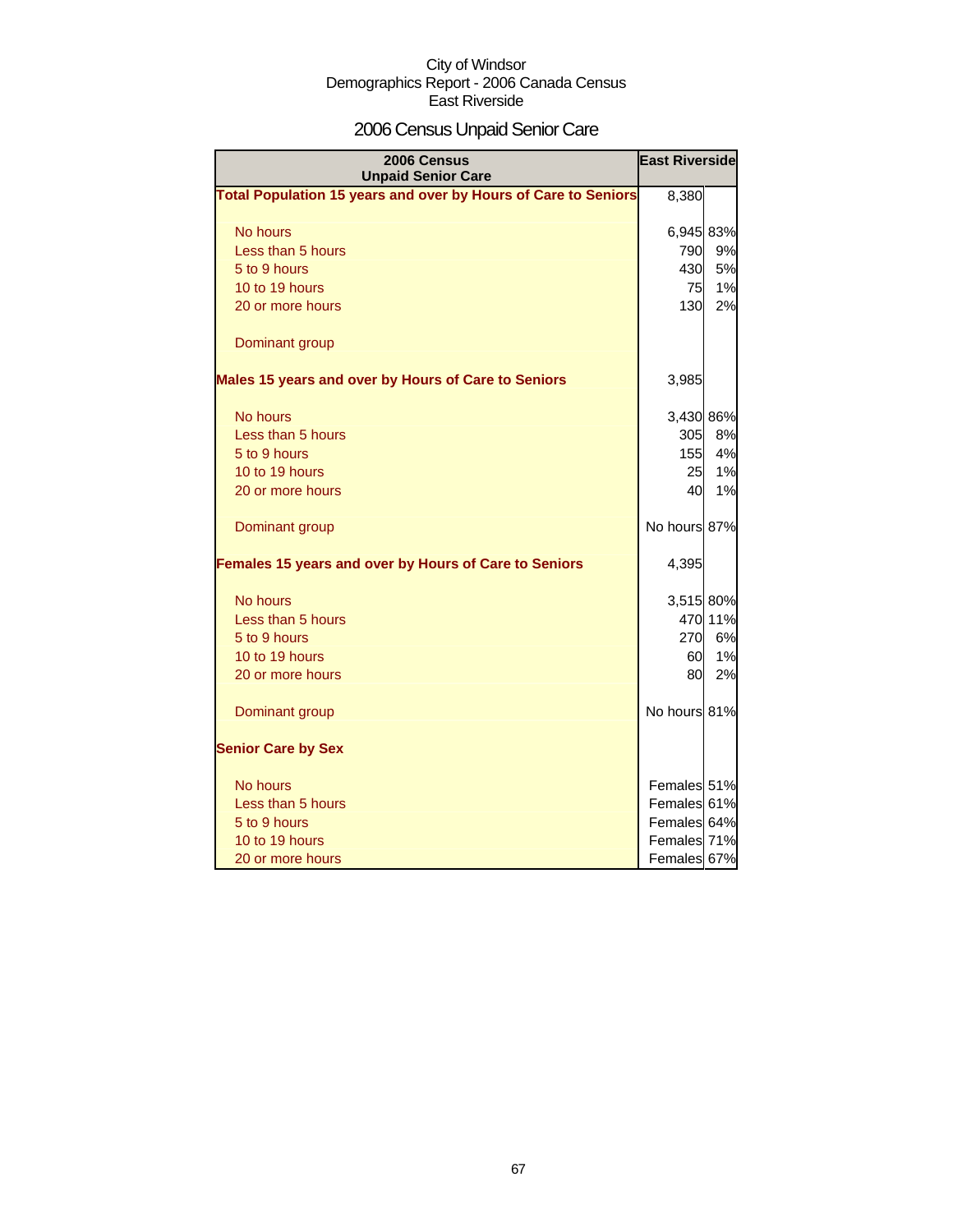### 2006 Census Place of Work by Sex Comparison

| 2006 Census<br><b>Place of Work by Sex Comparison</b>                                                 | <b>East Riverside</b>             |         |                   |        |                |         |
|-------------------------------------------------------------------------------------------------------|-----------------------------------|---------|-------------------|--------|----------------|---------|
|                                                                                                       | Totall<br>Labourl<br><b>Force</b> |         | <b>Males</b>      |        | <b>Females</b> |         |
| <b>Total Employed Labour Force 15 years and over by Place of Work Status</b>                          | 5,175                             |         | 2,725             |        | 2,440          |         |
| Usual place of work                                                                                   |                                   |         | 4,42085% 2,27583% |        | 2,14088%       |         |
| In CSD <sup>*</sup> of residence                                                                      |                                   |         | 3,53568% 1,70563% |        | 1,825 75%      |         |
| In different CSD                                                                                      |                                   | 88517%  |                   | 56521% |                | 31513%  |
| In same CD**                                                                                          |                                   | 815 16% |                   | 51519% |                | 305 13% |
| At home                                                                                               | <b>200</b>                        | 4%      | 115               | 4%     |                | 80 3%   |
| <b>Outside Canada</b>                                                                                 |                                   | 310 6%  | 145               | 5%     | 165            | 7%      |
| No fixed workplace                                                                                    |                                   | 245 5%  | 180               | 7%     | 50             | 2%      |
| * CSD: Area that is a municipality or an area that is deemed to be equivalent to a<br>municipality.   |                                   |         |                   |        |                |         |
| ** CD: Group of neighbouring municipalities joined together for the purposes of regional<br>planning. |                                   |         |                   |        |                |         |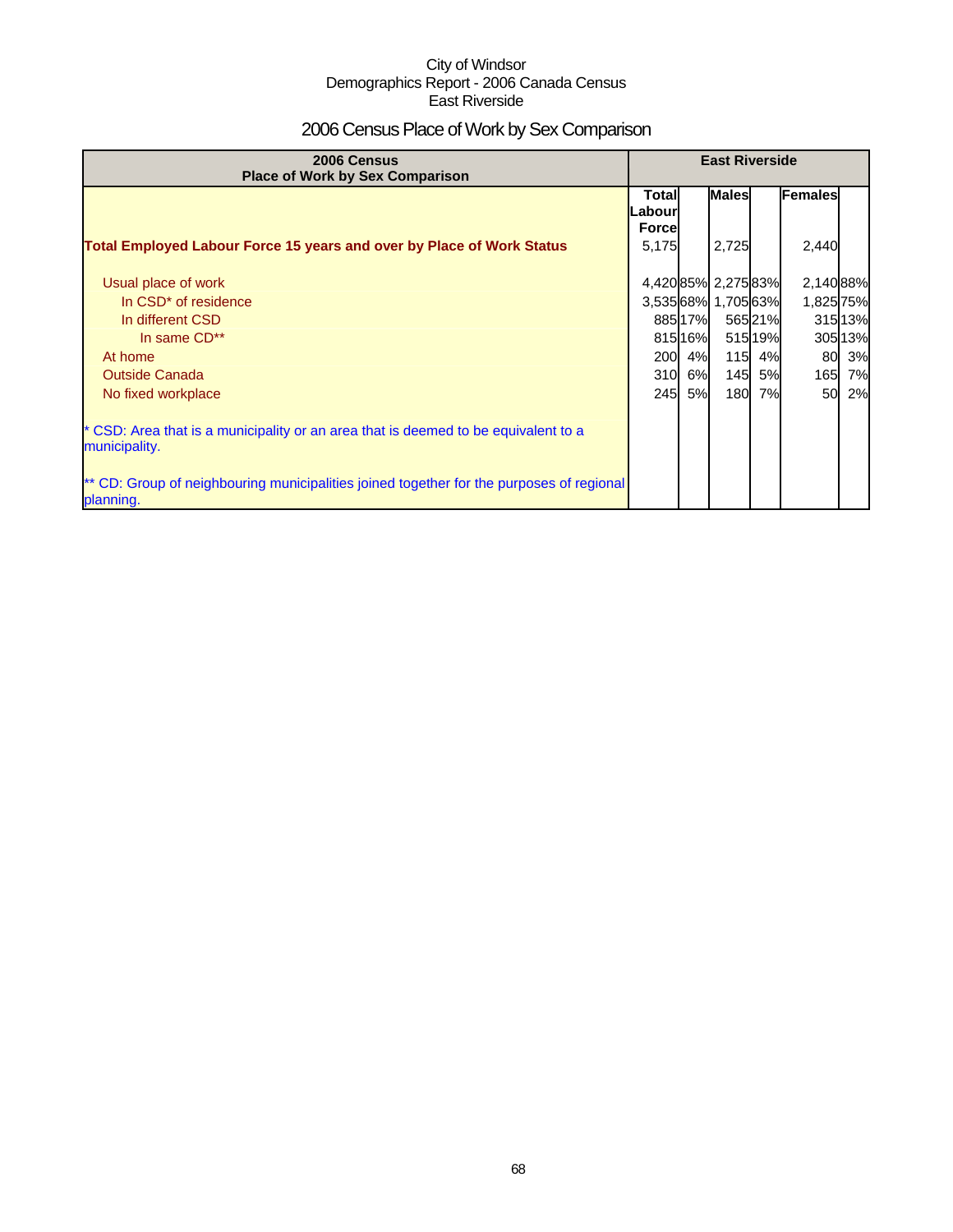### 2006 Census Place of Work by Sex

| 2006 Census<br><b>Place of Work by Sex</b>                                                         | <b>East Riverside</b> |               |
|----------------------------------------------------------------------------------------------------|-----------------------|---------------|
| <b>Total Employed Labour Force 15 years and over by Place of Work Status</b>                       | 5,175                 | $\frac{9}{6}$ |
| Usual place of work                                                                                | 4,420                 | 85%           |
| In CSD <sup>*</sup> of residence                                                                   | 3,535                 | 68%           |
| In different CSD                                                                                   | 885                   | 17%           |
| In same CD**                                                                                       | 815                   | 16%           |
| At home                                                                                            | 200                   | 4%            |
| <b>Outside Canada</b>                                                                              | 310                   | 6%            |
| No fixed workplace                                                                                 | 245                   | 5%            |
| Males Employed Labour Force 15 yrs and over by Place of Work Status                                | 2,725                 |               |
| Usual place of work                                                                                | 2,275                 | 83%           |
| In CSD of residence                                                                                | 1,705                 | 63%           |
| In different CSD                                                                                   | 565                   | 21%           |
| In same CD                                                                                         | 515                   | 19%           |
| At home                                                                                            | 115                   | 4%            |
| <b>Outside Canada</b>                                                                              | 145                   | 5%            |
| No fixed workplace                                                                                 | 180                   | 7%            |
| Females Employed Labour Force 15 yrs and over by Place of Work Status                              | 2,440                 |               |
| Usual place of work                                                                                | 2,140                 | 88%           |
| In CSD of residence                                                                                | 1,825                 | 75%           |
| In different CSD                                                                                   | 315                   | 13%           |
| In same CD                                                                                         | 305                   | 13%           |
| At home                                                                                            | 80                    | 3%            |
| <b>Outside Canada</b>                                                                              | 165                   | 7%            |
| No fixed workplace                                                                                 | 50                    | 2%            |
| * CSD: Area that is a municipality or an area that is deemed to be equivalent to a municipality.   |                       |               |
| ** CD: Group of neighbouring municipalities joined together for the purposes of regional planning. |                       |               |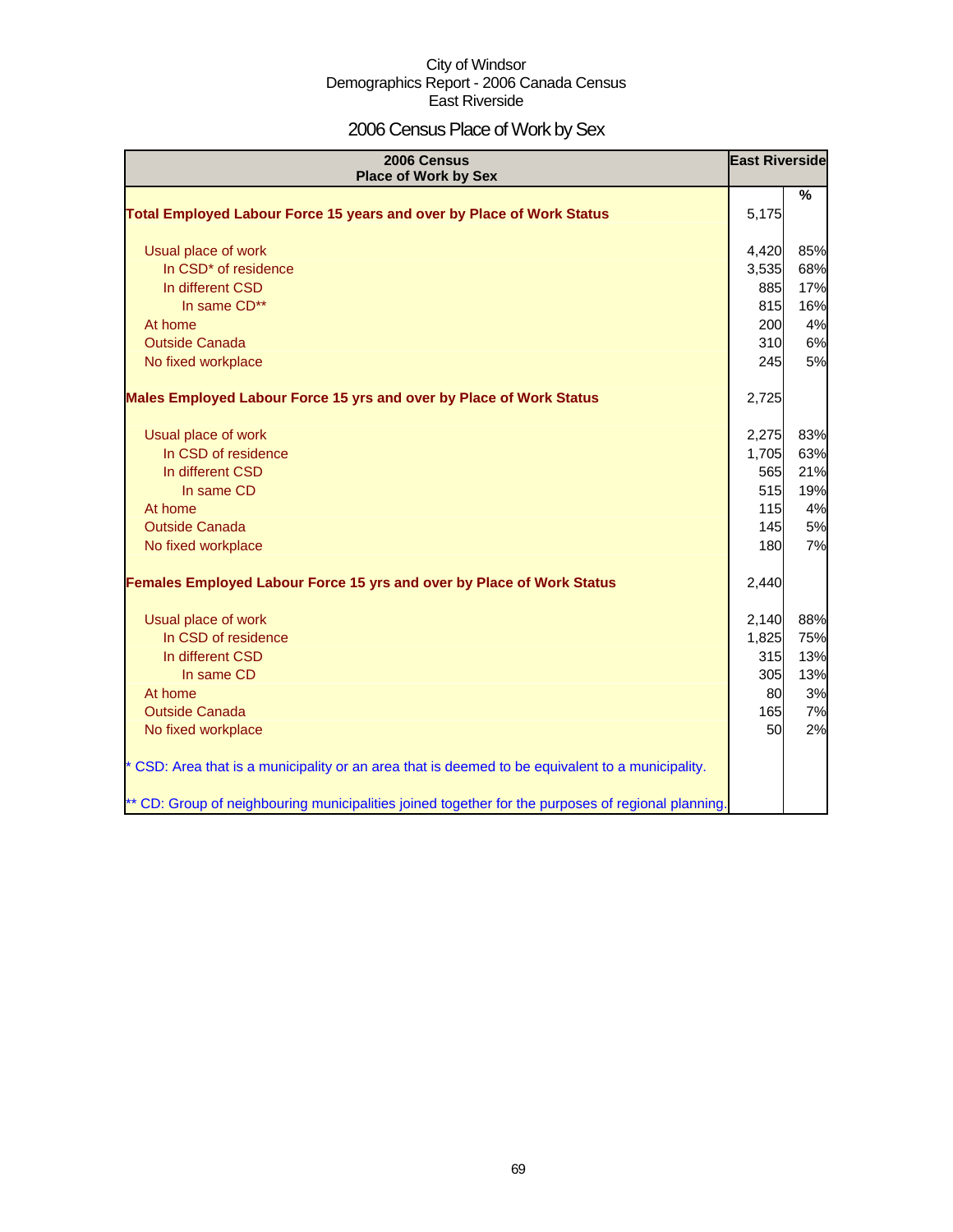### 2006 Census Mode of Transportation

| 2006 Census<br><b>Mode of Transportation</b>                                                                                      | <b>East Riverside</b>       |    |
|-----------------------------------------------------------------------------------------------------------------------------------|-----------------------------|----|
| Total Employed Labour Force 15 years and over with usual place of work or no fixed workplace<br>address by Mode of Transportation | 4,665                       |    |
| Dominant mode of transportation                                                                                                   | Car/truck/van-89%<br>driver |    |
| Car, truck, van as driver                                                                                                         | 4,14089%                    |    |
| Car, truck, van as passenger                                                                                                      | 225                         | 5% |
| <b>Public transit</b>                                                                                                             | 60 1%                       |    |
| Walked to work                                                                                                                    | 65 1%                       |    |
| <b>Bicycle</b>                                                                                                                    | 75                          | 2% |
| Motorcycle                                                                                                                        | 15                          | 0% |
| <b>Taxicab</b>                                                                                                                    | $\overline{0}$              | 0% |
| Other method                                                                                                                      | 80                          | 2% |
| <b>Males with Usual Place of Work or No Fixed Workplace</b>                                                                       | 2,465                       |    |
| Car, truck, van as driver                                                                                                         | 2,21090%                    |    |
| Car, truck, van as passenger                                                                                                      | 75 3%                       |    |
| <b>Public transit</b>                                                                                                             | 45 2%                       |    |
| Walked to work                                                                                                                    | 10 0%                       |    |
| <b>Bicycle</b>                                                                                                                    | 45                          | 2% |
| Motorcycle                                                                                                                        | 15 1%                       |    |
| <b>Taxicab</b>                                                                                                                    | $\overline{0}$              | 0% |
| Other method                                                                                                                      | 60                          | 2% |
| <b>Females with Usual Place of Work or No Fixed Workplace</b>                                                                     | 2,210                       |    |
| Car, truck, van as driver                                                                                                         | 1,93087%                    |    |
| Car, truck, van as passenger                                                                                                      | 145 7%                      |    |
| <b>Public transit</b>                                                                                                             | 25 1%                       |    |
| Walked to work                                                                                                                    | 40 2%                       |    |
| <b>Bicycle</b>                                                                                                                    | 35                          | 2% |
| Motorcycle                                                                                                                        | $\overline{0}$              | 0% |
| <b>Taxicab</b>                                                                                                                    | $\Omega$                    | 0% |
| Other method                                                                                                                      | 20 1%                       |    |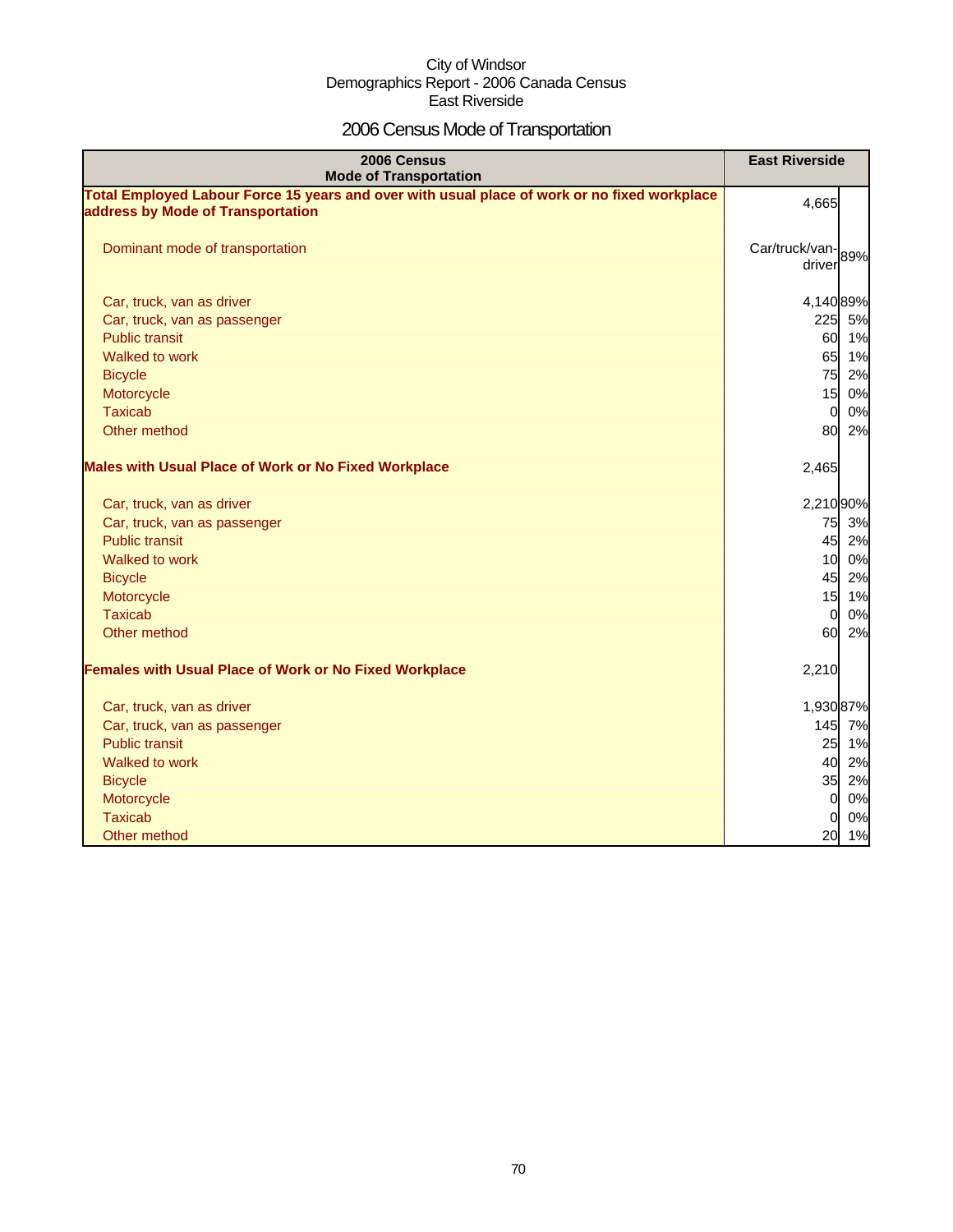## 2006 Census Educational Attainment Comparison

| 2006 Census<br><b>Educational Attainment</b><br>Comparison         | <b>East Riverside</b>             |        |                        |               |                        |           |                            |               |
|--------------------------------------------------------------------|-----------------------------------|--------|------------------------|---------------|------------------------|-----------|----------------------------|---------------|
|                                                                    | <b>Total</b><br><b>Population</b> | $\%$   | $15$ to<br>24<br>years | $\frac{9}{6}$ | $25$ to<br>64<br>years | $\%$      | 65<br>years<br>and<br>over | $\frac{9}{6}$ |
| <b>Population by Educational Attainment</b>                        | 8,380                             |        | 1,155                  |               | 5,915                  |           | 1,310                      |               |
| No certificate, diploma or degree                                  | 1,255 15%                         |        |                        | 39034%        | 510                    | 9%        |                            | 35527%        |
| Certificate, diploma or degree                                     | 7,125 85%                         |        |                        | 765 66%       | 5,41592%               |           |                            | 94572%        |
| High school certificate                                            | 2,565 31%                         |        |                        | 49543%        | 1,725 29%              |           |                            | 345 26%       |
| Apprenticeship or trades certificate or diploma                    |                                   | 670 8% | 15                     | 1%            |                        | 420 7%    |                            | 235 18%       |
| College, CEGEP or other non-university<br>certificate/diploma      | 1,640 20%                         |        | 95                     | 8%            | 1,36523%               |           |                            | 180 14%       |
| University certificate, diploma or degree                          | 2,225 27%                         |        |                        | 150 13%       | 1,900 32%              |           |                            | 175 13%       |
| University certificate or diploma below bachelor level             | 370 <b>1</b>                      | 4%     | 30                     | 3%            |                        | 290 5%    | 50                         | 4%            |
| University certificate or degree                                   | 1,830 22%                         |        | 105                    | 9%            | 1,590 27%              |           |                            | 135 10%       |
| Bachelor's degree                                                  | 1,080 13%                         |        | 90                     | 8%            |                        | 930 16%   | 60                         | 5%            |
| University certificate or diploma above bachelor<br>level          | 315                               | 4%     | $\Omega$               | 0%            | 295                    | 5%        | <b>20</b>                  | 2%            |
| Degree in medicine, dentistry, veterinary medicine<br>or optometry | 75                                | 1%     | $\Omega$               | 0%            | 65                     | 1%        | 10                         | 1%            |
| Master's degree                                                    | 315                               | 4%     | 0                      | 0%            | 280                    | <b>5%</b> | 35                         | 3%            |
| <b>Earned doctorate</b>                                            | 30                                | 0%     | 10                     | 1%            |                        | 20 0%     | 0                          | 0%            |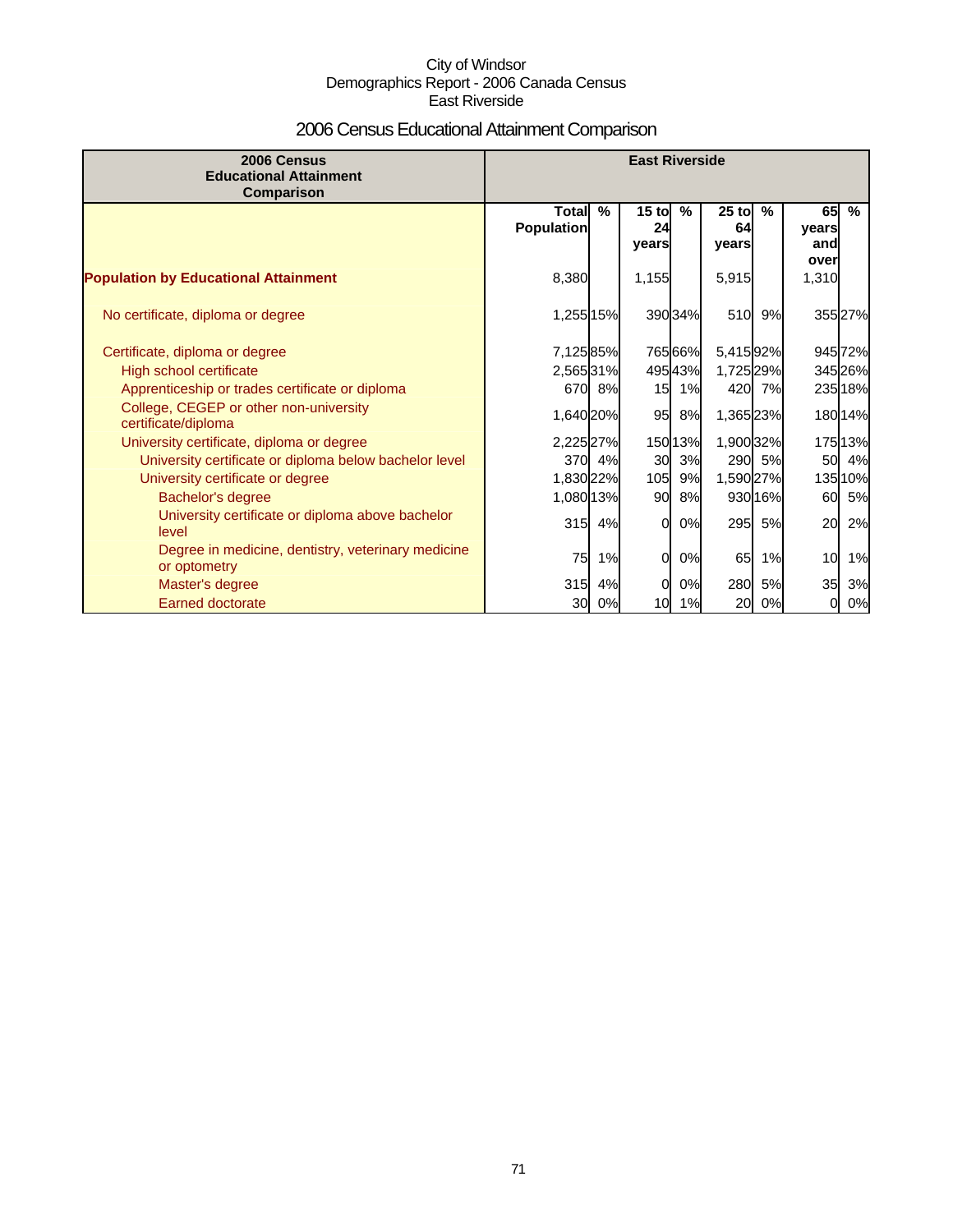### 2006 Census Educational Attainment

| 2006 Census<br><b>Educational Attainment</b>                        | <b>East Riverside</b> |     |
|---------------------------------------------------------------------|-----------------------|-----|
| <b>Total Population 15 years and over by Educational Attainment</b> | 8,380                 |     |
| No certificate, diploma or degree                                   | 1,255                 | 15% |
| Certificate, diploma or degree                                      | 7,125                 | 85% |
| <b>High school certificate</b>                                      | 2,565                 | 31% |
| Apprenticeship or trades certificate or diploma                     | 670                   | 8%  |
| College, CEGEP or other non-university certificate/diploma          | 1,640                 | 20% |
| University certificate, diploma or degree                           | 2,225                 | 27% |
| University certificate or diploma below bachelor level              | 370                   | 4%  |
| University certificate or degree                                    | 1,830                 | 22% |
| Bachelor's degree                                                   | 1,080                 | 13% |
| University certificate or diploma above bachelor level              | 315                   | 4%  |
| Degree in medicine, dentistry, veterinary medicine or optometry     | 75                    | 1%  |
| Master's degree                                                     | 315                   | 4%  |
| Earned doctorate                                                    | 30                    | 0%  |
| <b>Population 15 to 24 years by Educational Attainment</b>          | 1,155                 |     |
| No certificate, diploma or degree                                   | 390                   | 34% |
| Certificate, diploma or degree                                      | 765                   | 66% |
| High school certificate                                             | 495                   | 43% |
| Apprenticeship or trades certificate or diploma                     | 15                    | 1%  |
| College, CEGEP or other non-university certificate/diploma          | 95                    | 8%  |
| University certificate, diploma or degree                           | 150                   | 13% |
| University certificate or diploma below bachelor level              | 30                    | 3%  |
| University certificate or degree                                    | 105                   | 9%  |
| Bachelor's degree                                                   | 90                    | 8%  |
| University certificate or diploma above bachelor level              | 0                     | 0%  |
| Degree in medicine, dentistry, veterinary medicine or optometry     | 0                     | 0%  |
| Master's degree                                                     | 0                     | 0%  |
| Earned doctorate                                                    | 10                    | 1%  |
| <b>Population 25 to 64 years by Educational Attainment</b>          | 5,915                 |     |
| No certificate, diploma or degree                                   | 510                   | 9%  |
| Certificate, diploma or degree                                      | 5,415                 | 92% |
| High school certificate or equivalent                               | 1,725                 | 29% |
| Apprenticeship or trades certificate or diploma                     | 420                   | 7%  |
| College, CEGEP or other non-university certificate/diploma          | 1,365                 | 23% |
| University certificate, diploma or degree                           | 1,900                 | 32% |
| University certificate or diploma below bachelor level              | 290                   | 5%  |
| University certificate or degree                                    | 1,590                 | 27% |
| Bachelor's degree                                                   | 930                   | 16% |
| University certificate or diploma above bachelor level              | 295                   | 5%  |
| Degree in medicine, dentistry, veterinary medicine or optometry     | 65                    | 1%  |
| Master's degree                                                     | 280                   | 5%  |
| <b>Earned doctorate</b>                                             | 20                    | 0%  |
| Population 65 years and over by Educational Attainment              | 1,310                 |     |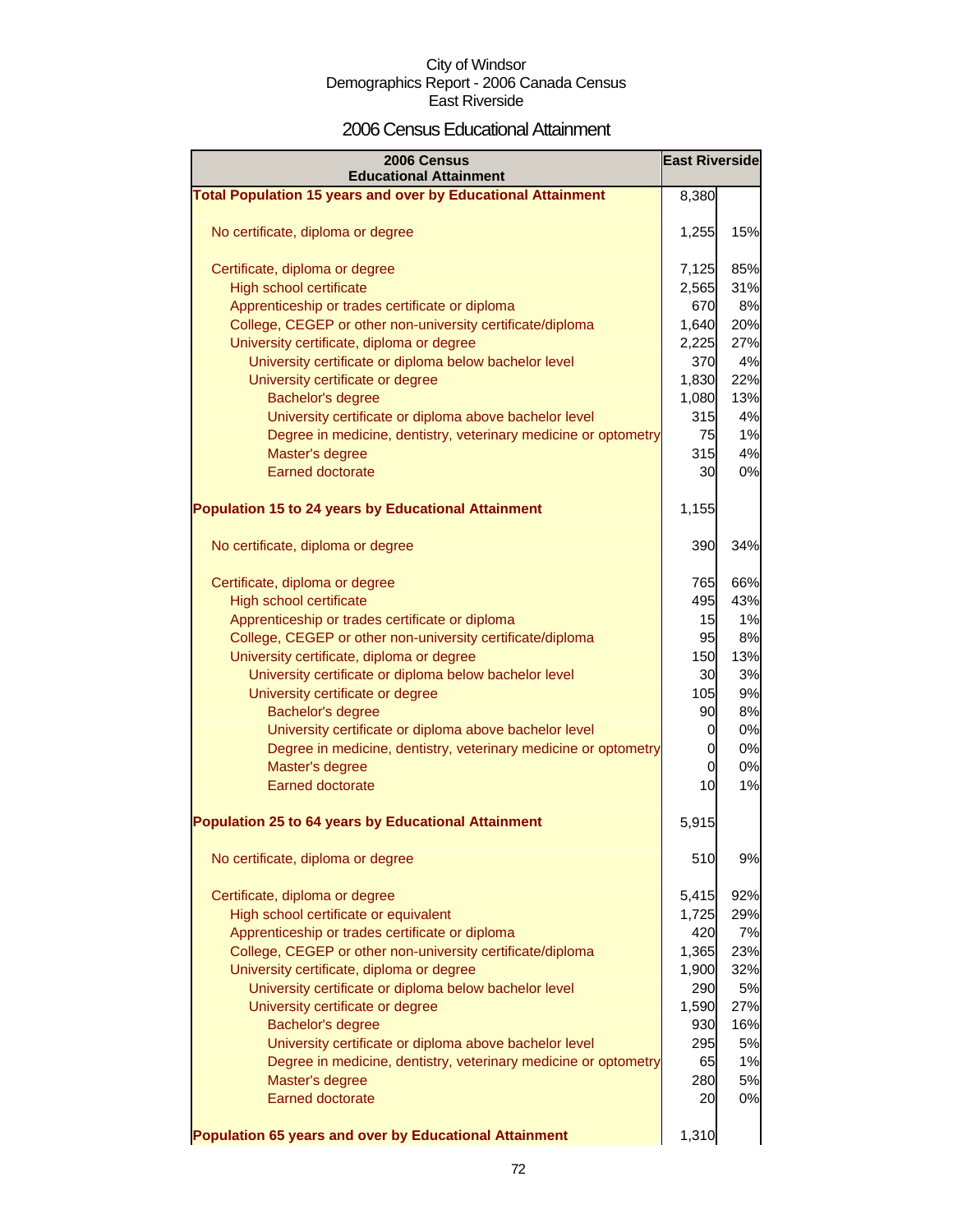| 2006 Census                                                         | <b>East Riverside</b> |           |
|---------------------------------------------------------------------|-----------------------|-----------|
| <b>Educational Attainment</b>                                       |                       |           |
| <b>Total Population 15 years and over by Educational Attainment</b> | 8,380                 |           |
| No certificate, diploma or degree                                   | 355                   | 27%       |
| Certificate, diploma or degree                                      | 945                   | 72%       |
| High school certificate                                             | 345                   | 26%       |
| Apprenticeship or trades certificate or diploma                     | 235                   | 18%       |
| College, CEGEP or other non-university certificate/diploma          | 180                   | 14%       |
| University certificate, diploma or degree                           | 175                   | 13%       |
| University certificate or diploma below bachelor level              | 50                    | 4%        |
| University certificate or degree                                    | 135                   | 10%       |
| Bachelor's degree                                                   | 60                    | <b>5%</b> |
| University certificate or diploma above bachelor level              | 20                    | 2%        |
| Degree in medicine, dentistry, veterinary medicine or optometry     | 10                    | 1%        |
| Master's degree                                                     | 35                    | 3%        |
| <b>Earned doctorate</b>                                             |                       | 0%        |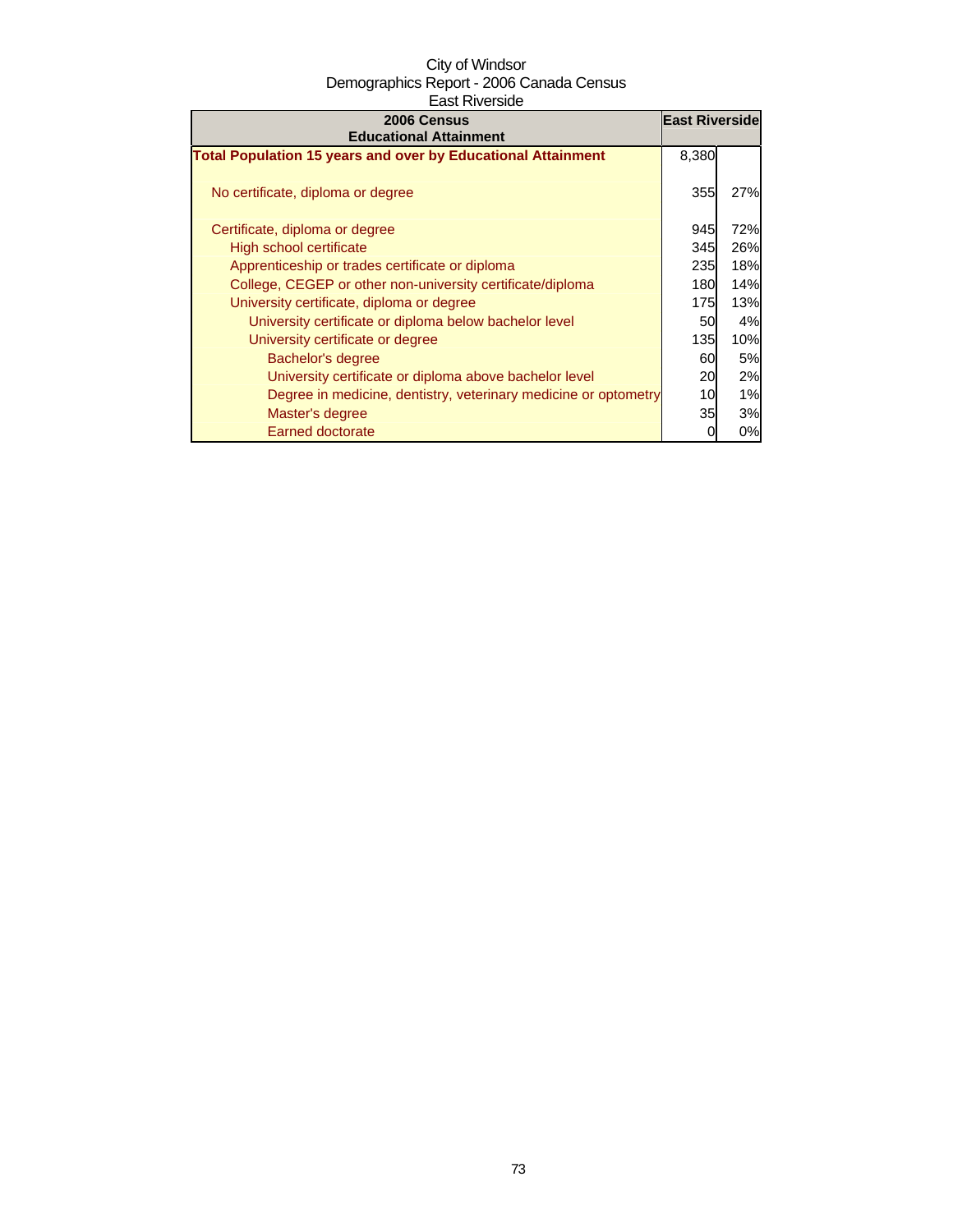# 2006 Census Location of Study

| 2006 Census<br><b>Location of Study</b>                                         |          | <b>East Riverside</b> |
|---------------------------------------------------------------------------------|----------|-----------------------|
| Population 25 to 64 years with Postsecondary Qualification by Location of Study | 3,680    | %                     |
| Inside Canada                                                                   | 2,745    | 75%                   |
| Newfoundland and Labrador                                                       | 0        | 0%                    |
| <b>Prince Edward Island</b>                                                     | 10       | 0%                    |
| Nova Scotia                                                                     | $\Omega$ | 0%                    |
| <b>New Brunswick</b>                                                            | 10       | 0%                    |
| Quebec                                                                          | 30       | 1%                    |
| Ontario                                                                         | 2,625    | 71%                   |
| Manitoba                                                                        | 20       | 1%                    |
| Saskatchewan                                                                    | 15       | 0%                    |
| Alberta                                                                         | 35       | 1%                    |
| <b>British Columbia</b>                                                         | $\Omega$ | 0%                    |
| <b>Yukon Territory</b>                                                          | 0        | 0%                    |
| <b>Northwest Territories</b>                                                    | 0        | 0%                    |
| <b>Nunavut</b>                                                                  | $\Omega$ | 0%                    |
| <b>Outside of Canada</b>                                                        | 940      | 26%                   |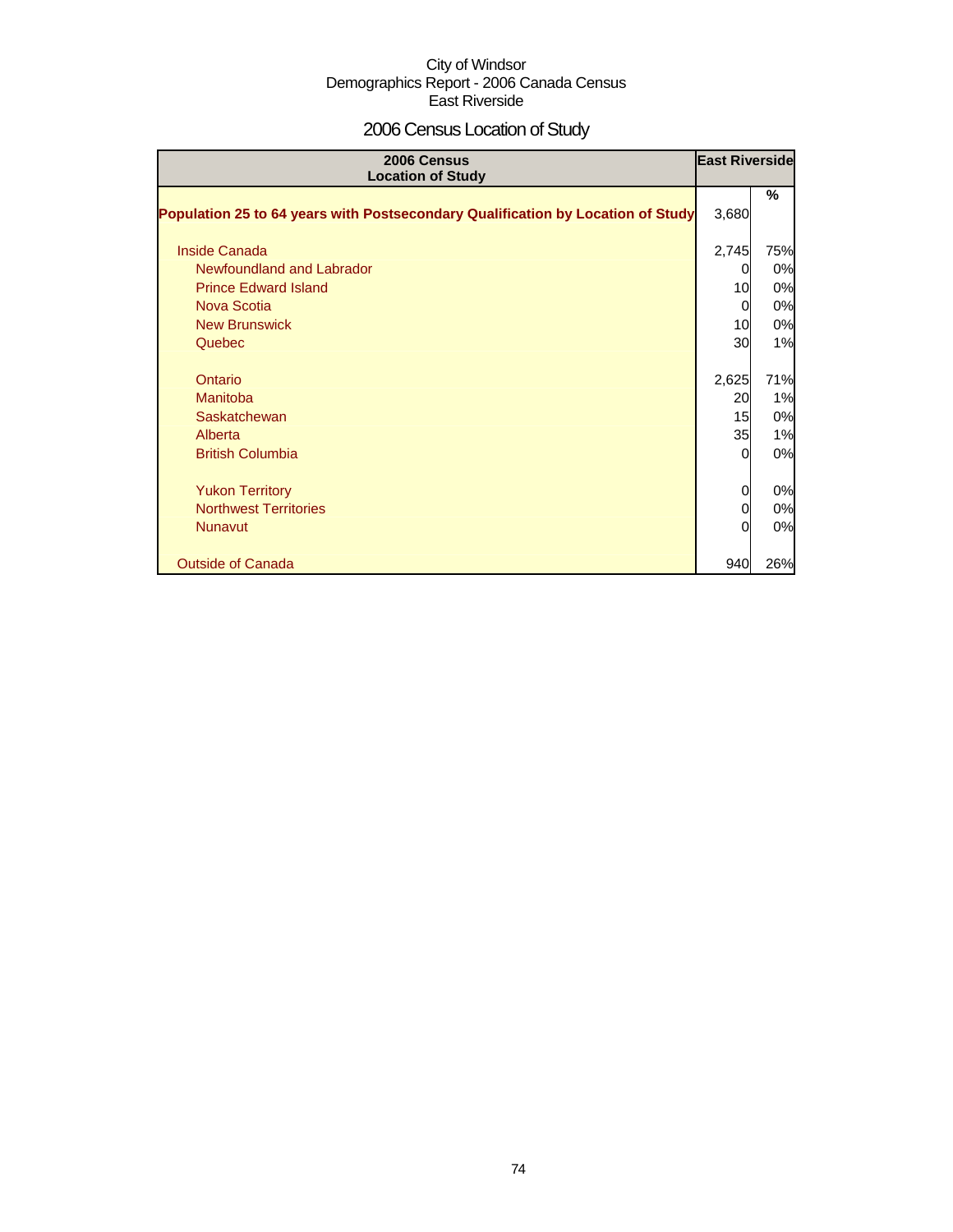# 2006 Census Post Secondary Education by Sex Comparison

| 2006 Census<br><b>Post Secondary Education by Sex</b>                                                   |                                                                                                                                                               |         | <b>East Riverside</b>                                                                                                                                           |        |                                                                                                               |         |
|---------------------------------------------------------------------------------------------------------|---------------------------------------------------------------------------------------------------------------------------------------------------------------|---------|-----------------------------------------------------------------------------------------------------------------------------------------------------------------|--------|---------------------------------------------------------------------------------------------------------------|---------|
| <b>Comparison</b>                                                                                       |                                                                                                                                                               |         | <b>Males</b>                                                                                                                                                    |        | <b>Females</b>                                                                                                |         |
|                                                                                                         | <b>Total</b><br><b>Population</b>                                                                                                                             |         |                                                                                                                                                                 |        |                                                                                                               |         |
| Population 25 to 64 years with<br><b>Postsecondary Qualifications by</b><br><b>Major Field of Study</b> | 3,680                                                                                                                                                         |         | 1,820                                                                                                                                                           |        | 1,860                                                                                                         |         |
| <b>Top 3 Fields</b>                                                                                     | Business, management<br>and public<br>administration<br>Architecture.<br>engineering, and related<br>technologies<br>Health, parks,<br>recreation and fitness |         | Architecture.<br>engineering, and related<br>technologies<br>Business, management<br>and public<br>administration<br>Social and behavioural<br>sciences and law |        | Health, parks,<br>recreation and fitness<br>Business, management<br>and public<br>administration<br>Education |         |
| Education                                                                                               | 340                                                                                                                                                           | 9%      | 85                                                                                                                                                              | 5%     |                                                                                                               | 255 14% |
| Visual and performing arts, and<br>communications technologies                                          | 65                                                                                                                                                            | 2%      | 30                                                                                                                                                              | 2%     | 35                                                                                                            | 2%      |
| <b>Humanities</b>                                                                                       | 85                                                                                                                                                            | 2%      | 40                                                                                                                                                              | 2%     | 45                                                                                                            | 2%      |
| Social and behavioural sciences<br>and law                                                              |                                                                                                                                                               | 350 10% | 125                                                                                                                                                             | 7%     |                                                                                                               | 225 12% |
| Business, management and<br>public administration                                                       |                                                                                                                                                               | 865 24% |                                                                                                                                                                 | 42523% |                                                                                                               | 440 24% |
| Physical and life sciences and<br>technologies                                                          | 90                                                                                                                                                            | 2%      | 50                                                                                                                                                              | 3%     | 40                                                                                                            | 2%      |
| Mathematics, computer and<br>information sciences                                                       | 110                                                                                                                                                           | 3%      | 70                                                                                                                                                              | 4%     | 40                                                                                                            | 2%      |
| Architecture, engineering, and<br>related technologies                                                  |                                                                                                                                                               | 860 23% |                                                                                                                                                                 | 77042% | 90                                                                                                            | 5%      |
| Agriculture, natural resources and<br>conservation                                                      |                                                                                                                                                               | 50 1%   | 10                                                                                                                                                              | 1%     | 40                                                                                                            | 2%      |
| Health, parks, recreation and<br>fitness                                                                |                                                                                                                                                               | 615 17% |                                                                                                                                                                 | 120 7% |                                                                                                               | 495 27% |
| Personal, protective and<br>transportation services                                                     |                                                                                                                                                               | 210 6%  | 75                                                                                                                                                              | 4%     |                                                                                                               | 135 7%  |
| Other fields of study                                                                                   | $\mathbf{0}$                                                                                                                                                  | 0%      | $\overline{0}$                                                                                                                                                  | 0%     | O                                                                                                             | 0%      |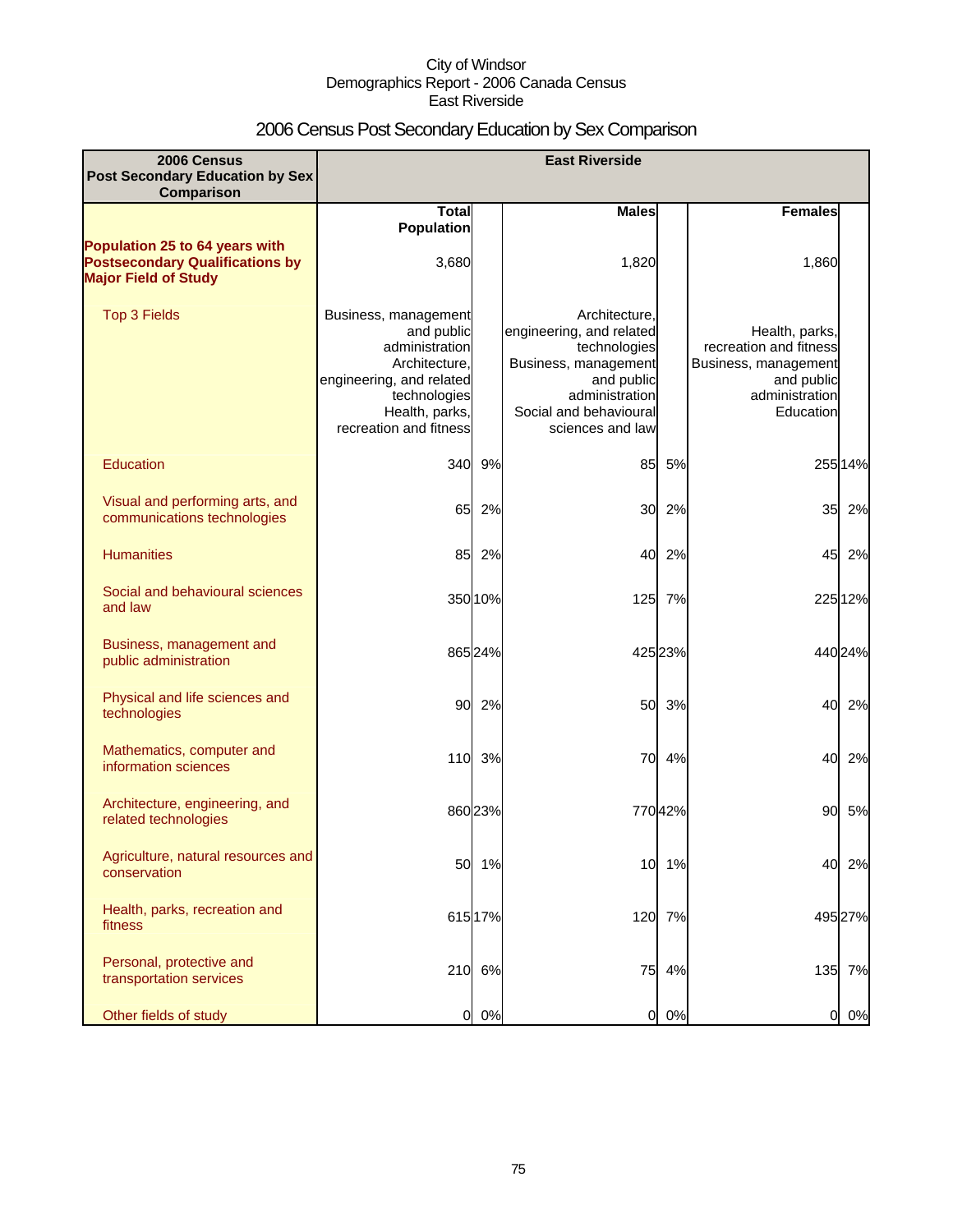# 2006 Census Post Secondary Education by Sex

| 2006 Census<br><b>Post Secondary Education by Sex</b>                                         | <b>East Riverside</b>                                                                                                                                  |
|-----------------------------------------------------------------------------------------------|--------------------------------------------------------------------------------------------------------------------------------------------------------|
| Population 25 to 64 years with Postsecondary Qualifications by Major<br><b>Field of Study</b> | %<br>3,680                                                                                                                                             |
| <b>Top 3 Fields</b>                                                                           | Business, management and public<br>administration<br>Architecture, engineering, and related<br>technologies<br>Health, parks, recreation and fitness   |
| <b>Education</b>                                                                              | 340 9%                                                                                                                                                 |
| Visual and performing arts, and communications technologies                                   | 65<br>2%                                                                                                                                               |
| <b>Humanities</b>                                                                             | 85 2%                                                                                                                                                  |
| Social and behavioural sciences and law                                                       | 35010%                                                                                                                                                 |
| Business, management and public administration                                                | 86524%                                                                                                                                                 |
| Physical and life sciences and technologies                                                   | 90 2%                                                                                                                                                  |
| Mathematics, computer and information sciences                                                | 110 3%                                                                                                                                                 |
| Architecture, engineering, and related technologies                                           | 86023%                                                                                                                                                 |
| Agriculture, natural resources and conservation                                               | 50 1%                                                                                                                                                  |
| Health, parks, recreation and fitness                                                         | 61517%                                                                                                                                                 |
| Personal, protective and transportation services                                              | 210 6%                                                                                                                                                 |
| Other fields of study                                                                         | 0%<br>$\mathbf{0}$                                                                                                                                     |
| Males 25 to 64 Years with Postsecondary Qualifications by Major Field<br>of Study             | 1,820                                                                                                                                                  |
| <b>Top 3 Fields</b>                                                                           | Architecture, engineering, and related<br>technologies<br>Business, management and public<br>administration<br>Social and behavioural sciences and law |
| Education                                                                                     | 5%<br>85                                                                                                                                               |
| Visual and performing arts, and communications technologies                                   | 2%<br>30                                                                                                                                               |
| <b>Humanities</b>                                                                             | 40<br>2%                                                                                                                                               |
| Social and behavioural sciences and law                                                       | 125 7%                                                                                                                                                 |
| Business, management and public administration                                                | 425 23%                                                                                                                                                |
| Physical and life sciences and technologies                                                   | 50 3%                                                                                                                                                  |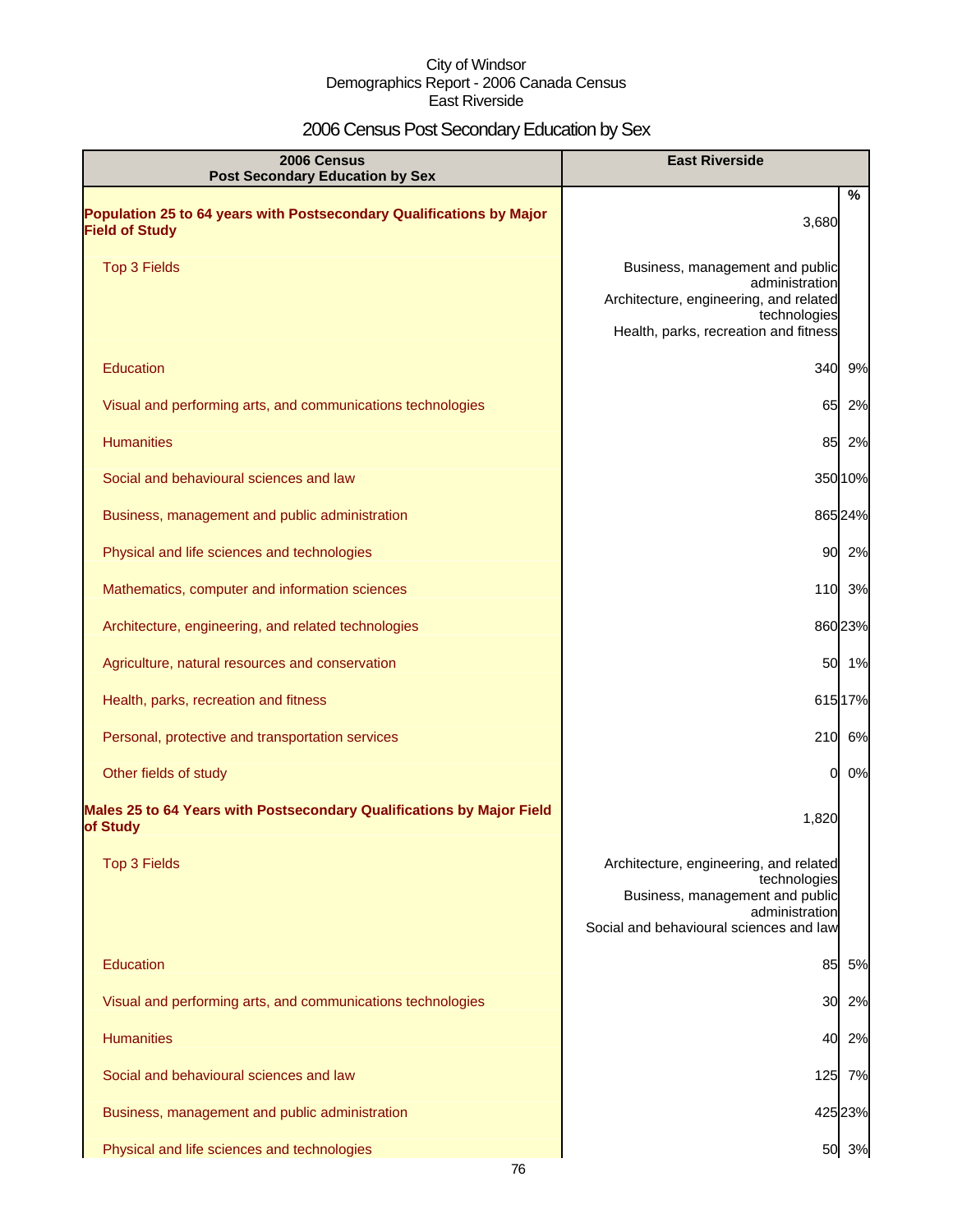| 2006 Census<br><b>Post Secondary Education by Sex</b>                                      | <b>East Riverside</b>                                                                                   |  |  |
|--------------------------------------------------------------------------------------------|---------------------------------------------------------------------------------------------------------|--|--|
|                                                                                            | %                                                                                                       |  |  |
| Mathematics, computer and information sciences                                             | 70<br>4%                                                                                                |  |  |
| Architecture, engineering, and related technologies                                        | 77042%                                                                                                  |  |  |
| Agriculture, natural resources and conservation                                            | 1%<br>10                                                                                                |  |  |
| Health, parks, recreation and fitness                                                      | 120<br>7%                                                                                               |  |  |
| Personal, protective and transportation services                                           | 75<br>4%                                                                                                |  |  |
| Other fields of study                                                                      | 0%<br>0                                                                                                 |  |  |
| Females 25 to 64 years with Postsecondary Qualifications by Major<br><b>Field of Study</b> | 1,860                                                                                                   |  |  |
| <b>Top 3 Fields</b>                                                                        | Health, parks, recreation and fitness<br>Business, management and public<br>administration<br>Education |  |  |
| Education                                                                                  | 25514%                                                                                                  |  |  |
| Visual and performing arts, and communications technologies                                | 35<br>2%                                                                                                |  |  |
| <b>Humanities</b>                                                                          | 45<br>2%                                                                                                |  |  |
| Social and behavioural sciences and law                                                    | 22512%                                                                                                  |  |  |
| Business, management and public administration                                             | 44024%                                                                                                  |  |  |
| Physical and life sciences and technologies                                                | 40 2%                                                                                                   |  |  |
| Mathematics, computer and information sciences                                             | 40<br>2%                                                                                                |  |  |
| Architecture, engineering, and related technologies                                        | 90<br>5%                                                                                                |  |  |
| Agriculture, natural resources and conservation                                            | 40<br>2%                                                                                                |  |  |
| Health, parks, recreation and fitness                                                      | 495 27%                                                                                                 |  |  |
| Personal, protective and transportation services                                           | 135 7%                                                                                                  |  |  |
| Other fields of study                                                                      | 0%<br>$\overline{O}$                                                                                    |  |  |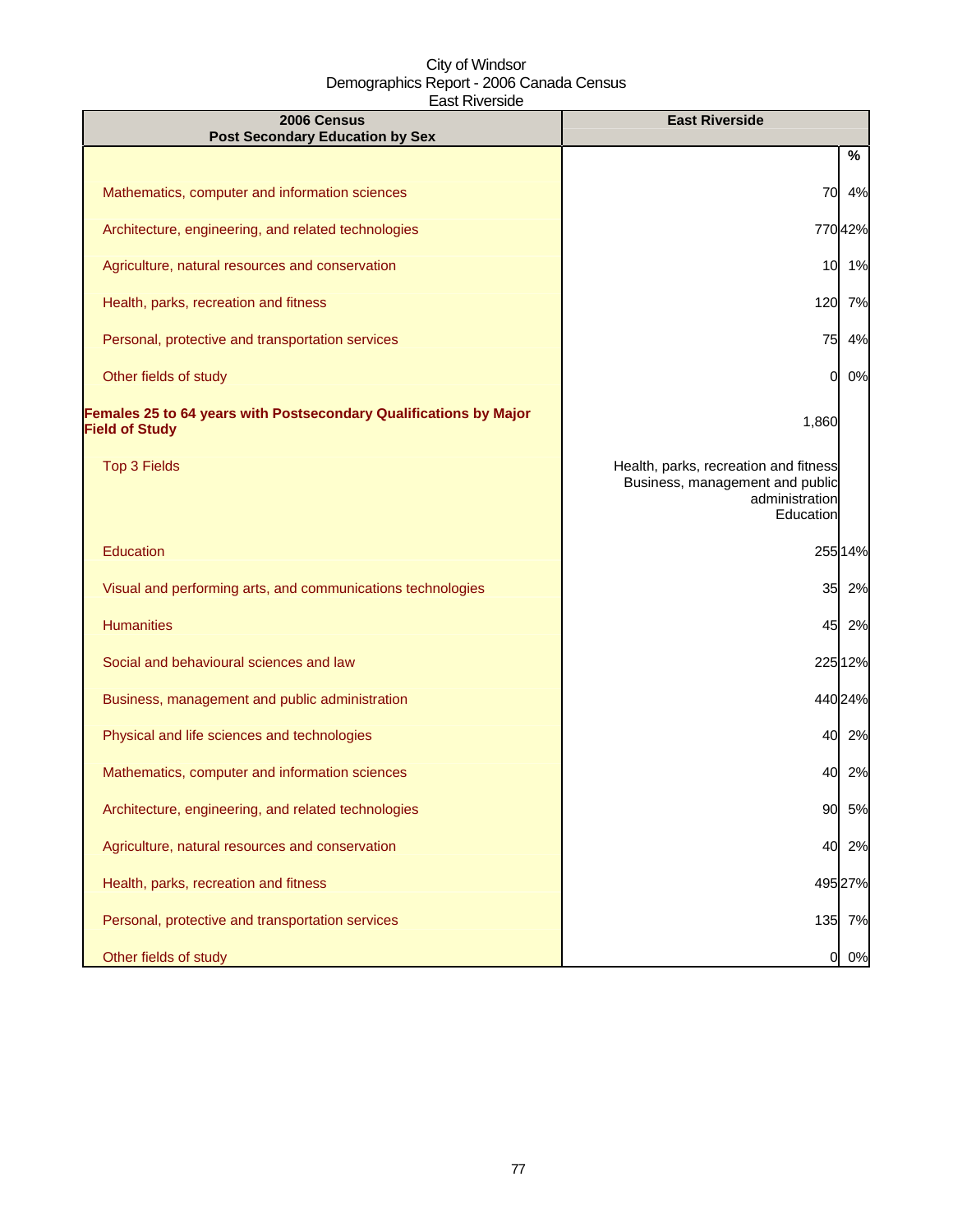# 2006 Census Ethnic Origin - Summary

| 2006 Census<br><b>Ethnic Origin - Summary</b>                                                                                                                                                                                                                                                                                                                                                                                                                                                                                                                                                              | <b>East Riverside</b>                                                                                                                                                                                                                                   |                                                                                                                                                                                                               |
|------------------------------------------------------------------------------------------------------------------------------------------------------------------------------------------------------------------------------------------------------------------------------------------------------------------------------------------------------------------------------------------------------------------------------------------------------------------------------------------------------------------------------------------------------------------------------------------------------------|---------------------------------------------------------------------------------------------------------------------------------------------------------------------------------------------------------------------------------------------------------|---------------------------------------------------------------------------------------------------------------------------------------------------------------------------------------------------------------|
| <b>Total Population by Ethnic Origin*</b>                                                                                                                                                                                                                                                                                                                                                                                                                                                                                                                                                                  | 10,350                                                                                                                                                                                                                                                  | %                                                                                                                                                                                                             |
| <b>Top 5 Ethnic Origins</b>                                                                                                                                                                                                                                                                                                                                                                                                                                                                                                                                                                                | English<br>Canadian<br>French<br>Irish<br>Scottish                                                                                                                                                                                                      |                                                                                                                                                                                                               |
| European<br><b>British Isles</b><br>English<br><b>Irish</b><br><b>Scottish</b><br>Welsh<br><b>Other British Isles</b><br>French<br>Acadian<br>French<br><b>Western European</b><br>Austrian<br><b>Belgian</b><br>Dutch (Netherlands)<br>German<br><b>Swiss</b><br><b>Other Western European</b><br>Northern European<br>Finnish<br>Scandinavian<br>Eastern European<br><b>Baltic</b><br><b>Czech and Slovak</b><br><b>Other Eastern European</b><br>Southern European<br>Croatian<br>Greek<br>Italian<br>Portuguese<br>Spanish<br><b>Other Southern European</b><br><b>Other European</b><br><b>Jewish</b> | 10,665 103%<br>2,380<br>1,480<br>1,335<br>130<br>95<br>2,220<br>15<br>2,220<br>1,200<br>85<br>70<br>165<br>945<br>35<br>0<br>140<br>45<br>95<br>1,450<br>$\overline{0}$<br>180<br>1,360<br>2,280<br>265<br>110<br>1,095<br>65<br>195<br>680<br>15<br>35 | 3,850 37%<br>23%<br>14%<br>13%<br>1%<br>1%<br>21%<br>0%<br>21%<br>12%<br>1%<br>1%<br>2%<br>9%<br>0%<br>0%<br>1%<br>0%<br>1%<br>14%<br>0%<br>2%<br>13%<br>22%<br>3%<br>1%<br>11%<br>1%<br>2%<br>7%<br>0%<br>0% |
| <b>Other European</b><br>Latin, Central and South American<br>Aboriginal from Central/South American<br>Argentinian<br><b>Brazilian</b><br>Chilean<br>Colombian<br>Ecuadorian<br>Guatemalan                                                                                                                                                                                                                                                                                                                                                                                                                | 0<br>35<br>$\overline{0}$<br>$\overline{0}$<br>20<br>$\overline{0}$<br>$\overline{O}$<br>$\overline{O}$<br>$\overline{0}$                                                                                                                               | 0%<br>0%<br>0%<br>0%<br>0%<br>0%<br>0%<br>0%<br>0%                                                                                                                                                            |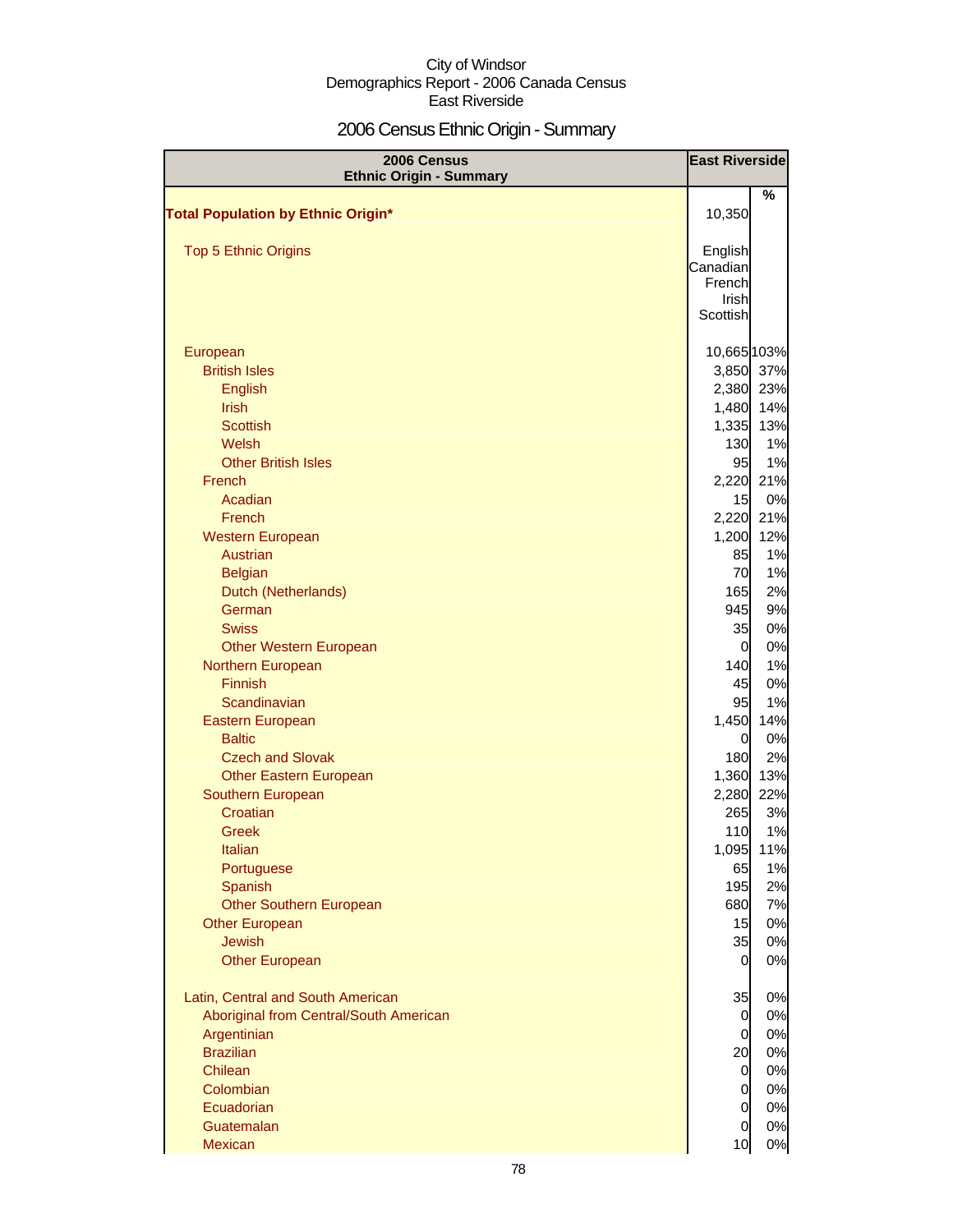| 2006 Census                            | <b>East Riverside</b> |          |
|----------------------------------------|-----------------------|----------|
| <b>Ethnic Origin - Summary</b>         |                       | %        |
| Peruvian                               | $\mathbf 0$           | 0%       |
| Salvadorean                            | $\overline{O}$        | 0%       |
| Other Latin, Central or South American | 10                    | 0%       |
|                                        |                       |          |
| Caribbean                              | 110                   | 1%       |
| <b>Barbadian</b>                       | 0                     | 0%       |
| Guyanese                               | $\overline{0}$        | 0%       |
| <b>Haitian</b>                         | $\overline{0}$        | 0%       |
| Jamaican                               | 75                    | 1%       |
| Trinidadian/Tobagonian                 | 15                    | 0%       |
| <b>West Indian</b>                     | 15                    | 0%       |
| <b>Other Caribbean</b>                 | 10                    | 0%       |
| African                                | 300                   | 3%       |
| <b>Black</b>                           | 75                    | 1%       |
| Ethiopian                              | $\overline{0}$        | 0%       |
| Ghanaian                               | 30                    | 0%       |
| Nigerian                               | 90                    | 1%       |
| Somali                                 | $\overline{0}$        | 0%       |
| South African                          | 40                    | 0%       |
| <b>Other African</b>                   | 95                    | 1%       |
| Arab                                   | 545                   | 5%       |
| Egyptian                               | 0                     | 0%       |
| Iraqi                                  | 265                   | 3%       |
| Lebanese                               | 170                   | 2%       |
| Maghrebi                               | 0                     | 0%       |
| Algerian                               | 0                     | 0%       |
| Moroccan                               | $\mathbf 0$           | 0%       |
| <b>Other Maghrebi</b>                  | $\overline{0}$        | 0%       |
| Palestinian                            | 40                    | 0%       |
| Syrian                                 | 10                    | 0%       |
| <b>Other Arab</b>                      | 105                   | 1%       |
| <b>West Asian</b>                      | 225                   | 2%       |
| Afghan                                 | 15                    | 0%       |
| Armenian                               | 10                    | 0%       |
| <b>Iranian</b>                         | 10                    | 0%       |
| <b>Turk</b>                            | 110                   | 1%       |
| <b>Other West Asian</b>                | 85                    | 1%       |
| <b>South Asian</b>                     | 120                   | 1%       |
| East Indian                            | 100                   | 1%       |
| Pakistani                              | 20                    | 0%       |
| Punjabi                                | 10                    | 0%       |
| Sri Lankan                             | $\overline{0}$        | 0%       |
| <b>Other South Asian</b>               | $\overline{0}$        | 0%       |
| <b>East and Southeast Asian</b>        |                       |          |
| <b>Chinese</b>                         | 580<br>195            | 6%<br>2% |
| Filipino                               | 345                   | 3%       |
| Japanese                               | 20                    | 0%       |
| Korean                                 | $\overline{0}$        | 0%       |
| Vietnamese                             | 10                    | 0%       |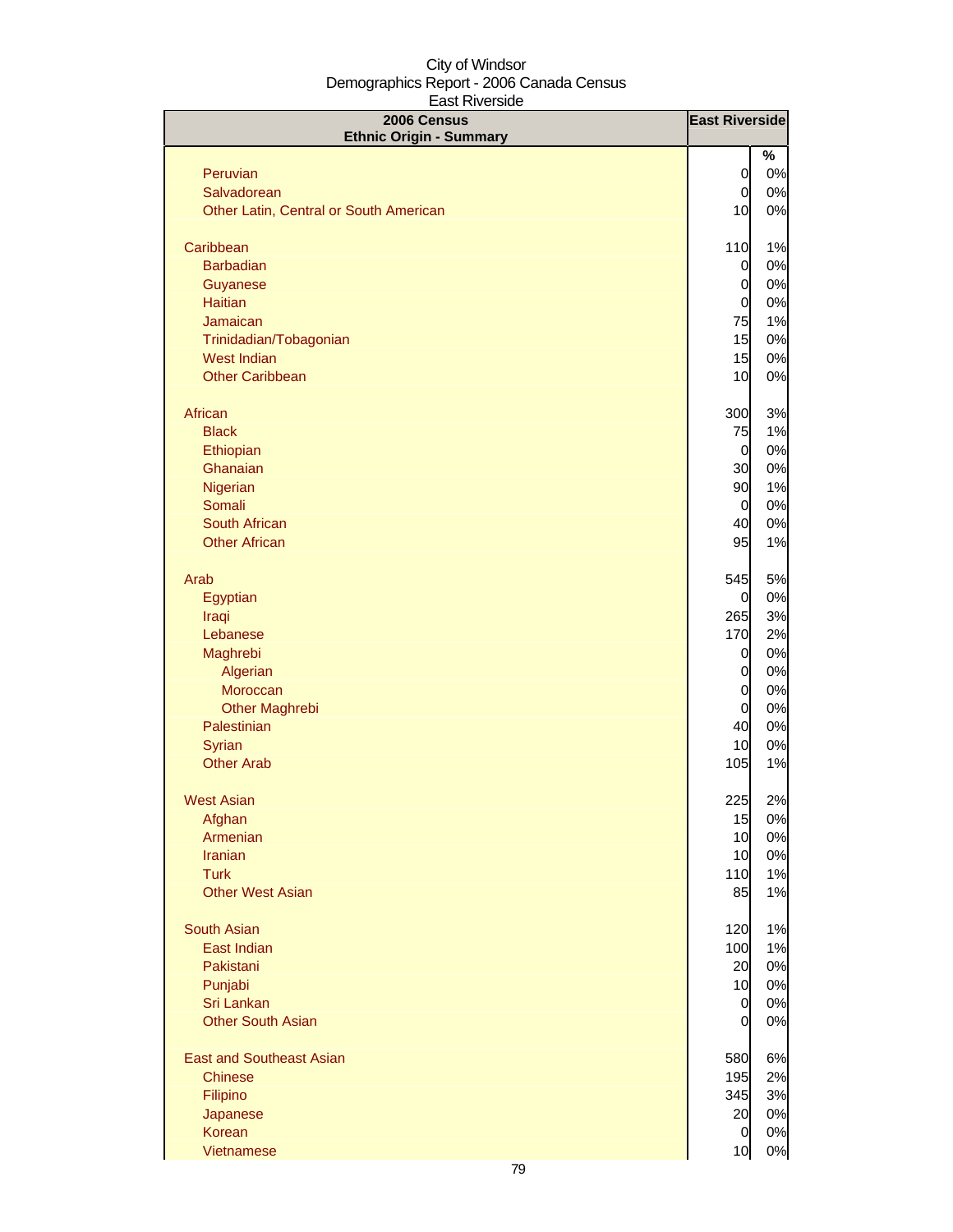| 2006 Census<br><b>Ethnic Origin - Summary</b>                                        | <b>East Riverside</b> |         |
|--------------------------------------------------------------------------------------|-----------------------|---------|
| <b>Other East Asian</b>                                                              | 60                    | ℅<br>1% |
| Oceania                                                                              |                       | 0%      |
| Australian                                                                           |                       | 0%      |
| <b>New Zealander</b>                                                                 | 0                     | 0%      |
| <b>Pacific Islands</b>                                                               | 0                     | 0%      |
| Fijian                                                                               | 0                     | 0%      |
| Hawaiian                                                                             | 0                     | 0%      |
| <b>Other Pacific Islander</b>                                                        |                       | 0%      |
| North American Aboriginal                                                            | 235                   | 2%      |
| <b>Inuit</b>                                                                         | 0                     | 0%      |
| <b>Métis</b>                                                                         | 55                    | 1%      |
| North American Indian                                                                | <b>175</b>            | 2%      |
| <b>North American</b>                                                                | 2,330                 | 23%     |
| American                                                                             | 105                   | 1%      |
| Canadian                                                                             | 2,280                 | 22%     |
| <b>Other North American</b>                                                          | Ω                     | 0%      |
| *Total responses are the sum of single and multiple responses for each ethnic origin |                       |         |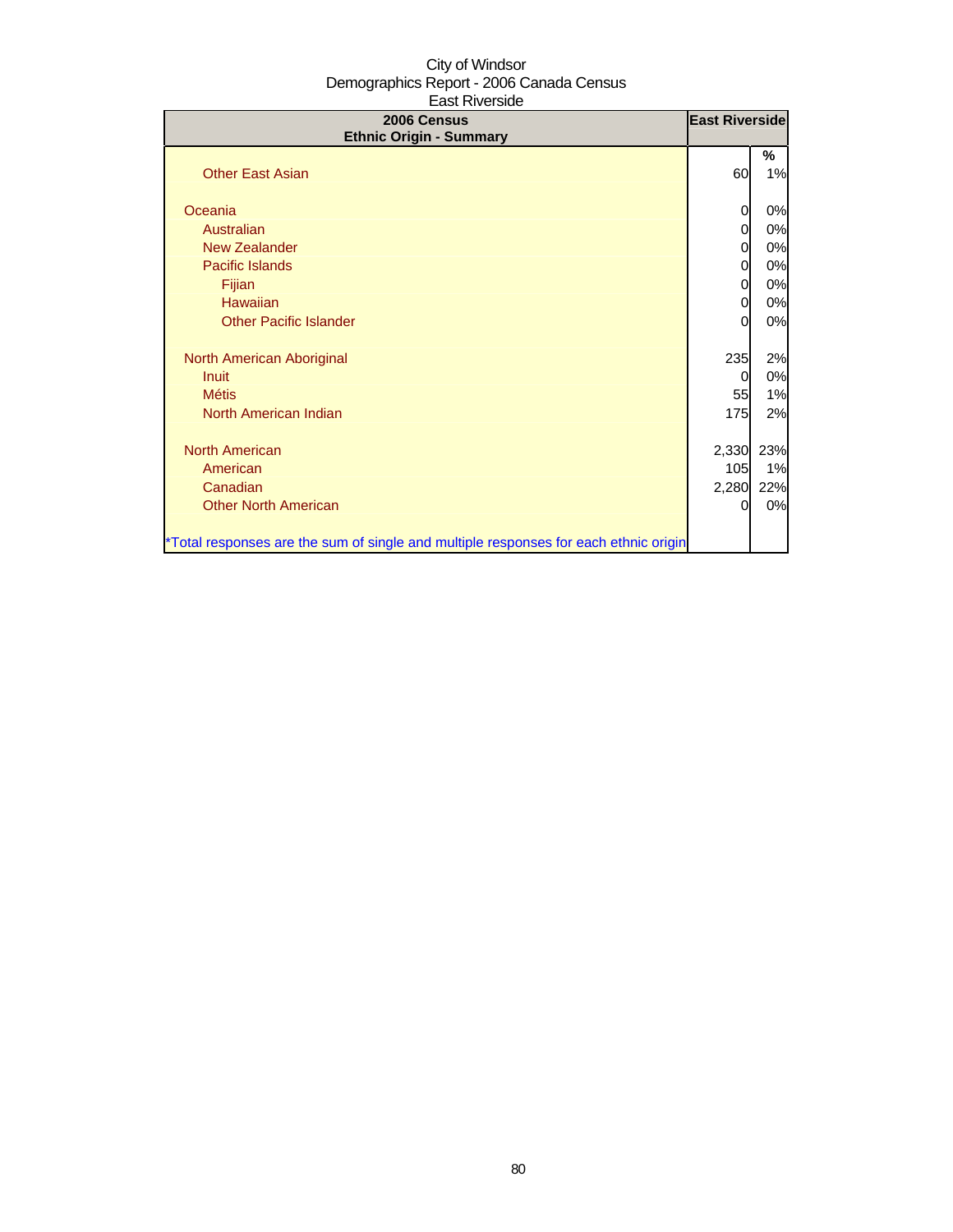# 2006 Census Ethnic Origin - European

| 2006 Census<br><b>Ethnic Origin - European</b> | <b>East Riverside</b> |            |
|------------------------------------------------|-----------------------|------------|
| <b>Total Population by Ethnic Origin*</b>      | 10,350                | %          |
|                                                |                       |            |
| <b>British Isles</b>                           | 3,850                 |            |
| Cornish                                        | 0                     | 0%         |
| English                                        | 2,380                 | 62%        |
| <b>Irish</b>                                   | 1,480                 | 38%        |
| <b>Manx</b>                                    | $\overline{0}$        | 0%         |
| <b>Scottish</b>                                | 1,335                 | 35%        |
| Welsh                                          | 130                   | 3%         |
| British Isles, n.i.e.                          | 95                    | 2%         |
| <b>French</b>                                  | 2,220                 |            |
| Acadian                                        | 15                    | 1%         |
| French                                         |                       | 2,220 100% |
| <b>Western European</b>                        | 1,200                 |            |
| Austrian                                       | 85                    | 7%         |
| <b>Belgian</b>                                 | 70                    | 6%         |
| Dutch (Netherlands)                            | 165                   | 14%        |
| Flemish                                        | $\overline{0}$        | 0%         |
| Frisian                                        | $\overline{O}$        | 0%         |
| German                                         | 945                   | 79%        |
| Luxembourger                                   | 0                     | 0%         |
| <b>Swiss</b>                                   | 35                    | 3%         |
| <b>Northern European</b>                       | 140                   |            |
| <b>Finnish</b>                                 | 45                    | 32%        |
| Scandinavian                                   | 95                    | 68%        |
| <b>Danish</b>                                  | 70                    | 50%        |
| Icelandic                                      | $\overline{0}$        | 0%         |
| Norwegian                                      | 10                    | 7%         |
| <b>Swedish</b>                                 | 20                    | 14%        |
| Scandinavian, n.i.e.                           | 0                     | 0%         |
| <b>Eastern European</b>                        | 1,450                 |            |
| <b>Baltic</b>                                  | $\overline{0}$        | 0%         |
| Estonian                                       | $\mathbf 0$           | 0%         |
| Latvian                                        | $\overline{O}$        | 0%         |
| Lithuanian                                     | $\overline{0}$        | 0%         |
| <b>Byelorussian</b>                            | 10                    | 1%         |
| <b>Czech and Slovak</b><br><b>Czech</b>        | 180<br>40             | 12%<br>3%  |
| Czechoslovakian                                | 15                    | 1%         |
| <b>Slovak</b>                                  | 125                   | 9%         |
| Hungarian (Magyar)                             | 250                   | 17%        |
| <b>Polish</b>                                  | 530                   | 37%        |
| Romanian                                       | 200                   | 14%        |
| <b>Russian</b>                                 | 50                    | 3%         |
| <b>Ukrainian</b>                               | 320                   | 22%        |
| <b>Southern European</b>                       | 2,280                 |            |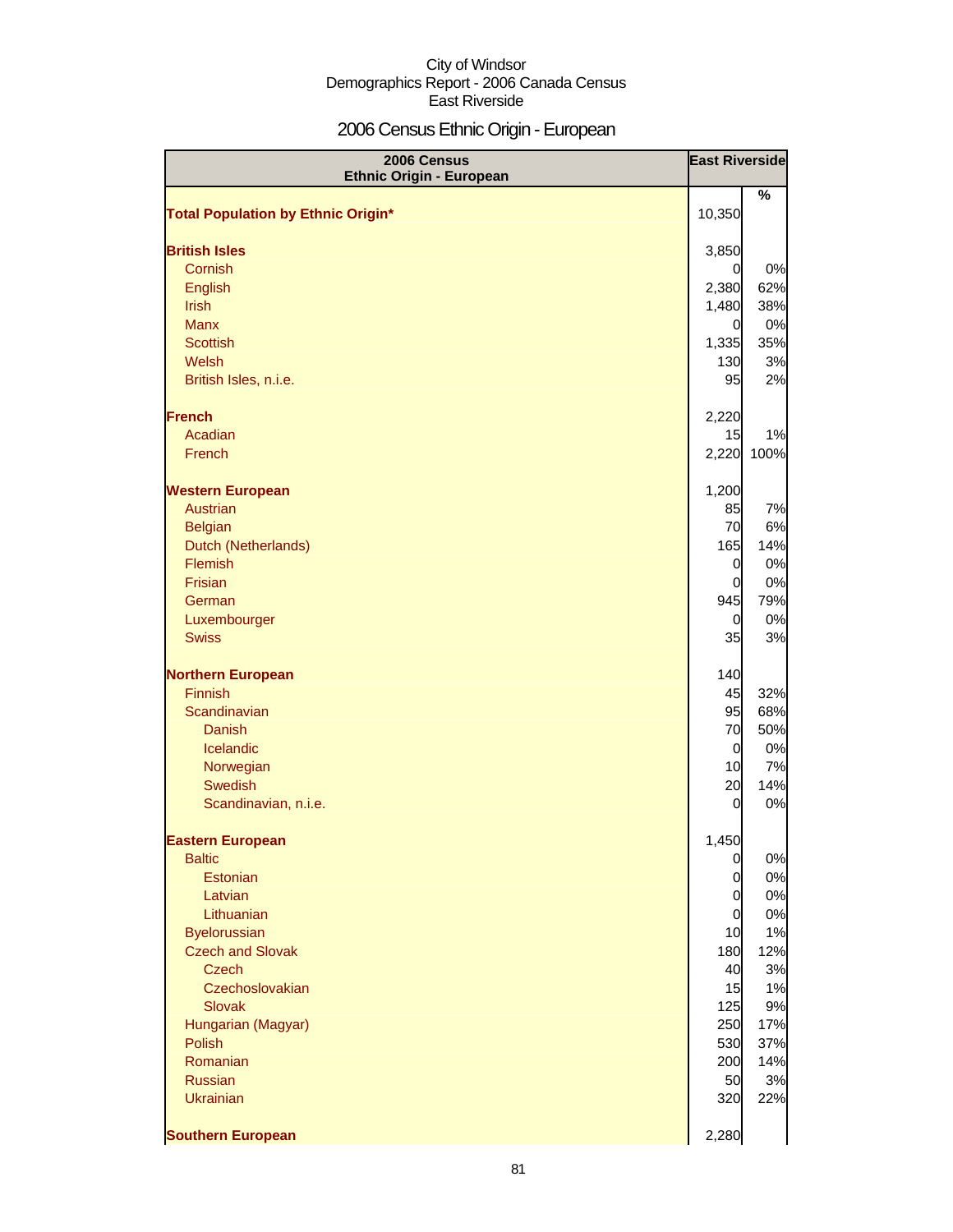| 2006 Census                                                                          |             | <b>East Riverside</b> |
|--------------------------------------------------------------------------------------|-------------|-----------------------|
| <b>Ethnic Origin - European</b>                                                      |             |                       |
| Albanian                                                                             |             | %<br>2%               |
| <b>Bosnian</b>                                                                       | 50          | 1%                    |
|                                                                                      | 20          | 0%                    |
| <b>Bulgarian</b><br>Croatian                                                         | 10<br>265   | 12%                   |
| Cypriot                                                                              | 0           | 0%                    |
| <b>Greek</b>                                                                         | 110         | 5%                    |
| Italian                                                                              | 1,095       | 48%                   |
| Kosovar                                                                              | 25          | 1%                    |
| Macedonian                                                                           | 145         | 6%                    |
| <b>Maltese</b>                                                                       | 45          | 2%                    |
| Montenegrin                                                                          | 0           | 0%                    |
| Portuguese                                                                           | 65          | 3%                    |
| Serbian                                                                              | 305         | 13%                   |
| <b>Sicilian</b>                                                                      | 0           | 0%                    |
| Slovenian                                                                            | 0           | 0%                    |
| Spanish                                                                              | 195         | 9%                    |
| Yugoslav, n.i.e.                                                                     | 80          | 4%                    |
|                                                                                      |             |                       |
| <b>Other European</b>                                                                | 15          |                       |
| <b>Basque</b>                                                                        | $\mathbf 0$ | 0%                    |
| Gypsy (Roma)                                                                         | 0           | 0%                    |
| <b>Jewish</b>                                                                        | 35          | 233%                  |
| Slav (European)                                                                      | 0           | 0%                    |
| European, n.i.e.                                                                     | $\Omega$    | 0%                    |
|                                                                                      |             |                       |
| *Total responses are the sum of single and multiple responses for each ethnic origin |             |                       |
| n.i.e.: not included elsewhere                                                       |             |                       |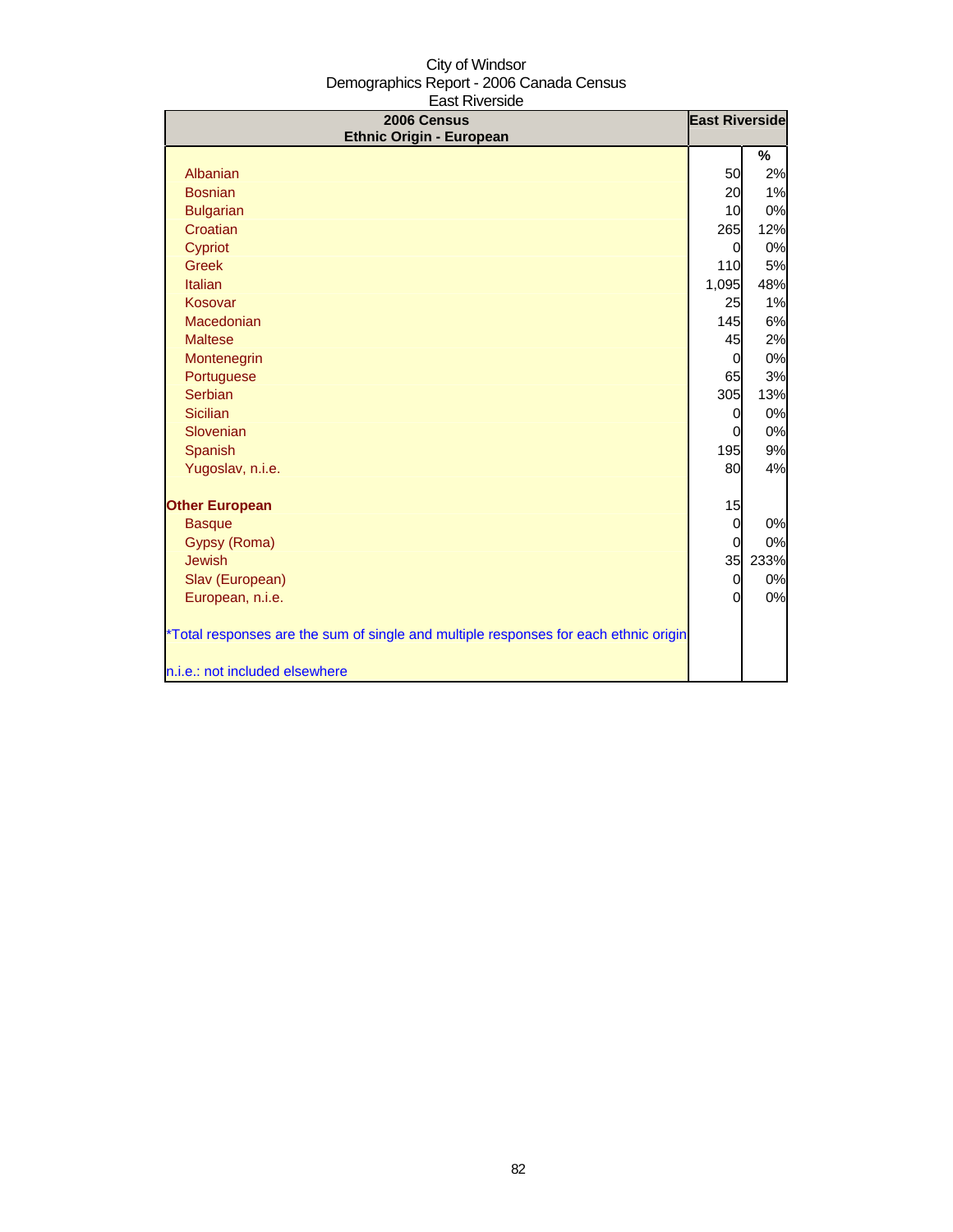# 2006 Census Ethnic Origin - Asian, Oceanic

| 2006 Census<br>Ethnic Origin - Asian, Oceanic | <b>East Riverside</b> |          |
|-----------------------------------------------|-----------------------|----------|
| <b>Total Population by Ethnic Origin*</b>     | 10,350                | %        |
| <b>West Asian</b>                             | 225                   |          |
| Afghan                                        | 15                    | 7%       |
| Armenian                                      | 10                    | 4%       |
| <b>Assyrian</b>                               | 45                    | 20%      |
| Azerbaijani                                   | $\overline{0}$        | 0%       |
| Georgian                                      | $\overline{0}$        | 0%       |
| Iranian                                       | 10                    | 4%       |
| <b>Israeli</b>                                | $\overline{0}$        | 0%       |
| <b>Kurd</b>                                   | 20                    | 9%       |
| Pashtun                                       | $\overline{0}$        | 0%       |
| <b>Tatar</b>                                  | $\overline{0}$        | 0%       |
| <b>Turk</b>                                   | 110                   | 49%      |
| West Asian, n.i.e.                            | 20                    | 9%       |
| <b>South Asian</b>                            | 120                   |          |
| Bangladeshi                                   | $\overline{0}$        | 0%       |
| Bengali                                       | $\overline{0}$        | 0%       |
| <b>East Indian</b>                            | 100                   | 83%      |
| Goan                                          | $\overline{0}$        | 0%       |
| Gujarati                                      | $\overline{0}$        | 0%       |
| Kashmiri                                      | $\overline{0}$        | 0%       |
| Nepali                                        | $\overline{0}$        | 0%       |
| Pakistani                                     | 20                    | 17%      |
| Punjabi                                       | 10                    | 8%       |
| <b>Sinhalese</b>                              | $\overline{0}$        | 0%       |
| Sri Lankan                                    | $\overline{0}$        | 0%       |
| Tamil                                         | 0                     | 0%       |
| South Asian, n.i.e.                           | 0                     | 0%       |
| <b>East and Southeast Asian</b>               | 580                   |          |
| <b>Burmese</b>                                | $\overline{0}$        | 0%       |
| Cambodian                                     | $\overline{O}$        | 0%       |
| <b>Chinese</b>                                | 195                   | 34%      |
| Filipino                                      | 345                   | 59%      |
| Hmong                                         | $\overline{0}$        | 0%       |
| Indonesian                                    | $\overline{0}$        | 0%       |
| Japanese<br><b>Khmer</b>                      | 20<br>$\overline{0}$  | 3%       |
| Korean                                        | $\overline{0}$        | 0%<br>0% |
| Laotian                                       | 50                    | 9%       |
| Malaysian                                     | $\mathbf 0$           | 0%       |
| Mongolian                                     | $\overline{O}$        | 0%       |
| Singaporean                                   | $\overline{O}$        | 0%       |
| <b>Taiwanese</b>                              | $\overline{O}$        | 0%       |
| Thai                                          | 10                    | 2%       |
| Tibetan                                       | $\overline{0}$        | 0%       |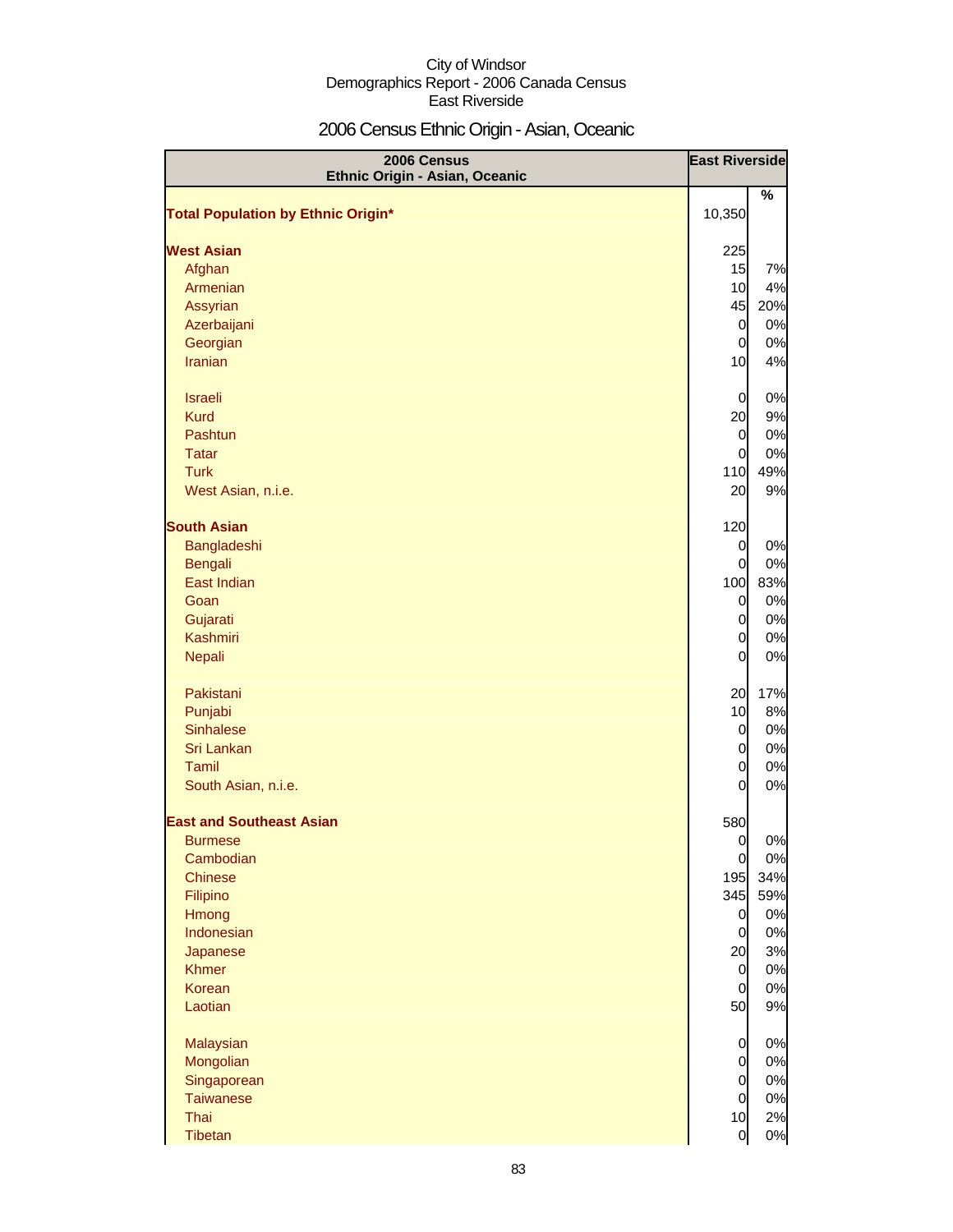| 2006 Census<br>Ethnic Origin - Asian, Oceanic                                                                                                                                                                                                                                                                                                                                                  | <b>East Riverside</b>                           |                     |
|------------------------------------------------------------------------------------------------------------------------------------------------------------------------------------------------------------------------------------------------------------------------------------------------------------------------------------------------------------------------------------------------|-------------------------------------------------|---------------------|
| Vietnamese<br>East or Southeast Asian, n.i.e.<br>Asian, n.o.s.<br><b>Oceania</b><br>Australian<br><b>New Zealander</b><br>Pacific Islands<br>Fijian<br>Hawaiian<br><b>Maori</b><br>Polynesian<br>Samoan<br>Pacific Islander, n.i.e.<br>*Total responses are the sum of single and multiple responses for each ethnic origin<br>n.i.e.: not included elsewhere<br>n.o.s: not otherwise specfied | 10<br>0<br>0<br>0<br>0<br>0<br>0<br>0<br>0<br>0 | %<br>2%<br>0%<br>0% |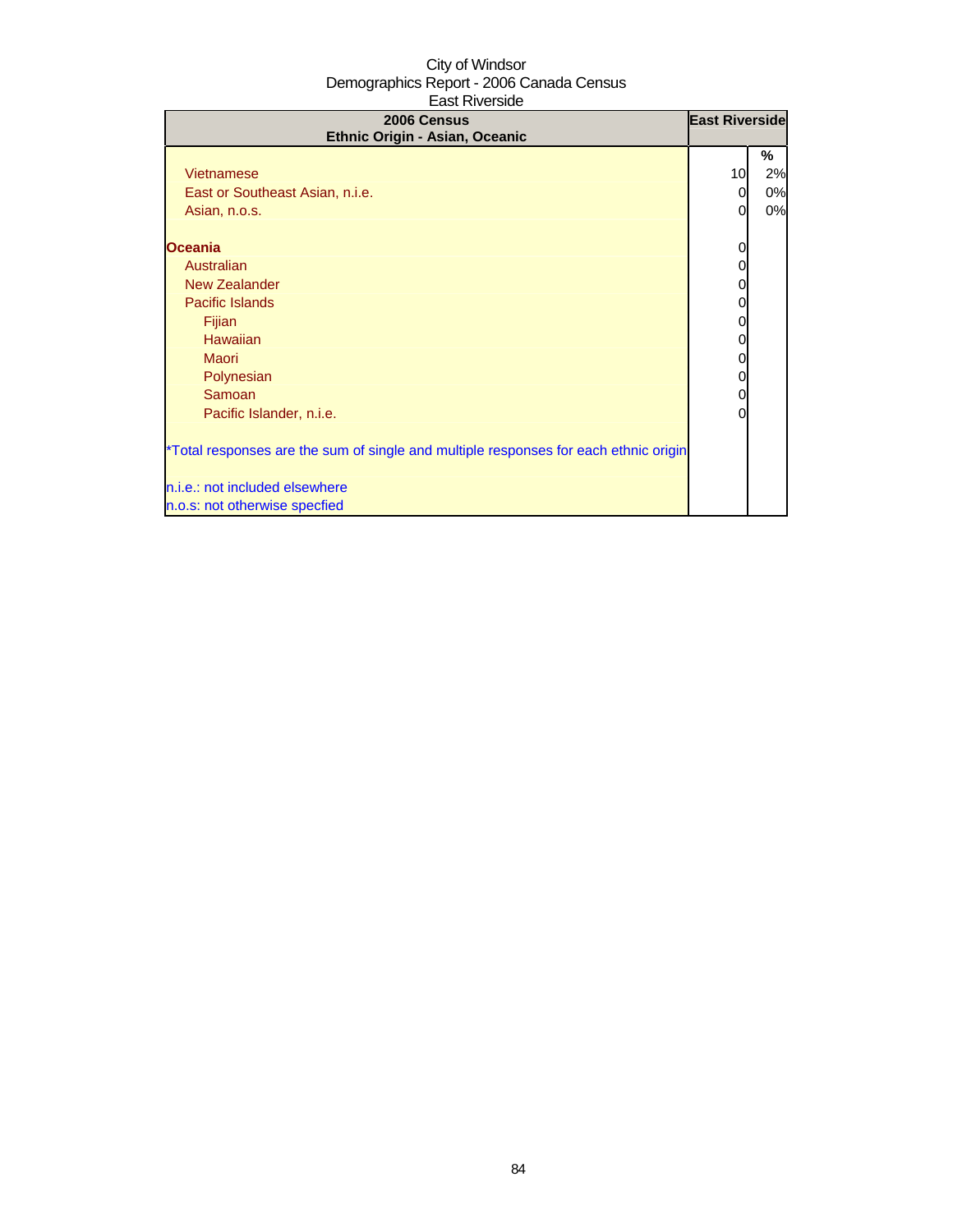# 2006 Census Ethnic Origin - Arab

| 2006 Census<br>Ethnic Origin - Arab                                                  | <b>East Riverside</b> |     |
|--------------------------------------------------------------------------------------|-----------------------|-----|
|                                                                                      |                       | %   |
| <b>Total Population by Ethnic Origin*</b>                                            | 10,350                |     |
| <b>Arab</b>                                                                          | 545                   |     |
| Egyptian                                                                             | $\Omega$              | 0%  |
| Iraqi                                                                                | 265                   | 49% |
| Jordanian                                                                            | 15                    | 3%  |
| Kuwaiti                                                                              | $\overline{0}$        | 0%  |
| Lebanese                                                                             | 170                   | 31% |
| Libyan                                                                               | 0                     | 0%  |
| Maghrebi                                                                             | $\overline{0}$        | 0%  |
| Algerian                                                                             | $\overline{0}$        | 0%  |
| <b>Berber</b>                                                                        | 0                     | 0%  |
| Moroccan                                                                             | $\overline{0}$        | 0%  |
| Tunisian                                                                             | $\overline{0}$        | 0%  |
| Maghrebi, n.i.e.                                                                     | $\overline{0}$        | 0%  |
| Palestinian                                                                          | 40                    | 7%  |
| Saudi Arabian                                                                        | $\overline{0}$        | 0%  |
| Syrian                                                                               | 10                    | 2%  |
| Yemeni                                                                               | 0                     | 0%  |
| Arab, n.i.e.                                                                         | 90                    | 17% |
| *Total responses are the sum of single and multiple responses for each ethnic origin |                       |     |
| n.i.e.: not included elsewhere                                                       |                       |     |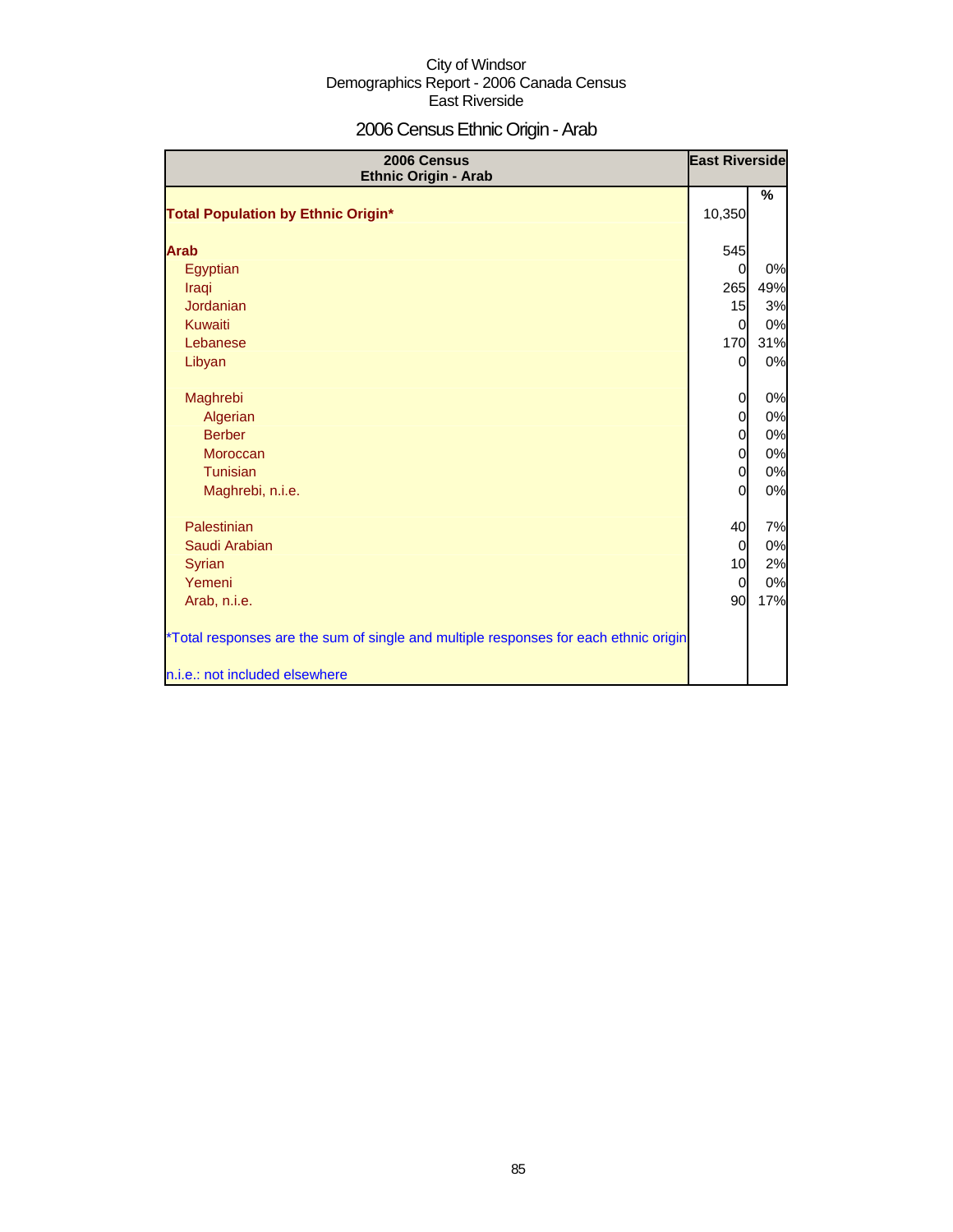# 2006 Census Ethnic Origin - African

| 2006 Census<br><b>Ethnic Origin - African</b> |                | <b>East Riverside</b> |
|-----------------------------------------------|----------------|-----------------------|
| Total Population by Ethnic Origin*            | 10,350         | %                     |
| <b>African</b>                                | 300            |                       |
| Afrikaner                                     | $\overline{0}$ | 0%                    |
| Akan                                          | $\overline{0}$ | 0%                    |
| Amhara                                        | $\overline{0}$ | 0%                    |
| Angolan                                       | $\overline{0}$ | 0%                    |
| Ashanti                                       | $\overline{0}$ | 0%                    |
| <b>Bantu</b>                                  | $\overline{0}$ | 0%                    |
| <b>Black</b>                                  | 75             | 25%                   |
| <b>Burundian</b>                              | $\overline{0}$ | 0%                    |
| Cameroonian                                   | $\overline{0}$ | 0%                    |
| Chadian                                       | $\overline{0}$ | 0%                    |
|                                               |                |                       |
| Congolese (Zairian)                           | $\mathbf 0$    | 0%                    |
| Congolese, n.o.s.                             | $\overline{0}$ | 0%                    |
| <b>Dinka</b>                                  | $\overline{0}$ | 0%                    |
| <b>East African</b>                           | $\overline{O}$ | 0%                    |
| Eritrean                                      | $\overline{0}$ | 0%                    |
| Ethiopian                                     | $\overline{0}$ | 0%                    |
| Gabonese                                      | $\overline{0}$ | 0%                    |
| Gambian                                       | $\mathbf 0$    | 0%                    |
| Ghanaian                                      | 30             | 10%                   |
| Guinean, n.o.s.                               | $\overline{0}$ | 0%                    |
| Harari                                        | 0              | 0%                    |
| Ibo                                           | $\overline{0}$ | 0%                    |
| <b>Ivorian</b>                                | $\overline{0}$ | 0%                    |
| Kenyan                                        | $\overline{0}$ | 0%                    |
| <b>Malagasy</b>                               | $\overline{0}$ | 0%                    |
| <b>Malian</b>                                 | $\mathbf 0$    | 0%                    |
| <b>Mauritian</b>                              | 0              | 0%                    |
| Nigerian                                      | 90             | 30%                   |
| Oromo                                         | 0              | 0%                    |
| Peulh                                         | $\overline{0}$ | 0%                    |
| Rwandan                                       | 30             | 10%                   |
| Senegalese                                    | $\overline{0}$ | 0%                    |
| Seychellois                                   | $\overline{0}$ | 0%                    |
| Sierra Leonean                                | $\overline{0}$ | 0%                    |
| Somali                                        | $\overline{0}$ | 0%                    |
| South African                                 | 40             | 13%                   |
| <b>Sudanese</b>                               | $\overline{0}$ | 0%                    |
| Tanzanian                                     | $\overline{0}$ | 0%                    |
| Tigrian                                       | $\overline{0}$ | 0%                    |
| <b>Togolese</b>                               | $\overline{0}$ | 0%                    |
| Ugandan                                       | $\overline{0}$ | 0%                    |
| Yoruba                                        | 25             | 8%                    |
| Zambian                                       | $\overline{0}$ | 0%                    |
| Zimbabwean                                    | 0              | 0%                    |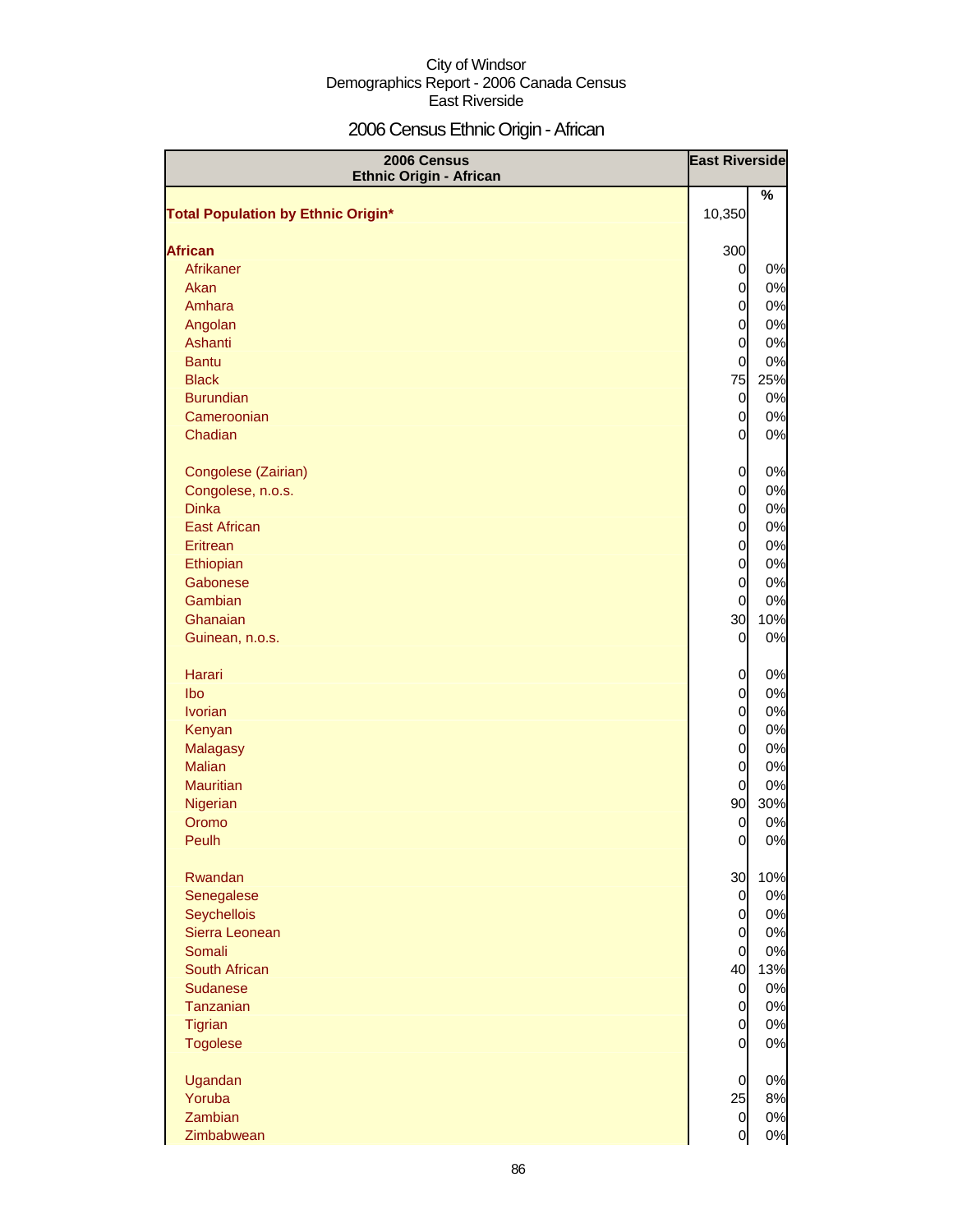| 2006 Census<br><b>Ethnic Origin - African</b>                                        | <b>East Riverside</b> |         |
|--------------------------------------------------------------------------------------|-----------------------|---------|
| Zulu                                                                                 |                       | %<br>0% |
|                                                                                      |                       |         |
| African, n.i.e.                                                                      | 40                    | 13%     |
| *Total responses are the sum of single and multiple responses for each ethnic origin |                       |         |
| n.i.e.: not included elsewhere                                                       |                       |         |
| n.o.s: not otherwise specfied                                                        |                       |         |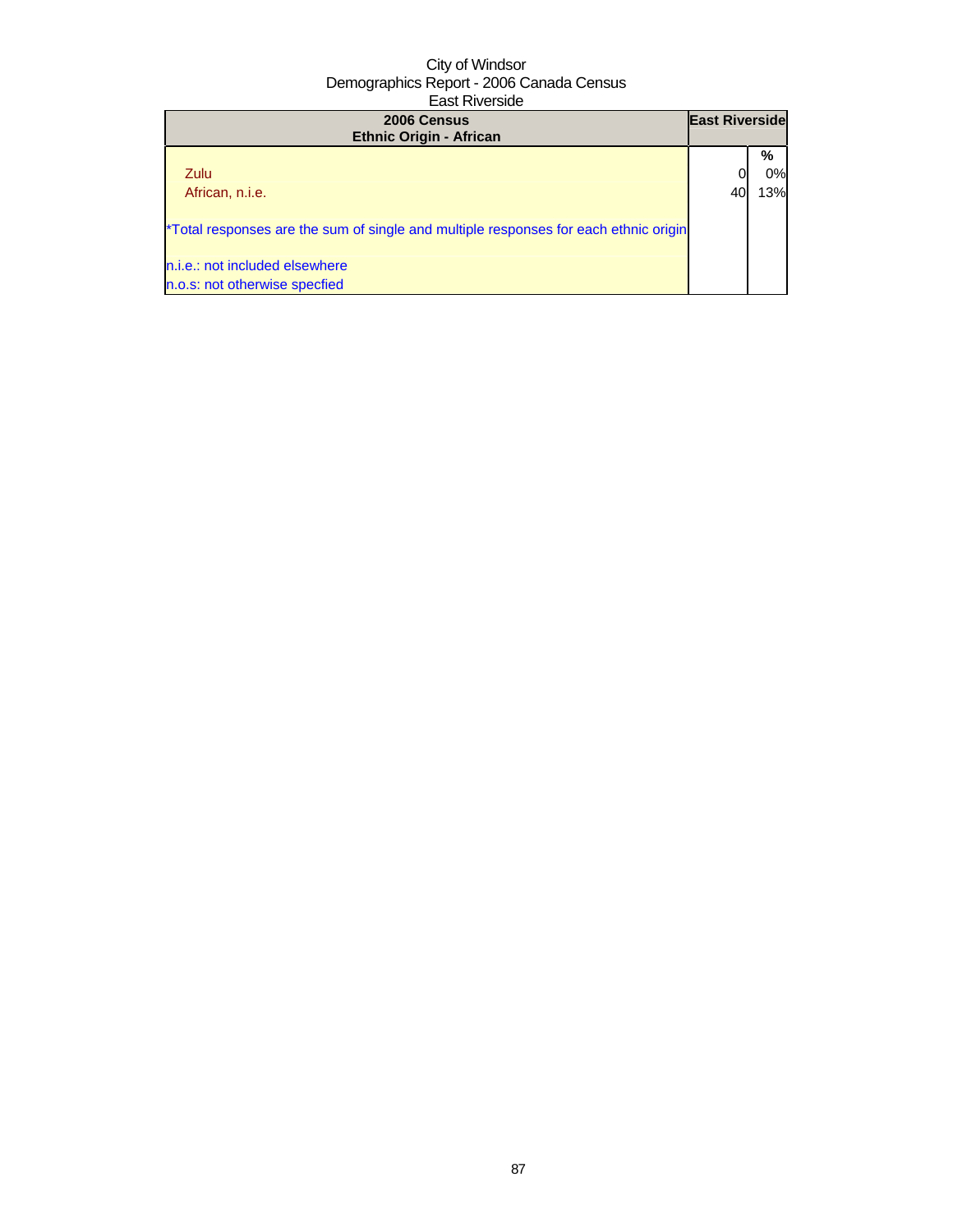# 2006 Census Ethnic Origin - Americas

| 2006 Census<br><b>Ethnic Origin - Americas</b> | <b>East Riverside</b> |           |
|------------------------------------------------|-----------------------|-----------|
| <b>Total Population by Ethnic Origin*</b>      | 10,350                | %         |
|                                                |                       |           |
| <b>Latin, Central and South American</b>       | 35                    |           |
| Aboriginal from Central/South America          | $\mathbf 0$           | 0%        |
| Argentinian<br><b>Belizean</b>                 | $\overline{0}$<br>10  | 0%<br>29% |
| <b>Bolivian</b>                                | $\overline{0}$        | 0%        |
| <b>Brazilian</b>                               | 20                    | 57%       |
| Chilean                                        | $\overline{0}$        | 0%        |
| Colombian                                      | $\mathbf 0$           | 0%        |
| <b>Costa Rican</b>                             | $\mathbf 0$           | 0%        |
| Ecuadorian                                     | $\mathbf 0$           | 0%        |
| Guatemalan                                     | $\overline{0}$        | 0%        |
|                                                |                       |           |
| Hispanic                                       | 0                     | 0%        |
| Honduran                                       | $\overline{0}$        | 0%        |
| Maya                                           | $\overline{0}$        | 0%        |
| Mexican                                        | 10                    | 29%       |
| Nicaraguan                                     | $\overline{0}$        | 0%        |
| Panamanian                                     | $\overline{0}$        | 0%        |
| Paraguayan                                     | $\mathbf 0$           | 0%        |
| Peruvian                                       | $\mathbf 0$           | 0%        |
| Salvadorean                                    | $\overline{0}$        | 0%        |
| Uruguayan                                      | $\overline{0}$        | 0%        |
| Venezuelan                                     | 0                     | 0%        |
| Latin, Central or South American, n.i.e.       | $\Omega$              | 0%        |
| <b>Caribbean</b>                               | 110                   |           |
| Antiguan                                       | $\overline{0}$        | 0%        |
| <b>Bahamian</b>                                | 0                     | 0%        |
| <b>Barbadian</b>                               | $\overline{0}$        | 0%        |
| <b>Bermudan</b>                                | $\overline{0}$        | 0%        |
| Carib                                          | 0                     | 0%        |
| Cuban                                          | $\Omega$              | 0%        |
| Dominican, n.o.s.                              | $\mathbf 0$           | 0%        |
| Grenadian                                      | $\overline{0}$        | 0%        |
| Guyanese                                       | $\overline{0}$        | 0%        |
| Haitian                                        | $\Omega$              | 0%        |
| <b>Jamaican</b>                                | 75                    | 68%       |
| Kittitian/Nevisian                             | $\overline{0}$        | 0%        |
| <b>Martinican</b>                              | $\overline{0}$        | 0%        |
| Montserratan                                   | 10                    | 9%        |
| <b>Puerto Rican</b>                            | $\overline{0}$        | 0%        |
| St. Lucian                                     | $\overline{0}$        | 0%        |
| Trinidadian/Tobagonian                         | 15                    | 14%       |
| Vincentian/Grenadinian                         | $\mathbf 0$           | 0%        |
| West Indian                                    | 15                    | 14%       |
| Caribbean, n.i.e.                              | 0                     | 0%        |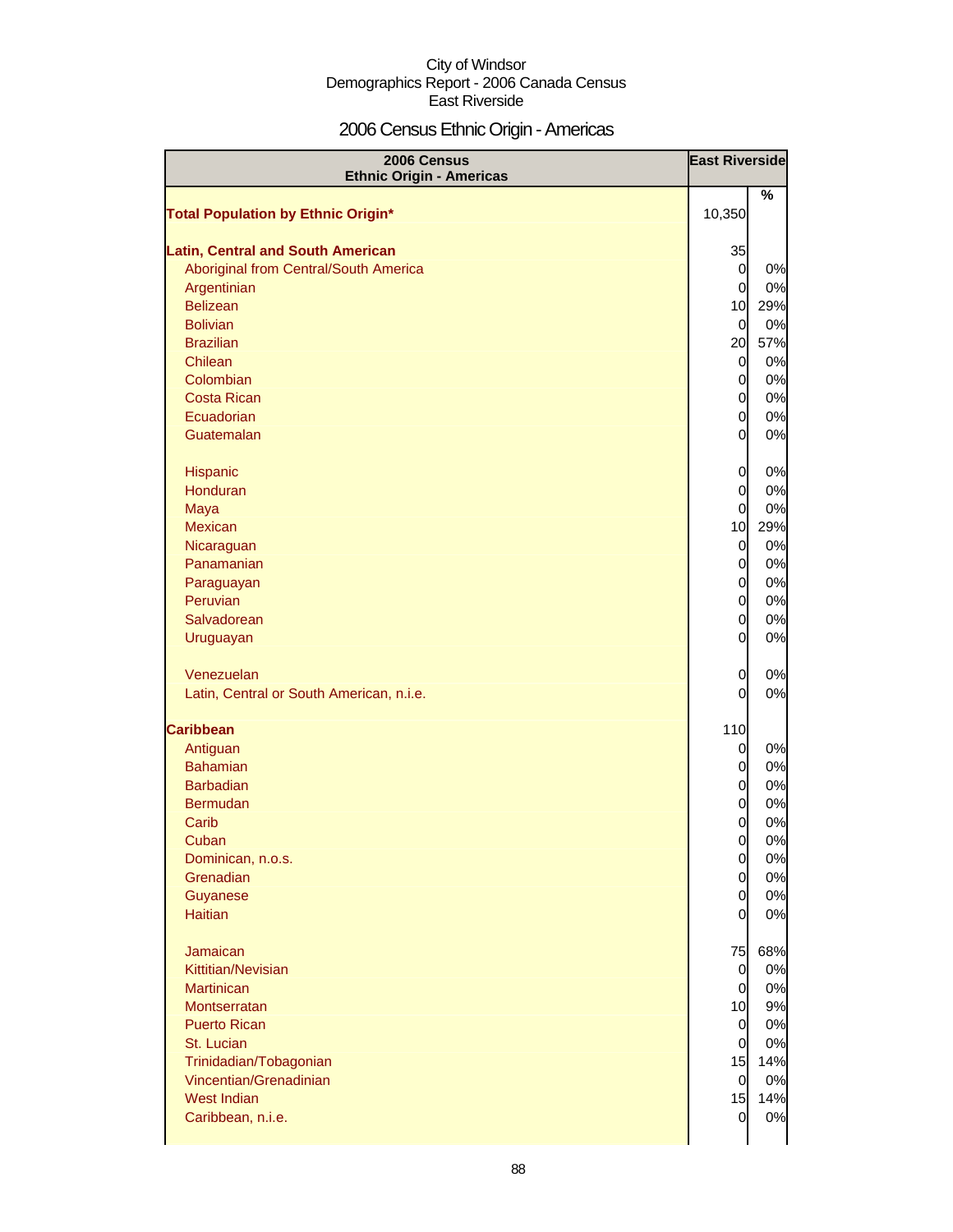| 2006 Census<br><b>Ethnic Origin - Americas</b>                                       | <b>East Riverside</b> |     |
|--------------------------------------------------------------------------------------|-----------------------|-----|
|                                                                                      |                       | ℅   |
| <b>North American</b>                                                                | 2,330                 |     |
| American                                                                             | 105                   | 5%  |
| Canadian                                                                             | 2,280                 | 98% |
| Newfoundlander                                                                       | 0                     | 0%  |
| Nova Scotian                                                                         |                       | 0%  |
| <b>Ontarian</b>                                                                      | 0                     | 0%  |
| Québécois                                                                            |                       | 0%  |
| Other provincial or regional groups                                                  |                       | 0%  |
| <b>North American Aboriginal</b>                                                     | 235                   |     |
| Inuit                                                                                |                       | 0%  |
| <b>Métis</b>                                                                         | 55                    | 23% |
| North American Indian                                                                | 175                   | 74% |
| *Total responses are the sum of single and multiple responses for each ethnic origin |                       |     |
| n.i.e.: not included elsewhere                                                       |                       |     |
| n.o.s: not otherwise specfied                                                        |                       |     |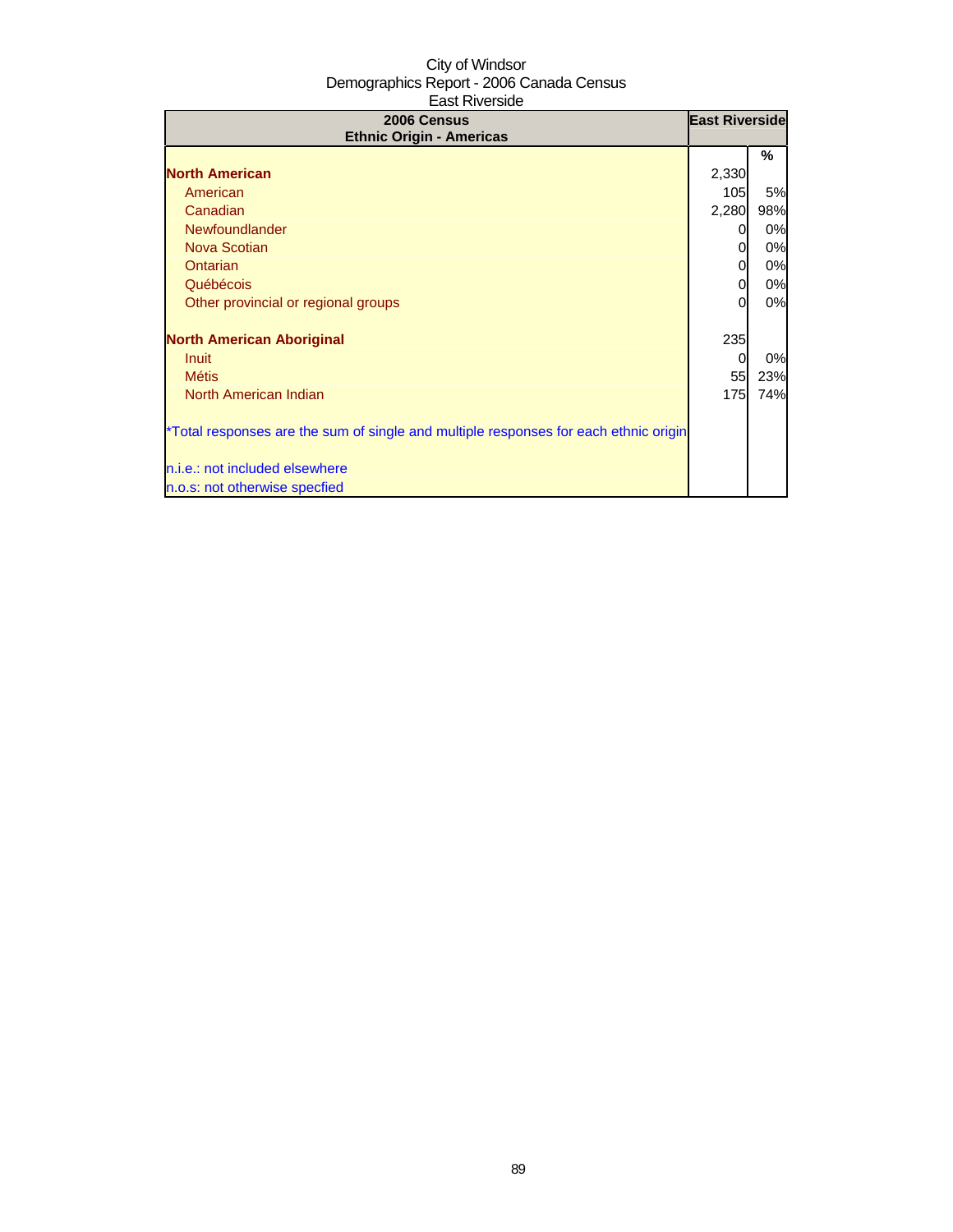### 2006 Census Visible Minorities

| <b>East Riverside</b><br>2006 Census<br><b>Visible Minorities</b> |                                  |                   |
|-------------------------------------------------------------------|----------------------------------|-------------------|
| <b>Total Population by Visible Minority Groups</b>                | 10,345                           | %                 |
| <b>Visible minorities</b>                                         | 1,715                            | 17%               |
| Top 3 visible minorities                                          | <b>Black</b><br>Filipino<br>Arab | 26%<br>20%<br>17% |
| <b>Chinese</b>                                                    | 155                              | 1%                |
| South Asian                                                       | 125                              | 1%                |
| <b>Black</b>                                                      | 395                              | 4%                |
| Filipino                                                          | 300                              | 3%                |
| <b>Latin American</b>                                             | 50                               | 0%                |
| Southeast Asian                                                   | 90                               | 1%                |
| Arab                                                              | 250                              | 2%                |
| <b>West Asian</b>                                                 | 120                              | 1%                |
| Korean                                                            | 0                                | 0%                |
| Japanese                                                          | 10                               | 0%                |
| Visible minority, n.i.e.                                          | 160                              | 2%                |
| Multiple visible minority                                         | 30                               | 0%                |
| Not a visible minority (includes white and aboriginal)            | 8,635                            | 83%               |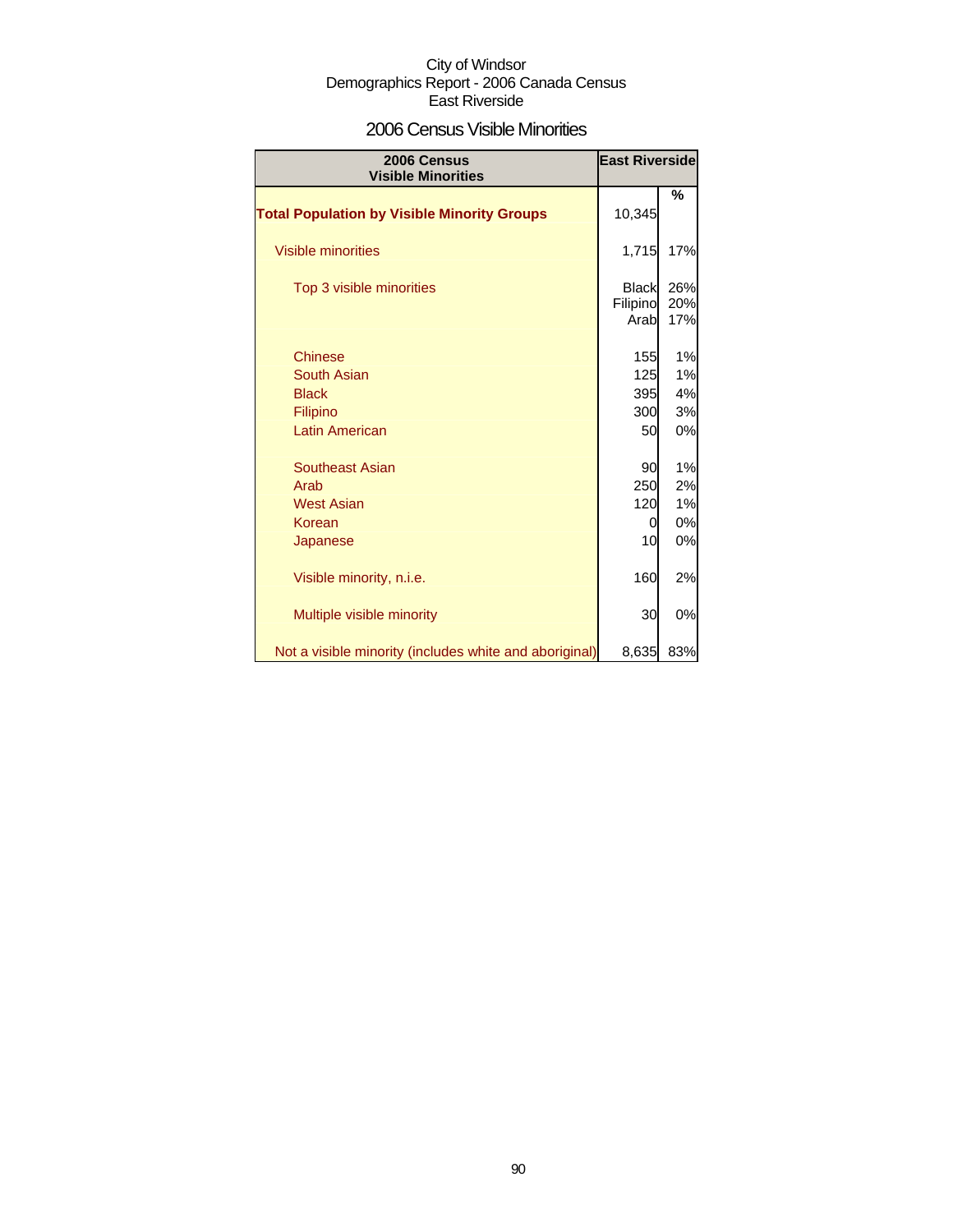# 2006 Census 2005 Employment Income by Sex and Work Activity

| 2006 Census<br>2005 Employment Income by Sex and Work Activity                                              | East<br><b>Riverside</b> |   |
|-------------------------------------------------------------------------------------------------------------|--------------------------|---|
|                                                                                                             |                          | % |
| Total Population 15 years and over with employment income                                                   | 6,190                    |   |
| Average employment income                                                                                   | \$44,429                 |   |
| Worked full year, full time                                                                                 | 3,235 52%                |   |
| Average employment income                                                                                   | \$63,273                 |   |
| Worked part year or part time                                                                               | 2,400 39%                |   |
| Average employment income                                                                                   | \$28,277                 |   |
| Males 15 years and over with employment income                                                              | 3,240                    |   |
| Average employment income                                                                                   | \$54,408                 |   |
| Worked full year, full time                                                                                 | 1,845 57%                |   |
| Average employment income                                                                                   | \$75,042                 |   |
| Worked part year or part time                                                                               | 1,085 33%                |   |
| Average employment income                                                                                   | \$32,461                 |   |
| Females 15 years and over with employment income                                                            | 2,955                    |   |
| Average employment income                                                                                   | \$33,453                 |   |
| Worked full year, full time                                                                                 | 1,375 47%                |   |
| Average employment income                                                                                   | \$47,103                 |   |
| Worked part year or part time                                                                               | 1,305 44%                |   |
| Average employment income                                                                                   | \$24,672                 |   |
| Note that the sum of "worked full year, full time" and "worked part year or part time" counts may not equal |                          |   |
| "persons with employment income". This is due to persons reporting employment income from a previous year.  |                          |   |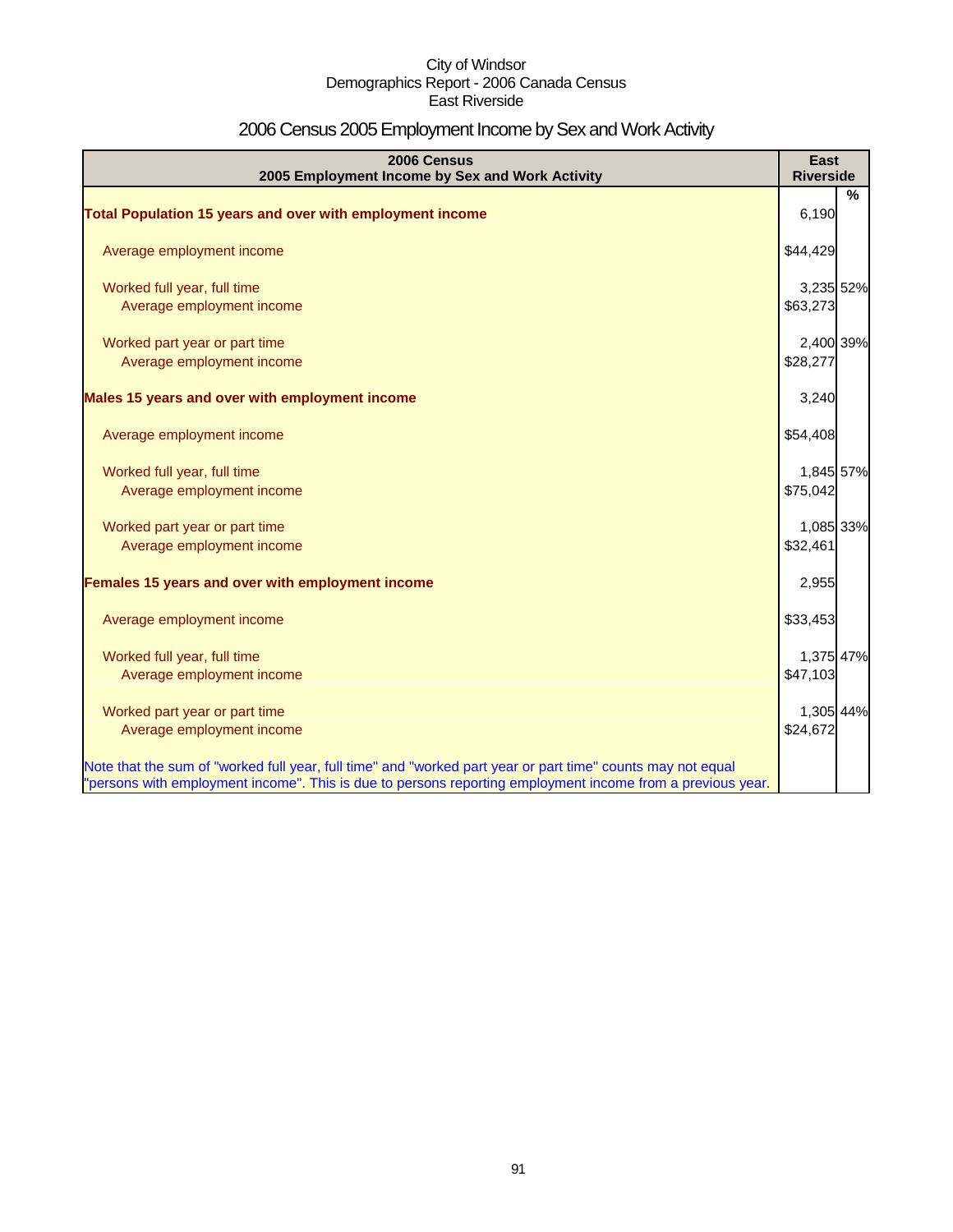| 2006 Census<br>2005 Individual Income by Sex Comparison |                                   | <b>East Riverside</b> |              |               |                |         |
|---------------------------------------------------------|-----------------------------------|-----------------------|--------------|---------------|----------------|---------|
|                                                         | <b>Total</b><br><b>Population</b> | $\%$                  | <b>Males</b> | $\frac{0}{0}$ | <b>Females</b> | %       |
| <b>Population 15 years and over</b>                     | 8,380                             |                       | 3,985        |               | 4,390          |         |
| Without income                                          | 405                               | 5%                    |              | 120 3%        | 275            | 6%      |
| With income                                             | 7,98595%                          |                       | 3,86097%     |               | 4,12094%       |         |
| Population 15 years and over by Income                  | 7,985                             |                       | 3,860        |               | 4,120          |         |
| <b>Under \$1,000</b>                                    | 290                               | 4%                    | 115          | 3%            | 170            | 4%      |
| $$1,000 - $2,999$                                       | 185                               | 2%                    | 60           | 2%            | 125            | 3%      |
| $$3,000 - $4,999$                                       | <b>175</b>                        | 2%                    | 25           | 1%            | 150            | 4%      |
| $$5,000 - $6,999$                                       | 260                               | 3%                    | 90           | 2%            | 165            | 4%      |
| $$7,000 - $9,999$                                       | 320                               | 4%                    | 125          | 3%            | 185            | 4%      |
| $$10,000 - $11,999$                                     | 265                               | 3%                    | 100          | 3%            | 165            | 4%      |
| \$12,000 - \$14,999                                     | 295                               | 4%                    | 105          | 3%            | <b>185</b>     | 4%      |
| \$15,000 - \$19,999                                     | 570                               | 7%                    | 140          | 4%            |                | 425 10% |
| \$20,000 - \$24,999                                     | 490                               | 6%                    | 185          | 5%            | 310            | 8%      |
| \$25,000 - \$29,999                                     | 495                               | 6%                    | 195          | 5%            | 300            | 7%      |
| \$30,000 - \$34,999                                     | 545                               | 7%                    | 230          | 6%            | 320            | 8%      |
| \$35,000 - \$39,999                                     | 545                               | 7%                    |              | 275 7%        | 280            | 7%      |
| \$40,000 - \$44,999                                     | 395                               | 5%                    | 175          | 5%            | 225            | 5%      |
| \$45,000 - \$49,999                                     | 450                               | 6%                    | 270          | 7%            | 180            | 4%      |
| \$50,000 - \$59,999                                     | 660                               | 8%                    |              | 375 10%       | 270            | 7%      |
| \$60,000 and over                                       | 2,000 25%                         |                       | 1,355 35%    |               |                | 635 15% |
| <b>Dominant Income Range</b>                            | Over \$60K                        |                       | Over \$60K   |               | Over \$60K     |         |
| Median Income                                           | \$35,734                          |                       | \$46,667     |               | \$27,750       |         |
| Average Income                                          | \$44,533                          |                       | \$56,556     |               | \$33,292       |         |

# 2006 Census 2005 Individual Income by Sex Comparison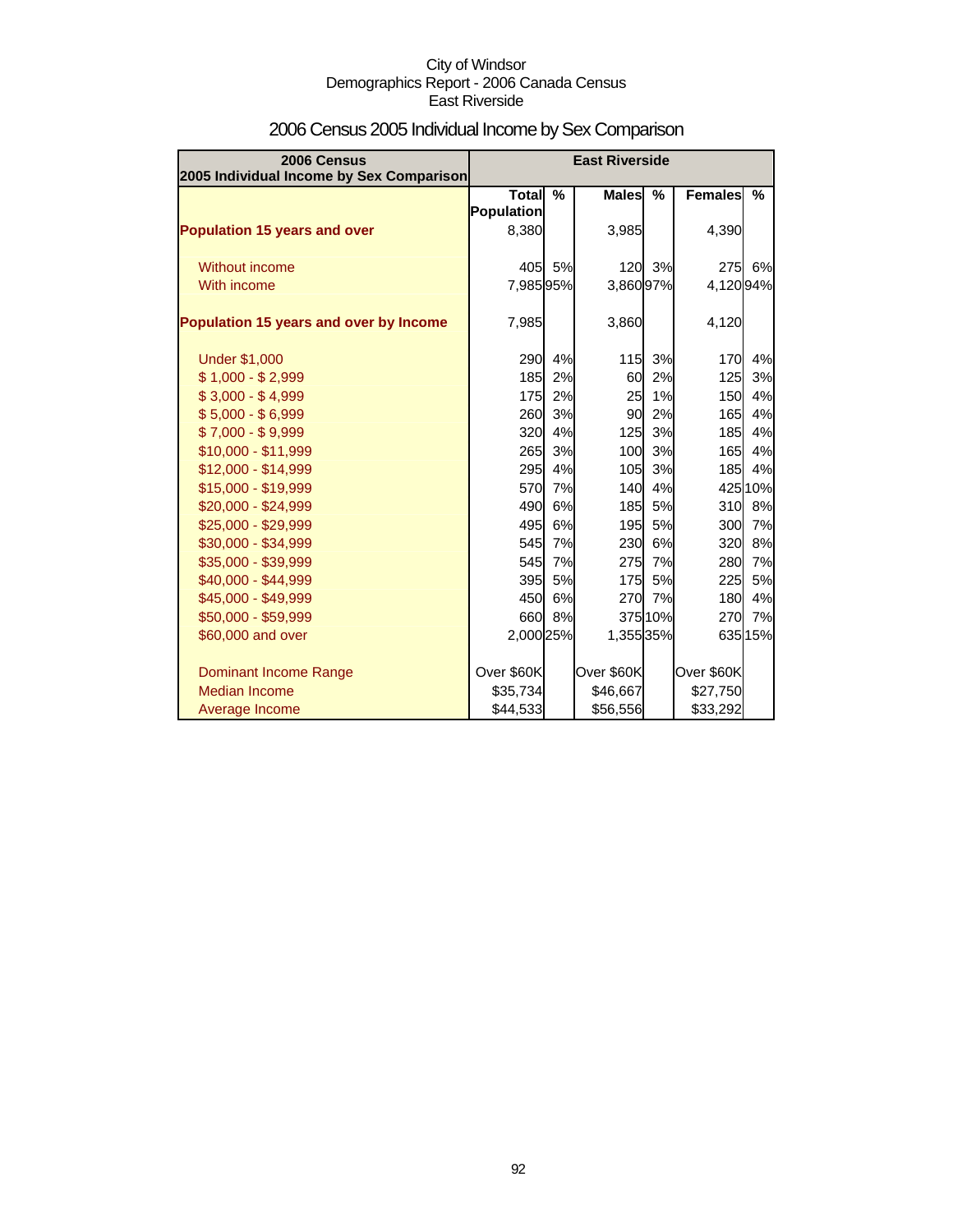# 2006 Census 2005 Individual Income by Sex

| 2006 Census<br>2005 Individual Income by Sex | <b>East Riverside</b> |          |
|----------------------------------------------|-----------------------|----------|
| <b>Population 15 years and over</b>          | 8,380                 | ℅        |
| <b>Without income</b>                        | 405                   | 5%       |
| With income                                  | 7,98595%              |          |
| Population 15 years and over by Income       | 7,985                 |          |
| <b>Under \$1,000</b>                         | 290                   | 4%       |
| $$1,000 - $2,999$                            | 185                   | 2%       |
| $$3,000 - $4,999$                            | <b>175</b>            | 2%       |
| $$5,000 - $6,999$                            | 260                   | 3%       |
| $$7,000 - $9,999$                            | 320                   | 4%       |
| \$10,000 - \$11,999                          | 265                   | 3%       |
| \$12,000 - \$14,999                          | 295                   | 4%       |
| \$15,000 - \$19,999                          | 570                   | 7%       |
| \$20,000 - \$24,999                          | 490                   | 6%       |
| \$25,000 - \$29,999                          | 495                   | 6%       |
| \$30,000 - \$34,999                          | 545                   | 7%       |
| \$35,000 - \$39,999                          | 545                   | 7%       |
| \$40,000 - \$44,999                          | 395<br>450            | 5%<br>6% |
| \$45,000 - \$49,999<br>\$50,000 - \$59,999   | 660                   | 8%       |
| \$60,000 and over                            | 2,000 25%             |          |
|                                              |                       |          |
| Dominant income range                        | Over \$60K            |          |
| Average income                               | \$44,533              |          |
| <b>Median income</b>                         | \$35,734              |          |
| <b>Males 15 years and over</b>               | 3,985                 |          |
| Without income                               | 120                   | 3%       |
| With income                                  | 3,860 97%             |          |
| Males 15 years and over by Income            | 3,860                 |          |
| <b>Under \$1,000</b>                         | 115                   | 3%       |
| $$1,000 - $2,999$                            | 60                    | 2%       |
| $$3,000 - $4,999$                            | 25                    | 1%       |
| $$5,000 - $6,999$                            | 90                    | 2%       |
| $$7,000 - $9,999$                            | 125                   | 3%       |
| \$10,000 - \$11,999                          | 100                   | 3%       |
| \$12,000 - \$14,999                          | 105                   | 3%       |
| \$15,000 - \$19,999                          | 140                   | 4%       |
| \$20,000 - \$24,999                          | 185                   | 5%       |
| \$25,000 - \$29,999                          | 195<br>230            | 5%<br>6% |
| \$30,000 - \$34,999<br>\$35,000 - \$39,999   | 275                   | 7%       |
| \$40,000 - \$44,999                          | 175                   | 5%       |
| \$45,000 - \$49,999                          | 270                   | 7%       |
| \$50,000 - \$59,999                          |                       | 375 10%  |
| \$60,000 and over                            | 1,355 35%             |          |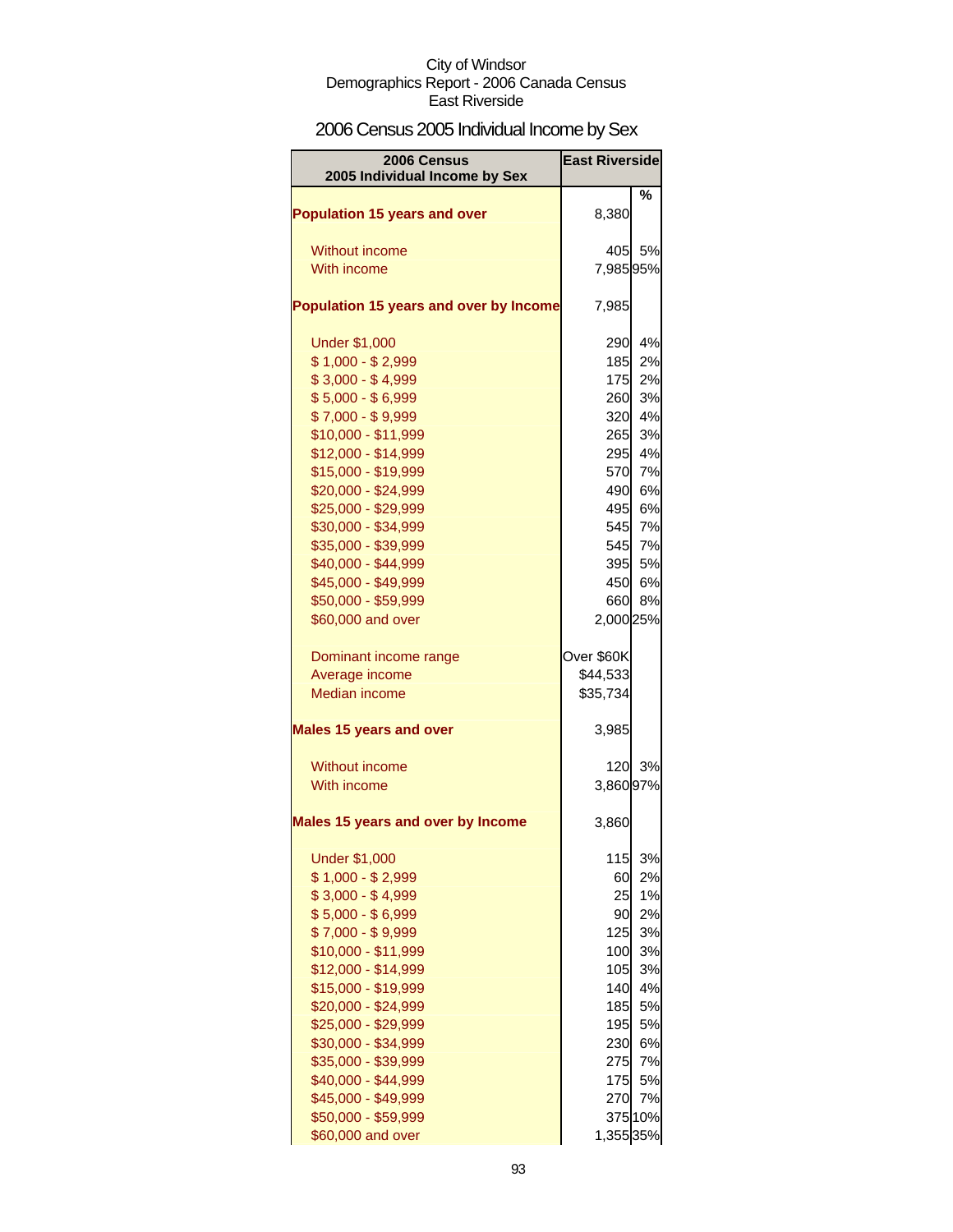| aəlinvələrdə                                 |                       |         |  |
|----------------------------------------------|-----------------------|---------|--|
| 2006 Census<br>2005 Individual Income by Sex | <b>East Riverside</b> |         |  |
|                                              |                       | %       |  |
|                                              |                       |         |  |
| Dominant income range                        | Over \$60K            |         |  |
| <b>Median income</b>                         | \$46,667              |         |  |
| Average income                               | \$56,556              |         |  |
| <b>Females 15 years and over</b>             | 4,390                 |         |  |
| <b>Without income</b>                        | 275                   | 6%      |  |
| With income                                  | 4,12094%              |         |  |
| Females 15 years and over by Income          | 4,120                 |         |  |
| <b>Under \$1,000</b>                         | 170                   | 4%      |  |
| $$1,000 - $2,999$                            | 125                   | 3%      |  |
| $$3,000 - $4,999$                            | 150                   | 4%      |  |
| $$5,000 - $6,999$                            | 165                   | 4%      |  |
| $$7,000 - $9,999$                            | 185                   | 4%      |  |
| \$10,000 - \$11,999                          | 165                   | 4%      |  |
| \$12,000 - \$14,999                          | 185                   | 4%      |  |
| \$15,000 - \$19,999                          |                       | 425 10% |  |
| \$20,000 - \$24,999                          | 310                   | 8%      |  |
| \$25,000 - \$29,999                          | 300                   | 7%      |  |
| \$30,000 - \$34,999                          | 320                   | 8%      |  |
| \$35,000 - \$39,999                          | 280                   | 7%      |  |
| \$40,000 - \$44,999                          | 225                   | 5%      |  |
| \$45,000 - \$49,999                          | 180                   | 4%      |  |
| \$50,000 - \$59,999                          | 270                   | 7%      |  |
| \$60,000 and over                            |                       | 635 15% |  |
| Dominant income range                        | Over \$60K            |         |  |
| <b>Median income</b>                         | \$27,750              |         |  |
| Average income                               | \$33,292              |         |  |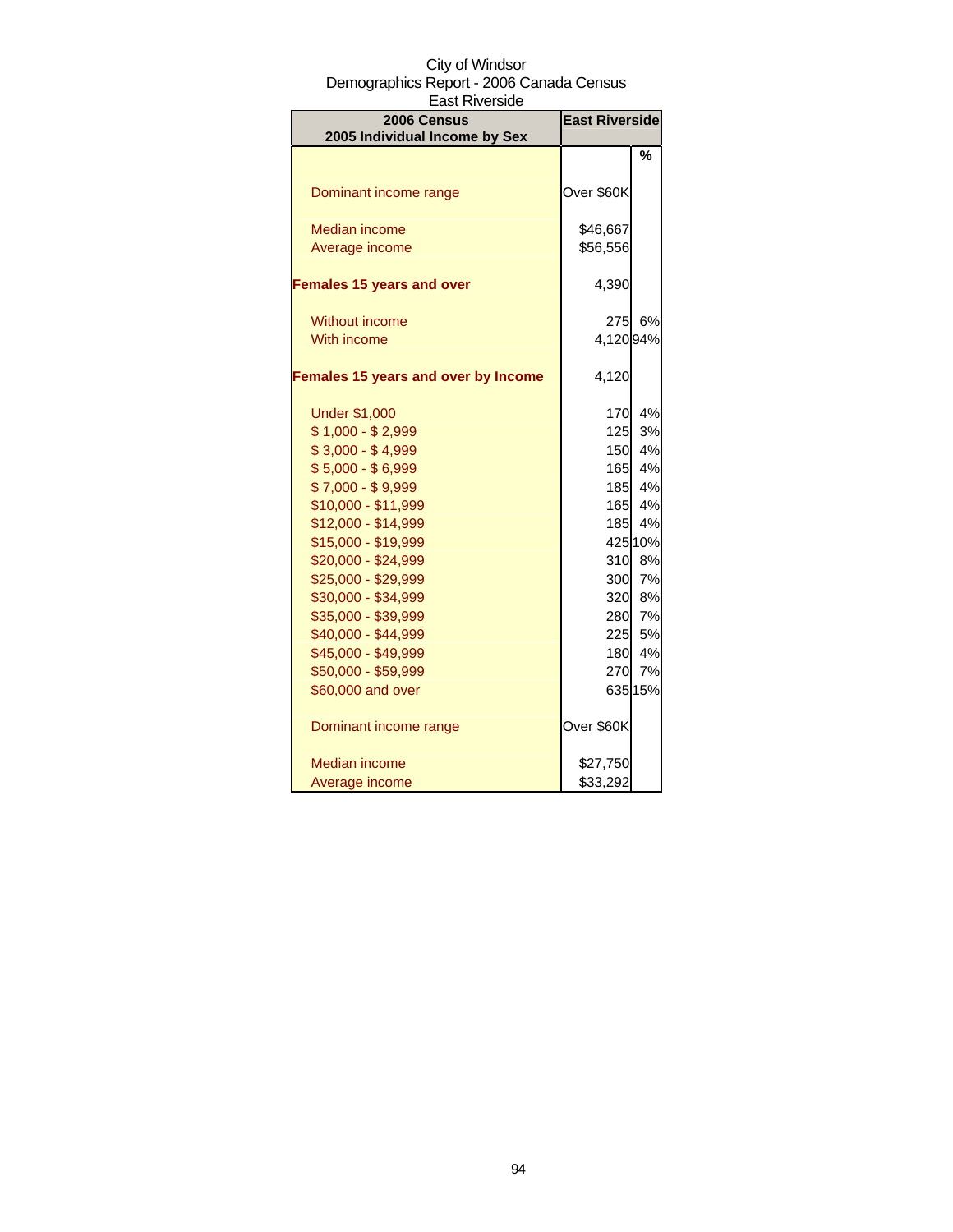# 2006 Census 2005 Individual After-Tax Income by Sex

| 2006 Census                                      | <b>East Riverside</b> |    |
|--------------------------------------------------|-----------------------|----|
| 2005 Individual After-Tax Income by Sex          |                       |    |
|                                                  |                       | %  |
| <b>Population 15 years and over</b>              | 8,385                 |    |
|                                                  |                       |    |
| Without income                                   | 395                   | 5% |
| With income                                      | 7,98595%              |    |
| Population 15 years and over by after-tax income | 7,985                 |    |
| <b>Under \$1,000</b>                             | 305                   | 4% |
| \$1,000 to \$2,999                               | 185                   | 2% |
| \$3,000 to \$4,999                               | 180                   | 2% |
| \$5,000 to \$6,999                               | 260                   | 3% |
| \$7,000 to \$9,999                               | 330                   | 4% |
| \$10,000 to \$11,999                             | 270                   | 3% |
| \$12,000 to \$14,999                             | 325                   | 4% |
| \$15,000 to \$19,999                             | 690                   | 9% |
| \$20,000 to \$24,999                             | 605                   | 8% |
| \$25,000 to \$29,999                             | 700                   | 9% |
| \$30,000 to \$34,999                             | 710                   | 9% |
| \$35,000 to \$39,999                             | 580                   | 7% |
| \$40,000 to \$44,999                             | 475                   | 6% |
| \$45,000 to \$49,999                             | 415                   | 5% |
| \$50,000 and over                                | 1,915 24%             |    |
| Dominant income range                            | Over \$50K            |    |
| Median after-tax income                          | \$30,863              |    |
| Average after-tax income                         | \$36,407              |    |
| <b>Males 15 years and over</b>                   | 3,980                 |    |
|                                                  |                       |    |
| Without income                                   | 130                   | 3% |
| With income                                      | 3,860 97%             |    |
| Males 15 years and over by after-tax income      | 3,860                 |    |
| <b>Under \$1,000</b>                             | 120                   | 3% |
| \$1,000 to \$2,999                               | 60                    | 2% |
| \$3,000 to \$4,999                               | 30                    | 1% |
| \$5,000 to \$6,999                               | 80                    | 2% |
| \$7,000 to \$9,999                               | 155                   | 4% |
| \$10,000 to \$11,999                             | 85                    | 2% |
| \$12,000 to \$14,999                             | 105                   | 3% |
| \$15,000 to \$19,999                             | 185                   | 5% |
| \$20,000 to \$24,999                             | 215                   | 6% |
| \$25,000 to \$29,999                             | 320                   | 8% |
| \$30,000 to \$34,999                             | 355                   | 9% |
| \$35,000 to \$39,999                             | 280                   | 7% |
| \$40,000 to \$44,999                             | <b>270</b>            | 7% |
| \$45,000 to \$49,999                             | 235                   | 6% |
| \$50,000 and over                                | 1,330 34%             |    |
| Dominant income range                            | Over \$50K            |    |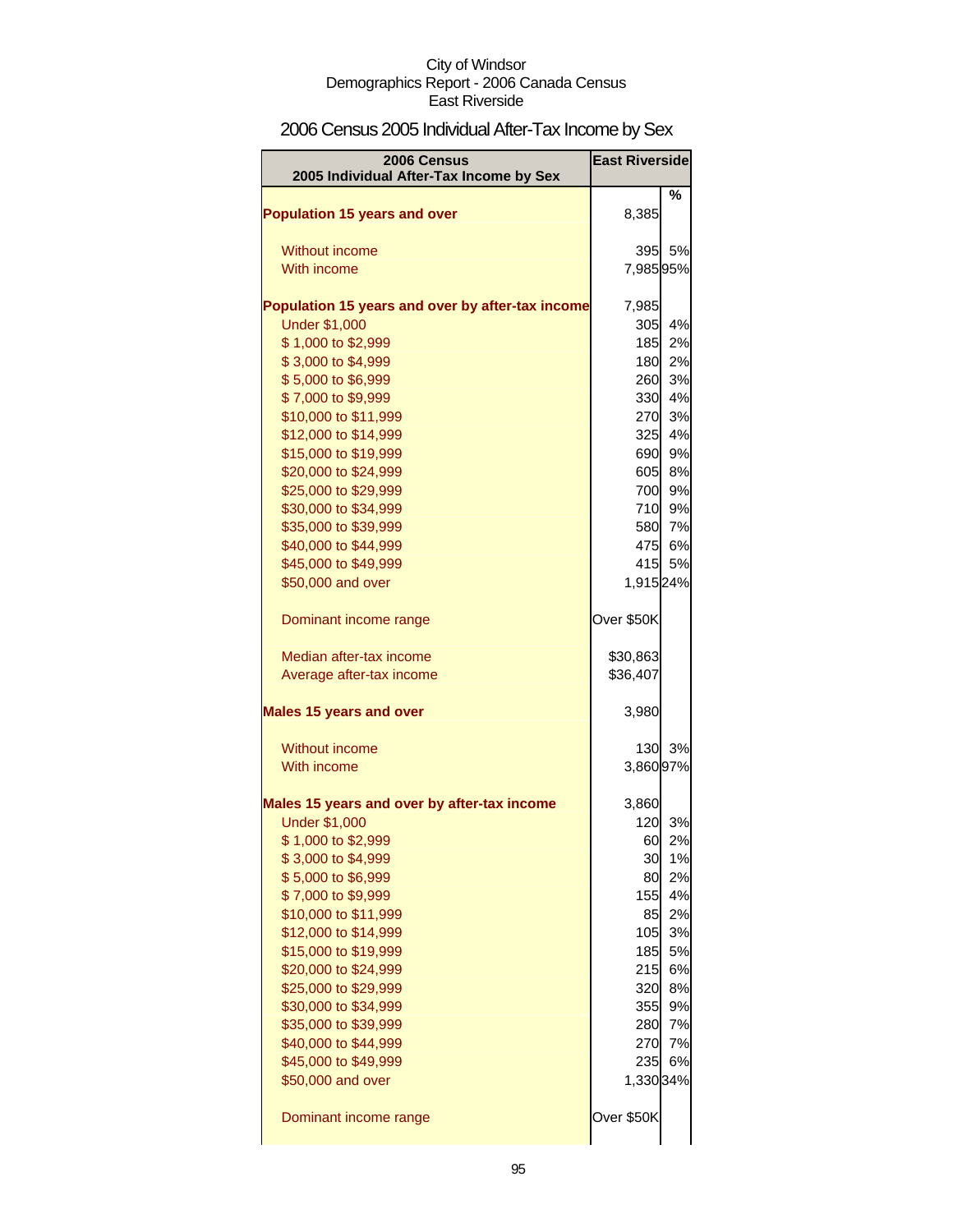| 2006 Census                                   | <b>East Riverside</b> |         |
|-----------------------------------------------|-----------------------|---------|
| 2005 Individual After-Tax Income by Sex       |                       |         |
|                                               |                       | %       |
| Median after-tax income                       | \$38,616              |         |
| Average after-tax income                      | \$44,741              |         |
|                                               |                       |         |
| <b>Females 15 years and over</b>              | 4,400                 |         |
| Without income                                | 275                   | 6%      |
| With income                                   | 4,12094%              |         |
|                                               |                       |         |
| Females 15 years and over by after-tax income | 4,120                 |         |
| <b>Under \$1,000</b>                          | 170                   | 4%      |
| \$1,000 to \$2,999                            | 130                   | 3%      |
| \$3,000 to \$4,999                            | 140                   | 3%      |
| \$5,000 to \$6,999                            | 185                   | 4%      |
| \$7,000 to \$9,999                            | 185                   | 4%      |
| \$10,000 to \$11,999                          |                       | 180 4%  |
| \$12,000 to \$14,999                          | 215                   | 5%      |
| \$15,000 to \$19,999                          |                       | 510 12% |
| \$20,000 to \$24,999                          | 390                   | 9%      |
| \$25,000 to \$29,999                          | 370                   | 9%      |
| \$30,000 to \$34,999                          | 350                   | 8%      |
| \$35,000 to \$39,999                          |                       | 305 7%  |
| \$40,000 to \$44,999                          |                       | 200 5%  |
| \$45,000 to \$49,999                          | <b>180</b>            | 4%      |
| \$50,000 and over                             |                       | 580 14% |
| Dominant income range                         | Over \$50K            |         |
| Median after-tax income                       | \$24,231              |         |
| Average after-tax income                      | \$28,604              |         |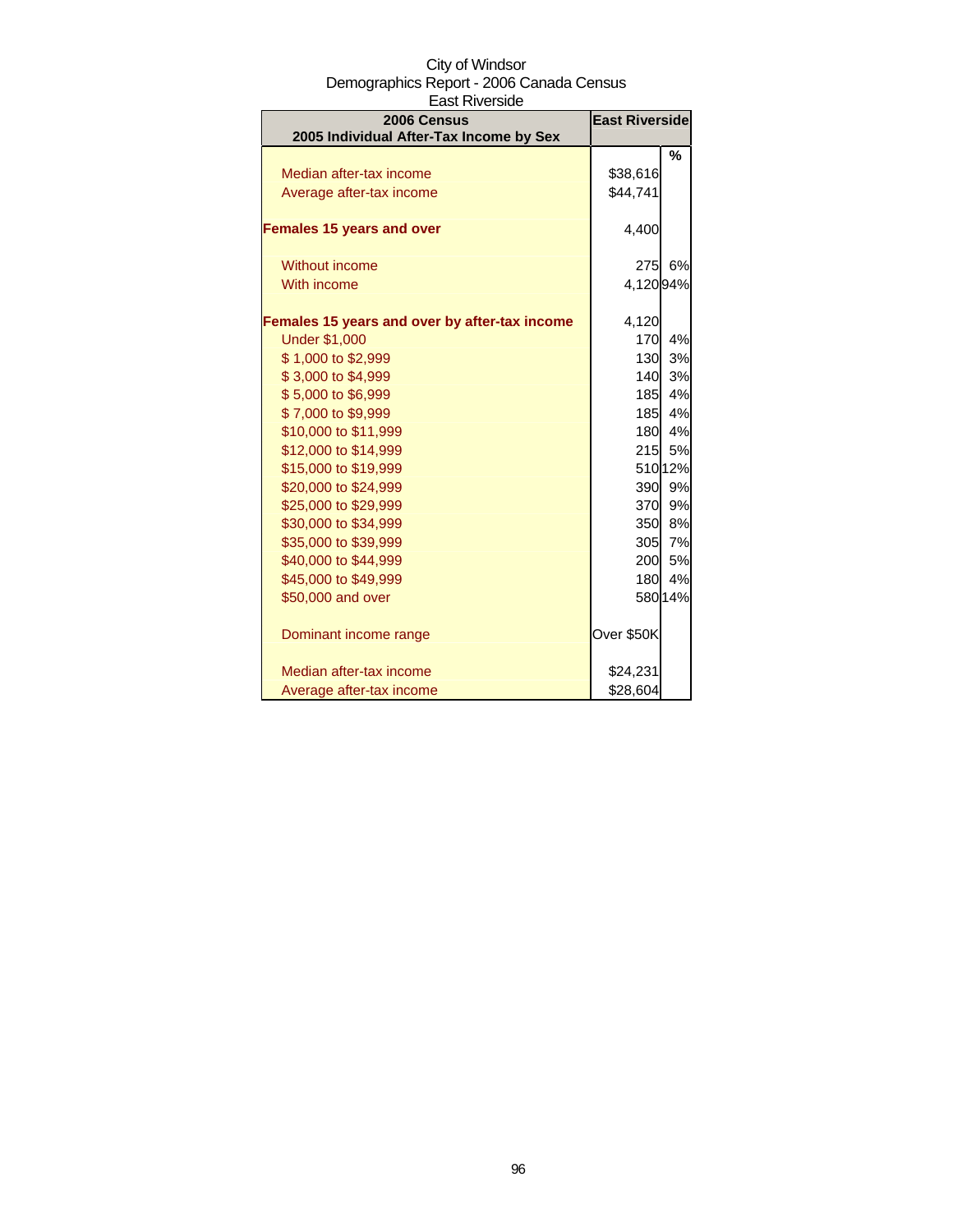# 2006 Census 2005 Family Income

| 2006 Census<br>2005 Family Income                | <b>East Riverside</b> |           |
|--------------------------------------------------|-----------------------|-----------|
|                                                  |                       | %         |
| <b>Total Census Families by Income</b>           | 3,045                 |           |
| <b>Under \$10,000</b>                            | 10                    | 0%        |
| \$10,000 - \$19,999                              | 45                    | 1%        |
| \$20,000 - \$29,999                              | 70                    | 2%        |
| \$30,000 - \$39,999                              | 165                   | 5%        |
| \$40,000 - \$49,999                              | 225                   | 7%        |
| \$50,000 - \$59,999                              |                       | 295 10%   |
| \$60,000 - \$69,999                              | 220                   | 7%        |
| \$70,000 - \$79,999                              |                       | 320 11%   |
| \$80,000 - \$89,999                              |                       | 235 8%    |
| \$90,000 - \$99,999                              | 220                   | 7%        |
| \$100,000 and over                               | 1,215 40%             |           |
| Dominant income range                            | Over \$100K           |           |
| Median income                                    | \$86,809              |           |
| Average income                                   | \$100,204             |           |
|                                                  |                       |           |
| <b>Couple Families by Income</b>                 | 2,680                 |           |
| <b>Under \$10,000</b>                            | 10                    | 0%        |
| \$10,000 - \$19,999                              | 30                    | 1%        |
| \$20,000 - \$29,999                              | 40                    | 1%        |
| \$30,000 - \$39,999                              | 135                   | <b>5%</b> |
| \$40,000 - \$49,999                              | 165                   | 6%        |
| \$50,000 - \$59,999                              | 230                   | 9%        |
| \$60,000 - \$69,999                              | 205                   | <b>8%</b> |
| \$70,000 - \$79,999                              |                       | 270 10%   |
| \$80,000 - \$89,999                              | 215                   | <b>8%</b> |
| \$90,000 - \$99,999                              | 205                   | 8%        |
| \$100,000 and over                               | 1,16043%              |           |
| Dominant income range                            | Over \$100K           |           |
| <b>Median income</b>                             | \$91,585              |           |
| Average income                                   | \$105,582             |           |
| <b>Total Census Families by after-tax Income</b> | 3,050                 |           |
| <b>Under \$10,000</b>                            | 10                    | 0%        |
| \$10,000 to \$19,999                             | 40                    | 1%        |
| \$20,000 to \$29,999                             | 110                   | 4%        |
| \$30,000 to \$39,999                             | 215                   | 7%        |
| \$40,000 to \$49,999                             |                       | 33011%    |
| \$50,000 to \$59,999                             |                       | 350 11%   |
| \$60,000 to \$69,999                             |                       | 340 11%   |
| \$70,000 to \$79,999                             |                       | 325 11%   |
| \$80,000 and over                                | 1,28542%              |           |
| Dominant income range                            | Over \$80K            |           |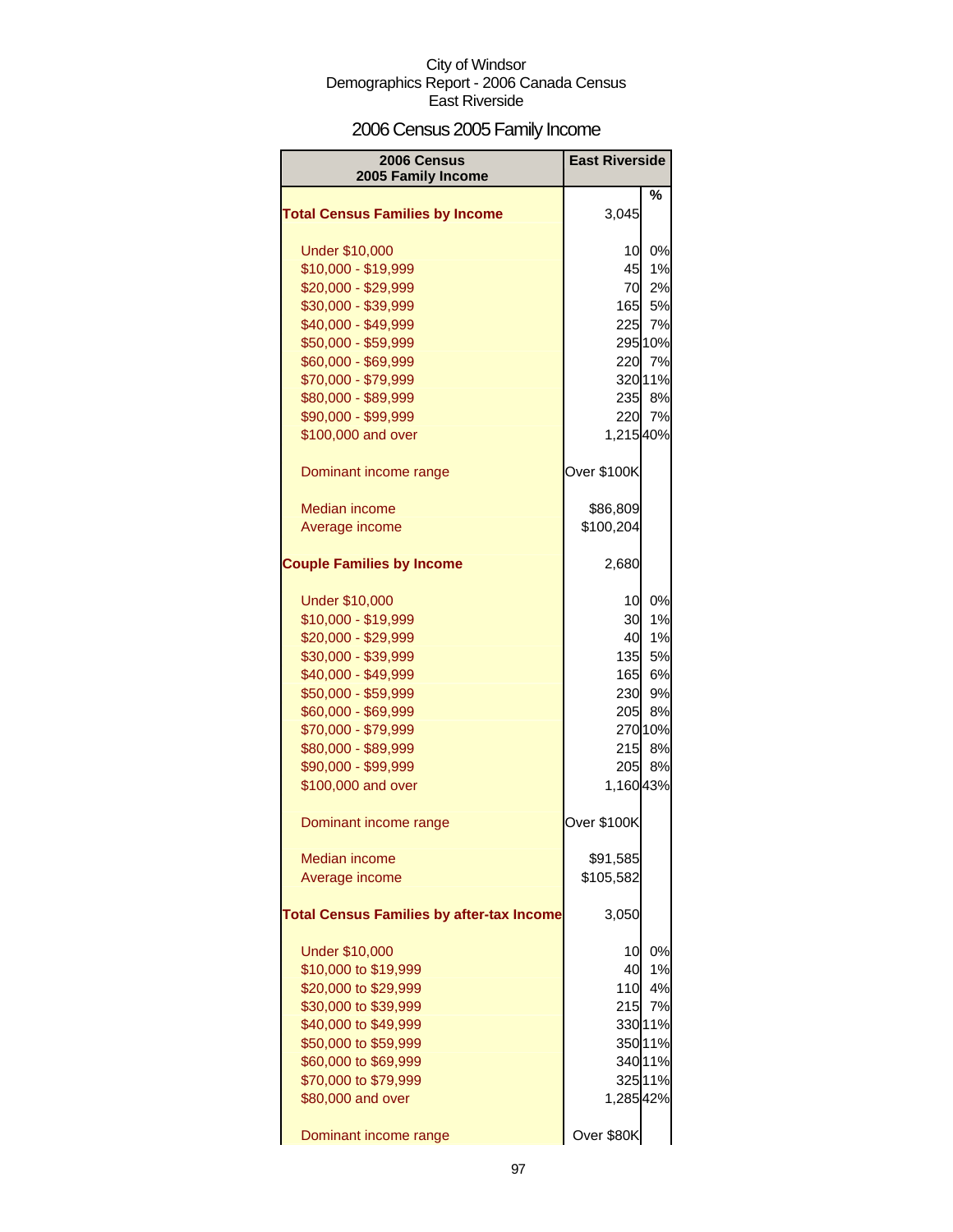| <b>2006 Census</b>                         | <b>East Riverside</b> |         |
|--------------------------------------------|-----------------------|---------|
| 2005 Family Income                         |                       |         |
|                                            |                       | %       |
|                                            |                       |         |
| Median after-tax income                    | \$73,308              |         |
| Average after-tax income                   | \$82,075              |         |
|                                            |                       |         |
| <b>Couple Families by after-tax Income</b> | 2,680                 |         |
|                                            |                       |         |
| <b>Under \$10,000</b>                      | 10                    | 0%      |
| \$10,000 to \$19,999                       | 30                    | 1%      |
| \$20,000 to \$29,999                       | 75                    | 3%      |
| \$30,000 to \$39,999                       | 165                   | 6%      |
| \$40,000 to \$49,999                       | 245                   | 9%      |
| \$50,000 to \$59,999                       |                       | 305 11% |
| \$60,000 to \$69,999                       |                       | 290 11% |
| \$70,000 to \$79,999                       |                       | 295 11% |
| \$80,000 and over                          | 1,245 46%             |         |
|                                            |                       |         |
| Dominant income range                      | Over \$80K            |         |
|                                            |                       |         |
| Median after-tax income                    | \$77,119              |         |
| Average after-tax income                   | \$85,967              |         |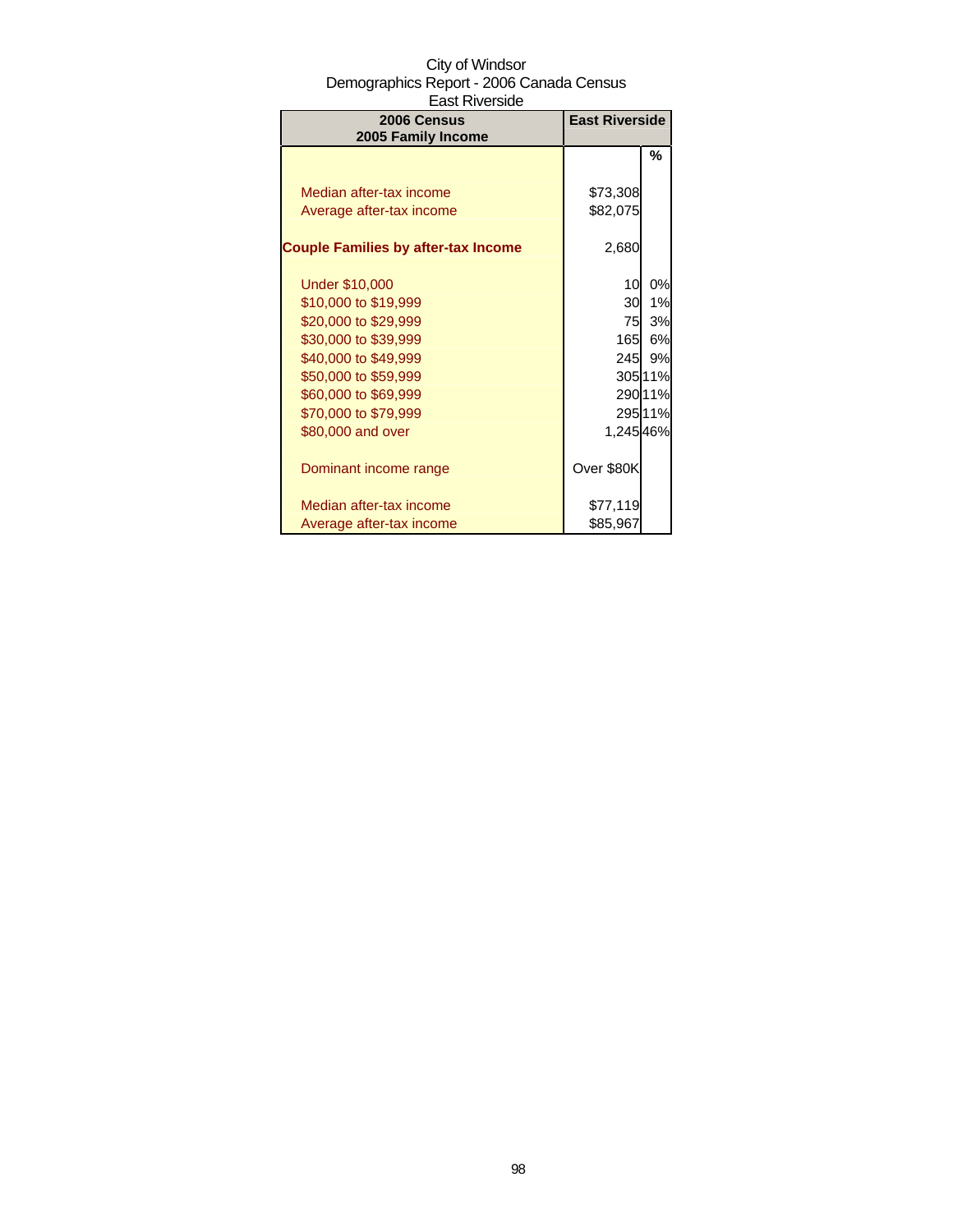# 2006 Census 2005 Income of Non-family Persons by Sex

| 2006 Census<br>2005 Income of Non-family Persons by Sex | <b>East Riverside</b> |              |
|---------------------------------------------------------|-----------------------|--------------|
|                                                         |                       | %            |
| Non-family persons 15 years and over by Income          | 1,000                 |              |
| <b>Under \$1,000</b>                                    | 10                    | 1%           |
| $$1,000 - $2,999$                                       | 10                    | 1%           |
| $$3,000 - $4,999$                                       | 10                    | 1%           |
| $$5,000 - $6,999$                                       | 0                     | 0%           |
| $$7,000 - $9,999$                                       | 25                    | 2%           |
| \$10,000 - \$11,999                                     | 10                    | 1%           |
| \$12,000 - \$14,999                                     | 45                    | 5%           |
| \$15,000 - \$19,999                                     |                       | 100 10%      |
| \$20,000 - \$24,999                                     |                       | 105 11%      |
| \$25,000 - \$29,999                                     | 40                    | 4%           |
| \$30,000 - \$34,999                                     | 85                    | 9%           |
| \$35,000 - \$39,999                                     | 50                    | 5%           |
| \$40,000 - \$44,999                                     | 45                    | 4%           |
| \$45,000 - \$49,999                                     | 45                    | 5%           |
| \$50,000 - \$59,999                                     | 80                    | 8%           |
| \$60,000 and over                                       |                       | 32532%       |
| Dominant income range                                   | Over \$60K            |              |
| Average income                                          | \$49,926              |              |
| Median income                                           | \$40,278              |              |
| Male non-family persons 15 years and over               | 390                   |              |
| <b>Under \$1,000</b>                                    | 0                     | 0%           |
| $$1,000 - $2,999$                                       | 0                     | 0%           |
| $$3,000 - $4,999$                                       | $\overline{0}$        | 0%           |
| $$5,000 - $6,999$                                       | $\overline{0}$        | 0%           |
| $$7,000 - $9,999$                                       | $\overline{0}$        | 0%           |
| \$10,000 - \$11,999                                     | 0                     | 0%           |
| \$12,000 - \$14,999                                     | 20                    | 5%           |
| \$15,000 - \$19,999                                     | 20                    | 5%           |
| \$20,000 - \$24,999                                     | 15                    | 4%           |
| \$25,000 - \$29,999                                     | 0                     | 0%           |
| \$30,000 - \$34,999                                     |                       | 4512%        |
| \$35,000 - \$39,999                                     |                       | 20 5%        |
| \$40,000 - \$44,999                                     | 20                    | 5%           |
| \$45,000 - \$49,999                                     | 15                    | 4%           |
| \$50,000 - \$59,999<br>\$60,000 and over                | 35                    | 9%<br>17044% |
|                                                         |                       |              |
| Dominant income range                                   | Over \$60K            |              |
| Average income                                          | \$62,920              |              |
| Median income                                           | \$57,143              |              |
| Female non-family persons 15 years and over             | 605                   |              |
| <b>Under \$1,000</b>                                    | 0                     | 0%           |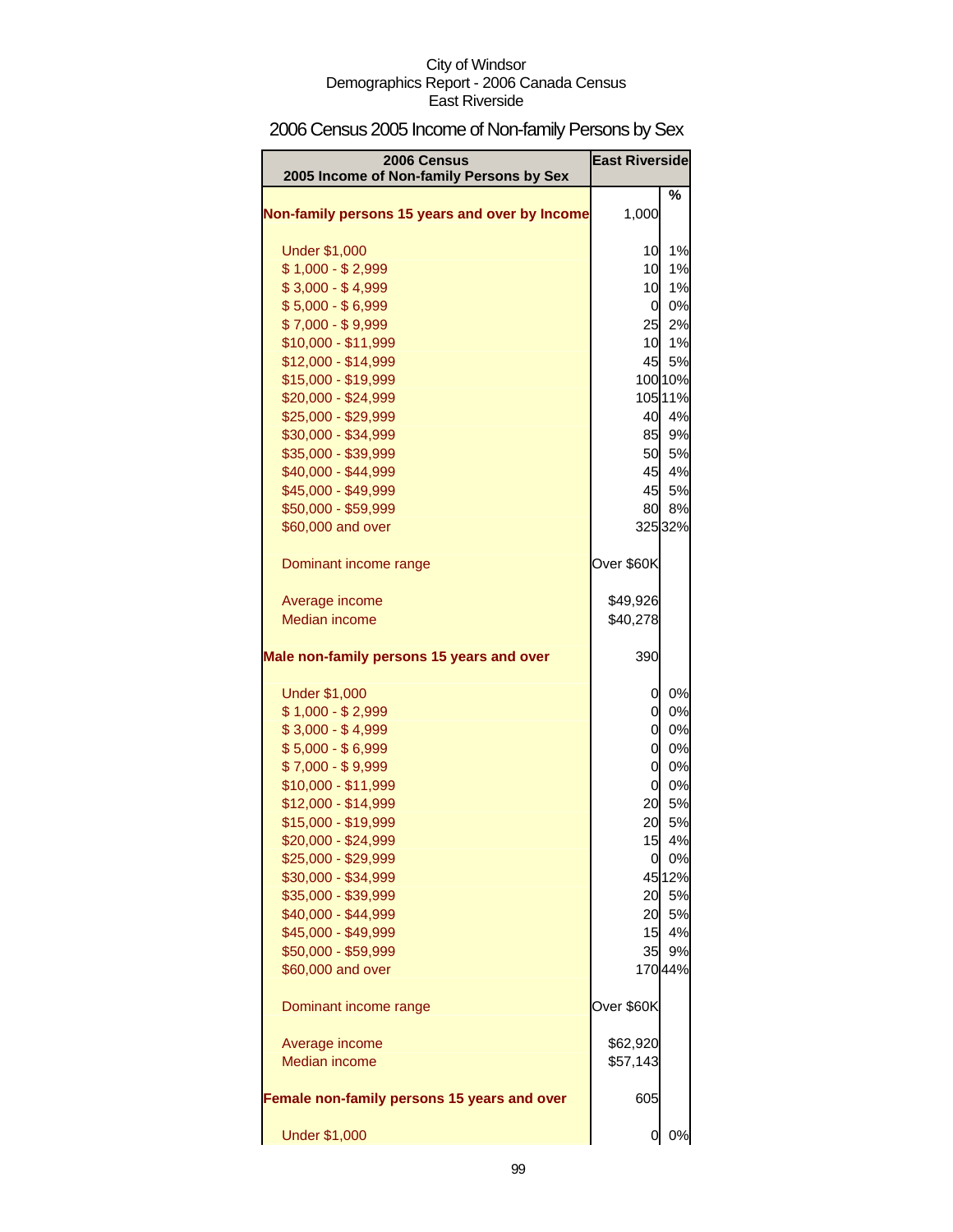| 2006 Census                              | <b>East Riverside</b> |        |
|------------------------------------------|-----------------------|--------|
| 2005 Income of Non-family Persons by Sex |                       |        |
|                                          |                       | %      |
| $$1,000 - $2,999$                        | 20                    | 3%     |
| $$3,000 - $4,999$                        | 0                     | 0%     |
| $$5,000 - $6,999$                        | 0                     | 0%     |
| $$7,000 - $9,999$                        | 10                    | 2%     |
| \$10,000 - \$11,999                      | 0                     | 0%     |
| \$12,000 - \$14,999                      | 30                    | 5%     |
| \$15,000 - \$19,999                      |                       | 8013%  |
| \$20,000 - \$24,999                      |                       | 7512%  |
| \$25,000 - \$29,999                      | 40                    | 7%     |
| \$30,000 - \$34,999                      | 55                    | 9%     |
| \$35,000 - \$39,999                      | 20                    | 3%     |
| \$40,000 - \$44,999                      | 35                    | 6%     |
| \$45,000 - \$49,999                      | 30                    | 5%     |
| \$50,000 - \$59,999                      |                       | 7012%  |
| \$60,000 and over                        |                       | 15025% |
|                                          |                       |        |
| Dominant income range                    | Over \$60K            |        |
|                                          |                       |        |
| Median income                            | \$34,773              |        |
| Average income                           | \$41,478              |        |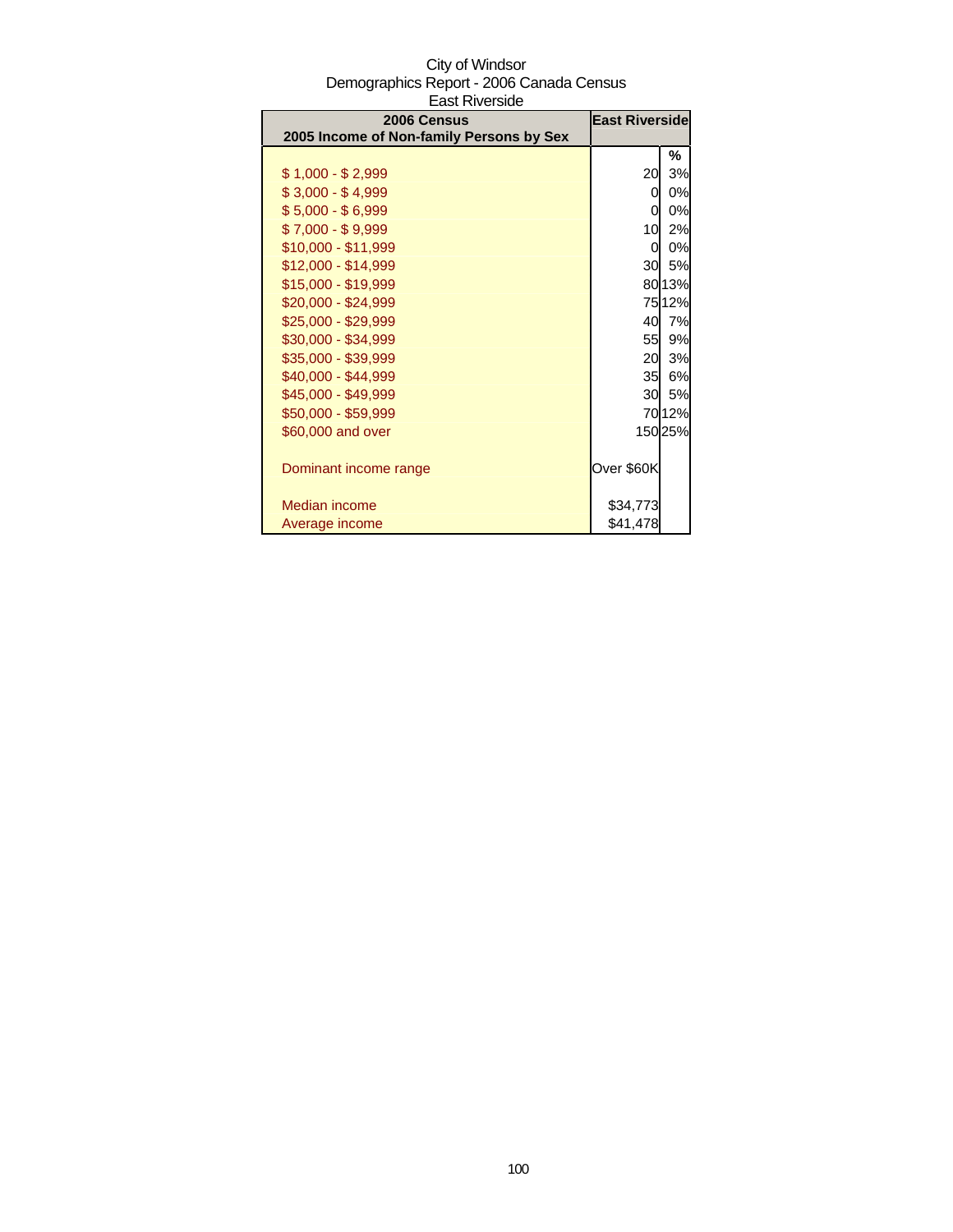| 2006 Census<br>2005 After-Tax Income of Non-family Persons by Sex | <b>East Riverside</b> |          |
|-------------------------------------------------------------------|-----------------------|----------|
| Non-family persons 15 years and over by after-tax income          | 1,005                 | %        |
|                                                                   |                       |          |
| <b>Under \$1,000</b>                                              | 10                    | 1%       |
| $$1,000 - $2,999$                                                 | 0                     | 0%       |
| $$3,000 - $4,999$                                                 | 10                    | 1%       |
| $$5,000 - $6,999$                                                 | 0                     | 0%       |
| $$7,000 - $9,999$                                                 | 25                    | 2%       |
| \$10,000 - \$11,999                                               | 10                    | 1%       |
| \$12,000 - \$14,999                                               | 45                    | 4%       |
| \$15,000 - \$19,999                                               |                       | 140 14%  |
| \$20,000 - \$24,999                                               | 85                    | 8%       |
| \$25,000 - \$29,999                                               | 95<br>75              | 9%<br>7% |
| \$30,000 - \$34,999                                               | 80                    | 8%       |
| \$35,000 - \$39,999<br>\$40,000 - \$44,999                        | 75                    | 7%       |
| \$45,000 - \$49,999                                               | 35                    | 3%       |
| \$50,000 and over                                                 |                       | 31531%   |
|                                                                   |                       |          |
| Dominant income range                                             | Over \$50K            |          |
| Median income                                                     | \$35,312              |          |
| Average income                                                    | \$40,558              |          |
|                                                                   |                       |          |
| Male non-family persons 15 years and over by after-tax income     | 390                   |          |
| <b>Under \$1,000</b>                                              | 0                     | 0%       |
| $$1,000 - $2,999$                                                 | 0                     | 0%       |
| $$3,000 - $4,999$                                                 | $\overline{0}$        | 0%       |
| $$5,000 - $6,999$                                                 | $\overline{0}$        | 0%       |
| $$7,000 - $9,999$                                                 | 10                    | 3%       |
| \$10,000 - \$11,999                                               | $\overline{0}$        | 0%       |
| \$12,000 - \$14,999                                               | 10                    | 3%       |
| \$15,000 - \$19,999                                               | 25                    | 6%       |
| \$20,000 - \$24,999                                               | 15                    | 4%       |
| \$25,000 - \$29,999                                               | 25                    | 6%       |
| \$30,000 - \$34,999                                               |                       | 5013%    |
| \$35,000 - \$39,999                                               | 25                    | 6%       |
| \$40,000 - \$44,999                                               | 20                    | 5%       |
| \$45,000 - \$49,999                                               | 20                    | 5%       |
| \$50,000 and over                                                 |                       | 17044%   |
| Dominant income range                                             | Over \$50K            |          |
| <b>Median income</b>                                              | \$46,250              |          |
| Average income                                                    | \$49,184              |          |
|                                                                   |                       |          |
| Female non-family persons 15 years and over by after-tax income   | 610                   |          |
| <b>Under \$1,000</b>                                              | 0                     | 0%       |
| $$1,000 - $2,999$                                                 | 10                    | 3%       |
| $$3,000 - $4,999$                                                 | 10                    | 3%       |

# 2006 Census 2005 After-Tax Income of Non-family Persons by Sex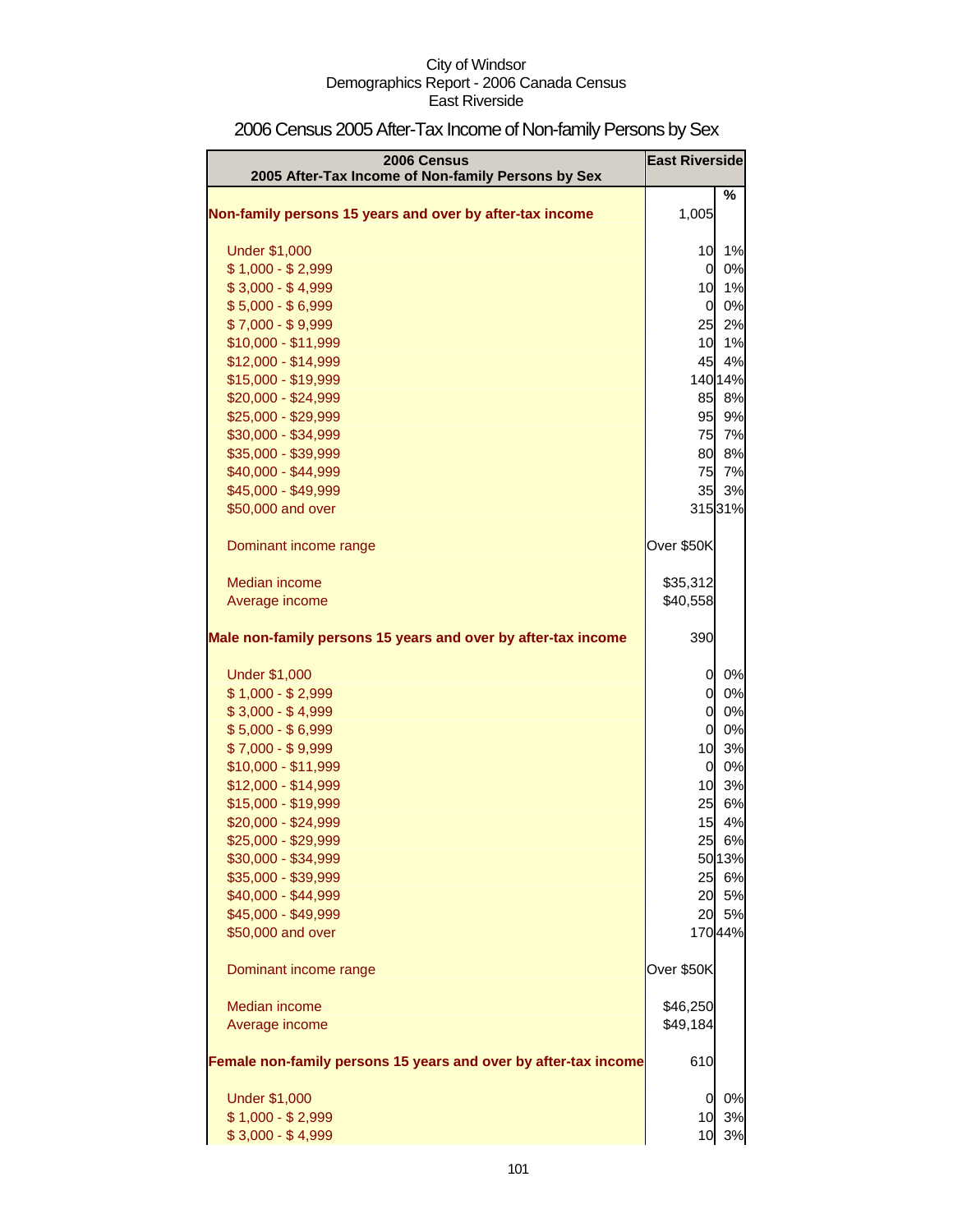| City of Windsor                          |
|------------------------------------------|
| Demographics Report - 2006 Canada Census |
| East Riverside                           |

| 2006 Census                                        | <b>East Riverside</b> |           |
|----------------------------------------------------|-----------------------|-----------|
| 2005 After-Tax Income of Non-family Persons by Sex |                       |           |
|                                                    |                       | ℅         |
| $$5,000 - $6,999$                                  | 0                     | 0%        |
| $$7,000 - $9,999$                                  | 20                    | <b>5%</b> |
| $$10,000 - $11,999$                                | 0                     | 0%        |
| \$12,000 - \$14,999                                | 30                    | 8%        |
| \$15,000 - \$19,999                                |                       | 11529%    |
| \$20,000 - \$24,999                                |                       | 7018%     |
| \$25,000 - \$29,999                                |                       | 50 13%    |
| \$30,000 - \$34,999                                | 30                    | 8%        |
| \$35,000 - \$39,999                                |                       | 40 10%    |
| \$40,000 - \$44,999                                |                       | 40 10%    |
| \$45,000 - \$49,999                                | 10 <sup>1</sup>       | 3%        |
| \$50,000 and over                                  |                       | 14537%    |
|                                                    |                       |           |
| Dominant income range                              | Over \$50K            |           |
|                                                    |                       |           |
| <b>Median income</b>                               | \$28,000              |           |
| Average income                                     | \$34,965              |           |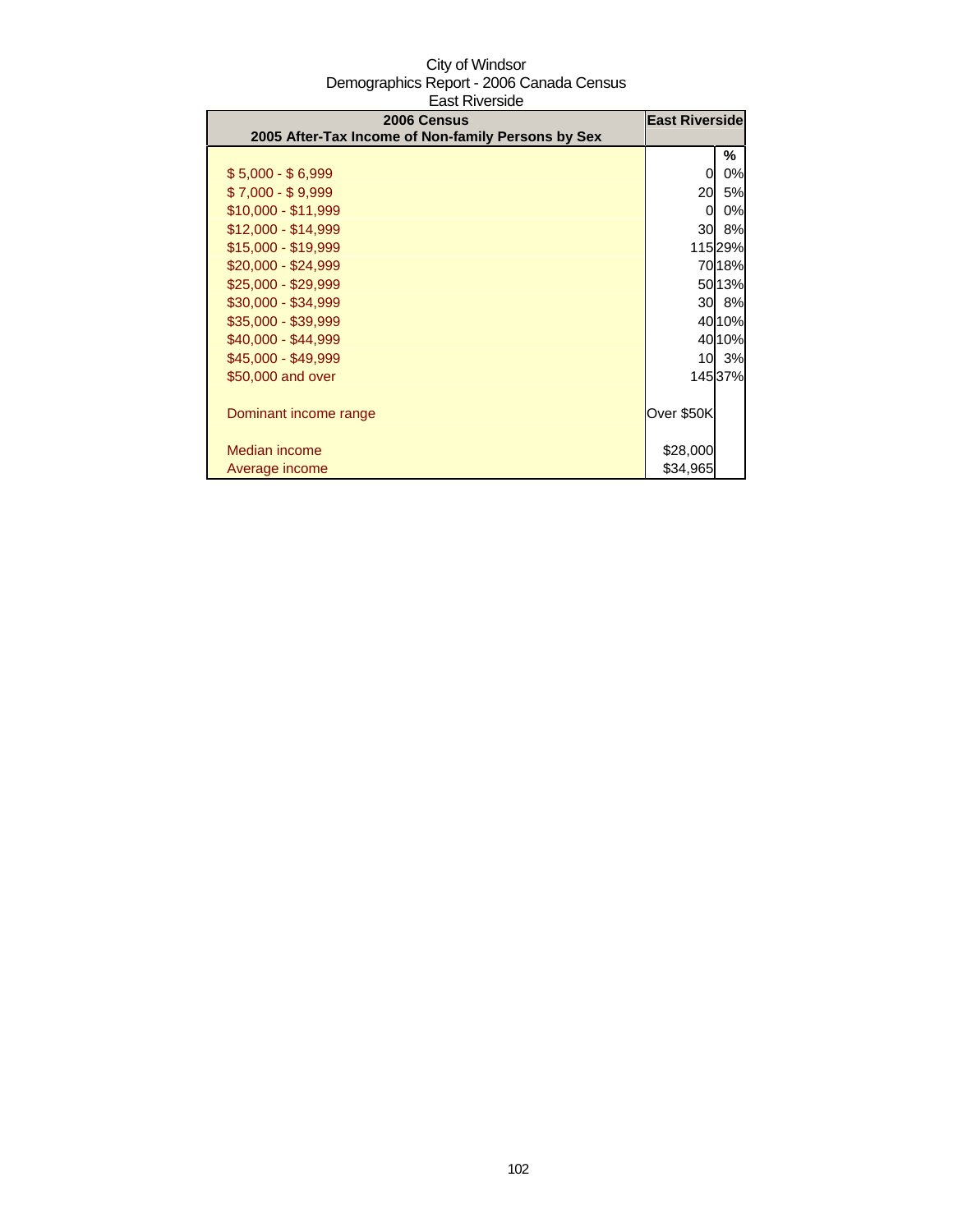### 2006 Census 2005 Income: Sources

| 2006 Census<br>2005 Income: Sources                                     | <b>East Riverside</b> |
|-------------------------------------------------------------------------|-----------------------|
| <b>Composition of family income for all families</b>                    |                       |
| <b>Employment income</b>                                                | 80.8%                 |
| Government transfer payments                                            | 7.8%                  |
| Other                                                                   | 11.3%                 |
| <b>Composition of family income for all couple families</b>             |                       |
| <b>Employment income</b>                                                | 81.1%                 |
| Government transfer payments                                            | 7.5%                  |
| Other                                                                   | 11.4%                 |
| <b>Composition of family income for male lone-parent families</b>       |                       |
| <b>Employment income</b>                                                | 42.0%                 |
| Government transfer payments                                            | 2.6%                  |
| Other                                                                   | 4.9%                  |
| <b>Composition of family income for all female lone-parent families</b> |                       |
| <b>Employment income</b>                                                | 69.6%                 |
| Government transfer payments                                            | 11.7%                 |
| Other                                                                   | 9.6%                  |
| Composition of income for persons 15 years and over not in a family     |                       |
| <b>Employment income</b>                                                | 64.3%                 |
| Government transfer payments                                            | 11.6%                 |
| Other                                                                   | 24.2%                 |
| Composition of income for males 15 years and over not in a family       |                       |
| <b>Employment income</b>                                                | 74.2%                 |
| Government transfer payments                                            | 6.9%                  |
| Other                                                                   | 18.9%                 |
| Composition of income for females 15 years and over not in a family     |                       |
| <b>Employment income</b>                                                | 54.8%                 |
| Government transfer payments                                            | 16.5%                 |
| Other                                                                   | 28.8%                 |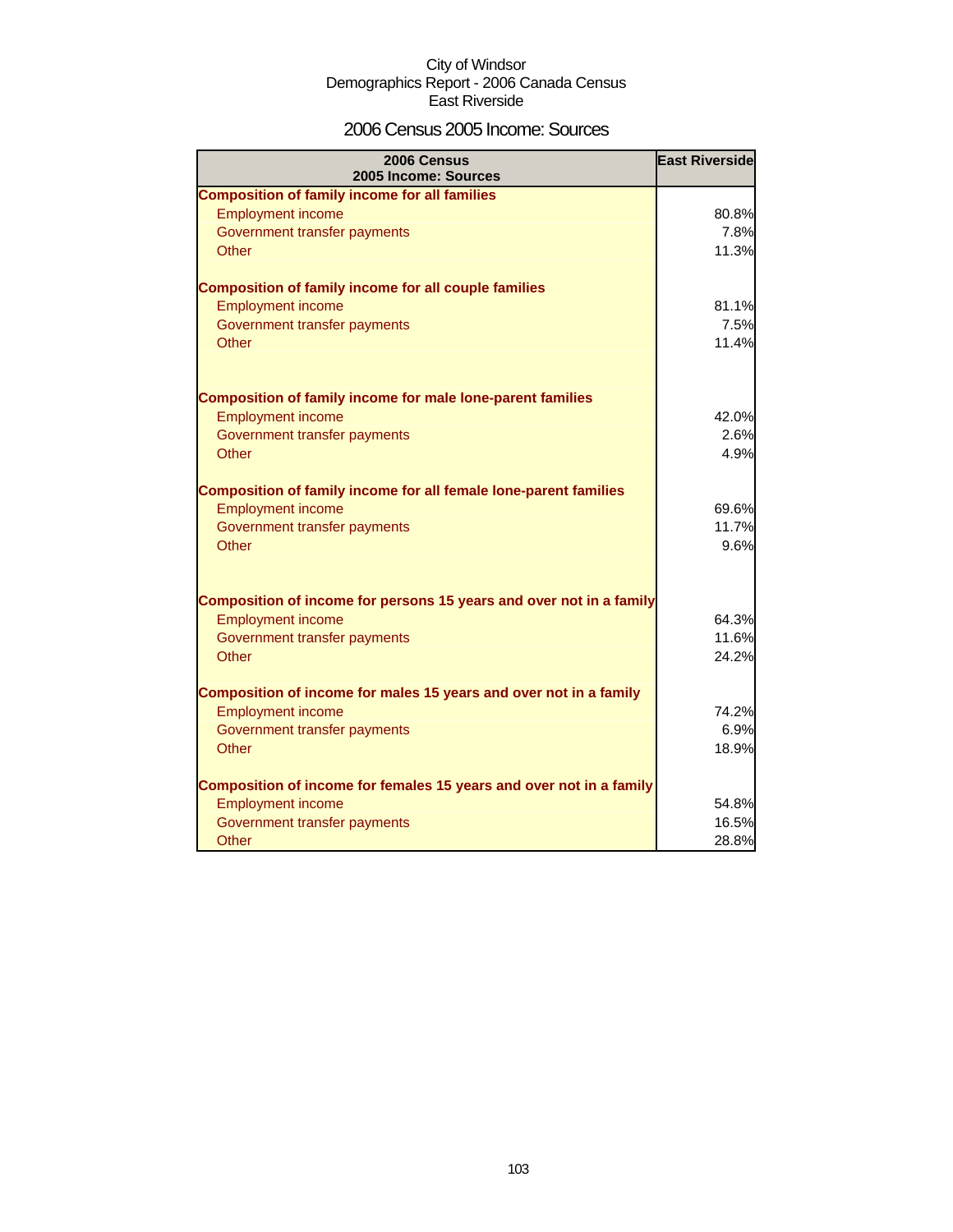# 2006 Census 2005 Income by Family Type

| 2006 Census<br>2005 Income by Family Type        | <b>East Riverside</b> |    |
|--------------------------------------------------|-----------------------|----|
| <b>Total Families with Income by Family Type</b> | 3,050                 | %  |
| <b>Couple families</b>                           | 2,68588%              |    |
| Male lone-parent families                        | 25                    | 1% |
| Female lone-parent families                      | 265                   | 9% |
| <b>Average Income by Family Type</b>             |                       |    |
| All census families                              | \$100,231             |    |
| Couple                                           | \$105,591             |    |
| Male lone-parent                                 | \$115,609             |    |
| Female lone-parent                               | \$53,594              |    |
| <b>Median Income by Family Type</b>              |                       |    |
| All census families                              | Non-Additive          |    |
| Couple                                           | Non-Additive          |    |
| Male lone-parent                                 | Non-Additive          |    |
| Female lone-parent                               | Non-Additive          |    |
| <b>After-tax Average Income by Family Type</b>   |                       |    |
| All census families                              | \$82,075              |    |
| Couple                                           | \$85,978              |    |
| Male lone-parent                                 | \$89,359              |    |
| Female lone-parent                               | \$47,747              |    |
| <b>After-tax Median Income by Family Type</b>    |                       |    |
| All census families                              | Non-Additive          |    |
| Couple                                           | Non-Additive          |    |
| Male lone-parent                                 | Non-Additive          |    |
| Female lone-parent                               | Non-Additive          |    |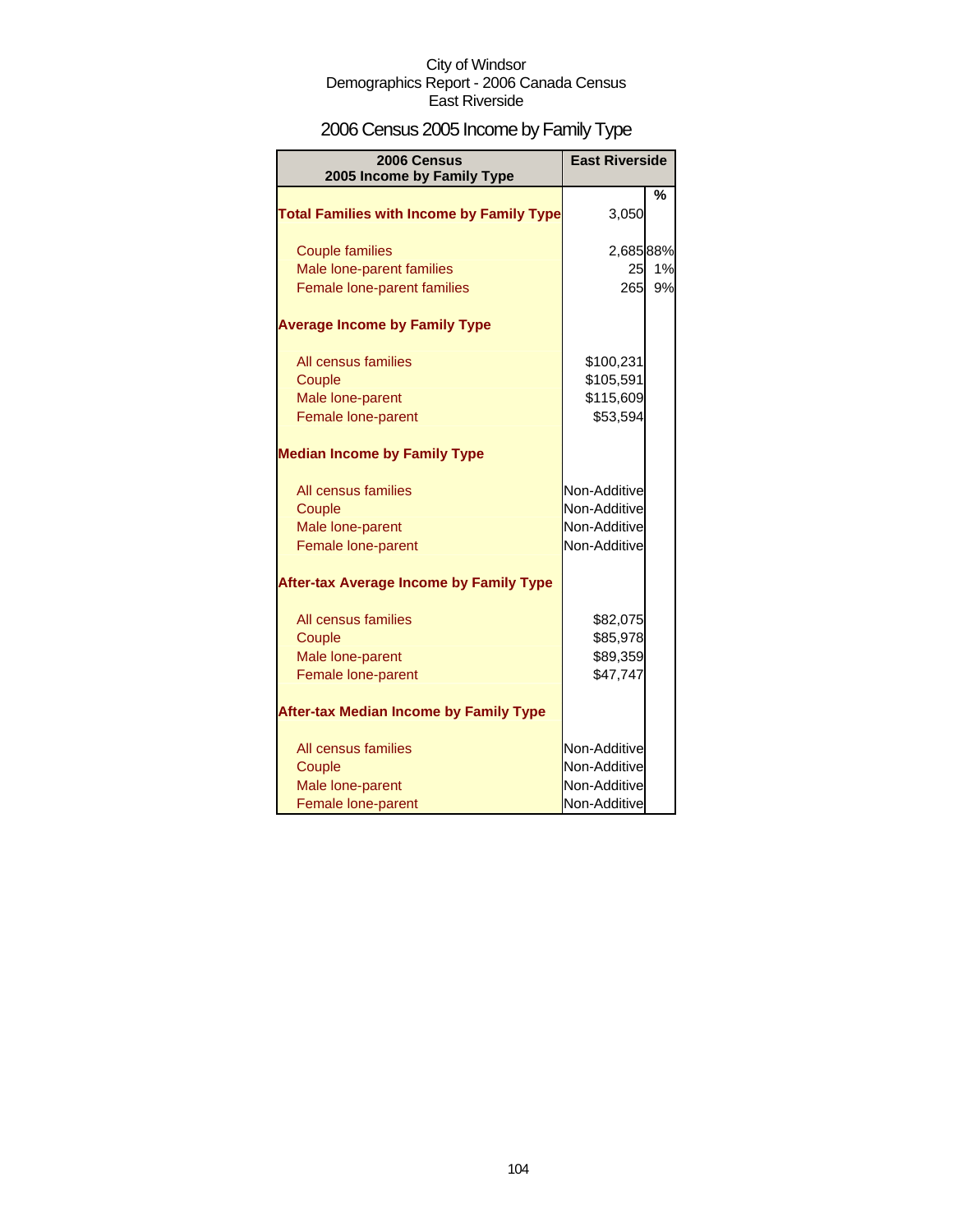### 2006 Census Prevalence of Low Income

| 2006 Census                                                      | <b>East Riverside</b> |             |
|------------------------------------------------------------------|-----------------------|-------------|
| <b>Prevalence of Low Income</b>                                  |                       |             |
|                                                                  |                       | %           |
| Total families by prevalence of low income                       | 3,045                 |             |
| Low income before tax                                            | Non-Additive          |             |
| Low income after tax                                             | Non-Additive          |             |
| <b>Couple families</b>                                           |                       | 2,675 87.8% |
| Low income before tax                                            | Non-Additive          |             |
| Low income after tax                                             | Non-Additive          |             |
| Male lone-parent families                                        | 25 <sup>1</sup>       | 0.8%        |
| Low income before tax                                            | Non-Additive          |             |
| Low income after tax                                             | Non-Additive          |             |
|                                                                  |                       |             |
| Female lone-parent families                                      |                       | 270 8.9%    |
| Low income before tax                                            | Non-Additive          |             |
| Low income after tax                                             | Non-Additive          |             |
| Non-family persons 15 years and over by prevalence of low income | 1,000                 |             |
| Low income before tax                                            | Non-Additive          |             |
| Low income after tax                                             | Non-Additive          |             |
| Male non-family persons 15 years and over                        |                       | 390 39.0%   |
| Low income before tax                                            | Non-Additive          |             |
| Low income after tax                                             | Non-Additive          |             |
|                                                                  |                       |             |
| Female non-family persons 15 years and over                      |                       | 61061.0%    |
| Low income before tax                                            | Non-Additive          |             |
| Low income after tax                                             | Non-Additive          |             |
| Population in private households by prevalence of low income     | 10,350                |             |
| Low income before tax                                            | Non-Additive          |             |
| Low income after tax                                             | Non-Additive          |             |
|                                                                  |                       |             |
| Children under 6 years of age                                    | 935                   | 9.0%        |
| Low income before tax                                            | Non-Additive          |             |
| Low income after tax                                             | Non-Additive          |             |
| Persons 65 years of age and over                                 |                       | 1,305 12.6% |
| Low income before tax                                            | Non-Additive          |             |
| Low income after tax                                             | Non-Additive          |             |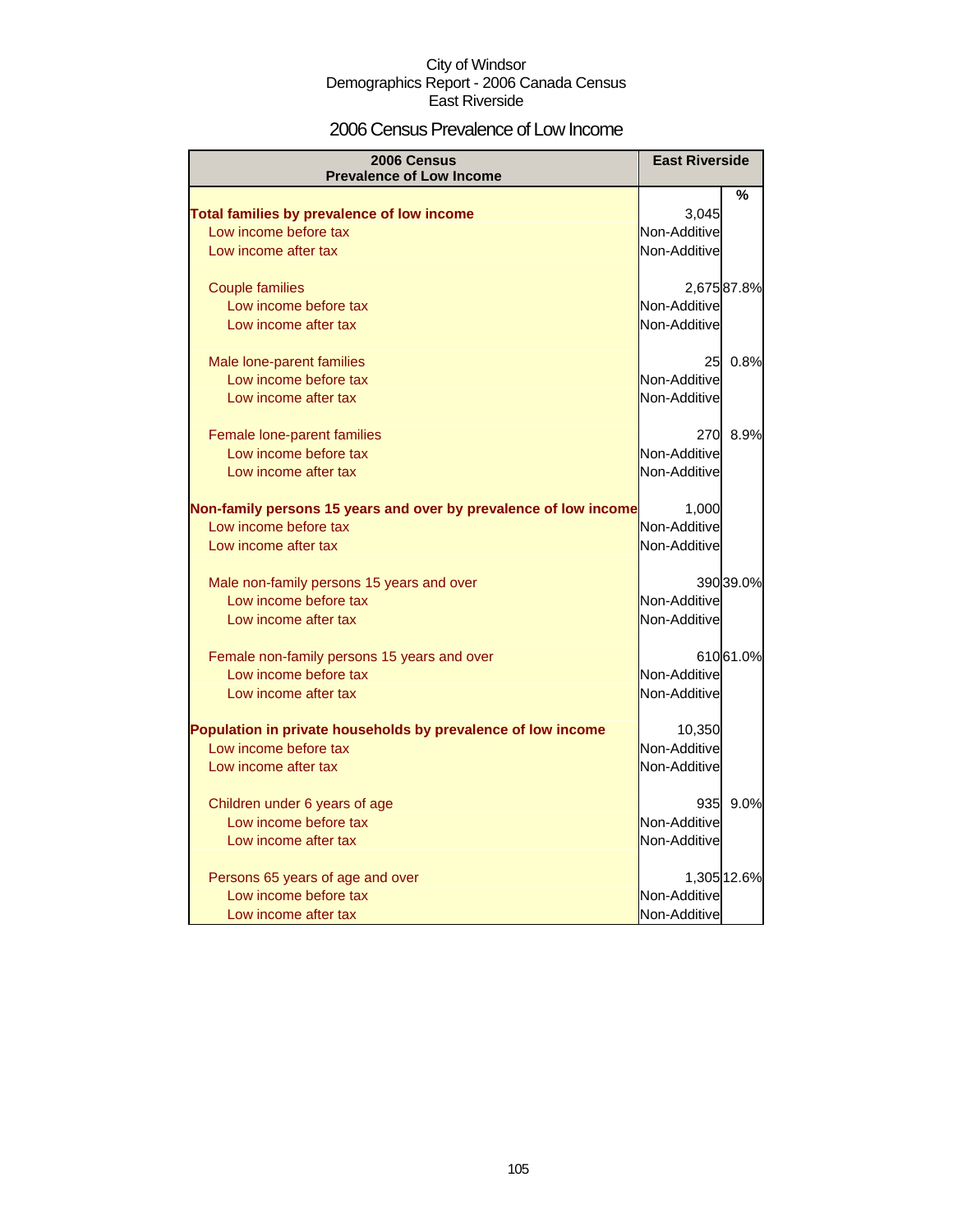### 2006 Census 2005 Household Income

| 2006 Census                                | <b>East Riverside</b> |          |
|--------------------------------------------|-----------------------|----------|
| 2005 Household Income                      |                       |          |
|                                            |                       | %        |
| <b>Private households by income</b>        | 3,985                 |          |
|                                            |                       |          |
| <b>Under \$10,000</b>                      | 65                    | 2%       |
| \$10,000 - \$19,999                        | 165                   | 4%       |
| \$20,000 - \$29,999                        | 215<br>305            | 5%<br>8% |
| \$30,000 - \$39,999<br>\$40,000 - \$49,999 | 335                   | 8%       |
| \$50,000 - \$59,999                        | 375                   | 9%       |
| \$60,000 - \$69,999                        | 310                   | 8%       |
| \$70,000 - \$79,999                        |                       | 390 10%  |
| \$80,000 - \$89,999                        | 300                   | 8%       |
| \$90,000 - \$99,999                        | 225                   | 6%       |
| \$100,000 and over                         | 1,295 32%             |          |
|                                            |                       |          |
| Dominant income range                      | Over \$100K           |          |
|                                            |                       |          |
| Median household income                    | \$75,641              |          |
| Average household income                   | \$89,181              |          |
| One person households by income            | 905                   |          |
| <b>Under \$10,000</b>                      |                       | 40 4%    |
| \$10,000 - \$19,999                        |                       | 120 13%  |
| \$20,000 - \$29,999                        |                       | 130 14%  |
| \$30,000 - \$39,999                        |                       | 145 16%  |
| \$40,000 - \$49,999                        |                       | 95 10%   |
| \$50,000 - \$59,999                        | 65                    | 7%       |
| \$60,000 - \$69,999                        |                       | 100 11%  |
| \$70,000 - \$79,999                        | 70                    | 8%       |
| \$80,000 - \$89,999                        | 50                    | 6%       |
| \$90,000 - \$99,999                        | 20                    | 2%       |
| \$100,000 and over                         | 70                    | 8%       |
| Dominant income range                      | \$30K - \$40K         |          |
| Median household income                    | \$41,842              |          |
| Average household income                   | \$51,635              |          |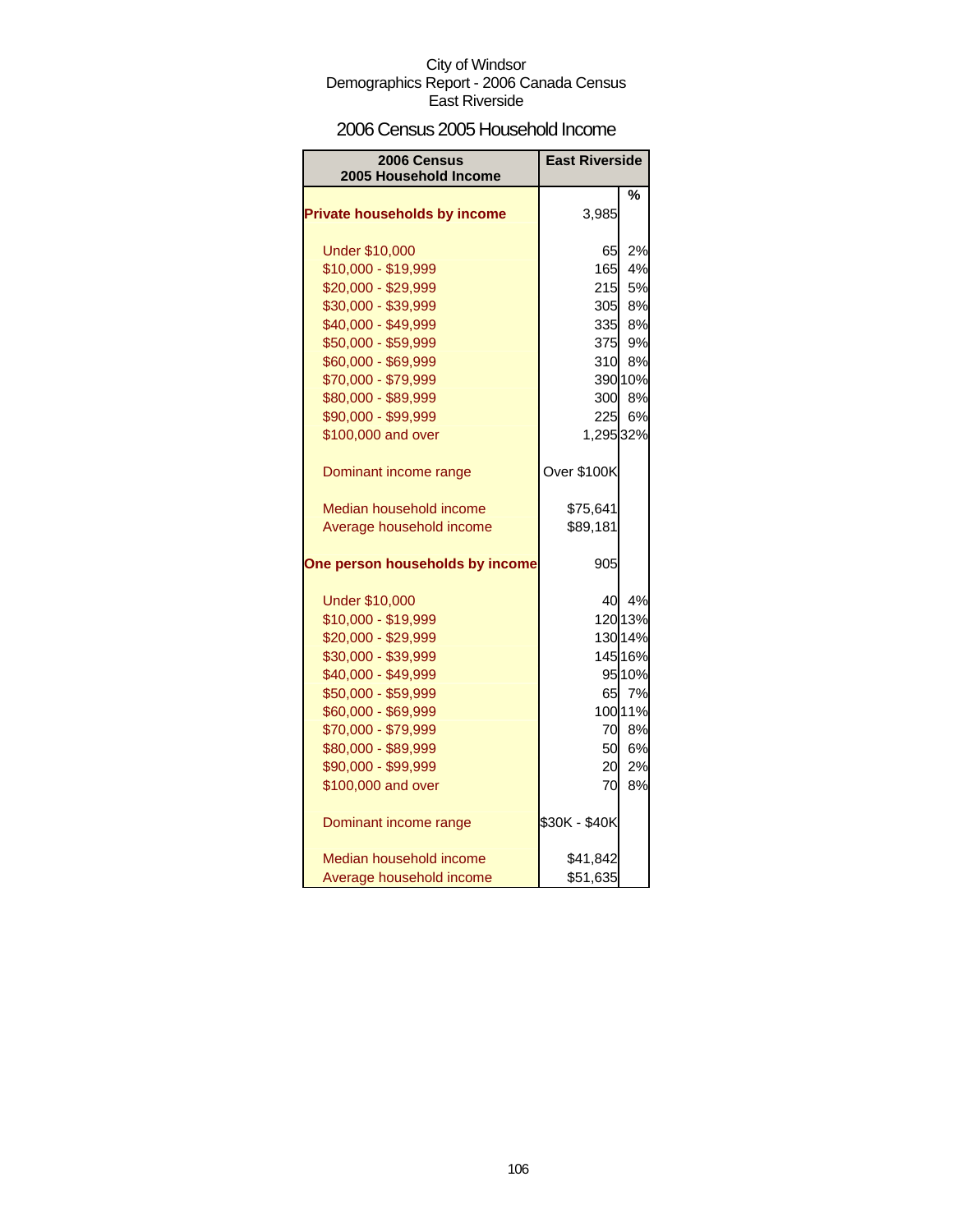### 2006 Census 2005 After-Tax Household Income

| 2006 Census                               | <b>East Riverside</b> |         |
|-------------------------------------------|-----------------------|---------|
| 2005 After-Tax Household Income           |                       |         |
| Private households by after-tax income    | 3,985                 | %       |
| <b>Under \$10,000</b>                     | 55I                   | 1%      |
| \$10,000 - \$19,999                       |                       | 205 5%  |
| \$20,000 - \$29,999                       | 280                   | 7%      |
| \$30,000 - \$39,999                       |                       | 355 9%  |
| \$40,000 - \$49,999                       |                       | 430 11% |
| \$50,000 - \$59,999                       |                       | 490 12% |
| \$60,000 - \$69,999                       |                       | 395 10% |
| \$70,000 - \$79,999                       |                       | 350 9%  |
| \$80,000 - \$89,999                       |                       | 335 8%  |
| \$90,000 - \$99,999                       |                       | 275 7%  |
| \$100,000 and over                        |                       | 790 20% |
| Dominant income range                     | Over \$100K           |         |
| Median household income                   | \$64,177              |         |
| Average household income                  | \$72,948              |         |
| One person households by after-tax income | 900                   |         |
| <b>Under \$10,000</b>                     |                       | 50 6%   |
| \$10,000 - \$19,999                       |                       | 160 18% |
| \$20,000 - \$29,999                       |                       | 165 18% |
| \$30,000 - \$39,999                       |                       | 145 16% |
| \$40,000 - \$49,999                       |                       | 90 10%  |
| \$50,000 - \$59,999                       |                       | 130 14% |
| \$60,000 - \$69,999                       |                       | 50 6%   |
| \$70,000 - \$79,999                       |                       | 0 0%    |
| \$80,000 - \$89,999                       | 40                    | 4%      |
| \$90,000 - \$99,999                       | 25                    | 3%      |
| \$100,000 and over                        | 30                    | 3%      |
| Dominant income range                     | \$20K - \$30K         |         |
| Median household income                   | \$34,655              |         |
| Average household income                  | \$41,481              |         |